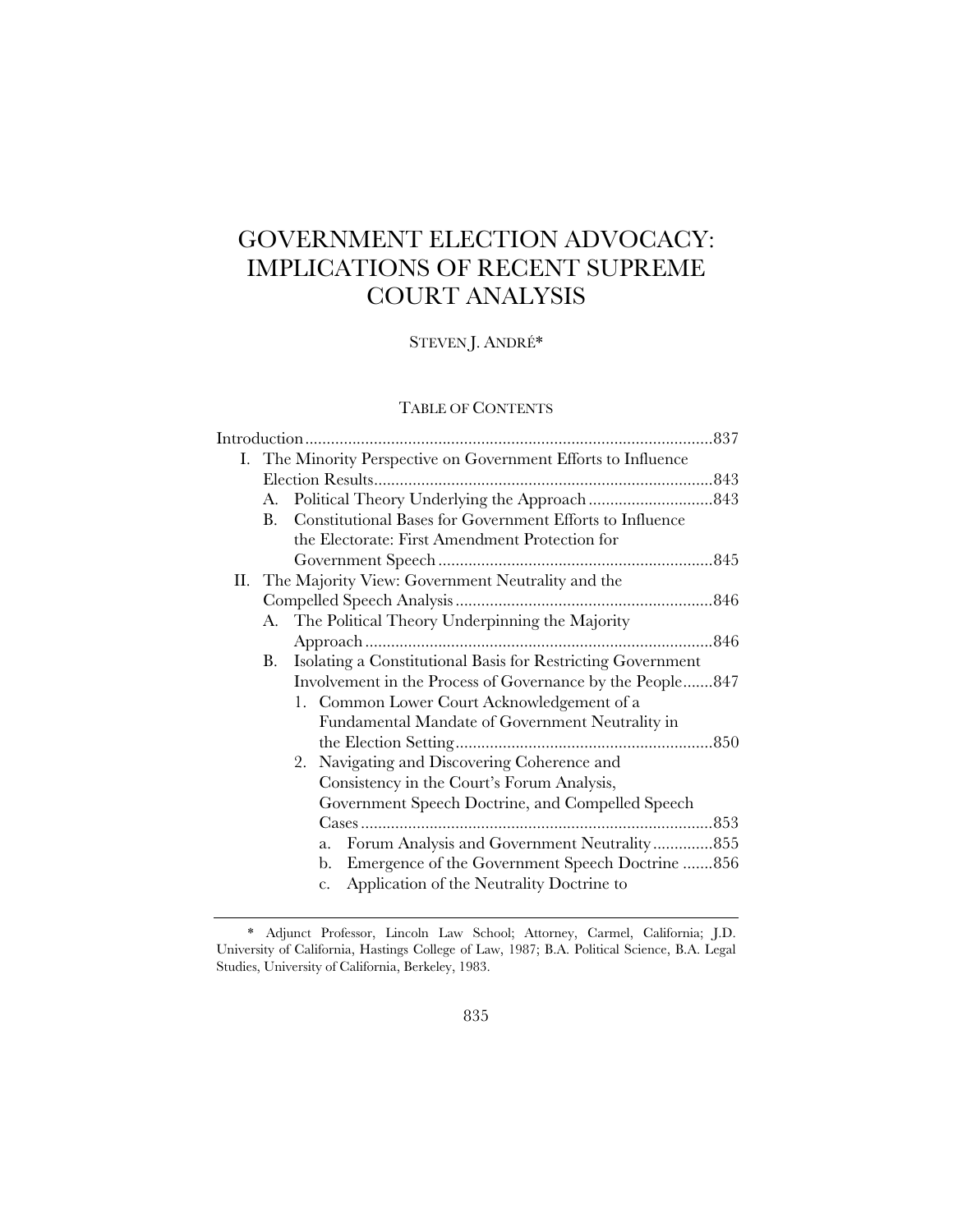|      |    | Government Speech that Conflicts with Rights:                                                                                              |  |
|------|----|--------------------------------------------------------------------------------------------------------------------------------------------|--|
|      |    |                                                                                                                                            |  |
|      |    | 3. The Compelled Speech Doctrine as the Constitutional                                                                                     |  |
|      |    |                                                                                                                                            |  |
|      |    | Constitutional Considerations Relating to the Role of<br>4.                                                                                |  |
|      |    |                                                                                                                                            |  |
|      |    | International Recognition of the Imperative of<br>5.                                                                                       |  |
|      |    |                                                                                                                                            |  |
|      |    | The Practical Infeasibility of Neutral Government<br>6.                                                                                    |  |
|      |    |                                                                                                                                            |  |
|      |    | Judicial Enforcement of the Requirement that<br>7.                                                                                         |  |
|      |    | Government Remain Neutral in Elections 873                                                                                                 |  |
|      |    | Assessing the Contextual and Per Se<br>a.                                                                                                  |  |
|      |    |                                                                                                                                            |  |
|      |    | Relevant Considerations in Applying the<br>b.                                                                                              |  |
|      |    |                                                                                                                                            |  |
|      |    | The Inadequacies of an Approach that<br>$\mathbf{c}$ .                                                                                     |  |
|      |    | Emphasizes the Form of the Government                                                                                                      |  |
|      |    |                                                                                                                                            |  |
|      |    | Confusion with Campaign Finance Legal<br>d.                                                                                                |  |
|      |    |                                                                                                                                            |  |
|      |    | The Argument that a Contextual Standard<br>e.                                                                                              |  |
|      |    |                                                                                                                                            |  |
| III. |    | Treatment of the Issue by the United States Supreme Court883                                                                               |  |
|      | А. | Amenability to Judicial Review of the Problem883                                                                                           |  |
|      | В. | Citizens United's Treatment of Free Speech and the Role of                                                                                 |  |
|      |    |                                                                                                                                            |  |
|      | C. | Enlightenment from Citizens United's Perspective on the                                                                                    |  |
|      |    | Role of Government Agents in Modulating Election                                                                                           |  |
|      |    |                                                                                                                                            |  |
|      | D. | The Arizona Free Enterprise Case: The Supreme Court<br>$\sim$ 122 $\alpha$ $\sim$ $\alpha$ $\sim$ $\alpha$ $\sim$ $\alpha$ $\sim$ $\alpha$ |  |
|      |    |                                                                                                                                            |  |

| C. | Enlightenment from <i>Citizens United</i> 's Perspective on the |
|----|-----------------------------------------------------------------|
|    | Role of Government Agents in Modulating Election                |
|    |                                                                 |
| D. | The Arizona Free Enterprise Case: The Supreme Court             |
|    | Rejects "Neutral" Government Support of Election                |
|    |                                                                 |
|    | 1. A Government Speech Analysis Provides No Basis for           |
|    | Invalidating a Campaign Finance Reform Scheme                   |
|    |                                                                 |
|    | 2. A Public Forum Analysis Yields No Constitutional Flaw        |
|    |                                                                 |
|    | 3. The Court's Free Speech Basis for Invalidating               |
|    |                                                                 |
|    | 4. The Real Reason for the Court's Aversion to Publicly         |

Funding Economically Disadvantaged Candidates ........... 896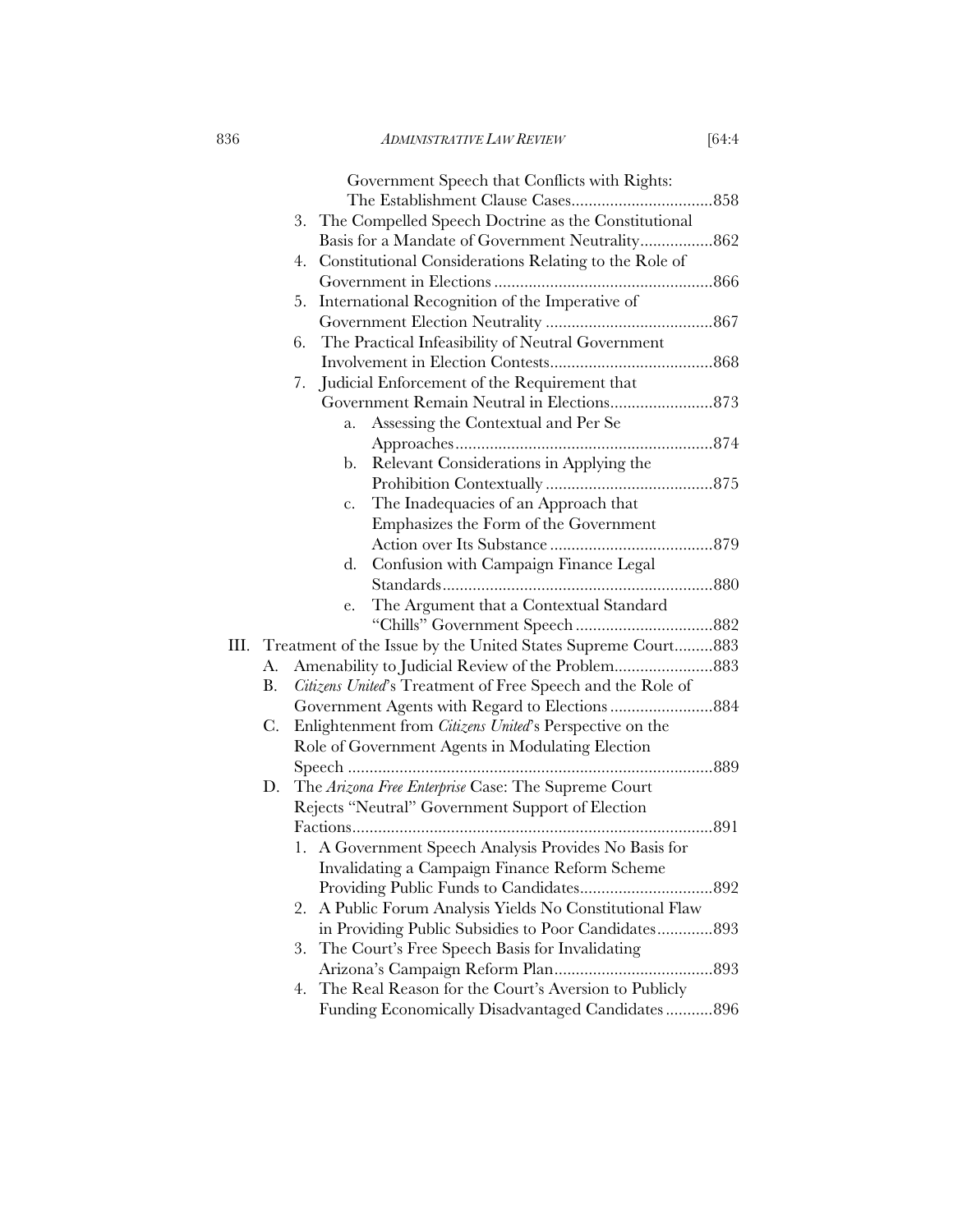| E. Illumination Provided by Summum's Treatment of    |  |
|------------------------------------------------------|--|
|                                                      |  |
| 1. Implications of Summum's Allowance for Government |  |
|                                                      |  |
| 2. An Objective Test for Differentiating Government  |  |
|                                                      |  |
|                                                      |  |

Necessarily, then, under the Equal Protection Clause, not to mention the First Amendment itself, government may not grant the use of a forum to people whose views it finds acceptable, but deny use to those wishing to express less favored or more controversial views. And it may not select which issues are worth discussing or debating in public facilities.

—*Police Department of Chicago v. Mosley*, 408 U.S. 92, 96 (1972).

"Compelled support of government"—even those programs of government one does not approve—is of course perfectly constitutional, as every taxpayer must attest. And some government programs involve, or entirely consist of, advocating a position.

—*Johanns v. Livestock Marketing Ass'n*, 544 U.S. 550, 559 (2005).

#### **INTRODUCTION**

The purpose of this Article is to identify a constitutionally consistent approach to the problem of government election partisanship in light of the Supreme Court's First Amendment and election jurisprudence bearing upon the question of government efforts to influence the outcome of the electoral process. In this regard, the Court's recent decisions in *Pleasant Grove City v. Summum*,1 *Citizens United v. FEC,*2 and *Arizona Free Enterprise Club's Freedom Club PAC v. Bennett*3 are especially illuminating.

Consider a county transportation agency seeking passage of a ballot measure to fund road improvements. Opponents object to the measure on the basis that better management of existing funds is needed and that funding should instead be directed to alternatives to automotive transportation. Thirty days before the election, the county agency sends a mailer to every voting household in the county and posts the same material on its official website reminding people to vote and advising them of certain "facts" about the ballot measure. The agency states its conclusion that, due

 <sup>1. 555</sup> U.S. 460 (2009).

 <sup>2. 130</sup> S. Ct. 876 (2010).

 <sup>3. 131</sup> S. Ct. 2806 (2011).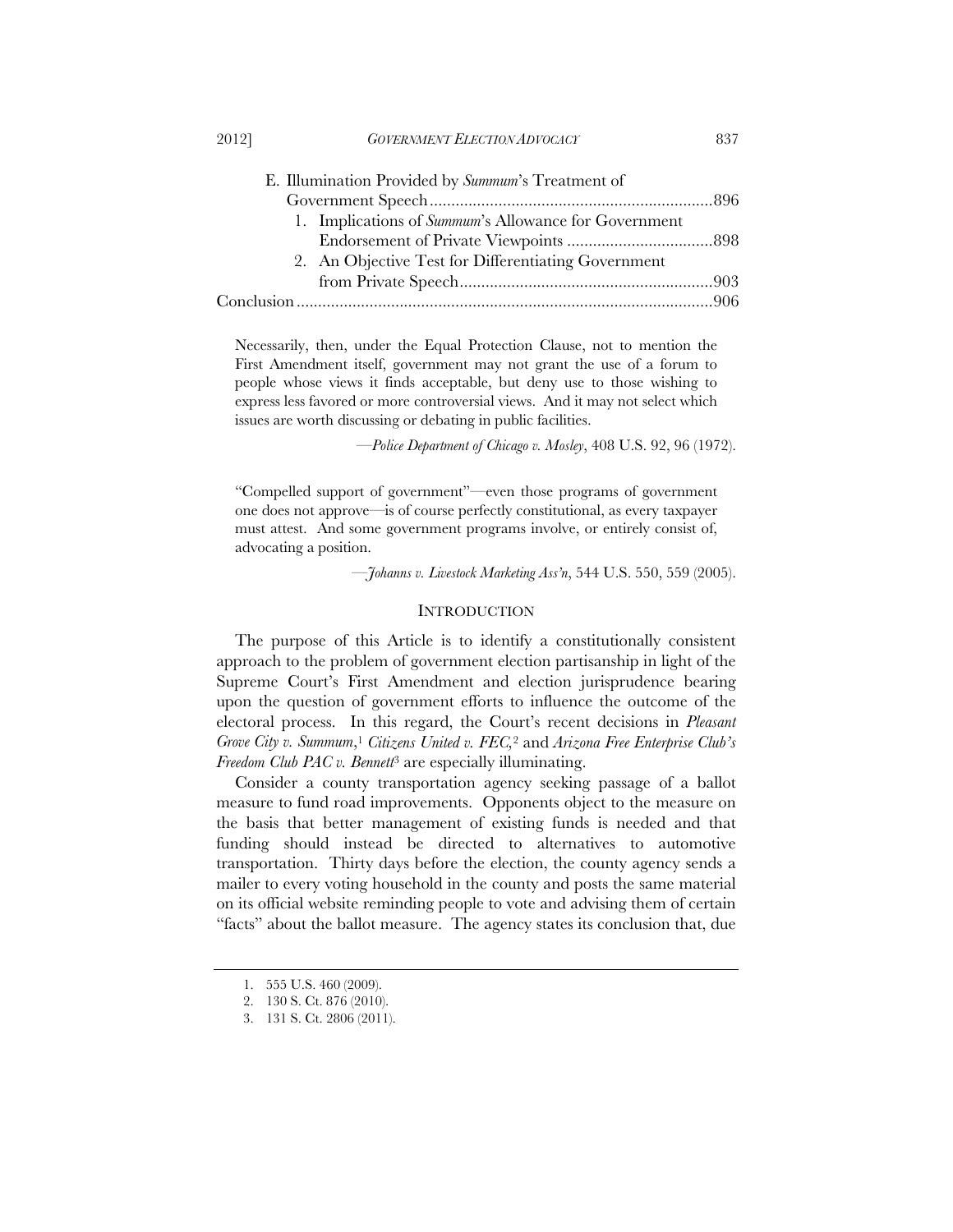to inadequate existing funds, without passage of the measure it will be necessary to forego certain highway work. As a result, roadways will be unsafe, accidents will occur, and people will be injured and die. The materials are illustrated with graphic photographs of gaping potholes and roads in terrible condition, a list specifying road repair projects throughout the county that will not be performed if the measure fails, and numerous depictions of visceral highway carnage. They contain no mention of the opposing perspective.

Most of us would agree that, in spite of any façade of informational objectivity and lip service to a duty to inform the voting public, the materials in question amount to an effort by the agency to influence the electorate in favor of the ballot measure in question. But is the agency's expenditure on the mailer and the posting on its website unconstitutional?

Most lower courts considering the question have treated government election partisanship as constitutionally unsupportable. They have grappled with pinpointing the precise constitutional infirmity and with determining when government has crossed the line—most accepting an objective reasonableness standard—while some have sought comfort in a per se rule. Other courts, relying upon a less-than-rigorous conception of the government speech doctrine, have perceived no constitutional difficulty with such government election advocacy. The United States Supreme Court, in spite of the split in lower court authority, has never directly addressed the problem—neither in the form of campaign regulations nor as a question of a constitutional limitation preventing government from lending support to one contending faction on a matter under consideration by voters. The United States Constitution contains no definite reference to the problem. Nevertheless, distinct outlines of the Court's treatment of the role of government in the election context lead inescapably to the conclusion that the government's role as speaker will be treated no differently than its role as regulator.

In the nation's lower courts, there are two basic judicial approaches with respect to government efforts to influence the electorate. The vast contrast in reasoning is aptly illustrated by the legal views taken by two courts considering government speech in the election context. The first court, representing the minority view, considers government as a valuable contributor, entitled, like any invested private speaker, to participate in the pre-election process:

Clearly, the City has the responsibility to determine when improvements are necessary or desirable and to express its determination of those needs to the public. In order to implement such proposed benefits, a municipality must attempt to secure the funds from its citizenry. The ads at issue in the instant action merely amount to a solicitation of the necessary funds. Those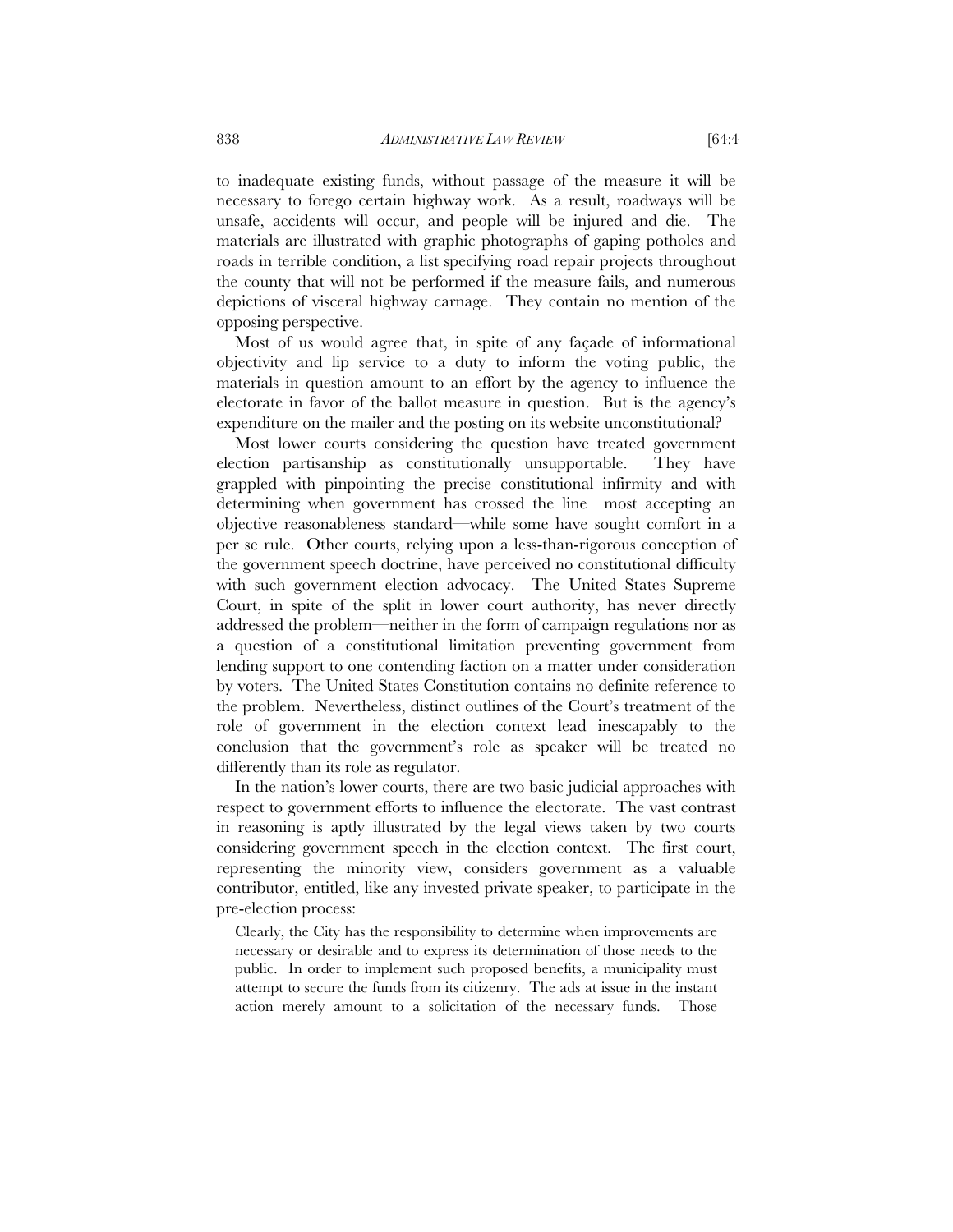taxpayers who disapprove of the proposed benefits have two opportunities to dissent: (1) They may dissent at the polls on the issues involved and (2) they may dissent at the polls when City officials seek re-election.

One could reasonably suggest that to forbid defendants the right to support by advertising their position, initiated by their own resolution or ordinance, would be violative of their own First Amendment rights.4

#### That court continued:

It would be a strange system indeed which would allow the City to determine its needs, allow it to adopt ordinances calling for elections to fulfill those needs, allow it to bear the expense of those elections, and then require it to stand silently by before the issues are voted on. Obviously, the City is not neutral under such circumstances and should not be required to appear so.5

Without regard for the context of the speech, this perspective accepts that government, like any private actor in pre-election debate, may participate in that process.6 Government is viewed as having a right—and

5. *Ala. Libertarian Party*, 694 F. Supp. at 821.

 6. A proponent of this view is Laurence Tribe, who argued that when government spends public funds to propagate a political message, "[T]he fact that some people object to this expenditure of their tax money . . . is likely to be deemed irrelevant." LAURENCE H. TRIBE, AMERICAN CONSTITUTIONAL LAW 590 (1978). In this view, those disagreeing with a public agency's viewpoint may not silence government's voice, "nor may they insist that government give equal circulation to their viewpoint" so long as the government speech does not threaten to drown theirs out. *Id.* How a court would gauge when other speech has been drowned out is a conundrum. Under the majority view, the difficulty in determining when drowning is imminent is avoided by a flat prohibition against government partisanship. *See* Steven Shiffrin, *Government Speech*, 27 UCLA L. REV. 565, 595–602 (1980).

<sup>4</sup>**.** Ala. Libertarian Party v. City of Birmingham, 694 F. Supp. 814, 820 (N.D. Ala. 1988); *see also* Sutliffe v. Epping Sch. Dist., 584 F.3d 314, 318, 335 (1st Cir. 2009) (rejecting a citizen group's challenge to pre-election publication by the school board and town of a onesided newsletter, mailings, and a website supporting passage of certain warrant articles); Kidwell v. City of Union, 462 F.3d 620, 626 (6th Cir. 2006) (characterizing a government agency as serving the citizenry by promoting ballot measures in which the agency is interested: "Governments must serve their citizens in myriad ways, including by provision of emergency services, and these activities require funding through taxation. Union's speech related to emergency service and tax initiatives thus fits squarely within its competence as governor and was made in the context of 'advocat[ing] and defend[ing] its own policies.' The issues on which the city advocated were thus germane to the mechanics of its function . . . ." (quoting Bd. of Regents of Univ. of Wis. Sys. v. Southworth, 529 U.S. 217, 229 (2000))); Schulz v. New York, 654 N.E.2d 1226, 1232 (N.Y. 1995) (Ciparick, J., dissenting) (opining that a school board's newsletter seeking to dispel what the board regarded as "myths" in the pre-election debate was proper government speech); City Affairs Comm. v. Bd. of Comm'rs, 41 A.2d 798, 800 (N.J. 1945) ("We think municipalities may . . . present their views for or against proposed legislation or referendum to the people of questions which in their judgment would adversely affect the interests of their residents. To accomplish this purpose we think they may incur expenditures . . . and that to do so is a proper governmental function.").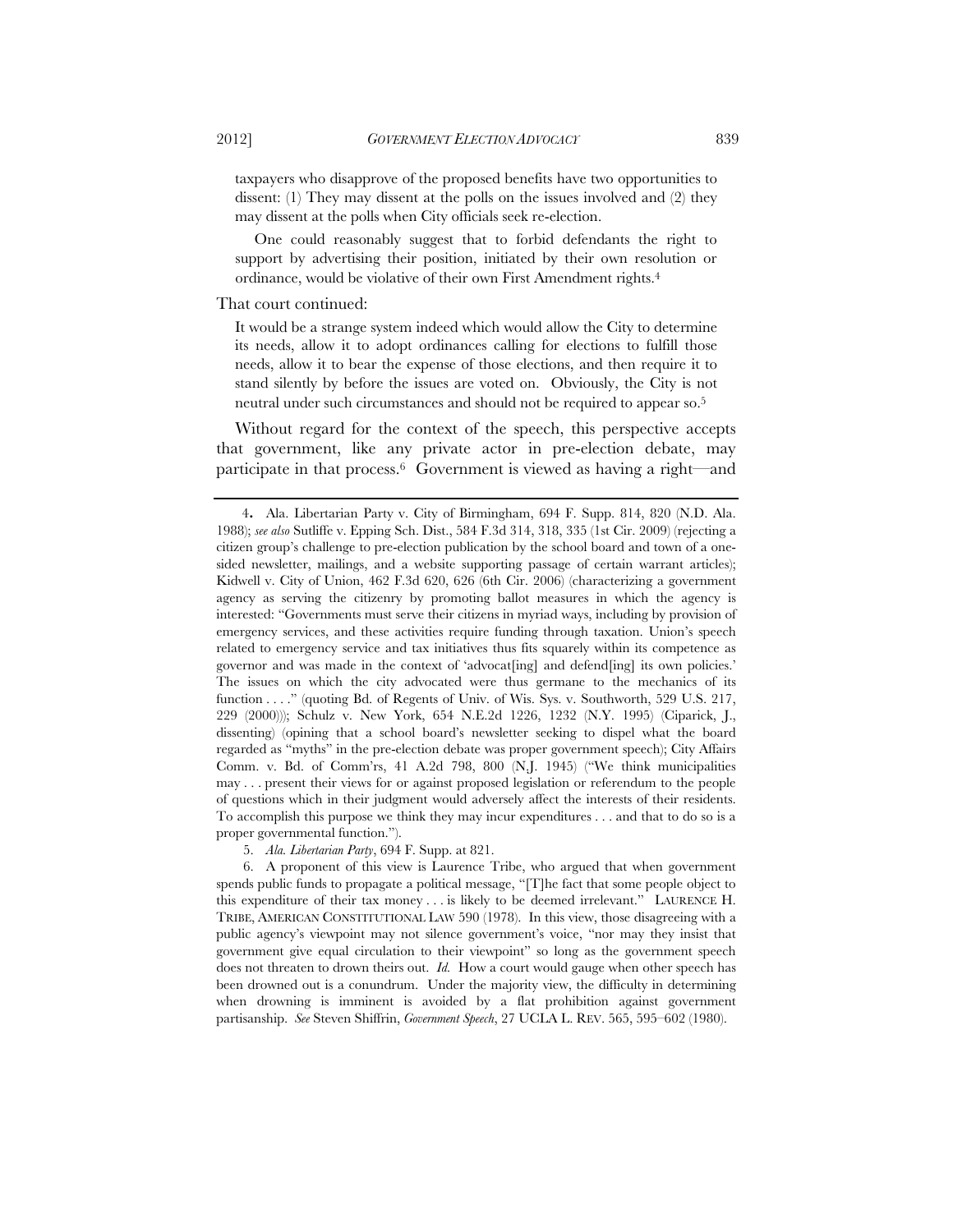even the duty7—to inform, educate, and persuade on matters of public controversy, including during an election. Its role involves guiding a public unfamiliar with what is in its best interest to recognize this.

The second judicial perspective, adopted by the majority of courts, evinces suspicion of government's participation in the election process, considers government favoritism in the process unlawful, and circumscribes government's role8 to impartially informing the electorate:

The theme which predominates in these cases, and one which is reinforced by logic and common notions of fair play, is simply stated. While the county not only may but should allocate tax dollars to educate the electorate on the purpose and essential ramifications of referendum items, it must do so fairly and impartially. Expenditures for that purpose may properly be found to be in the public interest. It is never in the public interest, however, to pick up the gauntlet and enter the fray. The funds collected from taxpayers theoretically belong to proponents and opponents of county action alike. To favor one side of any such issue by expending funds obtained from those who do not favor that issue turns government on its head and is the antithesis of the democratic process.

. . . [G]overnment must permit the people to be heard and, in fact, to make the ultimate decision at the ballot box. If government, with its relatively vast financial resources, access to the media and technical know-how, undertakes a campaign to favor or oppose a measure placed on the ballot, then by so doing government undercuts the very fabric which the [C]onstitution weaves to prevent government from stifling the voice of the people. An election which takes place in the shadow of omniscient government is a mockery—an exercise in futility—and therefor a sham. The appropriate function of government in connection with an issue placed before the electorate is to

 <sup>7.</sup> *Ala. Libertarian Party*, 694 F. Supp. at 817.

 <sup>8.</sup> The Founding Fathers regarded government as the chief threat to the governing power of the people. *See* ALEXANDER MEIKLEJOHN, POLITICAL FREEDOM: THE CONSTITUTIONAL POWERS OF THE PEOPLE 102, 103, 108 (1960). Meiklejohn was ironically a proponent of the minority view. *See* LUCAS A. POWE JR.*,* THE FOURTH ESTATE AND THE CONSTITUTION: FREEDOM OF THE PRESS IN AMERICA 247 (1991). Meiklejohn identified the key concerns driving the majority perspective: For the Founders, government's function was conceived as a delegation of certain governing powers to legislative, executive, and judicial agencies that remained under the active control of the voting politic. MEIKLEJOHN, *supra*, at 99. He elaborates:

The intent of the Constitution is that, politically, we shall be governed by no one but ourselves. . . . We are the sovereign and the legislature is our agent. And as we play our sovereign role in what Hamilton calls "the structure and administration of the government," that agent has no authority whatever to interfere with the freedom of our governing.

*Id.* at 106.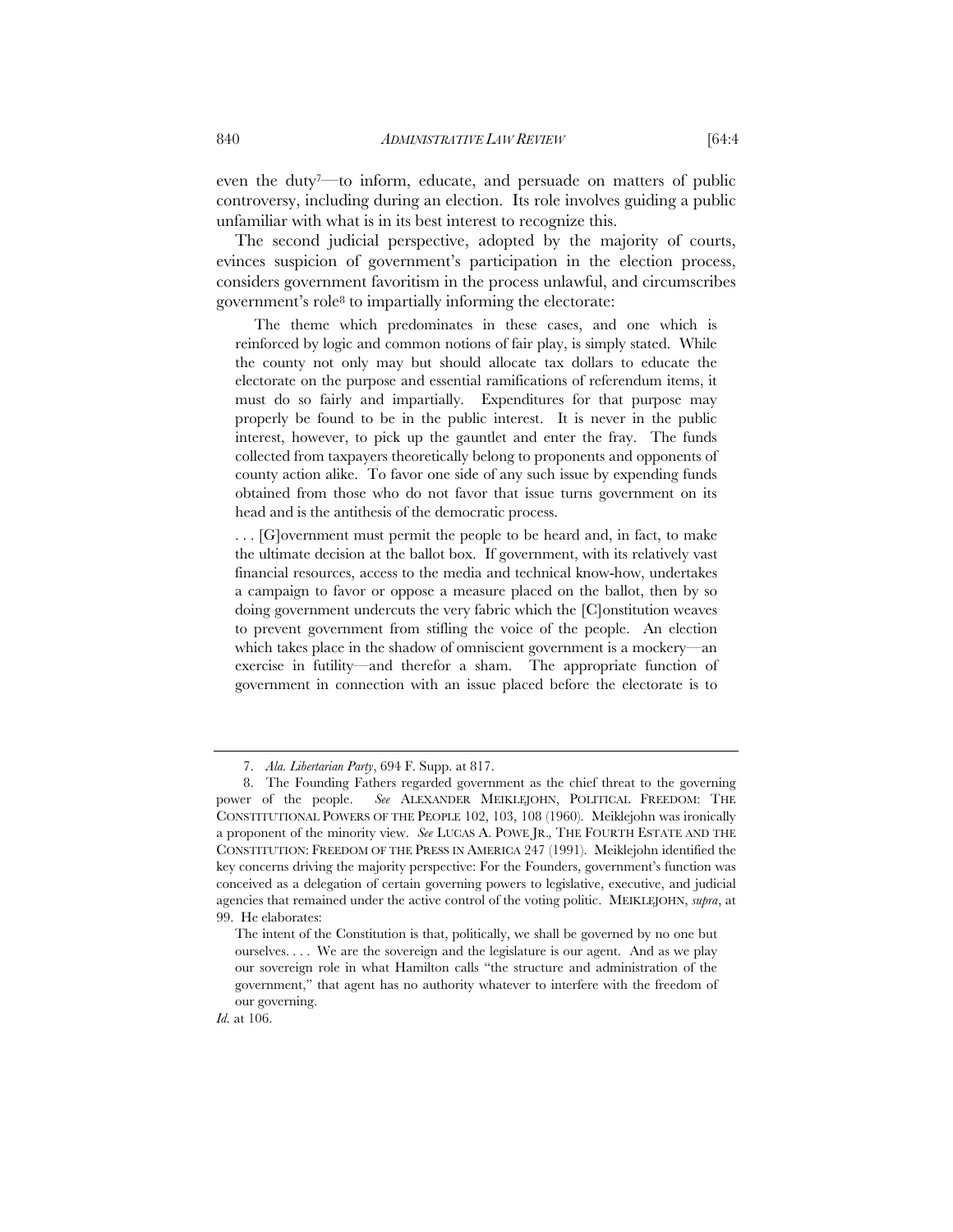enlighten, NOT to proselytize.9

The leading case articulating this latter view is the California Supreme Court decision *Stanson v. Mott*.10 The perspective evinces a profound distrust of the machinations of government agents, their potential for defeating the will of the People, and an emphasis upon protecting the process of governance by the People.11

The Supreme Court's treatment of the limits upon government's role in the regulation of speech in the election process evinced in *Summum*, *Citizens United*, and *Arizona Free Enterprise* provides a strong indication as to its relative receptivity to the minority and majority approaches to governmental support of one faction in an election contest.

In *Summum*, the Court gave considerable sway to a government agency's ability to express a viewpoint and exclude others' views under the "government speech" doctrine.12 The *Summum* Court was careful, however, to emphasize that there are limits upon what government can say, while remaining very unclear about what some of those limits might be.13 The question, then, is whether the Court's analysis in *Summum* underscores an approach giving government license to put in its "two bits" during election battles or if such intervention in election contests will be treated equally as off-limits for government speech as it is for non-neutral regulation of private speech. Revealingly, the Justices displayed considerable unease with

 <sup>9.</sup> Palm Beach Cnty. v. Hudspeth, 540 So. 2d 147, 154 (Fla. Dist. Ct. App. 1989) (involving alleged county expenditures to promote passage of a measure creating a health care district).

 <sup>10. 551</sup> P.2d 1 (Cal. 1976).

 <sup>11.</sup> This apprehension is well-grounded in historical evidence, scientific studies, and common sense. The Gulf of Tonkin and the Watergate cover-up are more egregious examples of government efforts to manufacture the consent of the governed. As one court recognized, "Events of the past few decades have demonstrated that government is quite capable of misleading the public and defaming its citizens." Nadel v. Regents of Univ. of Cal., 34 Cal. Rptr. 2d 188, 198 (Ct. App. 1994). But it is not merely that government conceals and misleads; it also makes mistakes. Most government agents may not purposefully distort, manipulate, or suppress information valuable to the voter making a decision at the ballot box. Perfectly well-meaning government officials are a more likely problem. Their investment in a particular ballot measure inevitably predisposes them to be biased, to discount other perspectives, and to slant their approach in discussing it with the voting public. In addition, because they are insulated, they may be mistaken, misinformed, or unwittingly primed by institutional forces to mislead the voting public. And, even while motivated by the purest of motives, the result is to improperly influence the views of voters on particular issues, to interfere with the free and unadulterated choice of the voters, and, ultimately, to undermine the principle of popular sovereignty. *See infra* notes 170–174 and accompanying text.

 <sup>12.</sup> Pleasant Grove City v. Summum, 555 U.S. 460, 467–69 (2009).

 <sup>13.</sup> *Id.* at 469–70.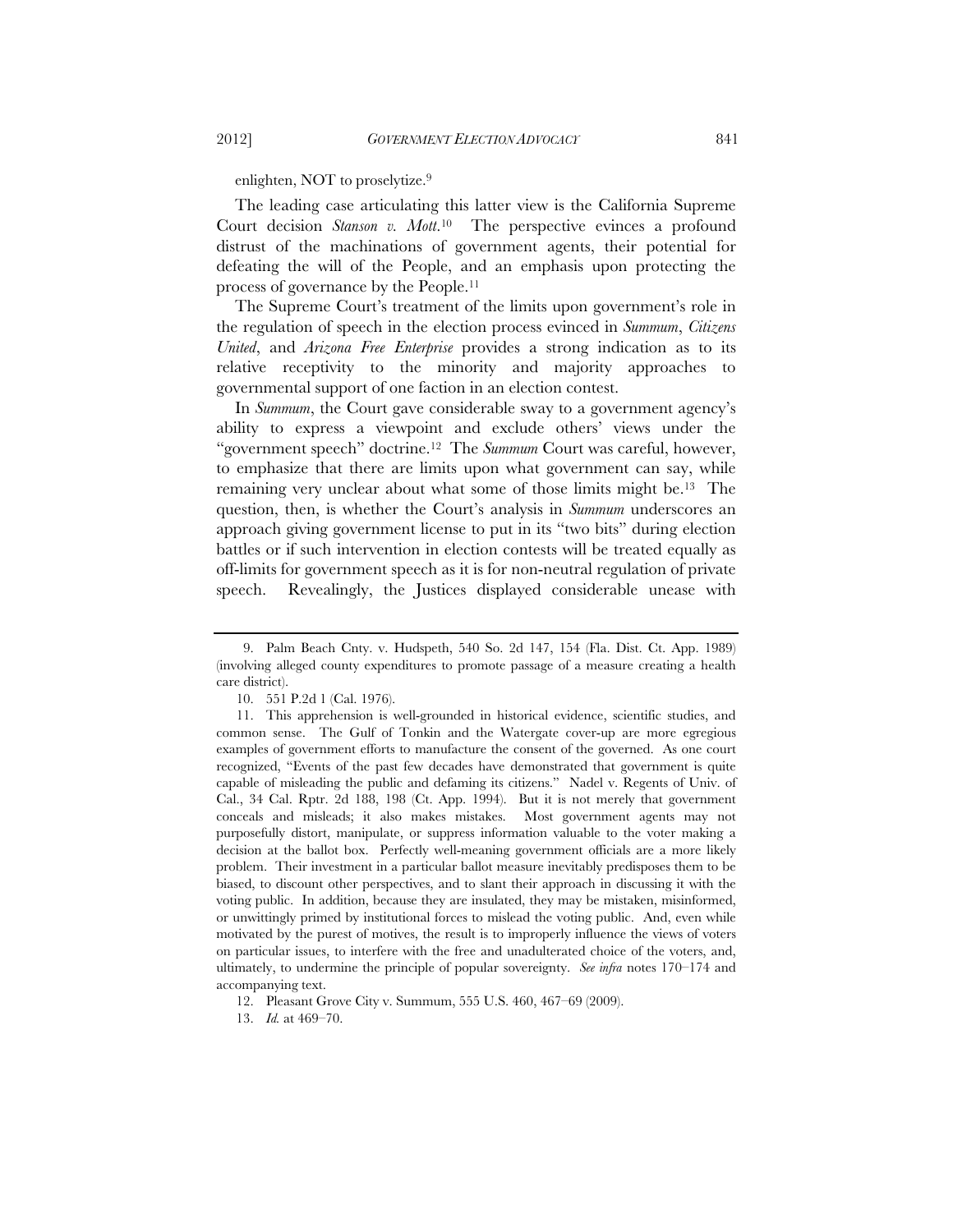treating monuments as per se vehicles of government speech, denoting by way of concurrences that a more contextual, ad hoc approach would be favored in evaluating whether speech should be regarded as private or governmental in most situations.

*Citizens United*, which struck down regulatory restrictions on corporate and union election spending, might be construed as portending either of two contradictory approaches by the Court. On the one hand, the Court's rationale that more speech is better, applied to corporations and other fictitious entities, conceivably could be extrapolated and applied to municipal corporations and other public entities and agents. On the other hand, the Court's assessment of the proper role of government in relation to the election process and the marketplace of ideas suggests that it regards government actors very differently than private actors seeking to influence the outcome of a political battle.

In *Arizona Free Enterprise*, a 5–4 decision like *Citizens United*, the Court addressed a state campaign finance scheme designed to prevent corruption engendered by big money campaign contributions and the unlevel playing field between wealthy and poor candidates.<sup>14</sup> The Court struck down legislation that established public matching funding for candidates whose opponents' spending (including spending by others on their behalf) exceeded a certain cap.15 The Court concluded that Arizona's campaign finance plan was unconstitutional on a First Amendment basis, holding that the law substantially burdened the free speech rights of the candidate spending private funds without any compelling State interest for doing so.<sup>16</sup> But the Court's free speech analysis is lacking and augurs that it may have been searching for a sounder constitutional basis for its holding. The underlying concern leading to its decision is entirely more consistent with a different basis—one in which government support of private factions in an election contest violates fundamental constitutional principles.

This Article will evaluate the two judicial approaches to the problem and their theoretical roots. It will scrutinize the proposed constitutional bases for precluding government efforts to manipulate the consent of the governed in elections with special attention to the validity of a compelled speech analysis. The distinction between an elected government promoting its policies and a government program or candidate that is the subject of an election will be considered in terms of a requirement of governmental neutrality inherent in the rule of law and implicit in the Constitution.

 <sup>14.</sup> Ariz. Free Enter. Club's Freedom Club PAC v. Bennett, 131 S. Ct. 2806, 2813–14, 2825 (2011).

 <sup>15.</sup> *Id.* at 2813.

 <sup>16.</sup> *Id.*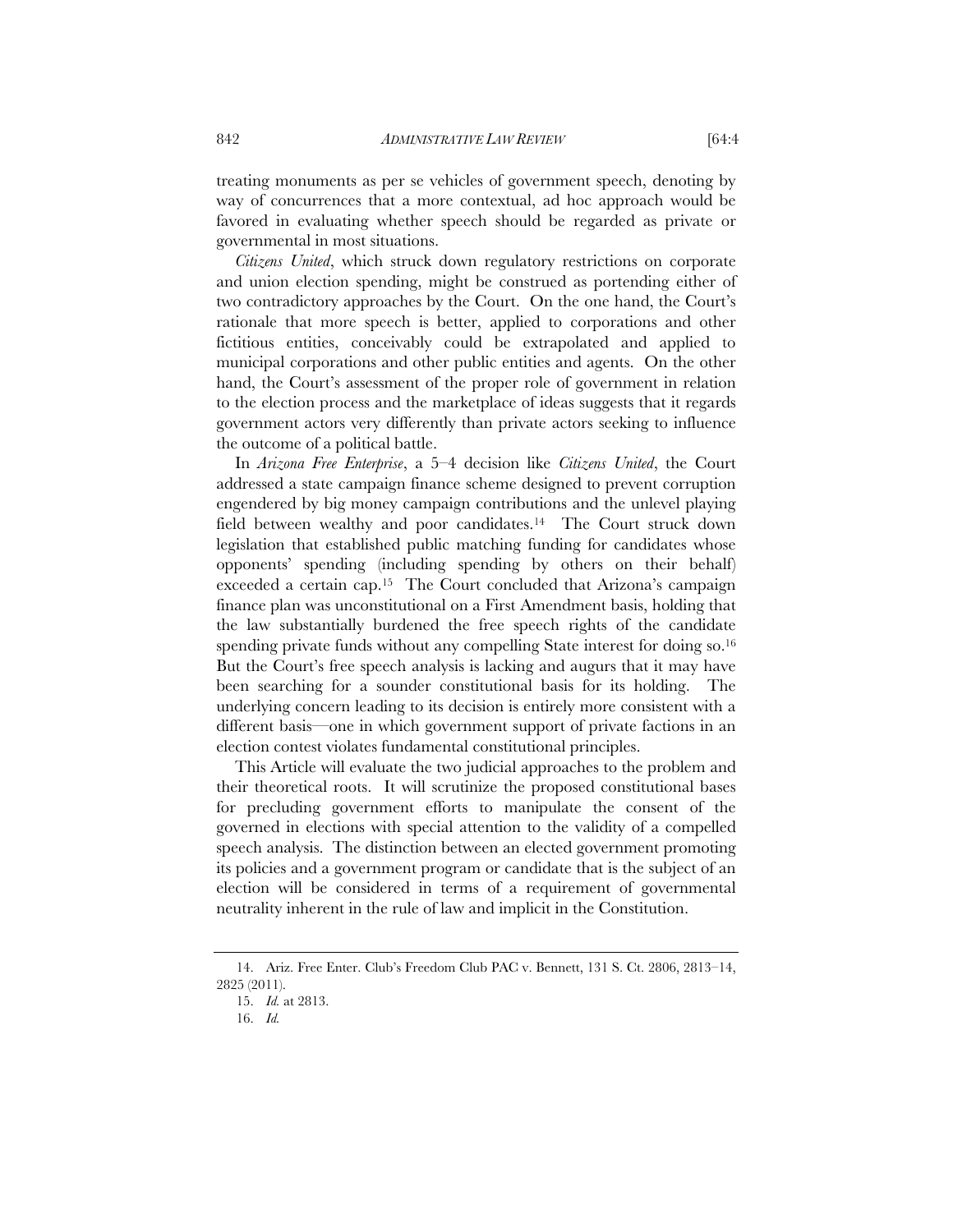The Article will also examine the means for enforcing a requirement of government neutrality, illustrated by lower court approaches to the problem. Finally, the Supreme Court's treatment of First Amendment and election issues will be dissected to illuminate how the Court might treat the problem after *Citizens United*, *Arizona Free Enterprise*, and *Summum*. The Article will conclude that the Court's recognition of the inevitable infirmities entailed in governmental regulatory efforts to level the playing field in elections will similarly lead the Court to regard affirmative governmental efforts to adjust electoral response as failing to pass constitutional muster.

## I. THE MINORITY PERSPECTIVE ON GOVERNMENT EFFORTS TO INFLUENCE ELECTION RESULTS

#### *A. Political Theory Underlying the Approach*

The minority view that government's role vis-à-vis the citizenry should not be confined to that of a neutral regulator of the political process and a mere functionary of the electorate has venerable origins. It proceeds from several key presumptions: (1) government expertise is capable of divining the political truth on a particular issue; (2) left to themselves, voters are not capable of voting correctly; (3) government has a proper role of educating voters concerning what decisions are in their best interests, and; (4) voters should trust and look to government to find out how they should think about an issue.

The presumptions underlying the minority view have roots that developed in Western tradition alongside the very different view accepted by Madison and Jefferson, which formed the basis for American constitutional democracy. Its origins can be traced to such philosophers as Hegel, who stated that the individual finds his liberty in obeying the State and the fullest realization of his liberty in dying for the State,17 and Rousseau, whose conception of freedom entailed the individual's submission to a general will.<sup>18</sup>

Under the minority view, the concept of popular sovereignty presupposes that there is a common point at which men's wills necessarily coincide.19 But even the People may not realize the general will; it is necessary to guide them.20 The approach is based upon "the assumption of

 <sup>17.</sup> *See generally* GEORG HEGEL, PHILOSOPHY OF RIGHT (1952).

 <sup>18.</sup> *See* J.L. TALMON, THE ORIGINS OF TOTALITARIAN DEMOCRACY 38 (1960).

 <sup>19.</sup> *Id.* at 250–51.

 <sup>20.</sup> The blind multitude does not know what it wants, and what is its real interest. Left to themselves, the People always desire the good, but, left to themselves, they do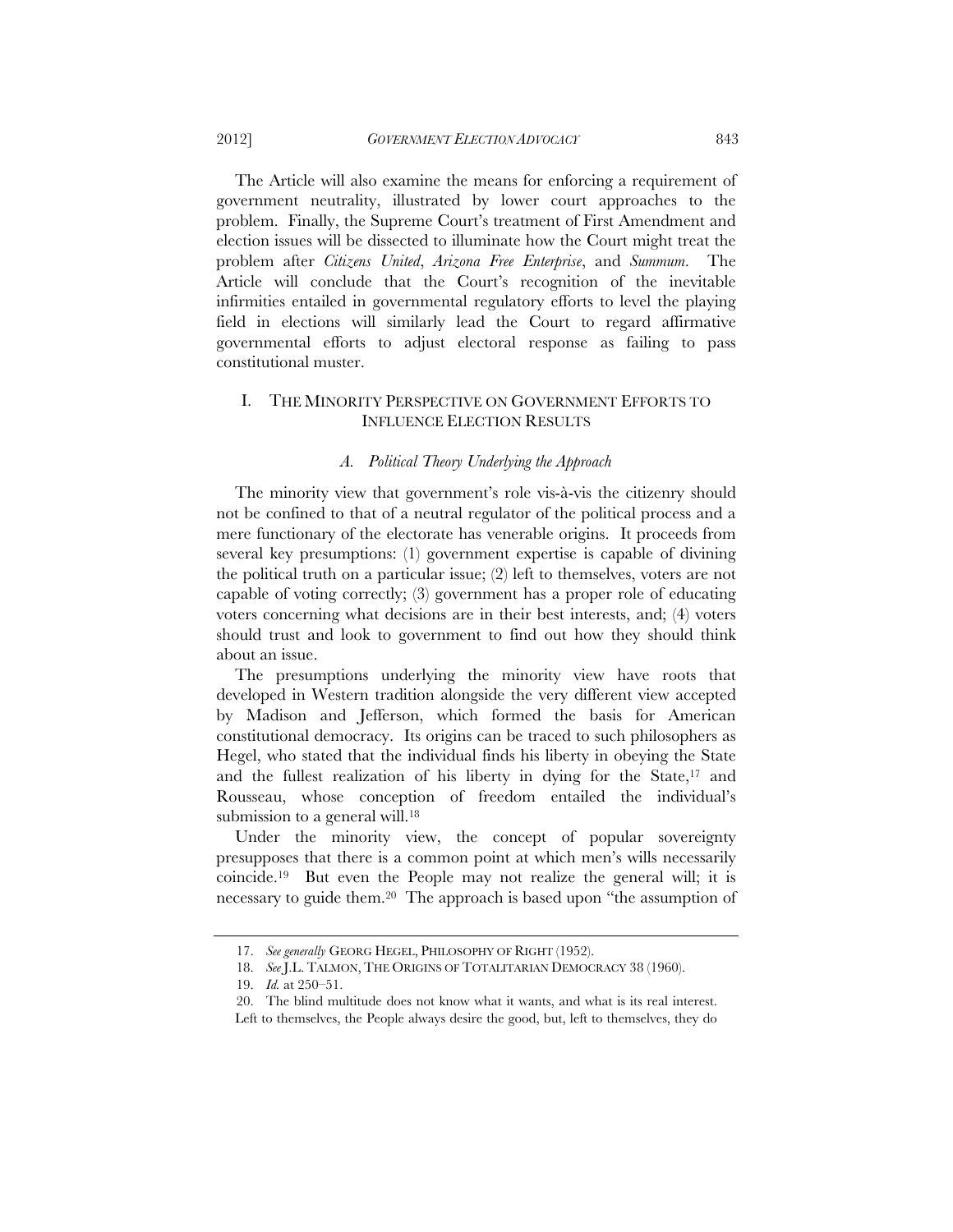a sole and exclusive truth in politics."21 This perspective is organic: It conceives of the individual as an indivisible part of a whole and the State as the infallible corpus embodying the general will.22

Following the turn of the century, a movement rose to prominence in the United States that challenged the conceptions of the Founders. The Progressive Movement, disillusioned with the ability of constitutional government to address the needs of the citizenry and enamored of scientific methods,23 directly rejected what it perceived as a failed constitutional vision in favor of an organic vision with instrumentalist prerogatives:

The Progressives took up the theme that the Constitution is process without purpose—whatever purpose there is in the world is assigned by evolutionary or progressive history, not framers of constitutions. The explicit goal of Progressivism was to free the Constitution from its moorings in the founding, most particularly from what were termed the "static" doctrines of the Declaration and its reliance on natural right.24

Progressives placed their faith in the ability of government agencies, rather than the reason of the voters, to assess what the best interests of the People may entail.25

 23. *See generally* THE PROGRESSIVE REVOLUTION IN POLITICS AND POLITICAL SCIENCE: TRANSFORMING THE AMERICAN REGIME (John Marini & Ken Masugi eds., 2005). The Progressives emphasized Darwin as revealing a dynamic process of social change throughout history. The emerging field of sociology captured the Progressive imagination as well, and the emphasis upon society as a biological entity in which individuals were interdependent organs supplanted the Founders' emphasis upon the individual. The notion that the individual was paramount was rejected as antiquated in favor of Rousseau's conception that freedom, far from being inherent, is something that exists by virtue of society and flows from the State. From this perspective, an individual rights perspective stood in the path of instrumental social reform and, therefore, of greater freedom.

 24. Edward J. Erler, Marbury v. Madison *and the Progressive Transformation of Judicial*  Power, in THE PROGRESSIVE REVOLUTION IN POLITICS AND POLITICAL SCIENCE: TRANSFORMING THE AMERICAN REGIME, *supra* note 23, at 163, 201; *see also* DAVID M. RABBAN, FREE SPEECH IN ITS FORGOTTEN YEARS 3, 211–47 (1997).

 25. *See* Erler, *supra* note 24, at 201; RABBAN, *supra* note 24, at 211–47. *See generally* RICHARD A. EPSTEIN, HOW PROGRESSIVES REWROTE THE CONSTITUTION (2006).

not always know where that good lies. The general will is always right, but the judgment guiding it is not always well informed. It must be made to see things as they are, sometimes as they ought to appear to them.

*Id.* at 47–48. Ideally, the State actualizes the general will in its decisions by recognizing what is best for the citizenry collectively. KENNETH N. WALTZ, MAN, THE STATE, AND WAR 173– 75 (1959); BENITO MUSSOLINI, THE DOCTRINE OF FASCISM 13–18 (1935).

 <sup>21.</sup> TALMON, *supra* note 18, at 1.

 <sup>22.</sup> WALTZ, *supra* note 20, at 175 (elaborating Rousseau's analysis of the significance of inculcating patriotism or public spirit to social unity and in creating devotion by the citizenry to the welfare of the whole as embodied by the State); *see also* JEAN JACQUES ROUSSEAU, THE SOCIAL CONTRACT 38–39 (Willmoore Kendall trans., 1954).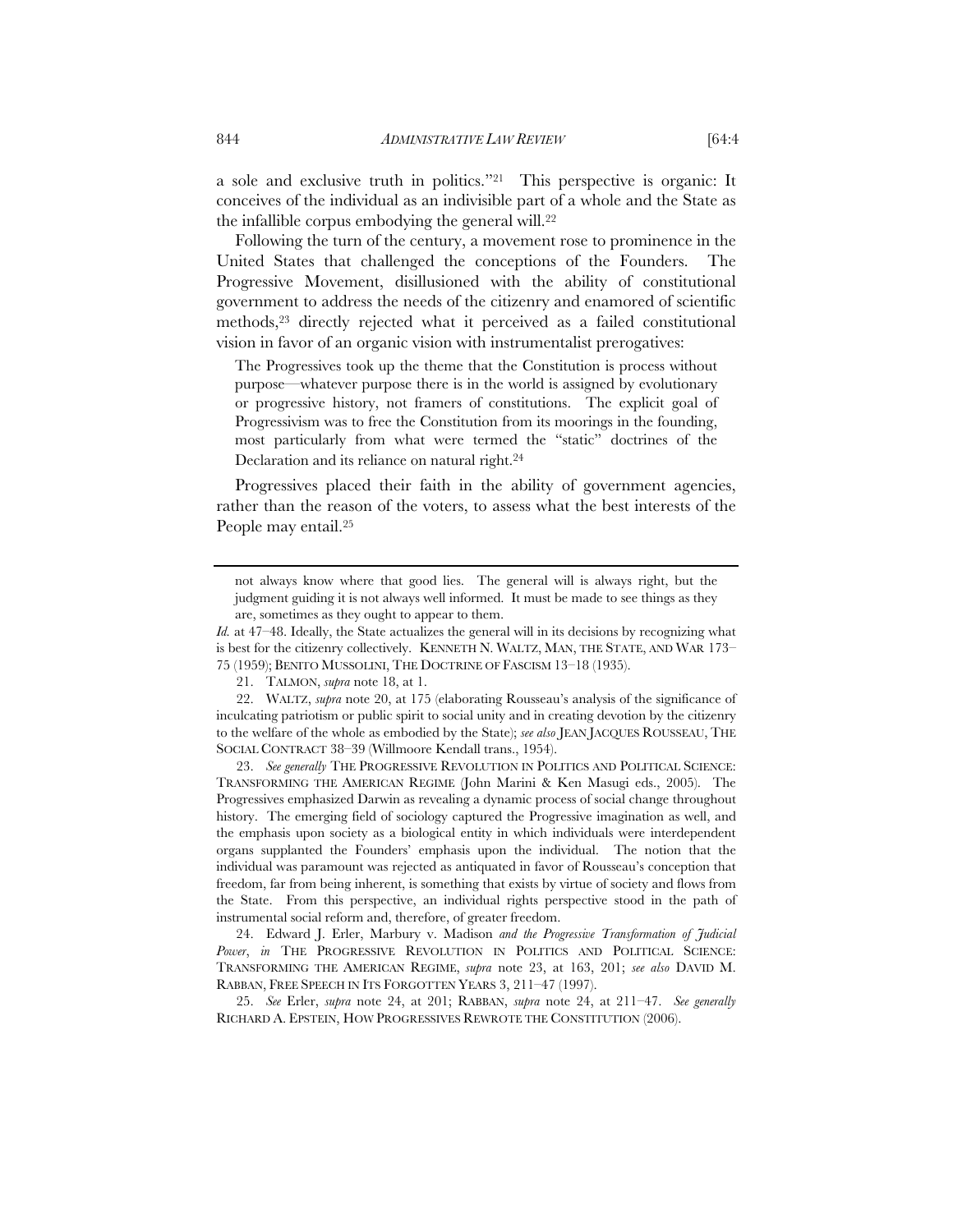The effect of the Progressive Movement upon American law was profound and, in particular, produced a deep and unresolved contradiction in constitutional thought with respect to the role of government in leveling the playing field in electoral battles.26 This Progressive vision of the respective roles of government and the People is ultimately what underlies the minority lower court approach.

## *B. Constitutional Bases for Government Efforts to Influence the Electorate: First Amendment Protection for Government Speech*

As a preliminary matter, we should dispense with the minority view notion that government enjoys a right to speak out on election issues. Aside from the plain lack of textual support for a government right to free speech from a First Amendment that speaks in terms of forbidding the State from abridging speech rights, the notion runs against the grain of basic constitutional principles. The Constitution speaks in terms of powers and rights. Conceptually, people have rights and relinquish them to grant powers to government. This is not to say that government has no constitutionally protected ability to speak. The recently developed government speech doctrine recognizes that government agents, consistent with principles of popular sovereignty, are able to promote policies of those voted into power by the People—including social, economic, political, and other agendas—until they face being voted out of office. But this does not entail a First Amendment right.27 It derives from the same places any government ability to promote its policies does.28 For the states, this is the police power. For the federal government—at least since 1937—this comes from the Commerce Clause29 as amplified by the Necessary and Proper

<sup>26</sup>*. See* Steven J. André, *The Transformation of Freedom of Speech: Unsnarling the Twisted Roots of* Citizens United v. FEC, 44 J. MARSHALL L. REV. 69, 81–107 (2010). *See generally* Tiffany R. Jones, *Campaign Finance Reform: The Progressive Reconstruction of Free Speech, in* THE PROGRESSIVE REVOLUTION IN POLITICS AND POLITICAL SCIENCE: TRANSFORMING THE AMERICAN REGIME, *supra* note 23, at 321.

 <sup>27.</sup> Estiverne v. La. State Bar Ass'n, 863 F.2d 371, 379 (5th Cir. 1989) ("While the [F]irst [A]mendment does not protect government speech, it 'does not prohibit the government, itself, from speaking, nor require the government to speak. Similarly, the First Amendment does not preclude the government from exercising editorial control over its own medium of expression.'" (quoting Muir v. Ala. Educ. Television Comm'n, 688 F.2d 1033, 1044 (5th Cir. 1982))).

 <sup>28.</sup> Just as government "as a general rule, may support valid programs and policies by taxes or other exactions binding on protesting parties," it follows that, "[w]ithin this broader principle it seems inevitable that funds raised by the government will be spent for speech and other expression to advocate and defend its policies." Bd. of Regents of Univ. of Wis. Sys. v. Southworth, 529 U.S. 217, 229 (2000).

 <sup>29.</sup> U.S. CONST. art. I, § 8, cl. 3.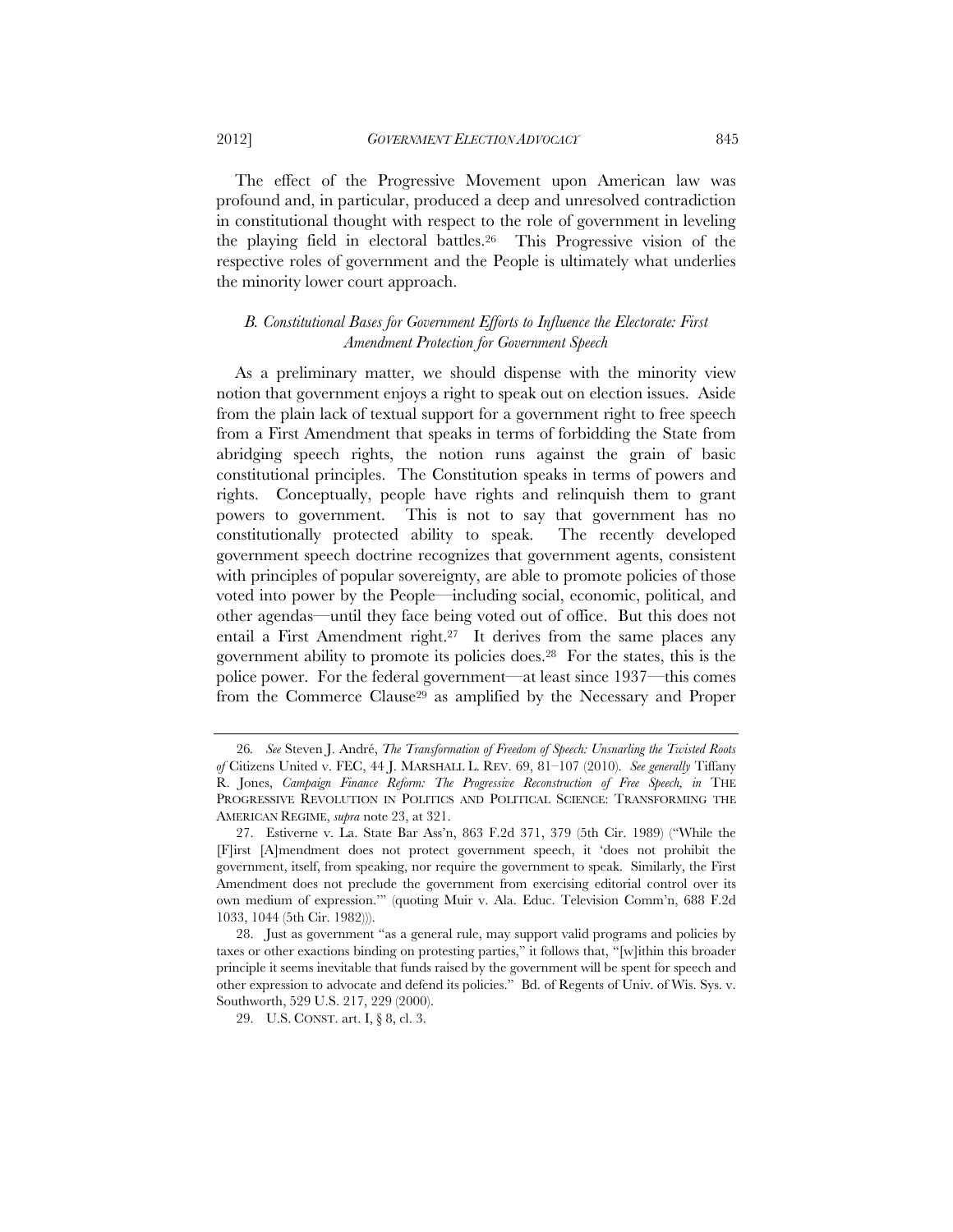Clause.30

Rights—which run in favor of persons, citizens, and states—should be contrasted with powers that are vested in government and are structurally controlled by *inter alia* dispersing the enumerated or implied power among the Legislative, Executive, and Judicial Branches to check and balance (i.e. limit) the exercise of power. The correct conceptualization of the constitutional source of government speech is that it is a power, not a right.31 Because the constitutional basis for allowing government speech is not the First Amendment, the underlying principles are not the same.32

With the waning of the *Lochner* era, the power of government to act upon social, moral, and economic issues—even where such action conflicts with private economic interest—has come to be more accepted. Government action in the form of speech that seeks to promote public policy objectives comports with common sense, and the Supreme Court has upheld this conduct.33 The essential importance of government's ability to speak has been framed as obvious: "Indeed, it is not easy to imagine how government could function if it lacked this freedom."34 Undoubtedly for this reason, there is no prohibition in the Constitution directed against government taking a position on matters of public policy. Likewise, there is nothing specifically prohibiting government from acting through speech or other means to influence the formulation of public policy at its most seminal point: elections.

## II. THE MAJORITY VIEW: GOVERNMENT NEUTRALITY AND THE COMPELLED SPEECH ANALYSIS

#### *A. The Political Theory Underpinning the Majority Approach*

The majority view of government's role in the constitutional scheme and, in particular, in the election process, is the antithesis of the minority conception of the relationship between the People and government. The Founders' conception regarded the individual as an independent sovereign unit rather than as a component of a whole body. The perspective is steeped in Montesquieuean treatment of conflictual social and political

 <sup>30.</sup> U.S. CONST. art I, § 8, cl.18; *see also* McCulloch v. Maryland, 17 U.S. (4 Wheat.) 316 (1819).

 <sup>31.</sup> *See infra* note 194*.* 

 <sup>32.</sup> Compared to the speech of private speakers, a government agency's own speech is "controlled by [very] different principles." Rosenberger v. Rector & Visitors of Univ. of Va., 515 U.S. 819, 834 (1995).

 <sup>33.</sup> *See generally* Johanns v. Livestock Mktg. Ass'n, 544 U.S. 550 (2005).

 <sup>34.</sup> Pleasant Grove City v. Summum, 555 U.S. 460, 468 (2009).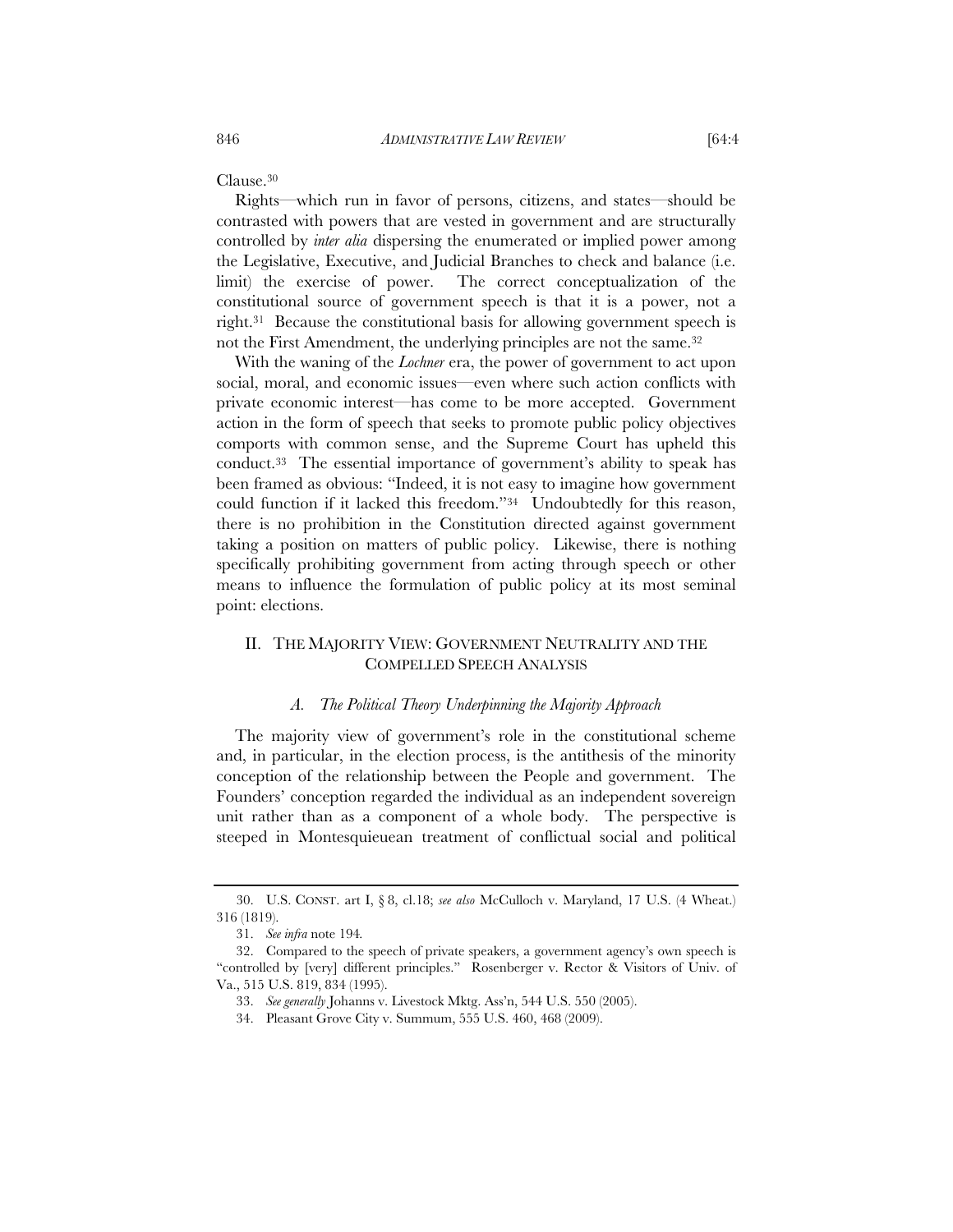relations and Lockean natural law notions of social contract, individual autonomy, and liberty.<sup>35</sup> The conception proceeds from the premise that man is able to govern himself by virtue of the capacity of reason. The purpose of the State is to protect the individual and his property.36 Rather than the collective body or State having absolute power over the People, the People have the absolute right to rid themselves of an unsatisfactory government.37 This approach rejects the ideas of State infallibility and a single political truth and regards popular government as fallible and governance as an experimental, trial-and-error type of process.38 Law is perceived positivistically as man-made determinations resulting from this process. Under this individualistic approach, while the citizen may distrust the ability of government officials—within the limited scope allowed them—to act in the best interests of the People,39 he or she has the opportunity to oversee policy and correct official deviations, failures, and excesses at the ballot box.

Accordingly, from the perspective of the majority-view holders as well as the Founders, the following presuppositions prevail: (1) that the People alone are responsible for discovering the political truth on a particular issue, (2) that government's proper role is to remain impartial on issues before the People and to neutrally provide access to facts in its possession to inform the electorate, (3) that government should not be trusted to be involved in the process of deciding election issues that concern its future, and (4) that its involvement in that process would prevent and create corrosive distrust in the validity of the process of self-governance.

## *B. Isolating a Constitutional Basis for Restricting Government Involvement in the Process of Governance by the People*

The state and lower federal courts that adopt the majority view have

 <sup>35.</sup> HENRY STEELE COMMAGER, MAJORITY RULE AND MINORITY RIGHTS 4–6 (1950).

 <sup>36.</sup> *See* JOHN LOCKE, THE SECOND TREATISE ON CIVIL GOVERNMENT 8 (Prometheus Books 1986) (1690).

 <sup>37.</sup> *See generally* THE DECLARATION OF INDEPENDENCE (U.S. 1776).

 <sup>38.</sup> *See* WILLIAM EBENSTEIN, TODAY'S ISMS 162, 163 (6th ed. 1970).

 <sup>39.</sup> Jefferson epitomized this distrust, writing:

<sup>[</sup>T]hat it would be a dangerous delusion were a confidence in the men of our choice to silence our fears for the safety of our rights: that confidence is every where the parent of despotism; free government is founded in jealousy and not in confidence; it is jealousy and not confidence which prescribes limited constitutions to bind down those whom we are obliged to trust with power: that our Constitution has accordingly fixed the limits to which and no further our confidence may go . . . .

Thomas Jefferson, *Kentucky Resolutions of 1798 and 1799, in* THE VIRGINIA AND KENTUCKY RESOLUTIONS OF 1798 AND '99 17–18 (1834).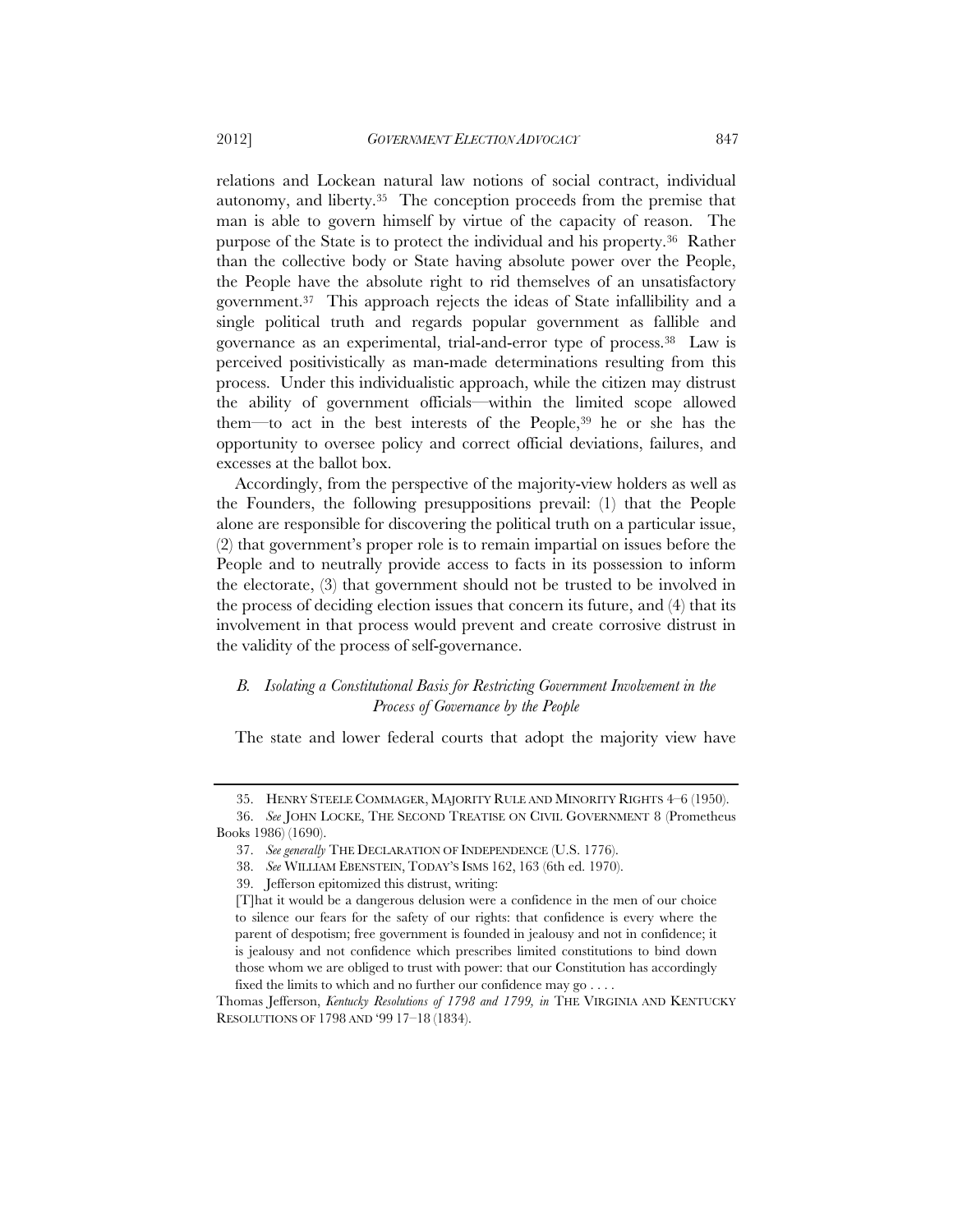suggested various constitutional moorings for restricting government speech in the election process. Although the First Amendment is frequently mentioned as providing the controlling principle of law in these cases, the textual nexus is not elaborated.40

The ostensible reason courts fail to venture into "how" and "why" the First Amendment precludes government election activity is the absence of any obvious nail on which a court may hang this hat. The Free Speech Clause prevents government from interfering with speech, but does nothing to directly prevent government from speaking.<sup>41</sup> In effect, government intrusion into the marketplace of ideas—counteracting some views and supplementing or amplifying others—can be said to interfere with the speech of private factions every bit as much as government acts to hush

 <sup>40.</sup> Nor do the cases limit reliance upon the First Amendment to a free speech rationale premised upon unfairness to the slighted campaign. The Petition Clause has been cited as well. *See* Mountain States Legal Found. v. Denver Sch. Dist. No. 1, 459 F. Supp. 357, 358 (D. Colo. 1978).

<sup>41.</sup> Nor does "speech" per se serve as the operative judicial concern. In fact, the cases acknowledge that there is no impropriety involved when government agents acting in their official capacity express views supportive of one faction in an election contest. Although the effective power and prestige of government unquestionably impacts public opinion, the practical difficulty in assessing the damage and delineating when the civil servant is speaking as a citizen enjoying First Amendment protection versus speaking in an official capacity has caused courts to give a wide berth to such activity. *See, e.g.*, Pickering v. Bd. of Educ., 391 U.S. 563, 573–75 (1968); Colo. Taxpayers Union, Inc. v. Romer, 750 F. Supp. 1041 (D. Colo. 1990) (discussing the governor's advocacy against a proposed constitutional amendment); Choice-in-Educ. League v. L.A. Unified Sch. Dist., 21 Cal. Rptr. 2d 303, 313 (Ct. App. 1993) (holding a public agency's expenditure to broadcast a meeting in which it endorsed a position on a ballot measure "served purposes unrelated to its advocacy of a partisan position on the Initiative"); League of Women Voters v. Countywide Crim. Justice Coordination Comm., 250 Cal. Rptr. 161, 182 (Ct. App. 1988) (finding that a board adoption of a position on a ballot measure did not involve an expenditure of public funds and "[w]hile it may be construed as the advocacy of but a single viewpoint, there is no genuine effort to persuade the electorate such as that evinced in the activities of disseminating literature, purchasing advertisements or utilizing public employees for campaigning during normal working hours"); Harrison v. Rainey, 179 S.E.2d 923, 924–25 (Ga. 1971) (noting that a county's adoption of a resolution and a proposed constitutional amendment and legislation changing the form of county government posed no constitutional problem, but expenditures for promotion did); King Cnty. Council v. Pub. Disclosure Comm'n, 611 P.2d 1227 (Wash. 1980) (discussing a county council decision to endorse an anti-pornography initiative). Public officials and governing bodies can speak their minds on election issues, so long as they do not put public money where their mouths are. A more tangible measure than the providing of moral support is utilized by the courts—the commitment of public resources. But even then, the courts disregard commitment of public resources where these are associated with an elected official's office and are incidentally implicated. *See League of Women Voters*, 250 Cal. Rptr. at 178–79; Coffman v. Colo. Common Cause, 102 P.3d 999, 1007 (Colo. 2004).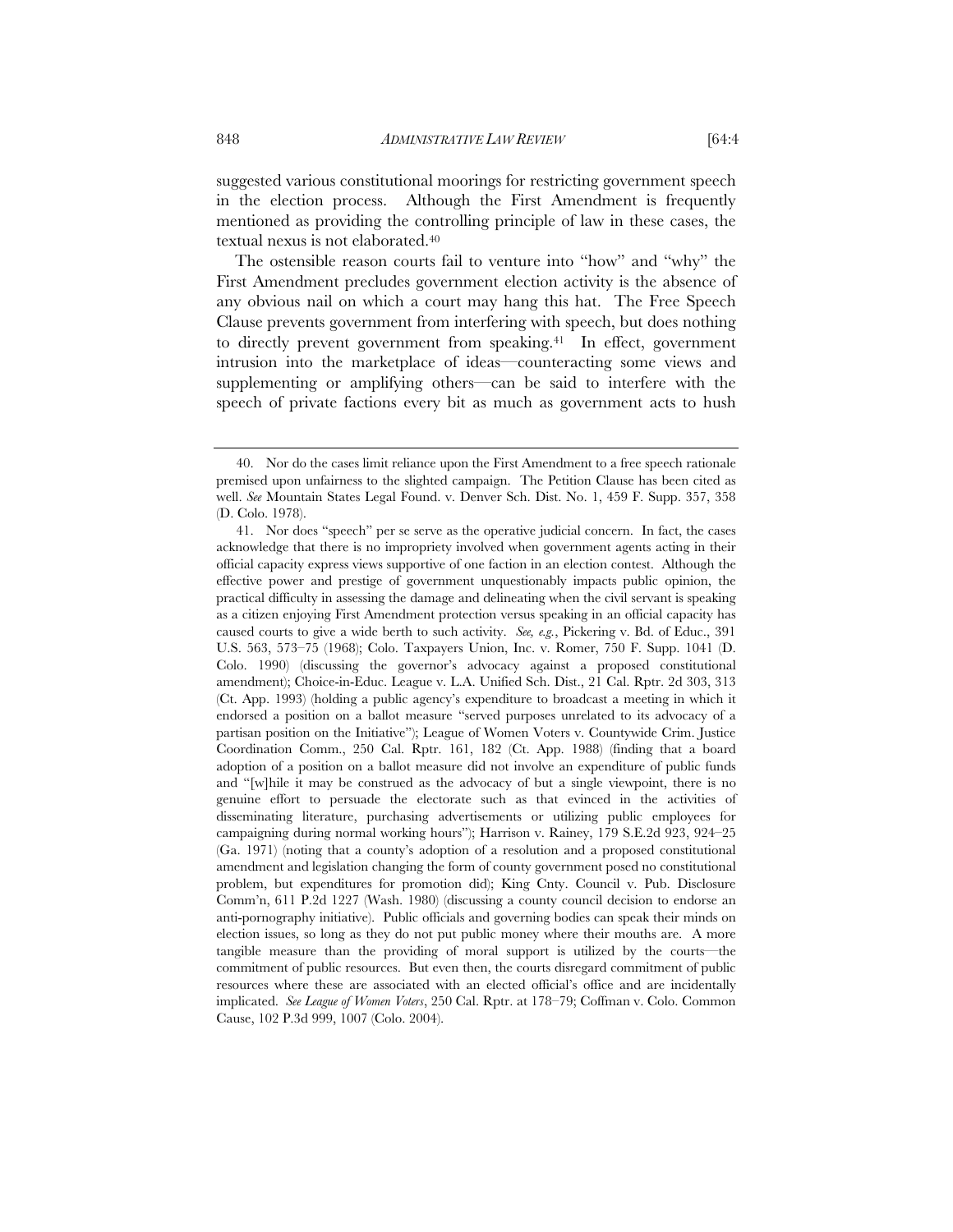certain speakers by regulatory measures.42 Or it can be regarded as augmenting the debate—providing the electorate with the benefit of valuable additional matters to consider.<sup>43</sup>

Recognizing the logical leap required to apply First Amendment principles, some courts look elsewhere with similarly ambivalent results. Some states have statutory or constitutional provisions that address the use of public funds in elections.44 Other courts look to the Guarantee Clause.45 The court in *Burt v. Blumenauer*<sup>46</sup> addressed a county "fluoridation public information project" set up to extol the virtues of fluoridation.47 The plaintiff challenged the agency's activities at a point when an antifluoridation measure was on the ballot.<sup>48</sup> The court found that an issue was presented for the trier of fact as to the agency's election advocacy.49 Pointing to Article IV, Section 4 of the U.S. Constitution, the court stated,

It hardly seems necessary to rely on the First Amendment . . . . The principles of representative government enshrined in our constitutions would limit government intervention on behalf of its own candidates or against their opponents even if the First Amendment and its state equivalents had never been adopted.<sup>50</sup>

Likewise, in *Mountain States Legal Foundation v. Denver School District No. 1*,51 a case dealing with a school board committing school facilities and supplies

47. *Id.* at 169 (internal quotation marks omitted).

 <sup>42.</sup> *See infra* note 90.

 <sup>43.</sup> A recent article analyzing the problem in terms of First Amendment values argues that government transparency in issue (ballot measure) elections serves instrumental free speech concerns. Helen Norton, *Campaign Speech Law with a Twist: When the Government is the Speaker, Not the Regulator*, 61 EMORY L.J. 209 (2011).

 <sup>44.</sup> Minority view cases sweepingly dispense with arguments proposing a constitutional basis for restriction by asserting that the only courts finding such a limitation have grounded their holdings upon state laws. *See, e.g.*, Cook v. Baca, 95 F. Supp. 2d 1215, 1227–28 (D.N.M. 2000). Closer examination reveals that this disingenuously characterizes cases that look to a statutory provision allowing the expenditure. As shown by the *Cook* court's footnote, these cases actually hold that absent explicit statutory authority, the expenditure presents a constitutional issue. *Id.* at 1227 n.16. Additionally, the majority view cases actually leave open the "serious constitutional question" posed by a clear and express statutory provision allowing such an expenditure. Stanson v. Mott, 551 P.2d 1, 10 (Cal. 1976); *see also* David P. Haberman, Note, *Governmental Speech in the Democratic Process*, 65 WASH. U. L.Q. 209, 209–11, 220–21 (1987) (arguing that the constitutional mandate of democratic elections requires a per se rule that government election advocacy is unconstitutional notwithstanding statutory authority).

 <sup>45.</sup> U.S. CONST. art. IV, § 4, cl. 1.

 <sup>46. 699</sup> P.2d 168 (Or. 1985).

 <sup>48.</sup> *Id.* at 170.

 <sup>49.</sup> *Id.* at 181.

 <sup>50.</sup> *Id*. at 175.

 <sup>51. 459</sup> F. Supp. 357 (D. Colo. 1978).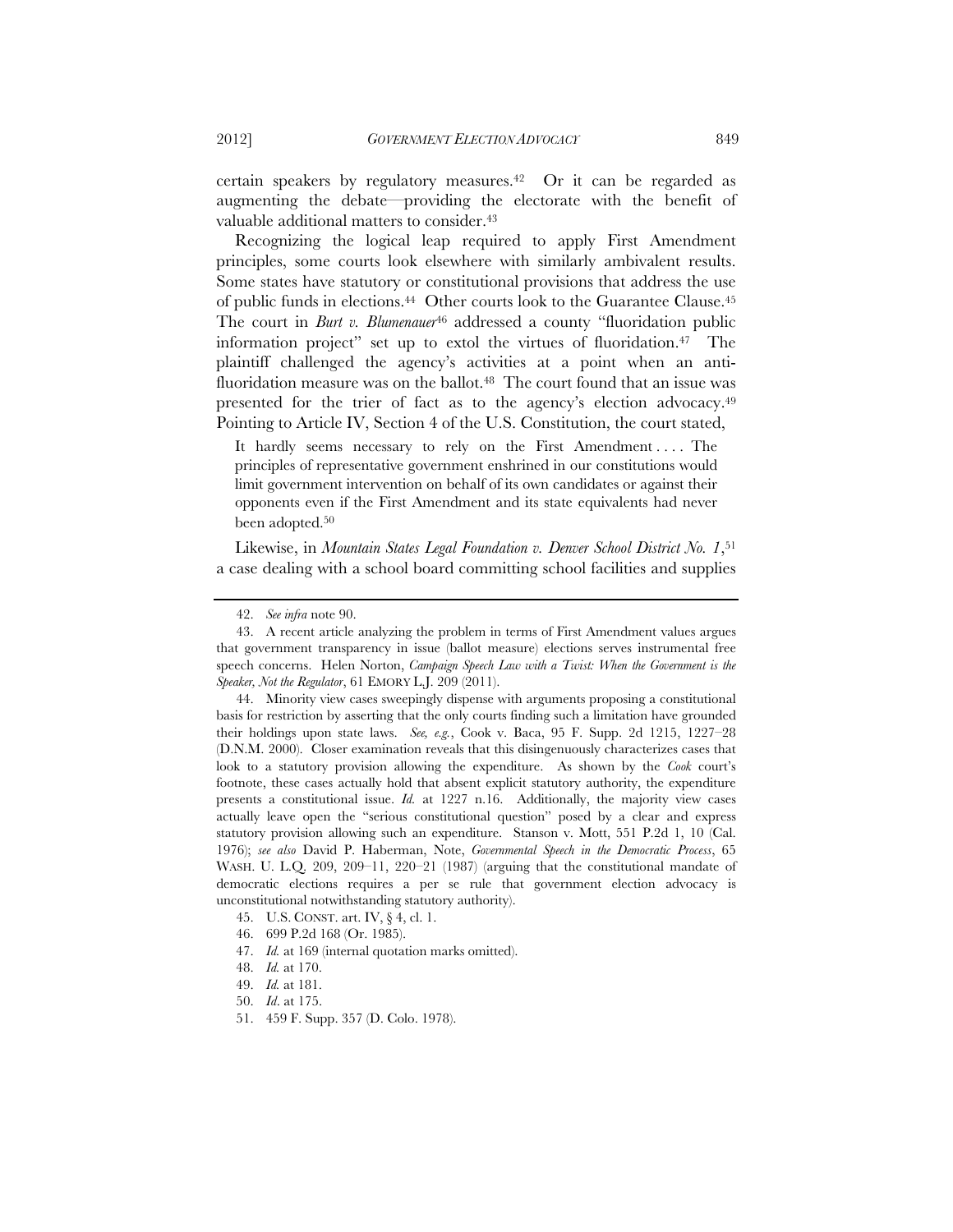to defeat a state ballot measure affecting funding, the court recognized that an expenditure of public funds to oppose a proposed constitutional amendment violates "a basic precept of this nation's democratic process," and averred, "Indeed, it would seem so contrary to the root philosophy of a republican form of government as might cause this Court to resort to the guaranty clause in Article IV, Section 4 of the United States

Constitution."52 Mention is also made of ensuring the legitimacy of government by protecting the fairness of elections and the appearance that election results are fairly achieved.53

The reference to "basic precepts" is fairly common. It expresses the idea that the concepts of popular sovereignty and limited government are the fundamental bedrock that the Constitution is built upon. Thus, since our entire republican form of government derives from these basic premises, their stature exceeds that of mere constitutional rights. Government conduct in derogation of such basic precepts is an affront not merely to basic liberties but to the Constitution itself.

## *1. Common Lower Court Acknowledgement of a Fundamental Mandate of Government Neutrality in the Election Setting*

Whatever the constitutional basis for their decisions, the lesson taught by majority view courts is that government must remain neutral when the sovereign People are in the process of governing. With respect to a public agency's newsletter, the New York State Court of Appeals held that "the paper undisputably convey[ed] . . . partisanship, partiality . . . [and] disapproval by a State agency of [an] issue."54 In so holding, the court

 <sup>52.</sup> *Id.* at 361.

 <sup>53.</sup> Anderson v. City of Boston, 380 N.E.2d 628, 638 (Mass. 1978). The court in *Stanson* emphasized the "importance of government impartiality in electoral matters." Stanson v. Mott, 551 P.2d 1, 10 (Cal. 1976). The Court relied upon its decision in *Gould v. Grubb*, where the Court held invalid a city's policy that afforded an incumbent top position on the ballot, stating:

A fundamental goal of a democratic society is to attain the free and pure expression of the voters' choice of candidates. To that end, our state and federal Constitutions mandate that the government must, if possible, avoid any feature that might adulterate or, indeed, frustrate, that free and pure choice; the state must eschew arbitrary preferment of one candidate over another by reason of incumbency or because of alphabetical priority of the first letter of his surname. In our governmental system, the voters' selection must remain untainted by extraneous artificial advantages imposed by weighted procedures of the election process.

Gould v. Grubb, 536 P.2d 1337, 1348 (Cal. 1975).

 <sup>54.</sup> Schulz v. New York, 654 N.E.2d 1226, 1231 (N.Y. 1995) (alterations in original) (quoting Phillips v. Maurer, 490 N.E.2d 542, 543 (N.Y. 1986)) (internal quotation marks omitted).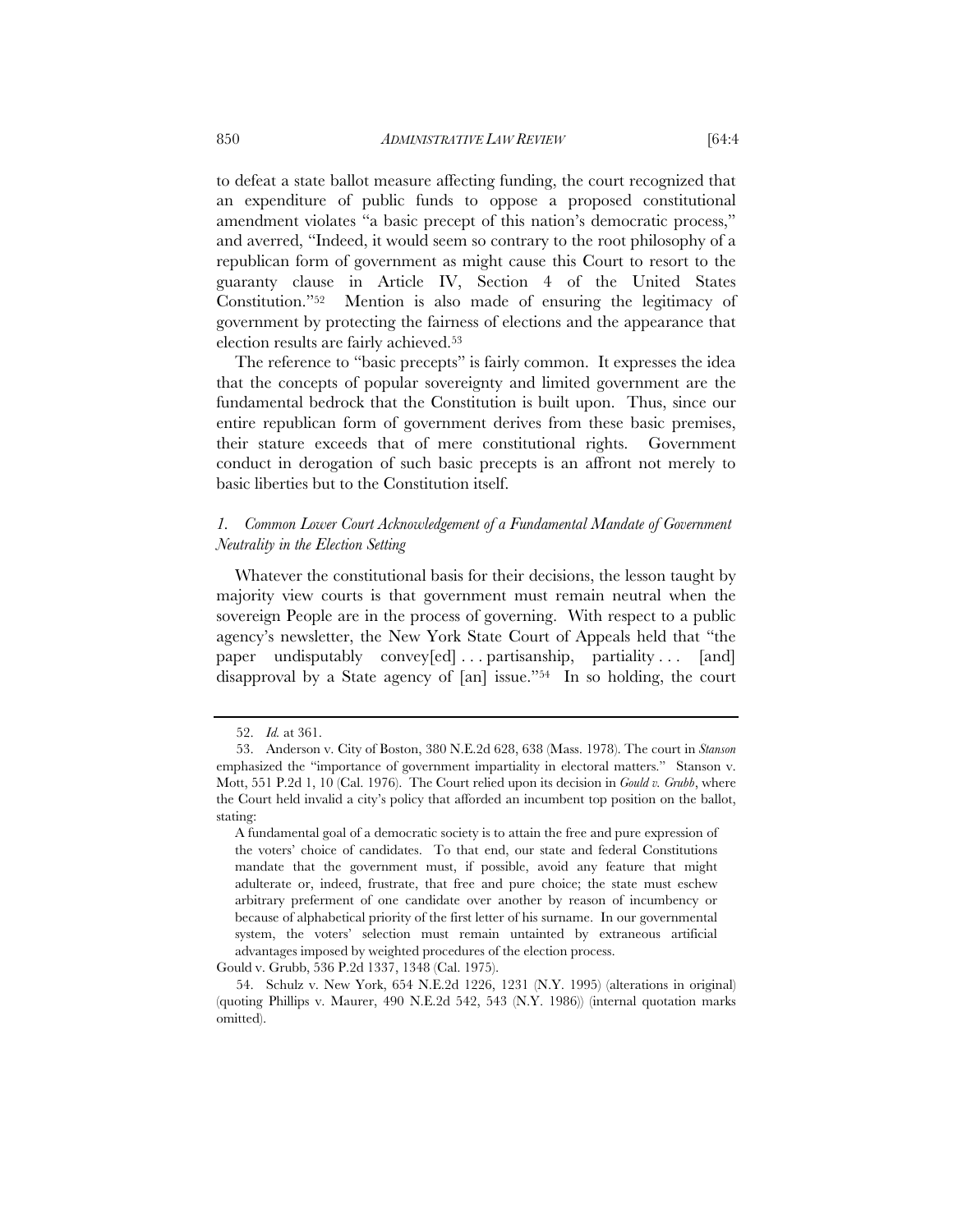applied the state's constitutional standard for permissible governmental election activities: "[t]o educate, to inform, to advocate or to promote voting on any issue may be undertaken, provided it is not to persuade nor to convey favoritism, partisanship, partiality, approval or disapproval by a State agency of an issue, worthy as it may be."55 A New Mexico court considering a city's distribution of materials that were factual and accurate, but one-sided, recognized: "Although it may be a fine line between education, on the one hand, and advocating a partisan position, on the other, courts have enjoined officials from crossing it."56 The court in *Smith v. Dorsey*,57 another case addressing a school board's expenditure for the purported "education" of voters, stated: "In a nutshell, the school board can inform, but not persuade."58

These courts identify from a policy standpoint the danger involved in government electioneering. A federal court considering the same situation addressed in *Dorsey* enjoined a school district's use of supplies, equipment, and facilities to campaign against a Colorado constitutional amendment to limit governmental power to spend public funds. The court stated:

It is the duty of this Court to protect the political freedom of the people of Colorado. . . . A use of the power of publicly owned resources to propagandize against a proposal made and supported by a significant number of those who were taxed to pay for such resources is an abridgment of those fundamental freedoms. Specifically, . . . opposition to the proposal which is financed by publicly collected funds has the effect of shifting the ultimate source of power away from the people.59

Similarly, the *Burt* court noted, "In a democracy, . . . the legitimacy of the chosen policy rests on the consent, if not consensus, of the governed; excessive or questionable efforts by government to manufacture the consent of the governed calls the legitimacy of its action into question."60

Scholars considering the issue have also warned of the hazard presented by partisan government conduct: "[P]ermitting the government to depart from a neutral position would threaten both the reliability of the election result as an expression of the popular will and the appearance of integrity crucial to maintaining public confidence in the electoral process."61

 <sup>55.</sup> *Id.* (alteration in original) (quoting Stern v. Kramarsky, 375 N.Y.S.2d 235, 239 (Sup. Ct. 1975)) (internal quotation marks omitted).

 <sup>56.</sup> Carter v. City of Las Cruces, 915 P.2d 336, 339 (N.M. Ct. App. 1996).

 <sup>57. 599</sup> So. 2d 529 (Miss. 1992).

 <sup>58.</sup> *Id.* at 541.

 <sup>59.</sup> Mountain States Legal Found. v. Denver Sch. Dist. No. 1, 459 F. Supp. 357, 360–

<sup>61 (</sup>D. Colo. 1978).

 <sup>60.</sup> Burt v. Blumenauer, 699 P.2d 168, 175 (Or. 1985).

 <sup>61.</sup> Note, *The Constitutionality of Municipal Advocacy in Statewide Referendum Campaigns*, 93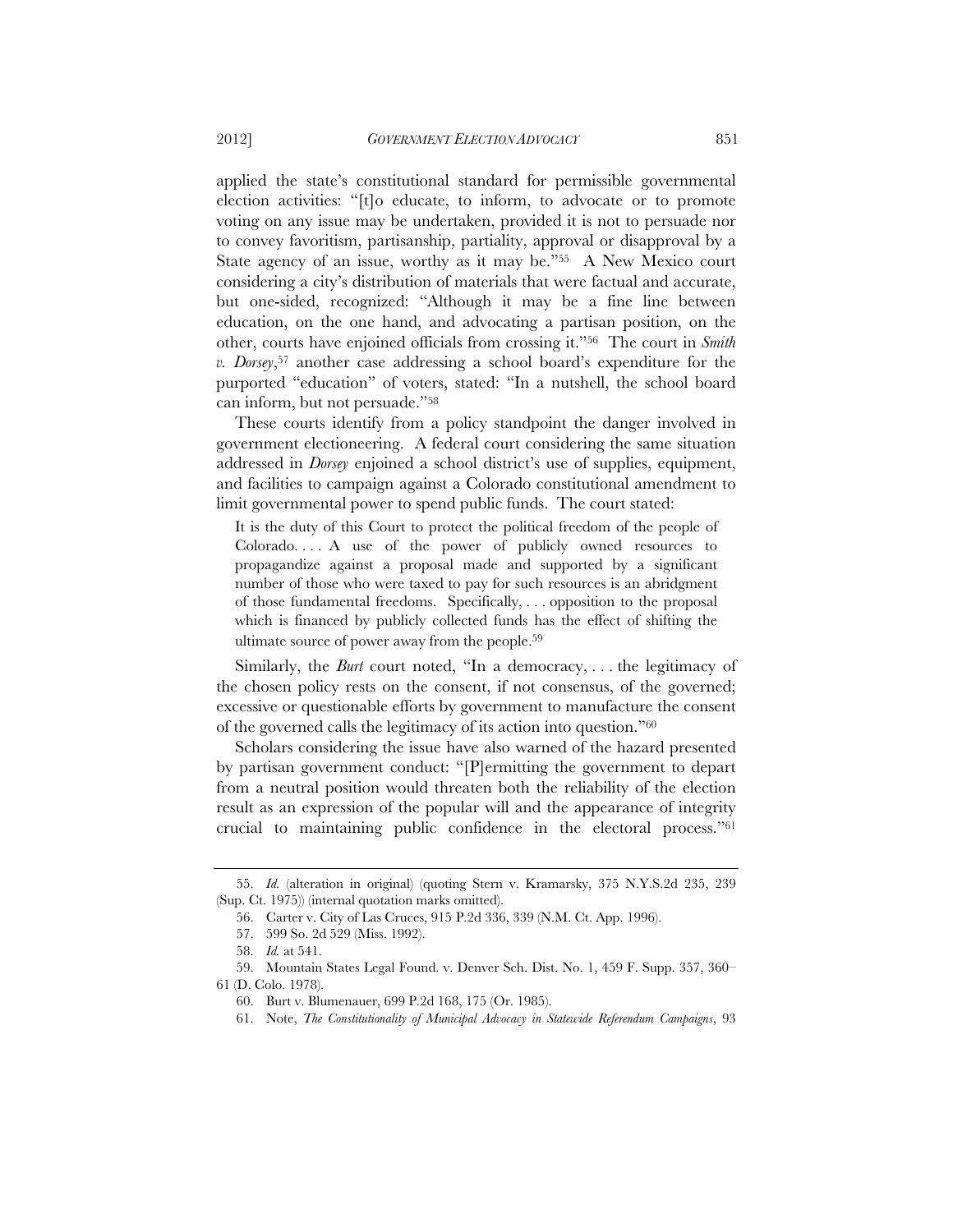Likewise,

The government's use of public resources to manufacture citizen support for a partisan viewpoint on political issues raises serious questions concerning the integrity of the democratic process. It is a truism that, if a governing structure based upon widespread genuine citizen opinions is to survive as a viable democracy, it must place legal restraints on the government's ability to manipulate the formulation and expression of that opinion.62

#### And,

The structure of American constitutional government and underlying historical assumptions about the relationship between the governed and the governors justify an interpretation of the [F]irst [A]mendment that encompasses limits on government expression. This view is consistent with older notions that the Constitution embodies norms against government secrecy, and that the [F]irst [A]mendment restrains, rather than enhances, government powers.63

## Also,

Governmental intrusion into the system of political expression impinges

 62. Edward H. Ziegler Jr., *Government Speech and the Constitution: The Limits of Official Partisanship*, 21 B.C. L. REV. 578, 580 (1980). The problem with government agents acting impartially in expressing views on issues facing the electorate is manifold:

More threatening to the integrity of the democratic process than official partisanship by elected officials is the use of public resources by non-political officials and agencies to create voter support for a particular viewpoint. Since public agencies speak with official authority and operate with substantial resources, any partisan view espoused by an agency may gain undeserved public acceptance. Worse, official partisanship by public agencies insulates public policy from democratic choice. Toleration of this type of official partisanship preserves the governing structure's democratic form without its democratic function. Since a fundamental goal of a democracy is to promote free and genuine citizen opinion, the notion that the non-political aspects of government can take sides in election contests or bestow an advantage on one of several competing factions must be emphatically rejected.

 63. Mark G. Yudof, *When Governments Speak: Toward a Theory of Government Expression and the First Amendment*, 57 TEX. L. REV. 863, 898 (1979). Professor Yudof also stated that, with respect to the hazard of overstating the significance of government's informational function,

[I]mplications of a public right to know do not justify a constitutional right for governments to engage in extensive communications activities. The right to know formulation simply obfuscates the analysis of how and why governments should have rights against the community under a [F]irst [A]mendment adopted to limit government power.

*Id*. at 869.

HARV. L. REV. 535, 554, 554 n.112 (1980) (observing that "[t]he [United States Supreme] Court has explicitly recognized that the validity of elections as bona fide expressions of the popular will depends as much upon citizens' faith that the electoral process is free from government tampering as on the actual fairness of that process").

*Id*. at 584.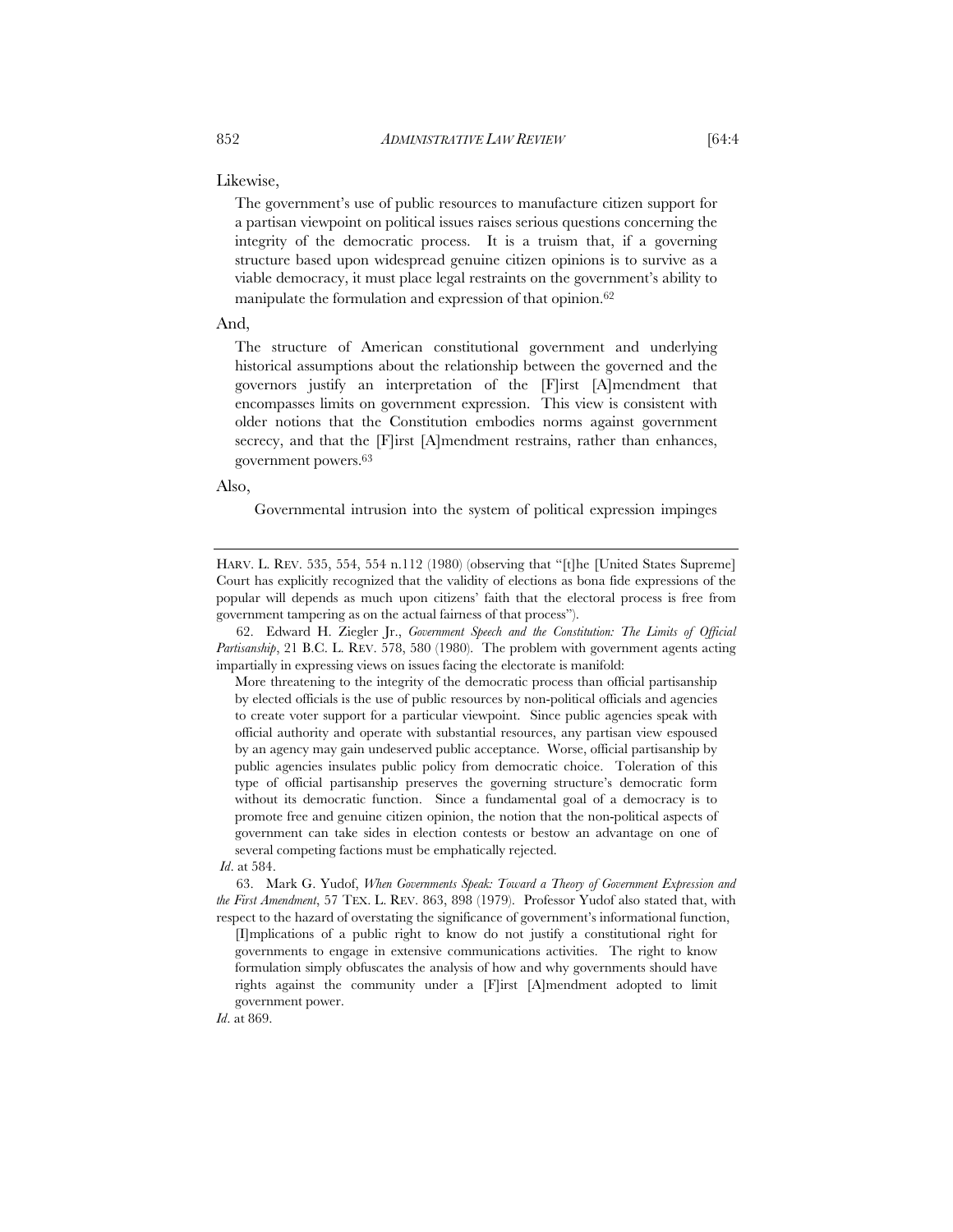upon first amendment purposes and principles in two respects. First, speech by government inhibits the process of the political mechanism itself. . . .

. . . .

A second difficulty arising from government speech is that it elevates the position and the prestige of government to a potentially dangerous level.64

The concern with maintaining government neutrality that may be distilled from the foregoing compendium of cases and commentators is the avoidance of a danger associated with partisan government election activity—that of diverting electoral control away from the People into the hands of those elected officials momentarily entrusted with power.<sup>65</sup> Thus, while the majority view cases have been far from uniform or analytically coherent in articulating a constitutional basis for the rule that government may not use public resources to meddle with the decisional process of the electorate, they are consistent in concluding that there is something anathema with governmental tampering affecting the ability of the People to govern themselves.

## *2. Navigating and Discovering Coherence and Consistency in the Court's Forum Analysis, Government Speech Doctrine, and Compelled Speech Cases*

Locating a solid constitutional basis for government election neutrality is not possible without navigating the stormy waters surrounding the rocky shoals of several significant Supreme Court doctrines. From successfully doing so, we extract certain key guiding principles. We need to commence with the Court's forum analysis.

It may appear *Miami Herald Publishing Co. v. Tornillo*66 is dispositive of the government agency's right to publish whatever it wants to say about a

 <sup>64.</sup> Jay S. Bloom, Comment, *Unconstitutional Government Speech*, 15 SAN DIEGO L. REV. 815, 833–34 (1978); s*ee also* Leigh Contreras, *Contemplating the Dilemma of Government as Speaker: Judicially Identified Limits on Government Speech in the Context of* Carter v. City of Las Cruces, 27 N.M. L. REV. 517, 540–41 (1997); Alyssa Graham, Note, *The Government Speech Doctrine and Its Effect on the Democratic Process*, 44 SUFFOLK UNIV. L. REV. 703, 719–25 (2011) (expressing current concern over the distortive effect of government speech upon the electoral process).

 <sup>65.</sup> This danger was described by the court in *Stanson*:

<sup>[</sup>S]uch expenditures raise potentially serious constitutional questions. A fundamental precept of this nation's democratic electoral process is that the government may not "take sides" in election contests or bestow an unfair advantage on one of several competing factions. A principal danger feared by our country's founders lay in the possibility that the holders of governmental authority would use official power improperly to perpetuate themselves, or their allies, in office the selective use of public funds in election campaigns, of course, raises the specter of just such an improper distortion of the democratic electoral process.

Stanson v. Mott, 551 P.2d 1, 9 (Cal. 1976) (citations omitted).

 <sup>66. 418</sup> U.S. 241 (1974).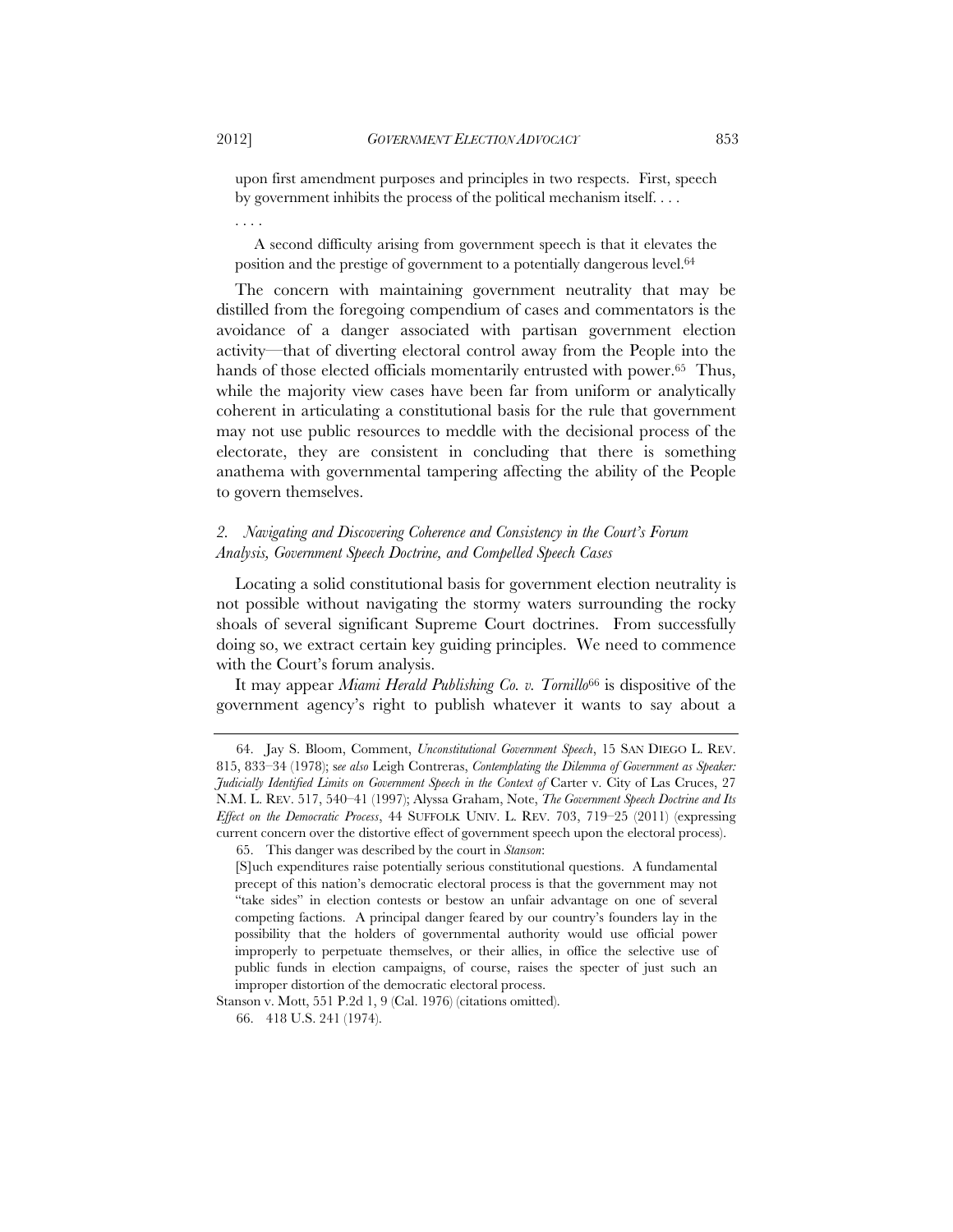ballot candidate or measure without affording equal time to countervailing views. That case, dealing with a "right of reply" requirement that a newspaper publisher provide equal space to a candidate where criticism of the candidate is published, vindicated the publisher's right to refuse to print the opposing point of view.67 Upon further consideration, two significant differences are apparent. The newspaper was published by a private speaker<sup>68</sup> and the basis for the holding was the First Amendment. By contrast, a government publication critical of a candidate or financial support of a ballot initiative is not protected by any constitutional right.<sup>69</sup>

What the Court would later label a "private forum" is the constitutionally protected domain of the individual who owns it. In the context of publicly controlled forums, different considerations have been held applicable to content regulation<sup>70</sup> in publicly controlled nonpublic forums,71 public forums,72 and quasi-public forums.73

The evolution of the Court's varied forum analysis is informative with respect to the significance of government neutrality in two important aspects: Government regulation and government speech. In terms of government regulation, the Court has steadfastly adhered to the idea that government may not favor one viewpoint over another. And, in terms of overlapping considerations relating to government speech, the Court has emphatically recognized that there are certain things about which a public agency simply cannot speak without offending constitutional principles. However, it has not been very clear about what those things are.

 <sup>67.</sup> *Id.* at 258.

 <sup>68.</sup> *See* Pac. Gas & Elec. Co. v. Pub. Utils. Comm'n, 475 U.S. 1, 20–21 (1986) (holding that a public utility's monthly billing mailer amounted to a private forum such that it was not required to include the views expressed by others).

 <sup>69.</sup> *See supra* notes 27–32 and accompanying text; *infra* note 267 and accompanying text.

 <sup>70.</sup> Even in the public forum, regulation of non-content aspects of speech is allowed. Grayned v. City of Rockford, 408 U.S. 104, 116 (1972) (holding that reasonable "time, place and manner" restrictions pose no First Amendment problem).

 <sup>71.</sup> *See, e.g.*, Greer v. Spock, 424 U.S. 828 (1976) (discussing content regulation at a military base). A government informational publication generally falls under this rubric. A private interest group, for example, would have no right to demand equal time to extol the virtues of organic farming in a USDA publication for farmers describing department experts' views on safe pesticides and methods of application. *See, e.g.*, Ark. Educ. Television Comm'n v. Forbes, 523 U.S. 666, 683 (1998).

 <sup>72.</sup> *See, e.g.*, Perry Educ. Ass'n v. Perry Local Educators' Ass'n, 460 U.S. 37 (1983).

 <sup>73.</sup> *See, e.g.*, Robins v. Pruneyard Shopping Ctr., 592 P.2d 341 (Cal. 1979), *aff'd*, 447 U.S. 74 (1980); Fashion Valley Mall, LLC v. NLRB, 172 P.3d 742 (Cal. 2007).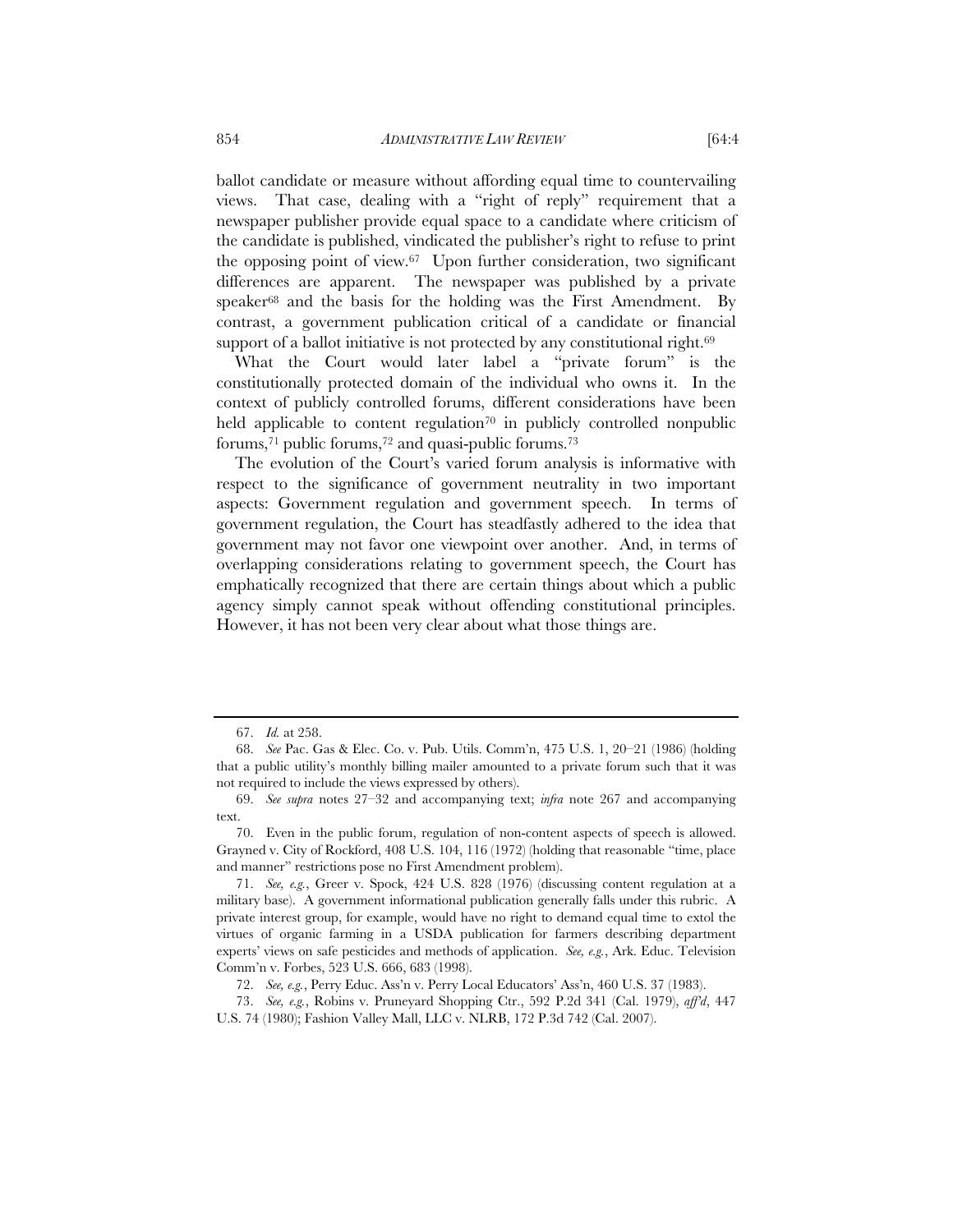## *a. Forum Analysis and Government Neutrality*

In *Marsh v. Alabama*,<sup>74</sup> the Court held that a company town that exhibited all the features of a city and had assumed civic responsibilities—including law enforcement—normally assumed by a public municipality was concomitantly bound by the constitutional obligations of local government—including the prohibition on the suppression of the exercise of freedom of speech. Subsequently, in *Amalgamated Food Employees Union Local 590 v. Logan Valley Plaza, Inc.*,75 the Court declared a shopping center to be the "functional equivalent" of a "business block"—open to the public and similarly subject to constitutional duties.76 It upheld the right of labor picketers to picket a business in the private shopping center.77

The Court seemed to backpedal in *Lloyd Corp. v. Tanner*,78 holding that antiwar protesters were not entitled to First Amendment protection when handing out leaflets in a privately owned shopping center.<sup>79</sup> The Court limited *Logan Valley* to speech related to the shopping center's operations.<sup>80</sup> Shortly thereafter, a novel and significant development occurred in *Police Department of Chicago v. Mosley*.81 In *Mosley*, a Chicago ordinance prohibited demonstrations near schools, but excepted "peaceful picketing of any school involved in a labor dispute."82 Absent a rational basis for distinguishing between labor and other demonstrations, the protestors were denied the equal protection of the law.83 Justice Marshall, writing for the Court in rejecting the school's prohibition on any picketing other than labor-related picketing, advanced a broad vision of the political role of government as neutral in regulating speech, the marketplace of ideas, and the electoral process, stating that "above all else, the First Amendment means that government has no power to restrict expression because of its message, its ideas, its subject matter, or its content."84

*Hudgens v. NLRB*85 followed *Mosley*. *Hudgens* overruled *Logan Valley*, rejecting a First Amendment right of access, including access for picketing

- 75. 391 U.S. 308 (1968).
- 76. *Id.* at 325.
- 77. *Id.* at 309.
- 78. 407 U.S. 551 (1972).
- 79. *Id.* at 570.
- 80. *Id.* at 564–66.
- 81. 408 U.S. 92 (1972).
- 82. *Id.* at 93.
- 83. *Id.* at 100.
- 84. *Id.* at 95–96.
- 85. 424 U.S. 507 (1976).

 <sup>74. 326</sup> U.S. 501 (1946).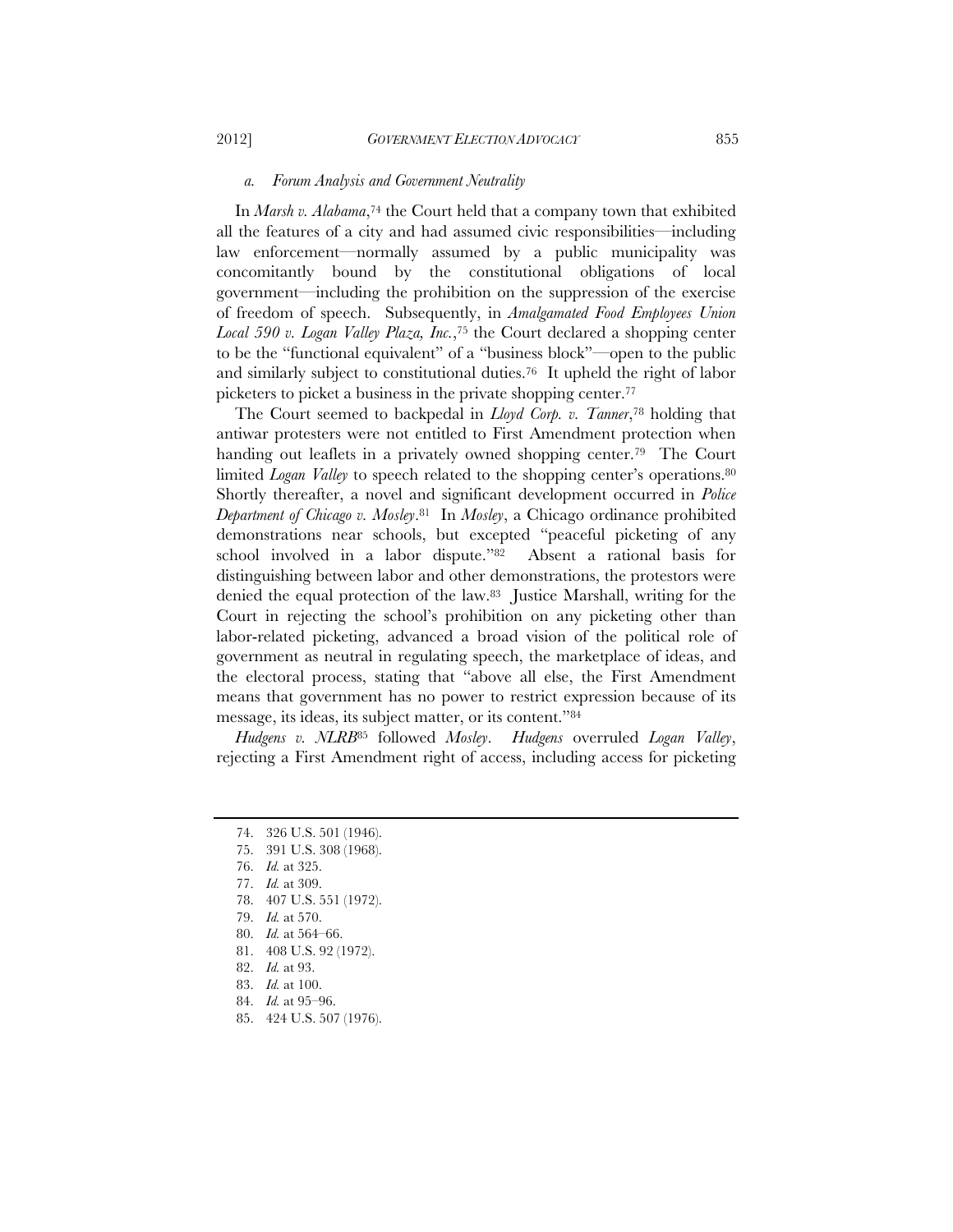related to the shopping center operations.86 Under *Mosley*, no rational difference in treatment could be asserted under the First Amendment based upon the content of the speech.87 So, if the protesters in *Lloyd* "did not have a First Amendment right to enter that shopping center to distribute handbills concerning Vietnam, then the pickets in the present case did not have a First Amendment right to enter this shopping center for the purpose of advertising their strike . . . ."88

#### *b. Emergence of the Government Speech Doctrine*

The content-neutrality doctrine would be undermined by the development of the government-speech doctrine. Embracing the idea that government is free to express its own viewpoint, courts shrank from the perspective that where government opens a venue to one view, it must make it equally available to all perspectives.89

The critical distinction that emerges here—and which is often missed in judicial consideration of the election context—is whether government is regulating private speech or is speaking on its own behalf.<sup>90</sup> The requirement of viewpoint neutrality has been abandoned in situations involving government carrying out public policies—pursuing goals that have already been democratically resolved.<sup>91</sup> A public agency is free to use private speakers to convey its message, and it may disfavor certain

 90. The idea is that government speech does not restrict private speech, while regulations do: "[O]ur cases recognize that the risk that content-based distinctions will impermissibly interfere with the marketplace of ideas is sometimes attenuated when the government is acting in a capacity other than as regulator." Davenport v. Wash. Educ. Ass'n, 551 U.S. 177, 188 (2007). The reality—that government speech is, in effect, no different in terms of suppressing private speech than content-based regulations—is increasingly being recognized. *See* Developments in the Law, *State Action and the Public/Private Distinction*, 123 HARV. L. REV. 1248, 1293 (2010); Joseph Blocher, *Viewpoint Neutrality and Government Speech*, 52 B.C. L. REV. 695, 698 (2011) ("Government speech not only distorts the marketplace of ideas, in many cases it directly *regulates* individual private speakers—either forbidding them to express viewpoints they support or compelling them to express viewpoints they do not support.").

 91. *Compare* Bonner-Lyons v. Sch. Comm. of Boston, 480 F.2d 442 (1st Cir. 1973), *and* Stanson v. Mott, 551 P.2d 1, 10 (Cal. 1976), *with* Vargas v. City of Salinas, 205 P.3d 207, 230 n.18 (Cal. 2009) (illuminating a dramatic change in treatment of the nonpublic forum analysis by courts from an emphasis upon the viewpoints aired to a focus upon the speaker (government) controlling its own forum).

 <sup>86.</sup> *Id.* at 520–21.

 <sup>87.</sup> *Mosley*, 408 U.S. at 95–96.

 <sup>88.</sup> *Hudgens*, 424 U.S. at 520–21.

 <sup>89.</sup> Rosenberger v. Rector & Visitors of Univ. of Va., 515 U.S. 819, 829 (1995) ("Once it has opened a limited forum, however, the State . . . may [not] discriminate against speech on the basis of its viewpoint." (citations omitted)).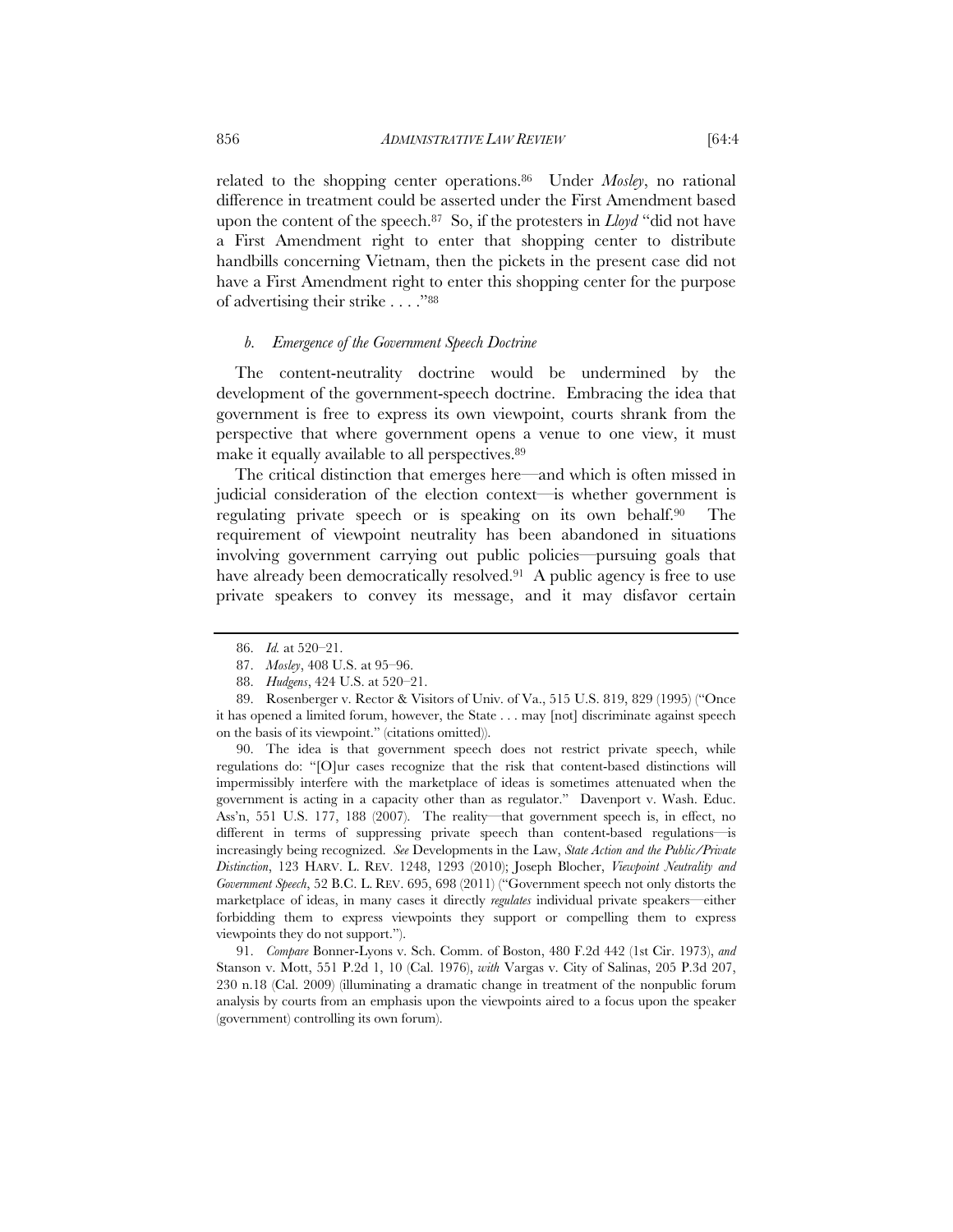viewpoints in doing so. Thus a government agency campaign to promote the consumption of red meat may exclude the views of vegetarians regarding the moral, environmental, and personal health problems associated with increased red meat in the American diet. In such situations, courts regard a government-created soapbox no differently than any privately created forum.92

The *Mosley* neutrality doctrine preceded this development and found fertile soil in the Court's treatment of nonpublic and public forums. A distinction was drawn between traditional public forums such as parks, street corners, public marketplaces<sup>93</sup>—where content-based limitations upon speech must serve a compelling state interest and be narrowly drawn94—and other places where government could impose greater restrictions. Limited forums are places the public entity has opened for certain expressive activity.95 While the public entity may limit the topics and impose time restrictions and other guidelines, it must remain neutral as to viewpoint.96 Additionally, facially neutral limitations may not be imposed where they are actually motivated by the "ideology, opinion, or perspective" of the speaker.97

With respect to nonpublic forums, restrictions on content need only be reasonable and not be an effort to restrict a particular view.98 The reasonableness of a restriction upon access to a nonpublic forum is evaluated "in the light of the purpose of the forum and all the surrounding circumstances."99 The Court has found reasonable the exclusion of a union

 94. *See* Int'l Soc'y for Krishna Consciousness, Inc. v. Lee, 505 U.S. 672, 678 (1992); Perry Educ. Ass'n v. Perry Local Educators' Ass'n, 460 U.S. 37, 45 (1983).

 <sup>92.</sup> *See, e.g.*, Pleasant Grove City v. Summum, 555 U.S. 460 (2009); Rust v. Sullivan, 500 U.S. 173 (1991) (upholding a restriction upon doctors receiving funding under the Public Health Service Act from counseling their patients regarding abortion). *But see* Legal Servs. Corp. v. Velazquez, 531 U.S. 533 (2001) (holding that attorneys are not government speakers but instead speak on behalf of the private client, hence the range of their advocacy may not be restricted in legal services cases).

 <sup>93.</sup> Frisby v. Schultz, 487 U.S. 474, 480 (1988); Hague v. Comm. for Indus. Org., 307 U.S. 496 (1939).

<sup>95.</sup> *Perry*, 460 U.S. at 45–46. An example would be a governing board meeting.

 <sup>96.</sup> *Id.* at 46 n.7. Examples of impermissible viewpoint discrimination have arisen in the context of government efforts to avoid an Establishment Clause violation by precluding religious organizations from access to facilities. Rosenberger v. Rector & Visitors of Univ. of Va., 515 U.S. 819, 845–46 (1995) (striking down a state university rule limiting funding for student publications to only secular publications); Lamb's Chapel v. Center Moriches Union Free Sch. Dist., 508 U.S. 384, 396–97 (1993) (striking down a restriction on after-hours use of school space to secular groups).

 <sup>97.</sup> *Rosenberger*, 515 U.S. at 820.

 <sup>98.</sup> Cornelius v. NAACP Legal Def. & Educ. Fund, Inc., 473 U.S. 788, 812 (1985).

 <sup>99.</sup> *Id*. at 809.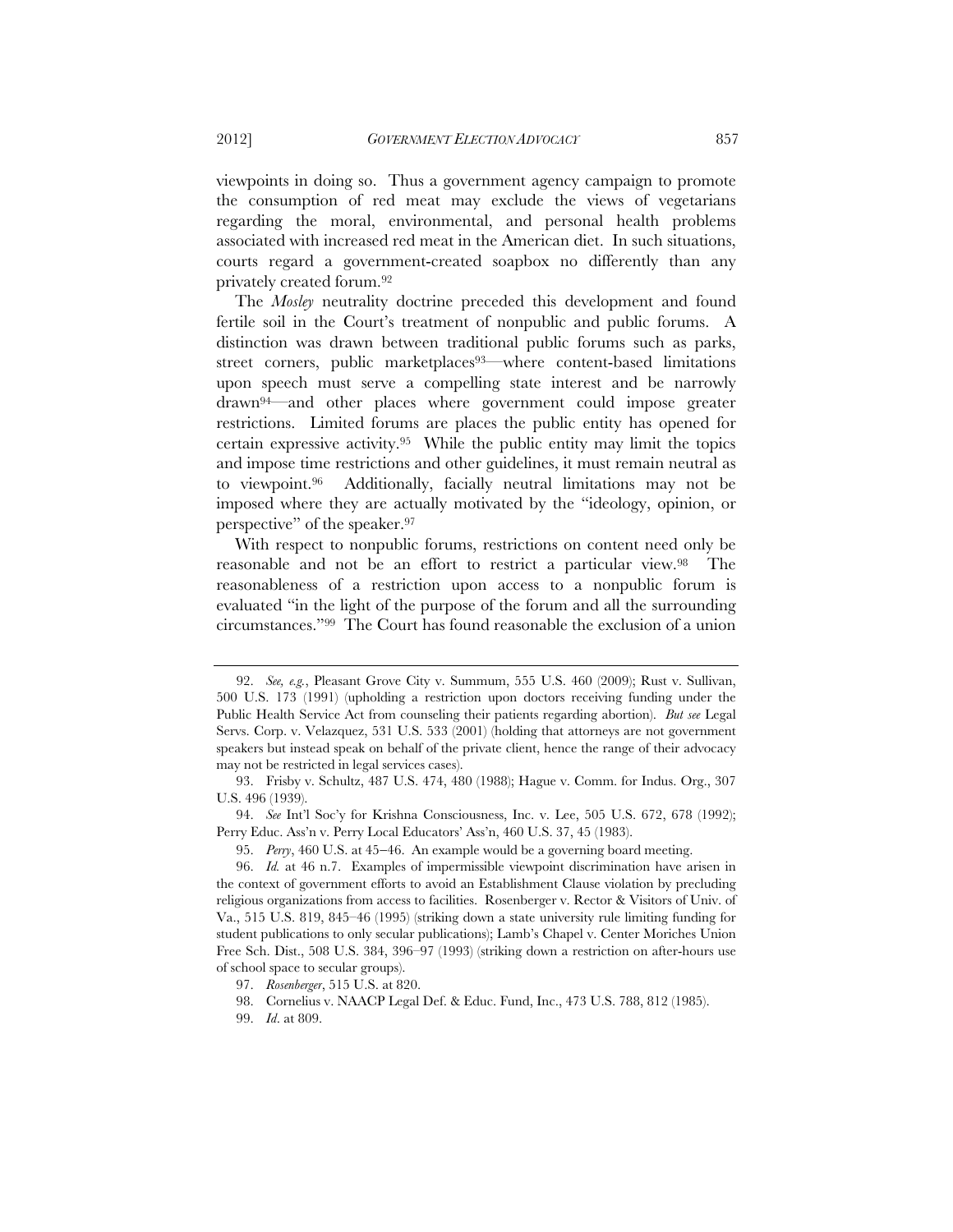from internal school staff mailboxes,<sup>100</sup> the limitation upon publicly owned billboards to nonpartisan advertisements,101 and a ban upon fund-raising in federal offices by legal defense and political organizations.102 In each case, the reason for the restriction was regarded to be within the government agency's discretion.103

So how does this help in evaluating whether government may use public funds to support a partisan position on an election issue? The Court's analysis has developed to the point that it is actually quite informative relative to this question. A number of aspects of the Supreme Court's forum analysis compel the conclusion that a public agency is not able to support one faction in an election contest in the same way the private newspaper publisher did in *Tornillo*. Even use of a government agency's newsletter—a nonpublic forum—to support one candidate or one ballot measure over another does not escape the neutrality requirement.

## *c. Application of the Neutrality Doctrine to Government Speech that Conflicts with Rights: The Establishment Clause Cases*

It is helpful to start with the case of *City Council of Los Angeles v. Taxpayers for Vincent*,104 where a political candidate sued because a city ordinance prevented him from putting up his campaign signs on public property specifically utility pole crosswires.<sup>105</sup> The ordinance applied to all signs regardless of viewpoint and was premised upon aesthetic and safety concerns.106 The Court recognized the property in question was a nonpublic forum and, since the regulation was neutral as to content, it looked to the framework set forth in *United States v. O'Brien*107 to determine

 <sup>100.</sup> *Perry*, 460 U.S. at 46.

 <sup>101.</sup> Lehman v. City of Shaker Heights, 418 U.S. 298, 301–04 (1974).

 <sup>102.</sup> *Cornelius*, 473 U.S. at 813.

 <sup>103.</sup> In *Perry*, the school sought to avoid controversy. *Perry*, 460 U.S. at 52. In *Lehman*, the government agency sought to avoid confusion of government with partisan causes. *Lehman*, 418 U.S. at 300–01. In *Cornelius*, the federal government sought to avoid the appearance of federal support for partisan causes. *Cornelius*, 473 U.S. at 813.

 <sup>104. 466</sup> U.S. 789 (1984).

 <sup>105.</sup> *Id.* at 792–93.

 <sup>106.</sup> *See id.* at 804.

 <sup>107. 391</sup> U.S. 367 (1968). In upholding conviction of a defendant for burning his draft card, the Court stated the test for government regulation of its nonpublic property:

<sup>[</sup>The] regulation is sufficiently justified if it is within the constitutional power of the Government; if it furthers an important or substantial governmental interest; if the governmental interest is unrelated to the suppression of free expression; and if the incidental restriction on alleged First Amendment freedoms is no greater than is essential to the furtherance of that interest.

*Id.* at 377.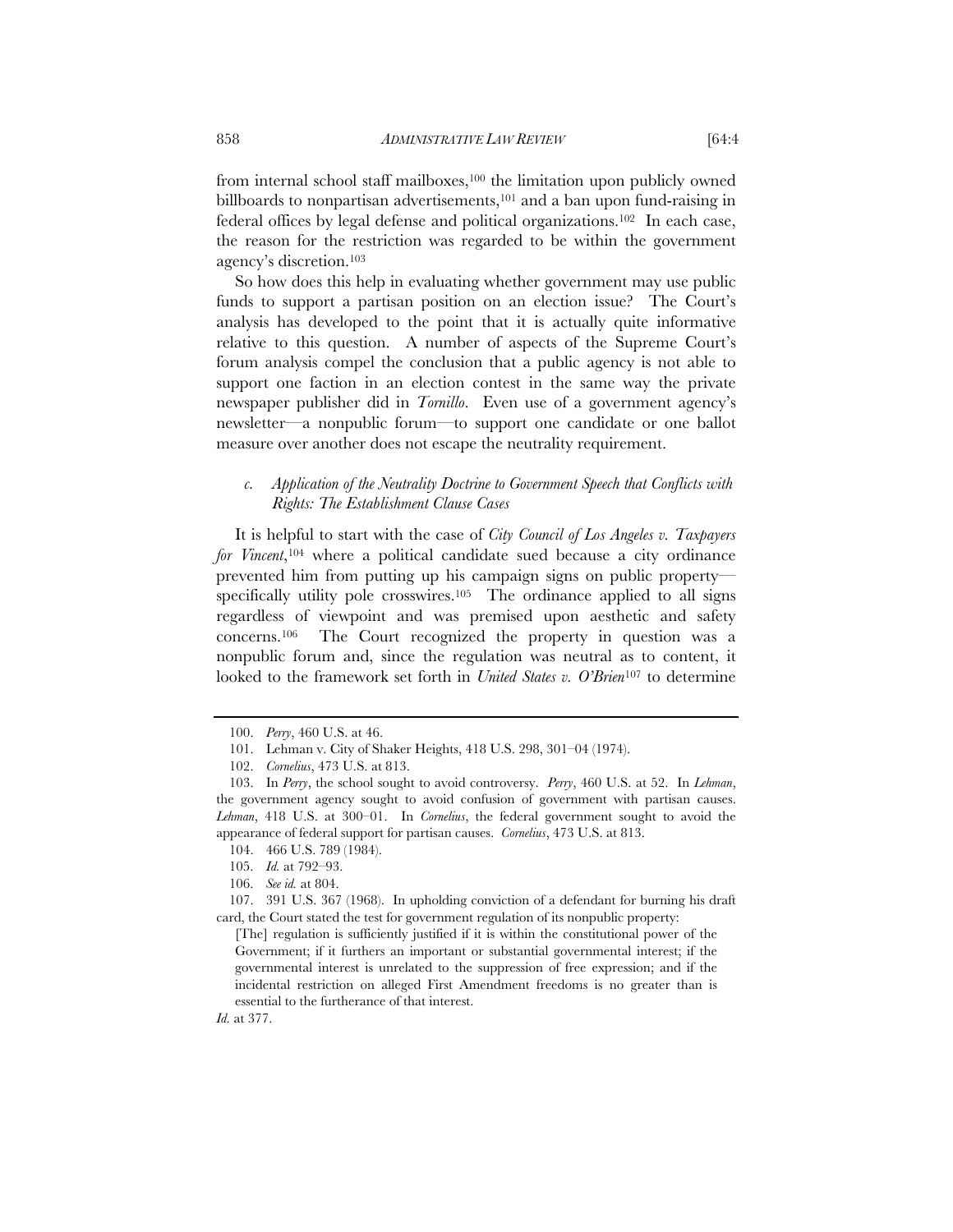whether there was a rational basis for the restriction on speech. The Court had little difficulty in finding that a public agency's interest in dealing with visual blight was sufficient.108 It contrasted situations where regulations were motivated by a desire to "suppress support for a minority party or an unpopular cause, or to exclude the expression of certain points of view from the marketplace of ideas."109

But let's tweak the facts a tad. What about a situation where government uses its nonpublic forum to convey a viewpoint about the election—a newsletter or website, a mailer, the publicly owned signs in *Lehman v. City of Shaker Heights*,110 or the utility poles in *Vincent*?111 Overlapping considerations of the government speech doctrine come into play at this point. The fact that government does the talking is not material. Government may let a private speaker do its talking for it favoring one private group with use of public property to express its views while excluding the opposing group.112 Implicit in the analysis of *Lehman* and *Vincent*, however, is the recognition that there is something intuitively wrong with government departing from a neutral role in the election context by allowing one candidate to purchase space on its billboards, but not another, or even donating space to one faction. In such situations, the government's illegitimate interest in expressing its viewpoint, whether directly or indirectly by surrogate, invalidates its partisan conduct.<sup>113</sup>

The Court's jurisprudence involving Establishment Clause considerations is apt and particularly illuminating here. The Court's treatment of government support of religion is analogous to the situation of government support of one faction in an election contest for a number of reasons. Not only do both situations implicate a fundamental ban upon conduct by government, but both situations concern discriminatory government action. And they both implicate value judgments by public servants regarding what is "true" in life.<sup>114</sup> In addition, the methodology adopted by the Court for ascertaining when government has endorsed a

 <sup>108.</sup> *Vincent*, 466 U.S. at 807.

 <sup>109.</sup> *Id.* at 804 ("The general principle that has emerged from this line of cases is that the First Amendment forbids the government to regulate speech in ways that favor some viewpoints or ideas at the expense of others.").

 <sup>110. 418</sup> U.S. 298, 301–03 (1974).

 <sup>111.</sup> *Vincent,* 466 U.S. at 792–93.

<sup>112.</sup> *Cf.* Regan v. Taxation with Representation of Wash., 461 U.S. 540, 547-50 (1983) (reasoning that government can choose to restrict the speech of charitable organizations by selectively placing conditions on its grant of public funds to those organizations).

 <sup>113.</sup> *Id*.

 <sup>114.</sup> In *Cantwell v. Connecticut*, the Court declared: "In the realm of religious faith, and in that of political belief, sharp differences arise. In both fields, the tenets of one man may seem the rankest error to his neighbor." 310 U.S. 296, 310 (1940).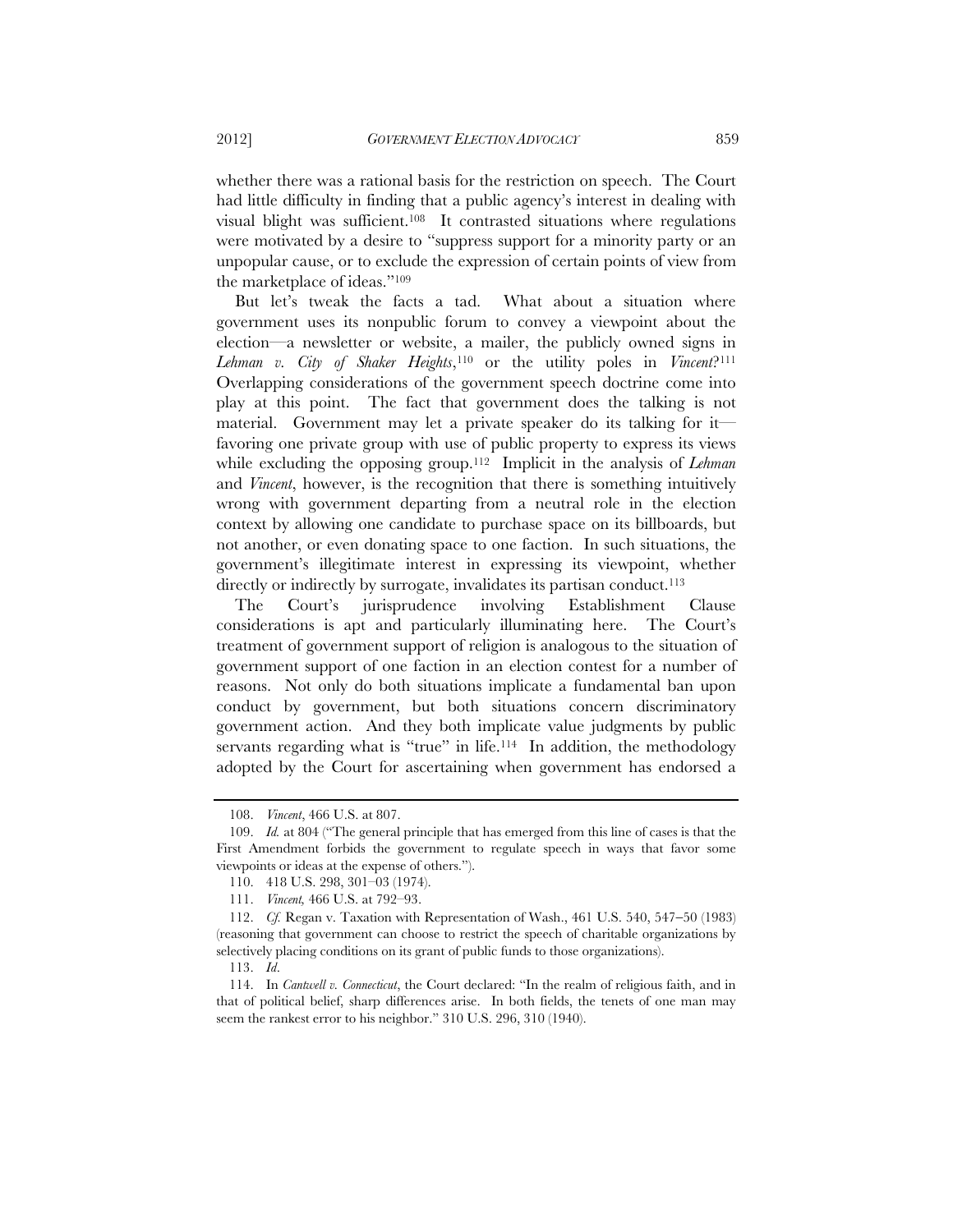religion is entirely suitable for making the same assessment for when government has supported a candidate or ballot proposition. The decisions elucidating this methodology illustrate the salient distinction the Court has drawn between government support of a viewpoint in the forum analysis versus its government speech analysis. They also delineate the threshold for government speech that exceeds constitutional limitations.

*Rosenberger v. Rector & Visitors of the University of Virginia*115 is the counterpoint to *Vincent*. Rather than restricting a nonpublic forum from all viewpoints, a college allocated funding to student publications with the exception of those containing a religious message. Ostensibly this was done to avoid an Establishment Clause violation. But as the Court has made clear, a viewpoint is a viewpoint for free speech purposes, and government may not discriminate because religious overtones may emanate from one.116 The Court found the public agency's argument that the agency should be able to control messages it subsidizes (a government speech analysis) inappropriate.117 The context was regarded instead as involving a forum for private speech opened by the school.118 Under the forum analysis, government was required to remain neutral toward all viewpoints.119 Where such neutrality is maintained, there is no Establishment Clause or other First Amendment problem.120 But where the nonpublic forum is utilized by the government agency for viewpointbased discrimination, the First Amendment is offended.121

 <sup>115. 515</sup> U.S. 819 (1995)*.*

 <sup>116.</sup> *See* Capitol Square Review & Advisory Bd. v. Pinette, 515 U.S. 753, 770 (1995) (striking down an exclusion of the Ku Klux Klan's cross from a public forum that allowed private displays of both secular and religious natures); Lamb's Chapel v. Ctr. Moriches Union Free Sch. Dist*.*, 508 U.S. 384, 397 (1993) (striking down a school district's policy of opening facilities for after-school use by community organizations but not religious groups); Bd. of Educ. of Westside Comm. Sch. (Dist. 66) v. Mergens, 496 U.S. 226, 253 (1990) (overturning a school district's denial of a student group's application for permission to form a Christian club); Widmar v. Vincent, 454 U.S. 263, 277 (1981) (rejecting a college's policy of excluding religious activities from facilities made available for other activities).

 <sup>117.</sup> *Rosenberger*, 515 U.S. at 841–42.

 <sup>118.</sup> *Id.* at 842–43.

 <sup>119.</sup> *Id.* at 834 ("It does not follow, however, . . . that viewpoint-based restrictions are proper when the University does not itself speak or subsidize transmittal of a message it favors but instead expends funds to encourage a diversity of views from private speakers. A holding that the University may not discriminate based on the viewpoint of private persons whose speech it facilitates does not restrict the University's own speech, which is controlled by different principles.").

 <sup>120.</sup> *Id*. at 838–46.

 <sup>121.</sup> *See, e.g.*, Perry Educ. Ass'n v. Perry Local Educators' Ass'n, 460 U.S. 37, 49 (1983); City Council of Los Angeles v. Taxpayers for Vincent, 466 U.S. 789, 804 (1984); Cornelius v. NAACP Legal Def. & Educ. Fund, Inc., 473 U.S. 788, 811 (1985).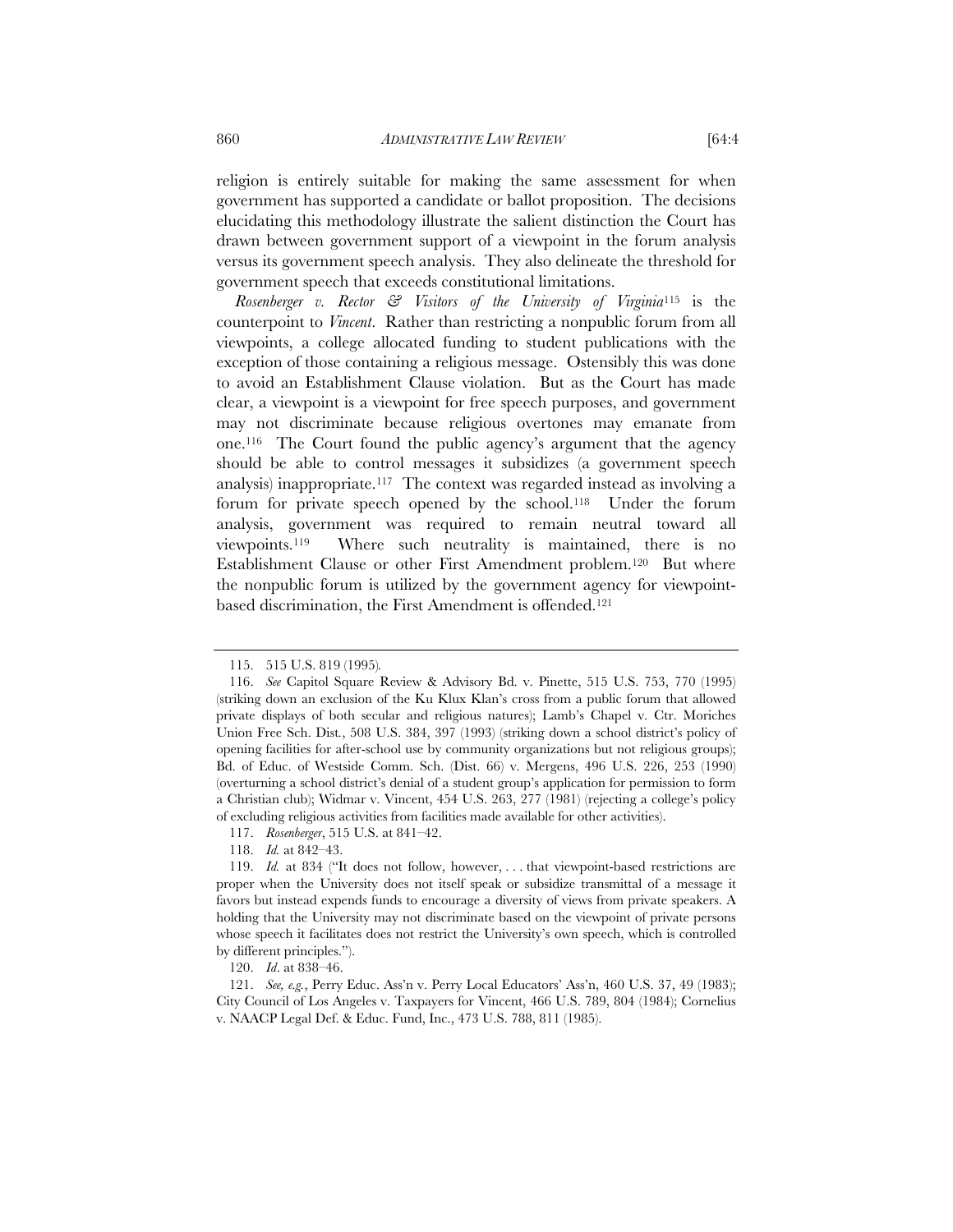*Rosenberger* ought not to be taken for the proposition that government

may never exclude religious speakers from a limited forum, although how this would work is problematic.122 The Court has emphasized that a government agency may limit the subject matter of the forum.123 Just as a school can exclude union literature from internal mailboxes to prevent controversy,124 a city may exclude political advertisements in its buses to avoid the appearance of government partisanship125 and the federal government may exclude solicitations to employees by legal and political causes.<sup>126</sup> A public agency may likewise exclude religious subjects<sup>127</sup> from a forum for neutral and reasonable reasons to, *inter alia*, avoid an Establishment Clause problem.128 But eschewing the appearance of partisanship to avoid a constitutional problem such as the one intimated in *Lehman* is 180 degrees from the situation involving government partisan support.<sup>129</sup> The Court's handling of the question of government support of

 128. Pleasant Grove City v. Summum, 555 U.S. 460, 485–87 (2009) (Souter, J., concurring); Capitol Square Review & Advisory Bd. v. Pinette, 515 U.S. 753, 761–62 (1995) ("There is no doubt that compliance with the Establishment Clause is a state interest sufficiently compelling to justify content-based restrictions on speech."); Bd. of Educ. of Westside Cmty. Sch. (Dist. 66) v. Mergens, 496 U.S. 226, 275-76 (1990) (Stevens, J., dissenting).

 129. Lehman v. City of Shaker Heights, 418 U.S. 298, 304 (1974) (upholding a ban on political advertisements on paid spaces offered on government owned public transportation, observing the desirability of avoiding "lurking doubts about favoritism, and sticky administrative problems . . . in parceling out limited space to eager politicians"); *see also* Ysursa v. Pocatello Ed. Ass'n, 555 U.S. 353, 358–59 (2009) (upholding Idaho's ban on payroll deductions for political purposes, adopted to avoid the appearance of partisanship,

 <sup>122.</sup> *See, e.g.*, Locke v. Davey, 540 U.S. 712, 725 (2004) (holding that the exclusion of a state-funded scholarship for use to pursue a degree in devotional theology did not violate the Free Exercise Clause based upon the state's substantial interest in avoiding an establishment of religion).

 <sup>123.</sup> *Rosenberger*, 515 U.S. at 829; *see also* Cogswell v. City of Seattle, 347 F.3d 809, 815 (9th Cir. 2003) (stating, "In order to preserve the limits of a limited public forum, however, the State may legitimately exclude speech based on subject matter where the subject matter is outside the designated scope of the forum" and upholding limitation upon ballot statements to candidate self-discussion).

 <sup>124.</sup> *Perry*, 460 U.S. at 47.

 <sup>125.</sup> *See infra* note 129.

 <sup>126.</sup> *Cornelius*, 473 U.S. at 813.

 <sup>127.</sup> The Court's effort to distinguish between subject and content breaks down in practice. Consider a public forum limited to discussion of ballot measures or a school board meeting limiting discussion to agenda items. There really seems to be no considered basis for preventing a speaker from injecting religious views—even sermonizing—into the discourse. Where religious views color the speaker's perspective on a subject, any limitation on those views becomes content discrimination. Drawing the line necessarily entails one normative position evaluating another. The distinction between content and subject matter blurs when we are contemplating speech proceeding from any ideological perspective.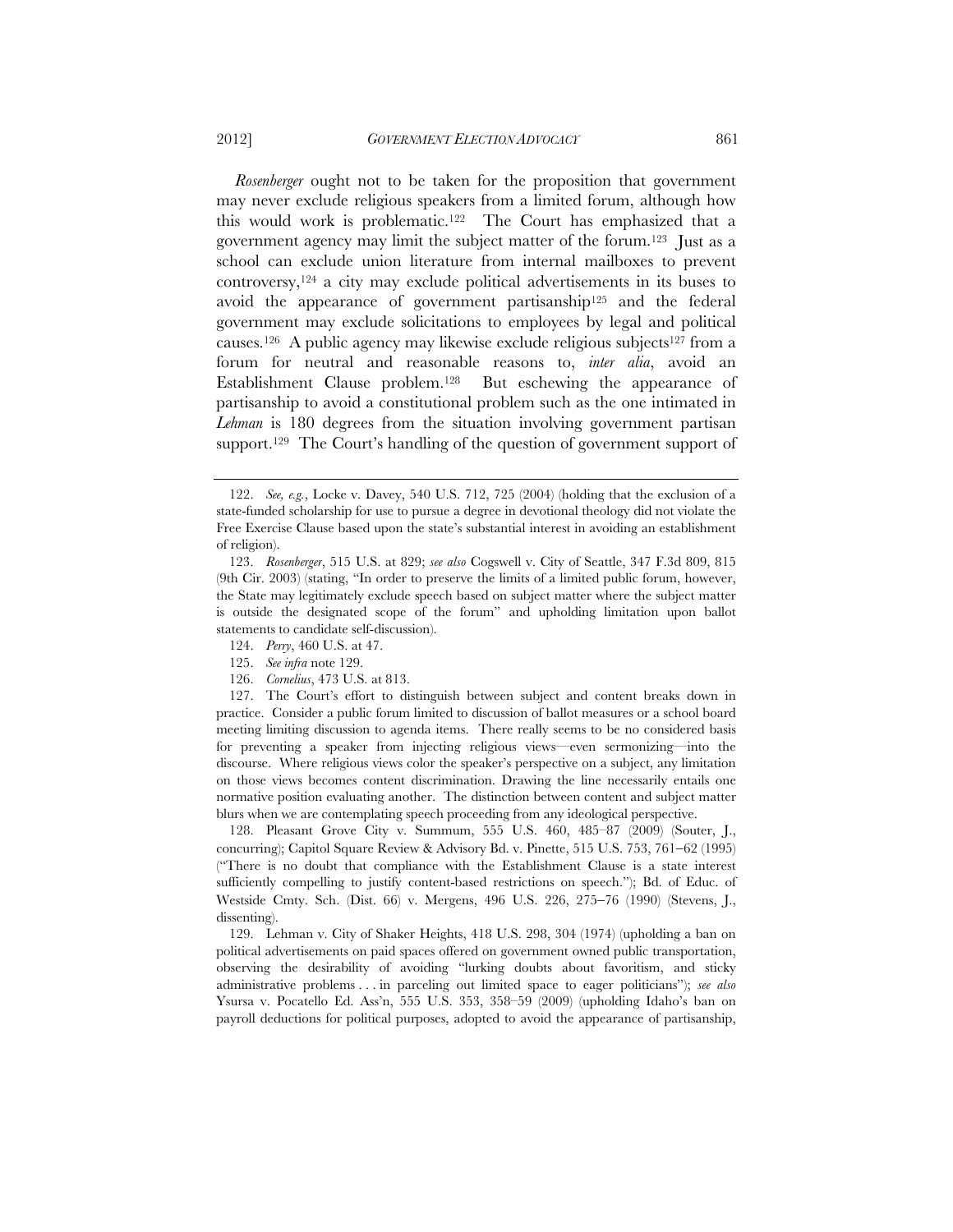religious activity is where we need to focus.

The Court's treatment of government support of sectarian religious views in both the government speech and the forum contexts is illustrated by a number of cases. The determinative consideration in assessing government speech is whether it amounts to approval of religion. *County of Allegheny v. ACLU*130 involved a county's preferential display of a crèche on its courthouse's "Grand Staircase."131 The favoring of sectarian religious expression was held to be an Establishment Clause violation.132 By contrast, the crèche in *Lynch v. Donnelly*,<sup>133</sup> which was part of the town's traditional holiday display and did not involve a governmental endorsement of religion,<sup>134</sup> entailed no Establishment Clause violation.<sup>135</sup>

In the forum context, meanwhile, government neutrality is the key consideration. The display of a cross in a public park with a neutral policy allowing private use to express views was held not to constitute an Establishment Clause violation in *Capitol Square Review and Advisory Board v. Pinette*.136 Unlike the *exclusive* access to the staircase in *City of Allegheny v. ACLU*, a neutral access policy posed no constitutional problem.137

## *3. The Compelled Speech Doctrine as the Constitutional Basis for a Mandate of Government Neutrality*

In order to reconcile the majority view that government's proper role in

 137. *Id.* The panacea of neutrality has not been accepted by all members of the Court dealing with the forum analysis. In *Board of Education of Westside Community Schools (Dist. 66) v. Mergens*, concern over allowing high school students to form a religious club having the same access to meeting facilities as other "noncurricular" groups organized by students without posing an Establishment Clause problem prompted two Justices to concur in the judgment in order "to emphasize the steps [the school] must take to avoid appearing to endorse the [religious] club's goals." 496 U.S. 226, 263 (1990) (Marshall, J., concurring). The concern was with a facially neutral policy that in effect worked to favor a religion: "If public schools are perceived as conferring the *imprimatur* of the State on religious doctrine or practice as a result of such a policy, the nominally 'neutral' character of the policy will not save it from running afoul of the Establishment Clause." *Id*. at 264.

observing, "Idaho is under no obligation to aid the unions in their political activities. And the State's decision not to do so is not an abridgment of the unions' speech; they are free to engage in such speech as they see fit. They simply are barred from enlisting the State in support of that endeavor").

 <sup>130. 492</sup> U.S. 573 (1989).

 <sup>131.</sup> *Id.* at 578.

 <sup>132.</sup> *Id.* at 578–79.

 <sup>133. 465</sup> U.S. 668, 671 (1984).

 <sup>134.</sup> *Id*. at 685–87.

 <sup>135.</sup> *Id.* at 671–72.

 <sup>136. 515</sup> U.S. 753, 770 (1995). The issue of viewpoint discrimination in the government denial of the application was not before the Court.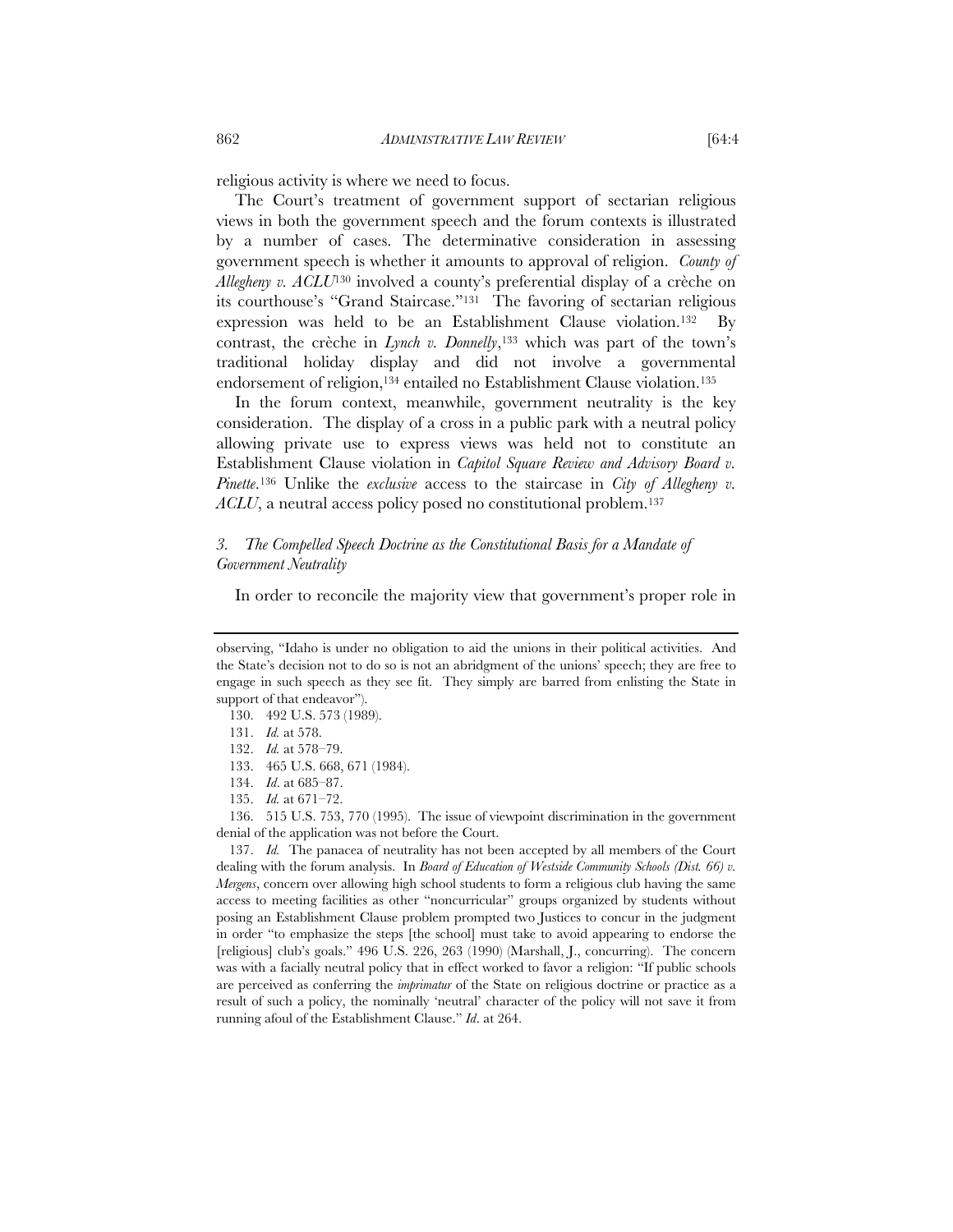the constitutional scheme precludes it from manipulating public opinion bearing on the exercise of the franchise with the government speech doctrine's support of the validity of government's ability to promote policies to the citizenry, we need to consider one more aspect of the Supreme Court's free speech jurisprudence—the prohibition against compelled speech.

This Article does not presume to wrestle with reconciling the role of government as a speaker in non-election contexts with the individual's right to freedom of conscience.138 However, one accepted distinction drawn in the compelled speech cases is pertinent and illuminating. Government efforts to sway public opinion and to use tax dollars to support causes abhorrent to some has been well accepted: "With countless advocates outside of the government seeking to influence its policy, it would be ironic if those charged with making government decisions were not free to speak for themselves in the process."139

But such promotion of government policies as a general rule is distinguishable from the compelled speech involved in collection of a mandatory fee to finance private, political, or ideological causes.<sup>140</sup> Something more than the mere fact that government is seeking to influence the populace needs to be at stake for such efforts to intervene in the election battle to be considered unconstitutional.<sup>141</sup> Let us consider what that might be.

141. Professor Shiffrin explains:

 <sup>138.</sup> *See generally* Abner S. Greene, *Government of the Good*, 53 VAND. L. REV. 1 (2000); Kelly Sarabyn, *Prescribing Orthodoxy*, 8 CARDOZO PUB. L., POL'Y & ETHICS J. 367 (2010); Recent Case, *Uncovering Coherence in Compelled Subsidy of Speech Doctrine:* Johanns v. Livestock Marketing Ass'n, *125 S. Ct. 2055 (2005)*, 29 HARV. J.L. & PUB. POL'Y 1107 (2006).

 <sup>139.</sup> Keller v. State Bar of Cal., 496 U.S. 1, 12 (1990).

 <sup>140.</sup> This was recognized in *Abood v. Detroit Board of Education*, 431 U.S. 209, 259 n.13 (1977) and *Johanns v. Livestock Marketing Ass'n*, 544 U.S. 550, 550–51 (2005); s*ee also* Smith v. Regents of Univ. of Cal., 844 P.2d 500, 506 (Cal. 1993) (explaining the difference between government policies and compelled speech).

Indeed, compelled contributions to ideological causes with which some taxpayers violently disagree are the norm, not the exception. Even when opposition to such causes is sincerely founded on religious grounds, it is without free speech force. The Christian Scientists, for example, have serious and sincere objections to the use of their tax funds to support government hospitals and government funding of medical care; the Quakers oppose military funding; Catholics oppose public funding of abortions; fundamentalists oppose the teaching of evolution. No case law supports their "right" to enjoin such programs or a right to refund to a pro rata portion of their tax dollars. The fact that contributions are compelled cannot be considered sufficient to justify restrictions on government activities or government speech. Thus something beyond the fact of financial compulsion would be necessary . . . .

Shiffrin, *supra* note 6, at 593.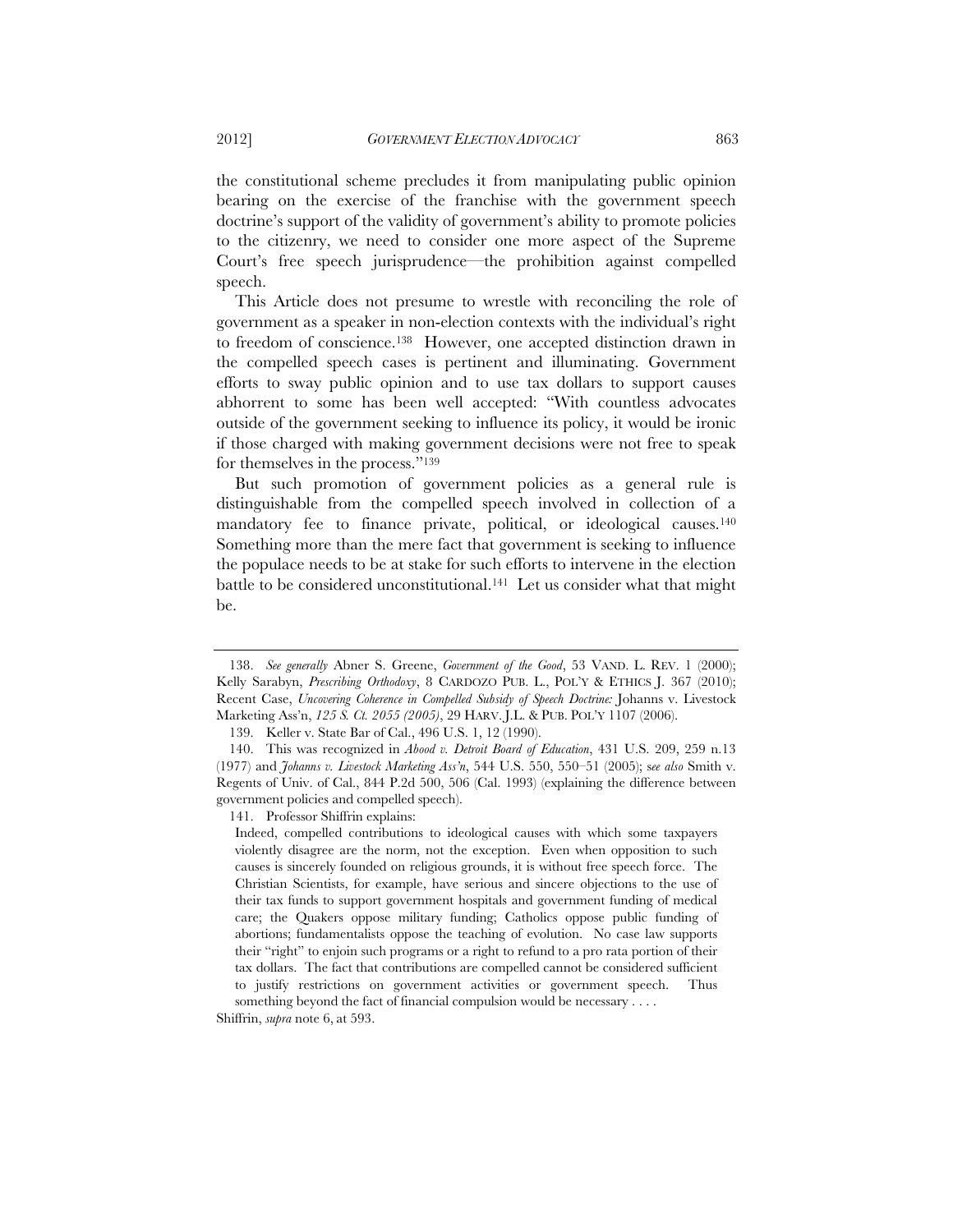The majority view, in keeping with its distrust of government motif, recognizes that one such point for limiting government speech is when the People seek to govern—during elections.<sup>142</sup> But what rationale can be identified for treating government efforts to affect public policy during elections differently than at most other times?

Sound constitutional principles can be identified requiring that at some level government speech be limited.143 The Court in *West Virginia State Board of Education v. Barnette*144 observed the constitutional bounds of government efforts to create consensus: "We set up government by consent of the governed, and the Bill of Rights denies those in power any legal opportunity to coerce that consent. Authority here is to be controlled by public opinion, not public opinion by authority."145 This high valuation of individual autonomy and healthy suspicion of government being placed on a political par with the sovereign electorate is the source of the constitutional limitation placed by the majority view upon partisan government involvement in the election process. Therein lies the link with the compelled speech analysis, as will be seen.

*Citizens to Protect Public Funds v. Board of Education*,146 a case heavily relied upon by the Court in *Stanson*, premised its reasoning that government speech in the election context was fundamentally unlawful upon a compelled speech147 analysis.148 But some dots still need to be connected to

 147. The Court in *Abood v. Detroit Board of Education* considered the use of dues by mandatory membership organizations to advance political causes opposed by some members. Abood v. Detroit Bd. of Educ., 431 U.S. 209 (1977). In finding a violation of the members' First Amendment right of association, the Court looked to its holding in *Buckley v. Valeo* that the right to contribute to an organization for the purpose of spreading a political message is protected by the First Amendment. *Id.*; Buckley v. Valeo, 424 U.S. 1 (1976). The Court stated:

The fact that the appellants are compelled to make, rather than prohibited from making, contributions for political purposes works no less an infringement of their constitutional rights. For at the heart of the First Amendment is the notion that an individual should be free to believe as he will, and that in a free society one's beliefs should be shaped by his mind and his conscience rather than coerced by the State. And the freedom of belief is no incidental or secondary aspect of the First

 <sup>142.</sup> *See* Keller v. State Bar of Cal., 767 P.2d 1020, 1031 (Cal. 1989) (recognizing that a special rule applies to the election setting); *see also* Yudof, *supra* note 63, at 915 ("Government attempts to influence election results, a critical point in the demo[c]ratic process, are particularly suspect." (footnote omitted)).

 <sup>143. &</sup>quot;The structure of American constitutional government and underlying historical assumptions about the relationship between the governed and the governors justify an interpretation of the first amendment that encompasses limits on government expression." Yudof, *supra* note 63, at 898.

 <sup>144. 319</sup> U.S. 624 (1943).

 <sup>145.</sup> *Id*. at 641.

 <sup>146. 98</sup> A.2d 673 (N.J. 1953).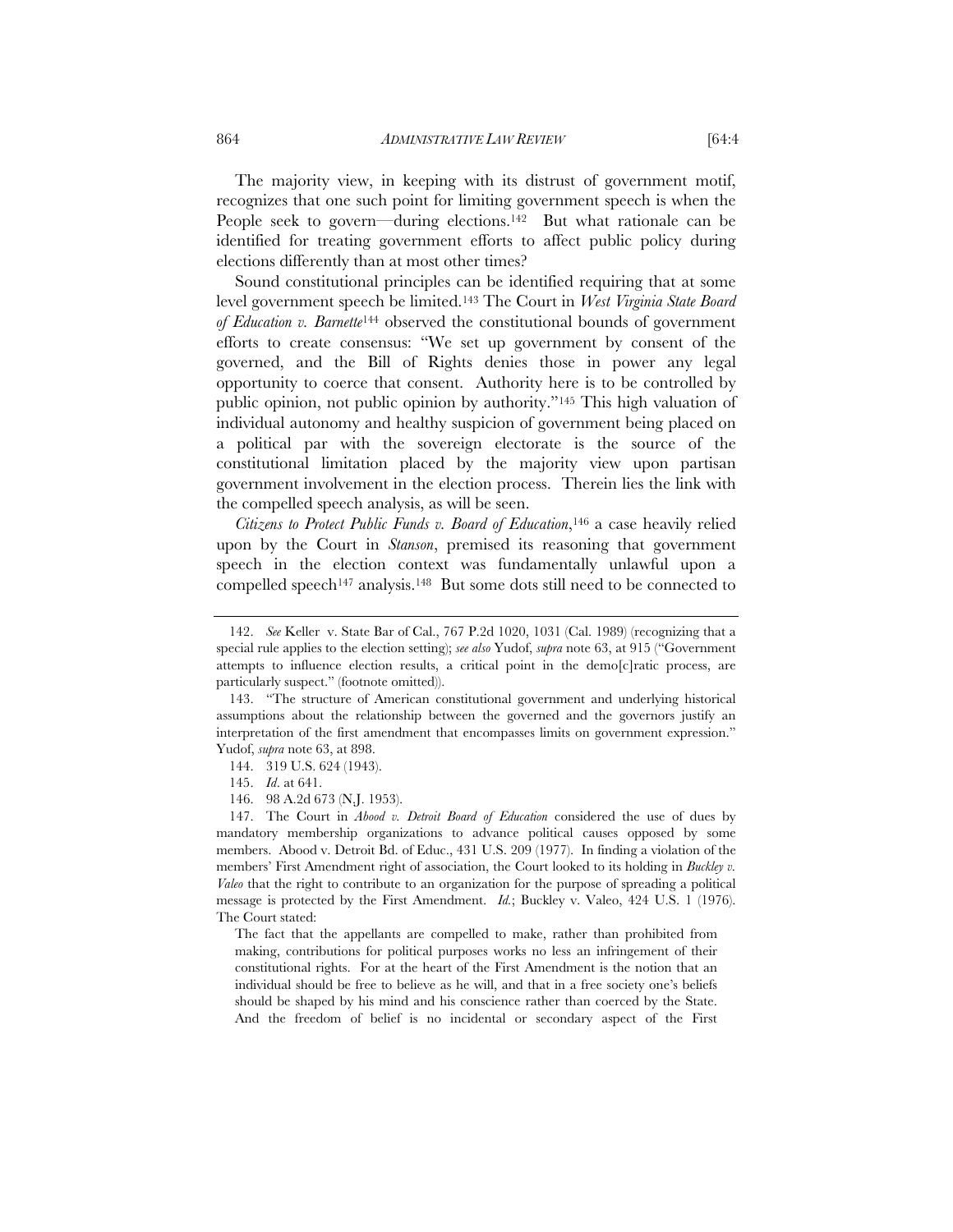comprehend why a compelled speech approach is a sound basis for treating election speech differently from the government speech ordinarily acknowledged by the Court as appropriate for promoting government policies.

The salient difference expressed in the majority view cases relating to government attempts to foist policy views upon the citizenry during elections is tied to fundamentals of constitutional governance. Government efforts to influence the citizenry regarding political or ideological causes during elections *are not* the support of adopted government policies or programs. In elections, government efforts to persuade occur in an as-ofyet unresolved battle fought between private factions over matters upon which the electorate is seeking to govern.<sup>149</sup> Consequently, such efforts amount to compelled support of private speech—subsidization of non-governmental political causes with which many voters may disagree. The fact that the public agency may believe its efforts to influence the People are warranted by the common good makes no difference. The question of what is in the best interest of the commonweal is still a subject of public debate among private factions. And, because the issue is before the popular electorate for decision, it is beyond the purview of public officials to intervene in an act of the sovereign.

 148. "'The public funds entrusted to the board belong equally to the proponents and opponents of the proposition, and the use of the funds to finance not the presentation of facts merely but also arguments to persuade the voters that only one side has merit, gives the dissenters just cause for complaint.'" Stanson v. Mott, 551 P.2d 1, 8 (Cal. 1976) (quoting Citizens to Protect Pub. Funds v. Bd. of Educ. of Parsippany, 98 A.2d 673, 677 (N.J. 1953)).

 149. This presumes a differentiation between the making of laws (by the sovereign People or elected representatives) and government's role in implementing them once they are made.

Amendment's protections:

<sup>&</sup>quot;If there is any fixed star in our constitutional constellation, it is that no official, high or petty, can prescribe what shall be orthodox in politics, nationalism, religion, or other matters of opinion or force citizens to confess by word or act their faith therein."

*Abood*, 431 U.S. at 234–35 (citations omitted) (quoting W. Va. State Bd. of Educ. v. Barnette, 319 U.S. 624, 642 (1943))*.*

The analogy between *Abood*, the later case of *International Ass'n of Machinists v. Street*, 367 U.S. 740 (1961) (discussing the use of union members' dues to finance candidates' campaigns), and the use of citizens' tax dollars to fund campaign activity is unavoidable. The proper use of public funds to promote *government* policies is distinguishable from the compelled speech involved in the collection of a mandatory fee to finance *private* political or ideological causes. *Abood*, 431 U.S. at 259 n.13; Smith v. Regents of Univ. of Cal., 844 P.2d 500, 506 (Cal. 1993). Government support of one faction during an election campaign falls under the latter category.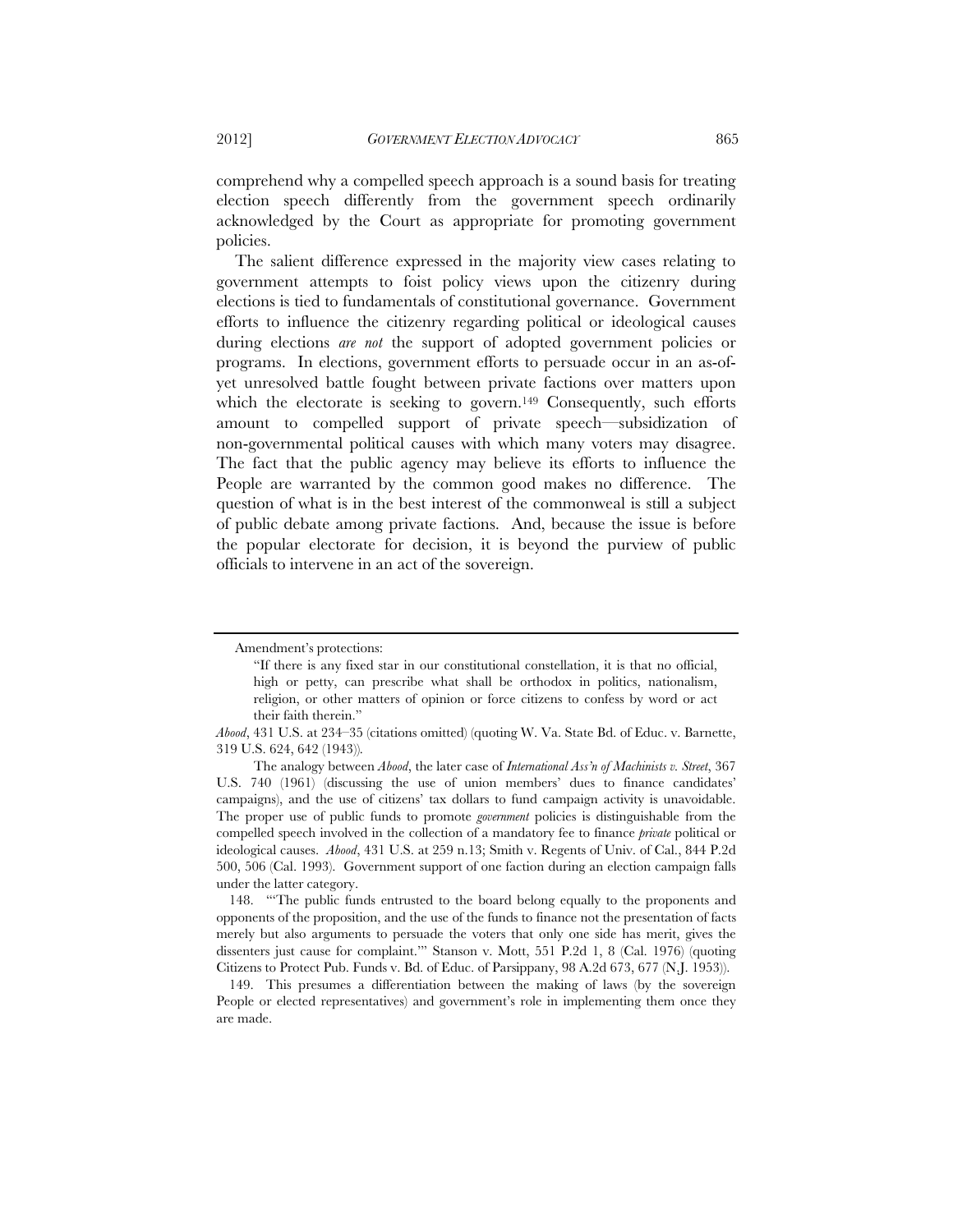#### *4. Constitutional Considerations Relating to the Role of Government in Elections*

The preservation of the dividing line between government's promotion of policies and its influencing of the sovereign electorate is imbued with paramount constitutional importance. This legal–political dichotomy, which is a necessary corollary of the rule of law, contemplates that arbitrary, political considerations should not intrude into legal processes; judges should not inject personal feelings into applying the law. Conversely, it contemplates that government officials should not extend special legal dispensations to family and friends. Maintaining this dichotomy requires that courts in the constitutional system of governance be charged with keeping the political process neutral and that government agents be constrained from affecting the normative evaluation underway. It is this latter aspect of the rule of law that is of concern when it comes to assessing government speech in the pre-election setting.

Partisan government speech is not censorship per se as it does not prevent citizens from speaking.150 But it has the same purpose and effect as the regulation of speech designed to achieve an ideal of fairness that was addressed in *Citizens United*. On the face of it, the delegation of the role of arbiter of public discourse to a government bureaucrat may not seem particularly ominous. Certainly the minority view accepts the role of government in shepherding public opinion to appreciate the common good as proper. After all, public administrators' *raison d'être* is their expertise in carrying out the details fulfilling broad goals of public policy as determined by the sovereign voters. Should we not trust their training, experience, and ability for making such sensitive evaluations?

The answer lies in comprehending the civil servant's role in the grand scheme of constitutional self-governance. The subject being delegated for the administrator's discretion here is *not* merely the details. It is instead related to the broad, substantive policy determinations that are the province of the electorate, not the bureaucrats. Questions of what is important to consider in this primary context are not matters of mere implementation.

Theoretically, the problem with government agents seeking to influence the outcome of an election in the same manner as private actors boils down to essential precepts of liberal thought inherent in the constitutional design of the Founders and resonating in the analysis of the *Citizens United* majority. To reiterate, this philosophical outlook essentially conceives of the individual as autonomous and free and capable of self-governance by

 <sup>150.</sup> As one commentator observed, it does not really raise a First Amendment issue. Fredrick Schauer, *Is Government Speech a Problem?*, 35 STAN. L. REV. 373, 384–85 (1983).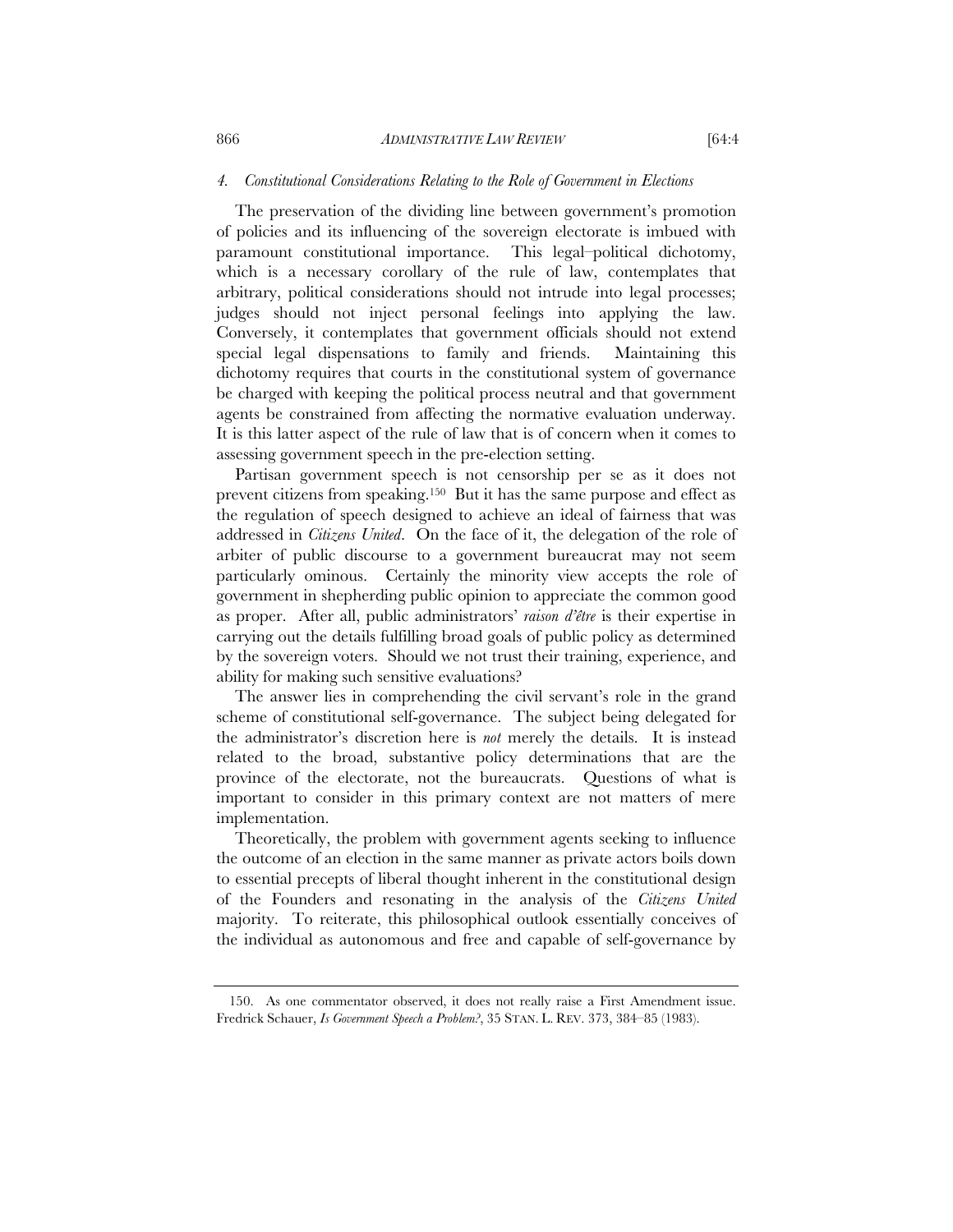2012] *GOVERNMENT ELECTION ADVOCACY* 867

virtue of the capacity of reason. Government is a creature existing solely by virtue of an agreement (social contract) entered by individuals and is afforded only limited power to intrude upon the natural freedoms of individuals. Administrative implementation of broad policy determinations made by the electorate is essential. It is equally essential that government functionaries not derogate or impose upon the sovereign's free exercise of reason in the process of arriving at those broad determinations.

#### *5. International Recognition of the Imperative of Government Election Neutrality*

United States courts are not alone among nations adhering to the rule of law in recognizing the imperative of segregating government agents from the electorate's decisionmaking process. Elsewhere it is regarded as a prerequisite to the exercise of popular sovereignty that government's role in that process be circumscribed and remain neutral. Adherence to a standard of government neutrality is found in England, the European Union nations, and elsewhere.<sup>151</sup> Reflecting sensitivity to the timing of such government activity, government agencies in the United Kingdom may not publish partisan material within four weeks of an election.152 The Supreme Court of Ireland recognized that "use by the Government of public funds to fund a campaign designed to influence the voters . . . is an interference with the democratic process."<sup>153</sup> Since 1908, Canada's civil service has maintained a non-partisan character.154 Nigeria similarly restricts the civil servant from taking a political position.<sup>155</sup> Recognition of the importance of government election neutrality is found in the election observation handbook published by the Organization for Security and Cooperation in

 <sup>151.</sup> The author acknowledges the research done by counsel for the Pacific Legal Foundation in *Vargas v. City of Salinas*. Brief for Pacific Legal Foundation as Amicus Curiae Supporting Appellants, Vargas v. City of Salinas, 205 P.3d 207 (Cal. 2009) (No. S140911). For an analysis of differences in the way European nations of varied political traditions treat civil servant neutrality, see Jolanta Palidauskaite, *Codes of Conduct for Public Servants in Eastern and Central European Countries: Comparative Perspective* (2005) (paper presented at the European Group for Public Administration Annual Conference, Oeiras), *available at*  http://www.oecd.org/mena/governance/35521438.pdf. With the gradual economic, social, and even political unification of Europe in recent decades, a call has been made for a common standard of impartiality to avoid the politicization of government employees. *See*  Eur. Parl. Ass., *Civil Service Reform in Europe*, Doc. No. 9711 (2003), *available at*  http://assembly.coe.int/Documents/Workingdocs/doc03/EDOC9711.htm.

 <sup>152.</sup> Political Parties, Elections and Referendums Act, 2000, c. 41, § 125 (Eng.).

 <sup>153.</sup> McKenna v. An Taoiseach, [1995] 2 I.R. 10, 42 (Ir.).

 <sup>154.</sup> Osborne v. Pub. Serv. Comm'n, [1991] 2 S.C.R. 69 (Can.); *see also* MEGAN FURI,

PUBLIC SERVICE IMPARTIALITY: TAKING STOCK 9, 9-19 (2008) (tracing the history of Canadian legal treatment of public official partisanship).

 <sup>155.</sup> *See* Indep. Nat'l Electoral Comm'n v. Musa, [2003] 3 NWLR 72 (Nigeria).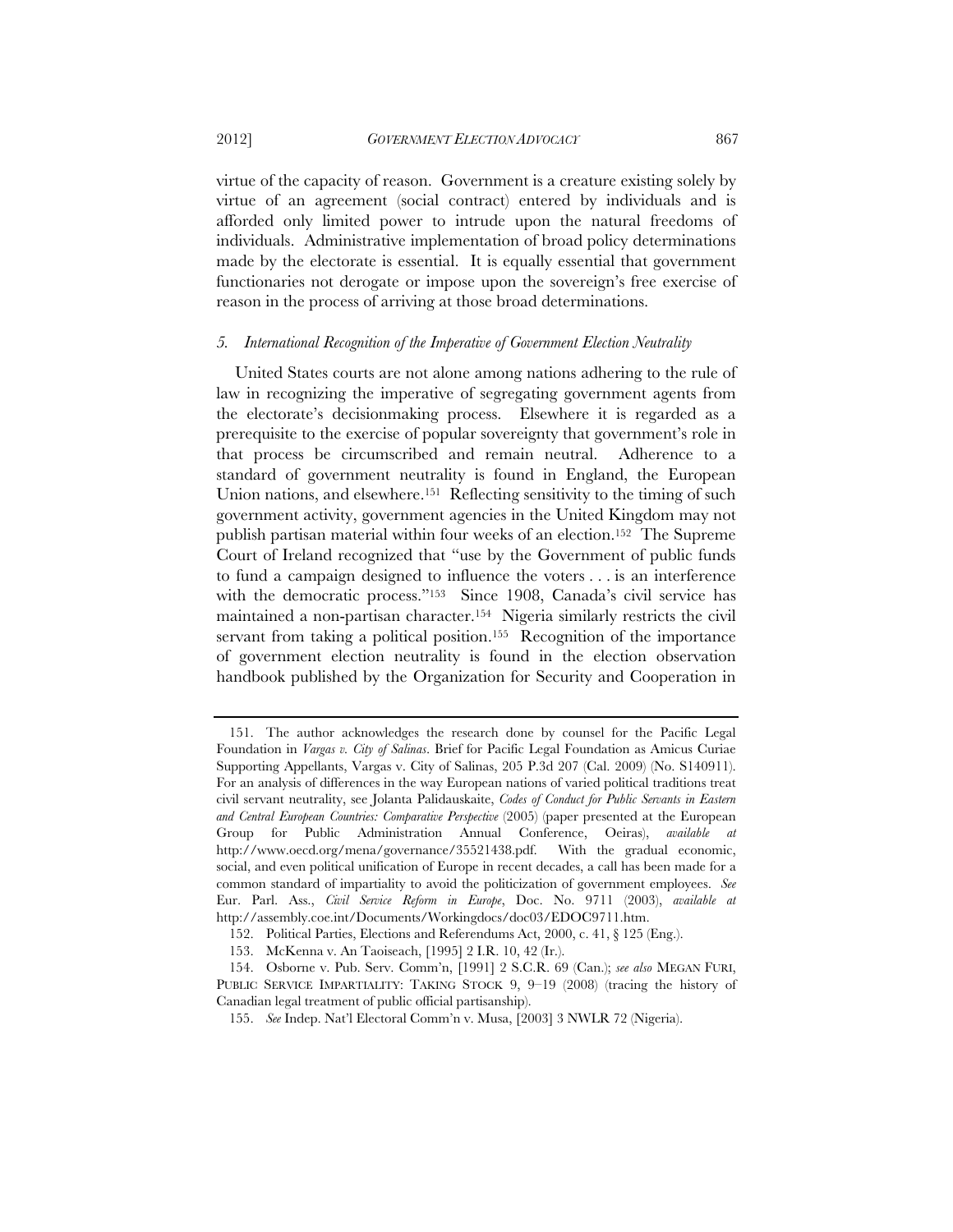Europe (OSCE). The OSCE deems equal conditions for election participants to be a key to fair elections, stating:

[T]he state media should meet its special responsibility for providing sufficient, balanced information to enable the electorate to make a wellinformed choice. Regulations on campaign financing should not favour or discriminate against any party or candidate. There should be a clear separation between the state and political parties, and *public resources should not be used unfairly for the benefit of one candidate or group of candidates*. The election administration at all levels should act in a professional and neutral manner . . . .156

Similarly, the European Union handbook for election observation specifies as considerations in assessing whether an election is fair whether voter education is handled in an impartial manner, whether campaign regulations are implemented and enforced "in a consistent and impartial manner," and whether public funds and other resources are "being used to the advantage of one or more political contestants."157

The theme that resounds throughout these laws, standards, cases, and comments is that government neutrality in elections is essential. The alternative threatens the reliability of election results as the true expression of the sovereign peoples' will and undermines the integrity of the electoral process. The concerns are very real and are raised by any governmental conduct seeking to influence the outcome of the electoral process.

#### *6. The Practical Infeasibility of Neutral Government Involvement in Election Contests*

Part III of this Article discusses the Supreme Court's rejection of regulatory efforts to level the pre-election playing field. The problems inherent in such regulatory intervention in the electoral process are informative with regard to partisan government efforts to affect election results. The problems encountered with government involvement in the pre-election repartee are not purely theoretical or exclusively those of constitutional legal principles. Government partisanship—whether by affirmative speech or by negative suppression of speech—is not necessarily manifested as outright government corruption in seeking to preserve

 <sup>156.</sup> ORG. FOR SEC. AND COOPERATION IN EUR., ELECTION OBSERVATION HANDBOOK 18 (5th ed. 2007) (emphasis added).

 <sup>157.</sup> EUR. COMM'N, HANDBOOK FOR EUR. UNION ELECTION OBSERVATION 51–53 (2d ed. 2008) ("The fairness of a campaign will be undermined where state resources are unreasonably used to favour the campaign of one candidate or political party. State resources—such as the use of public buildings for campaign events—should be available on an equitable basis to all contestants.").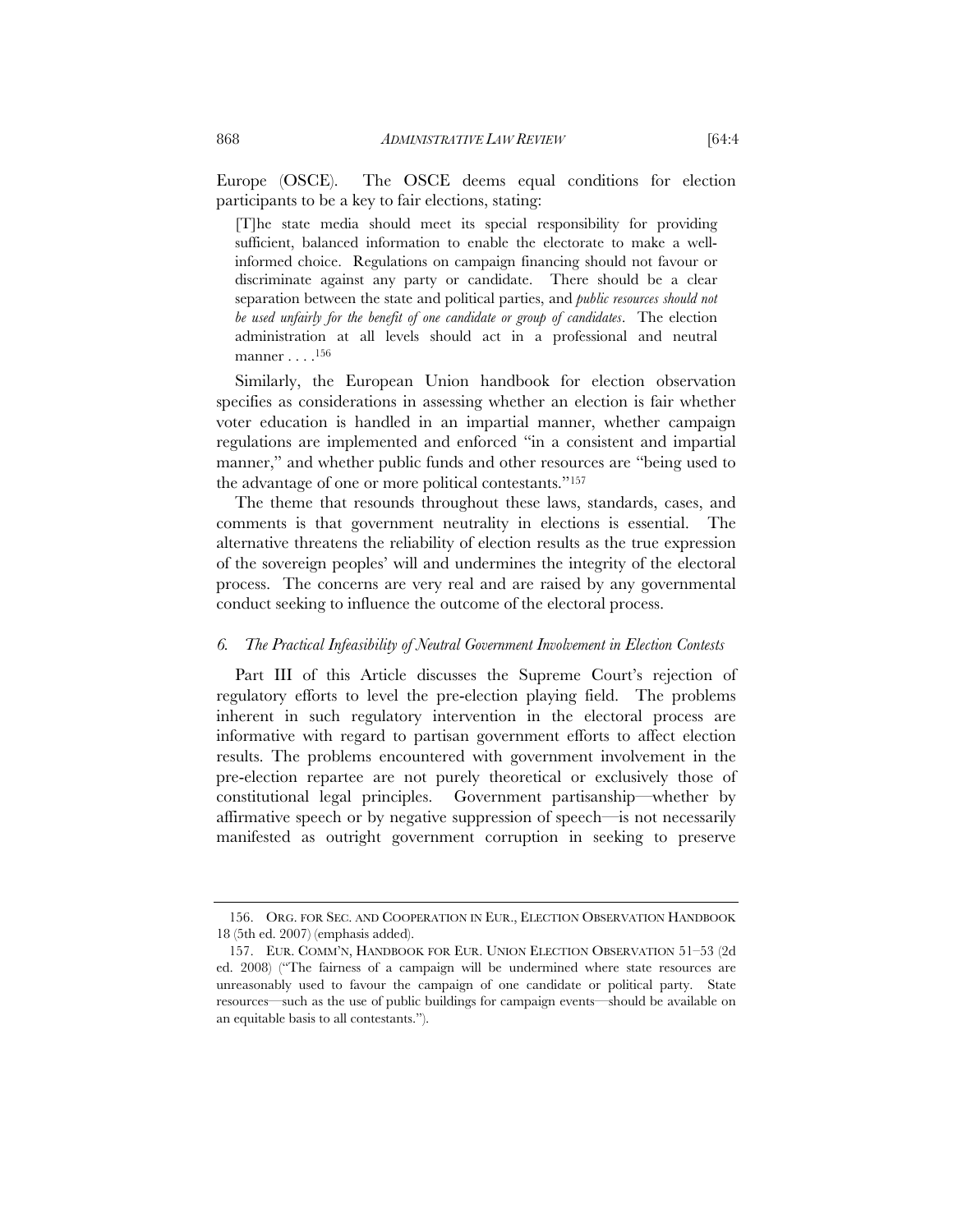favored factions in power.158Even with the Hatch Act,159 its state equivalents, and the curtailment of patronage systems,160 the influence of the political process upon the function of the civil servant remains unavoidable.161

An election is a process of weighing normative values. It represents society's assessment of what issues are to be given a political dialogue and what form that should take.The determination of what values are to be prioritized in that process is itself a normative weighing process.162 In this regard, the government agent given the task of moderating the public debate is subject to all the same vicissitudes affecting members of the voting public and more. Apart from the fundamental problem of innate bias that clouds the judgment of anyone placed in such a position, the government agent is also subject to institutional forces rendering him or her unsuited for the task of determining what views merit greater or lesser attention. Some of these may be identified.

Members of government agencies are impacted by pluralistic considerations that press upon the agency and the powerful tendencies toward capture of the regulator by the regulated<sup>163</sup> and concern with self-preservation<sup>164</sup> that skew governmental outlook. The shared insider outlook, or groupthink,165 prevailing in any bureaucratic setting is itself a substantial impairment of the administrator's judgment applied in such a

 163. *See* Marver H. Bernstein, *Independent Regulatory Agencies: A Perspective on Their Reform*, *in* THE ANNALS OF THE AMERICAN ACADEMY OF POLITICAL AND SOCIAL SCIENCE 14 (Richard D. Lambert et al. eds., 1972).

 164. ROBERT MICHELS, POLITICAL PARTIES: A SOCIOLOGICAL STUDY OF THE OLIGARCHICAL TENDENCIES OF MODERN DEMOCRACY 24, 98, 104, 121 (Eden Paul & Cedar Paul trans., 1999) (1915).

 165. IRVING L. JANIS, VICTIMS OF GROUPTHINK: A PSYCHOLOGICAL STUDY OF FOREIGN-POLICY DECISIONS AND FIASCOES 8 (1972); ANTHONY DOWNS, INSIDE BUREAUCRACY 102, 103–07 (1967).

 <sup>158.</sup> The problems associated with partisanship on the part of civil servants are tied to an inability to separate politics from administration. Kenneth Kernaghan, *Political Rights and Political Neutrality: Finding the Balance Point*, *in* FEAR AND FERMENT: PUBLIC SECTOR MANAGEMENT TODAY 131, 142 (John D. Langford ed., 1987).

 <sup>159. 5</sup> U.S.C. §§ 7321–26 (2006).

 <sup>160.</sup> Elrod v. Burns, 427 U.S. 347, 373 (1976).

 <sup>161.</sup> Rafael Gely & Timothy D. Chandler, *Restricting Public Employees' Political Activities: Good Government or Partisan Politics?*, 37 HOUS. L. REV. 775, 803–21 (2000).

 <sup>162.</sup> The Court recognized the multi-faceted, normative evaluations (that inevitably must go beyond merely calculating a candidate's net worth) involved in assessing where "fair" lies when it struck down the Millionaire's Amendment of the Bipartisan Campaign Reform Act. Pub. L. No. 107-155, 116 Stat. 81 (2002). That law supplemented the campaign war chest of an opponent of a candidate spending more than \$350,000 in personal funds with more than the normally allowed amount in contributions. *See* Davis v. FEC, 554 U.S. 724, 742 (2008).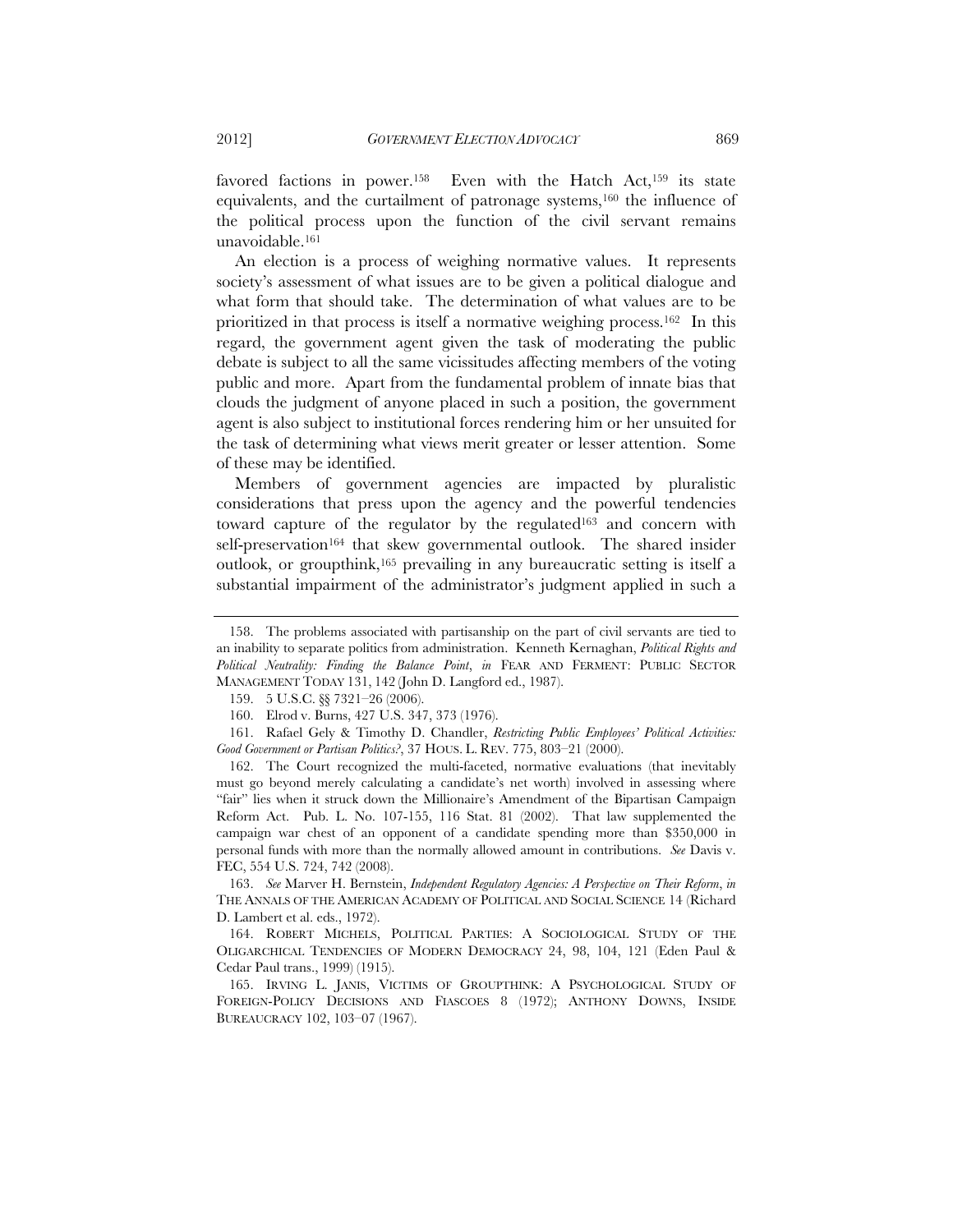sensitive context as evaluating the merit of others' opinions. That the channels of government may be manipulated and influenced by private wealth and other powerful private forces is no revelation to anyone.<sup>166</sup> Institutional prerogatives, especially where the agency in question is invested in an issue, make the regulatory agency's task in remaining impartial an unrealizable proposition as well.

Studies of voting behavior identify group voting participation as increased: (1) where interests are strongly affected by government policies; (2) where there is access to information about the relevance of political decisions to its interests; (3) by exposure to social pressures to vote; and (4) by the amount of opposing pressure brought to bear on voters.167

Analysis of the first two factors discloses the inevitability of government officials' personal bias infusing any handling of the procedures relating to the electorate's consideration of information concerning a candidate or an election measure.The personal stake of the proponent agency is evident in how it affects its members' voting behavior. Lipset addressed the first factor affecting voting behavior and pointed out the special situation of the government worker:

Although it may be argued that everyone is affected by government policies, some groups are more affected than others, and these groups might be expected to show a higher turnout at the polls than the public at large. The purest case of involvement in government policies is naturally that of government employees whose whole economic position and working life is affected. Data from national and local elections in both the United States and many European countries show that government employees have the highest turnout of any occupational group.168

The member of the public agency immediately grasps the relationship between failure of a revenue increase and their job. It means change whether through belt-tightening, finding more efficient means of accomplishing work, or cutting lower priority programs. It also means overcoming natural bureaucratic intransigence to accomplish change. This restructuring of the personal microcosm of the public servant is doubtless an unpleasant prospect. Thus, the proposition that the public administrator is equipped to divorce him or herself from personal concerns, fairly evaluate the broader impacts of a ballot measure or a candidate's success, and ascertain what information is germane, requires emphasis, or

 <sup>166.</sup> Addressing this evil was the entire point of the Federal Election Campaign Act (FECA). *See generally* 2 U.S.C. §§ 431–442 (2006).

 <sup>167.</sup> SEYMOUR MARTIN LIPSET, POLITICAL MAN: THE SOCIAL BASES OF POLITICS 186– 219 (1960).

 <sup>168.</sup> *Id*. at 186.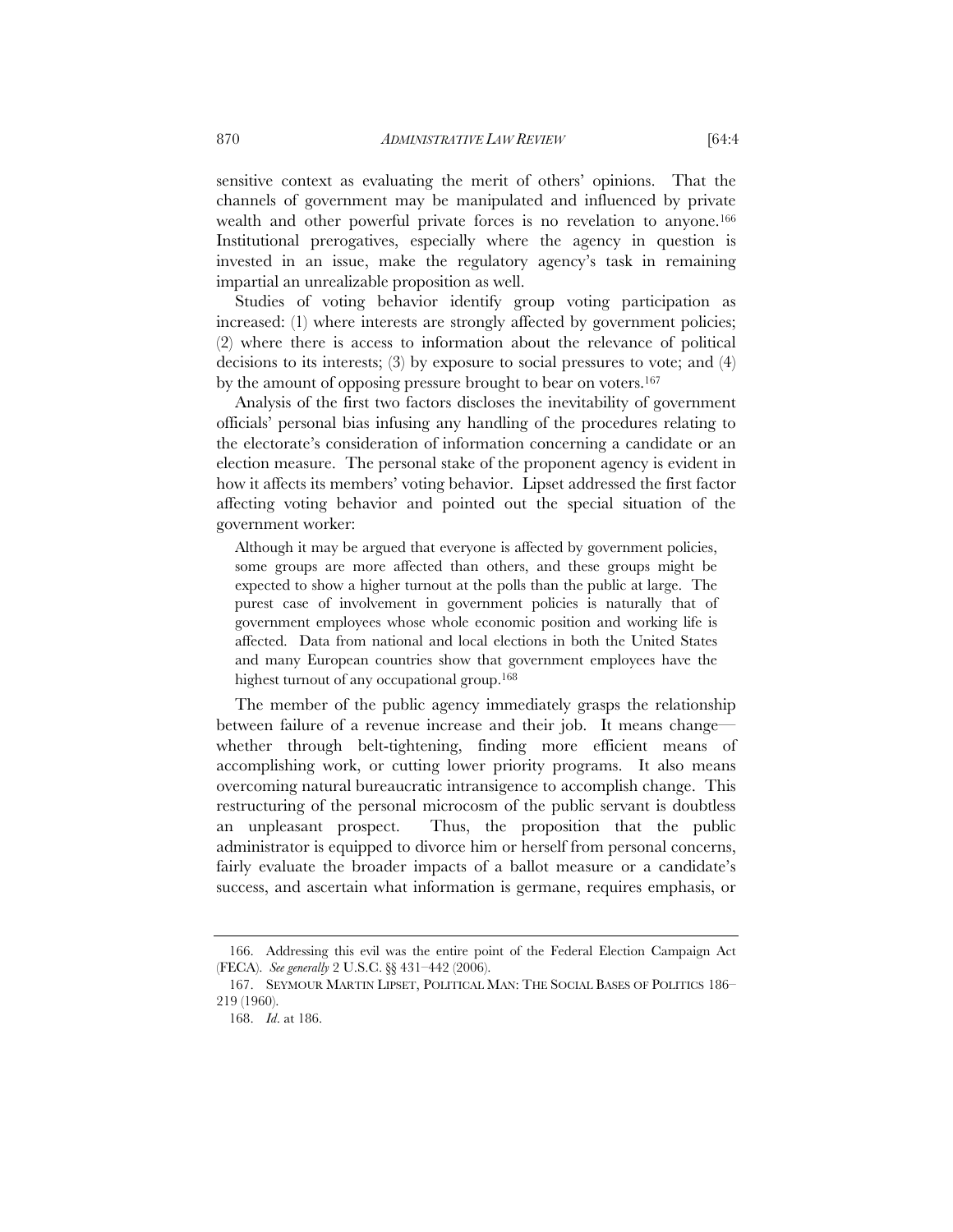should be de-emphasized for the voters is more than dubious. Even if the regulator could remain neutral, the inevitable appearance of bias would taint public confidence in the fairness of the process.

Lipset's analysis of the studies of voting behavior yields the conclusion that groups that are better informed are more likely to vote.169 In explaining the second factor, he compared government workers with other groups:

Two groups may have an equal stake in government policies, but one group may have easier access to information about this stake than the other. The impact of government policies on government employees, for example, is not only objectively great, but transparently obvious . . . . On the other hand, the impact of a whole collection of government policies (tariffs, controls, antitrust policies, taxation, subsidies, etc.) on a worker or white-collar employee may be very large, but it is hidden and indirect.170

In other words, while the government employee may be better positioned than others to access data relevant to the electorate's decision, the relationship between the impacts associated with how a candidate fares or the passage or failure of the ballot measure are usually far more attenuated for John Q. Citizen as contrasted with those felt by the government employee. This is true in the case of a bond measure spearheaded by the agency to accomplish a coveted project or a tax measure designed to bring revenue into the public agency's coffers to accomplish goals esteemed by the agency. For example, passage of the measure may be felt by the proponent civil servant directly in terms of greater job security, improved working conditions, increased benefits, higher wages, etc. Other citizens may indirectly and eventually observe some increase in services from which they may personally benefit.<sup>171</sup>

In a nutshell, a civil servant evaluating what information should be placed before the voters is akin to a mother judging her daughter's beauty pageant. The bureaucrat is more directly and personally impacted by the success or failure of a ballot measure or a candidate.<sup>172</sup> This personal stake

 172. This is why government agents are at risk of succumbing to their natural biases and self-interests. This is the area where government employees are going to find personal normative inclinations and political ambitions interfere with their ability to provide

 <sup>169.</sup> *Id*. at 191.

 <sup>170.</sup> *Id*.

<sup>171.</sup> Conversely, the failure of the measure or a candidate tied to a certain agenda is directly felt by the public employee who may have to work harder or experience less favorable conditions, reduced income or benefits, or even the loss of a job. Personal investment in envisioning, planning, and believing in a proposal or platform is also at stake. Other citizens may eventually observe a lighter tax burden and may or may not observe some difference in the public agency's performance. They probably share no personal investment in the outcome of the election.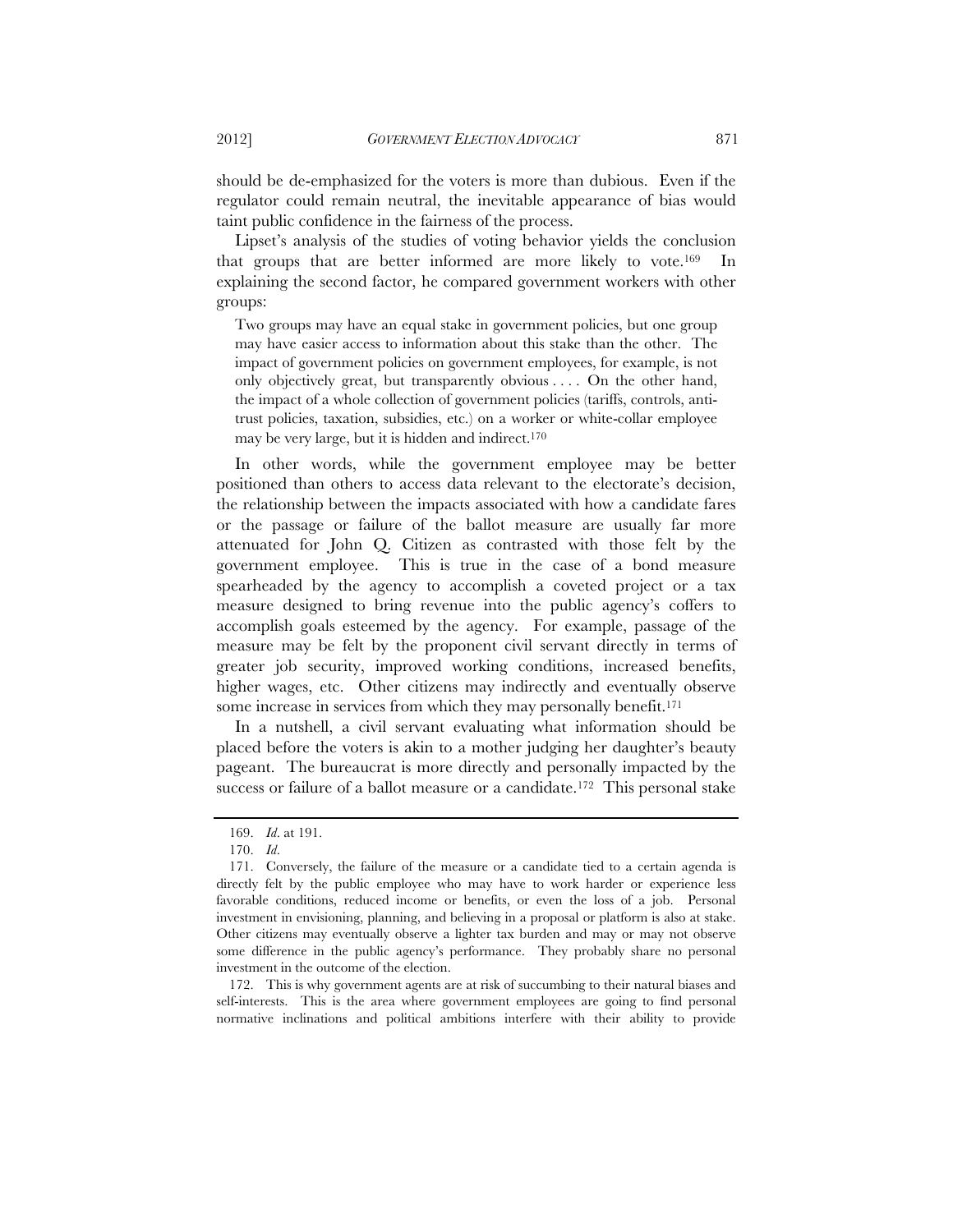colors the perspective of the regulatory agency rendering it unable to impartially evaluate broader social, economic, and other impacts associated with an election measure.<sup>173</sup> Far from experience making the government body a reliable source of balanced voter information,174 its inevitable and inherent bias prevents it from dispensing impartial information and from treating the election process fairly.

As an ideal, the concept of leveling the playing field by compensating for advantages of power and economics has definite appeal. The inevitable flaw in its implementation is illustrated by *Smith v. Dorsey*,175 a case where the Supreme Court of Mississippi addressed a school board's expenditure related to a bond referendum.176 The campaign was justified as necessary to compensate for voters' lack of "correct" information.177 The decision

 174. A large amount of literature demonstrates the importance of reliable information for voters to make wise decisions on ballot propositions. *See generally* SHAUN BOWLER & TODD DONOVAN, DEMANDING CHOICES: OPINION, VOTING, AND DIRECT DEMOCRACY (1998) (analyzing how citizens logically decide what voting measures they may support); ARTHUR LUPIA & MATHEW D. MCCUBBINS, THE DEMOCRATIC DILEMMA: CAN CITIZENS LEARN WHAT THEY NEED TO KNOW? (1998) (exploring how citizens make decisions based on combining insights from political science, economics, and the cognitive sciences); Arthur Lupia & John G. Matsusaka, *Direct Democracy: New Approaches to Old Questions*, 7 ANN. REV. POL. SCI. 463 (2004).

 175. 599 So. 2d 529 (Miss. 1992). The school board spent funds for a "documentary" concerning the bond issue, to pay poll workers to go door-to-door, answer phones, put up posters, and pass out pamphlets for four months preceding the election, and for a fish fry for the poll workers. *Id*. at 539–40. Incredibly, with respect to the \$9,427.50 documentary, the record was devoid of the actual film or any details concerning its contents except the superintendent's self-serving statement "that the documentary was non-partisan." *Id.* at 549. The court necessarily found it was permissible: "Finding nothing in the record to contradict this assertion, we accept it at face value." *Id*.

176. *Id.* at 539–40.

complete, fair, and impartial information to the citizenry. Because government agents are inevitably going to be inclined in the pre-election context to promote personal beliefs concerning the commonweal, to err, to omit, and to distort their evaluation of the effects of a particular election outcome, this is the one area where it is critical to severely restrict their involvement with that process. Limiting their role prevents public servants from using public funds to mold public opinion to their own on election issues. And it prevents the erosion of confidence in the electoral process and the undermining of the legitimacy of the process that is the natural product of the appearance of such impartiality.

 <sup>173.</sup> The bureaucrat's decision on what the public good requires is necessarily a political one. Recognition of this fact caused one jurist to rebuke the position that government may promote the public good during elections: "I do not endorse a distinction between electioneering expenditures for the common needs of citizens versus expenditures for political purposes. To determine that something is in the common needs of citizens is itself a *political* decision." Kidwell v. City of Union, 462 F.3d 620, 632 (6th Cir. 2006) (Martin, J., dissenting).

 <sup>177.</sup> *Id.* at 540.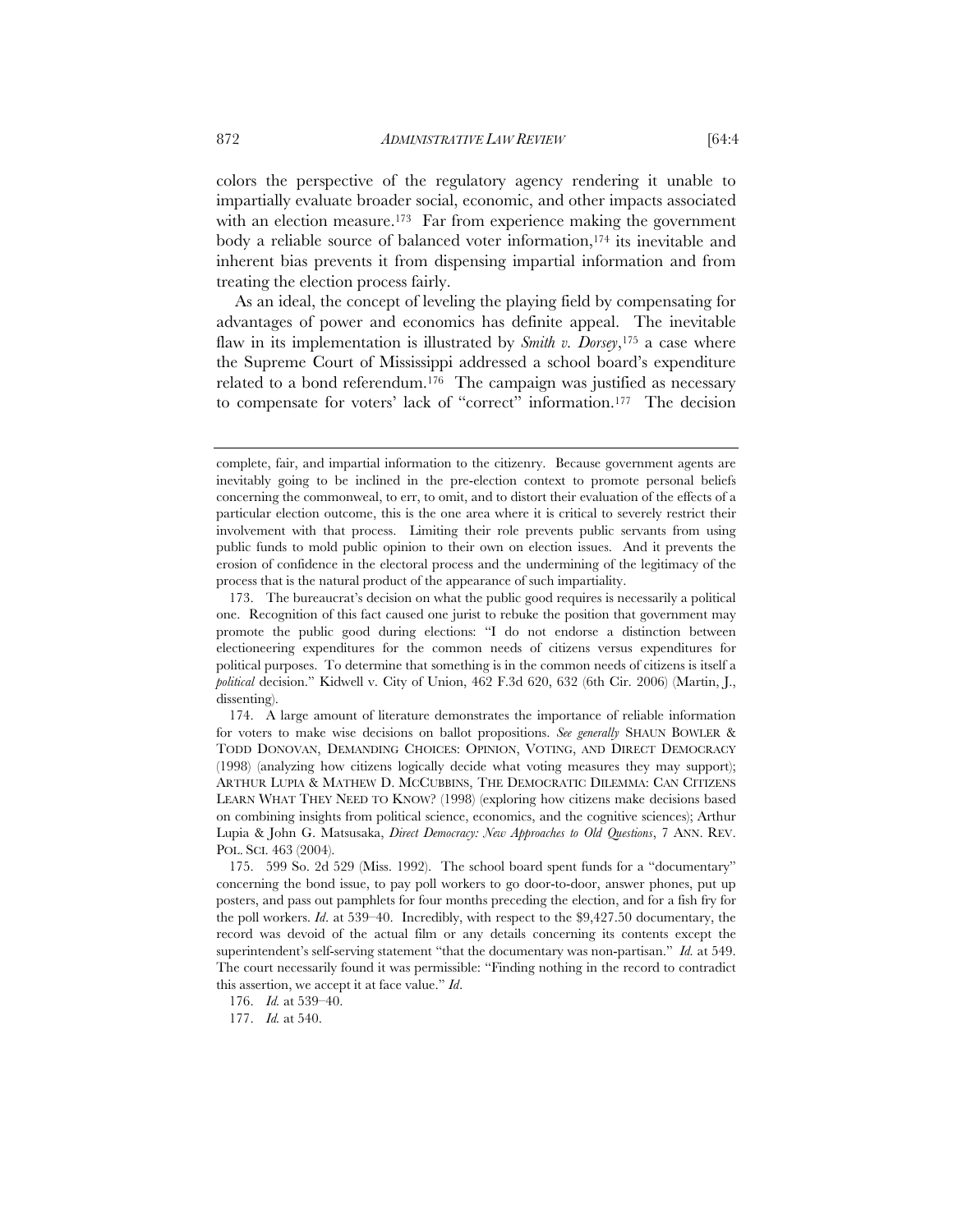notes, "According to Dr. Smith, the campaign workers and other promotional efforts were in response to distortions in the community generated by Mississippi Power and Light concerning the impact of a bond referendum on the local tax base."178

The court did not accept the rationale that it was up to the public agency to equalize "distortions" it perceived in the flow of information in the marketplace of ideas.<sup>179</sup> It rejected the claim "that an unbiased, nonpartisan presentation of the facts was the Board's aim."180 After reviewing cases from other jurisdictions considering government's role in election contests, the Mississippi high court accepted the requirement that a government agency's informational role is not one of actively seeking to achieve a fair playing field but requires it to remain neutral:

We find compelling wisdom and sound logic in this line of cases which recognizes a balanced, informational role in educating the local community about referendum proposals. A fair and balanced presentation of the facts would also include relevant information addressing the tax impact as well as proposed community benefits. A line does exist between a fair presentation of the facts in an innocent informational role and a concerted campaign designed to achieve the objectives of the proponents.181

# *7. Judicial Enforcement of the Requirement that Government Remain Neutral in Elections*

The majority-view courts have generally accepted the idea that to cross the line, the form of governmental support must involve some tangible commitment of public resources beyond mere public pronouncements.182 These courts have undertaken the task of providing guidance for a trier of fact to determine when government has crossed the line. In doing so, some

 <sup>178.</sup> *Id*.

 <sup>179.</sup> *Id.* at 549.

 <sup>180.</sup> *Id*. at 540, 549.

 <sup>181.</sup> *Id*. at 542–43.

 <sup>182.</sup> *See supra* note 41. This is in part a vestige of the historical origins of taxpayer suits concerning government expenditures on election campaigns. Citizen suits for disgorgement of such improperly spent funds were not tied to First Amendment issues or concerns with preserving the sanctity of the electoral process. Dillon's rule, the early view of municipal authority dating to 1865, severely limited government speech on the basis that a municipal corporation possesses no inherent powers. JOHN F. DILLON, 1 COMMENTARIES ON THE LAW OF MUNICIPAL CORPORATIONS 448–51 (5th ed. 1911); *see also* Elsenau v. City of Chi., 165 N.E. 129 (Ill. 1929). Such expenditures were *ultra vires* as exceeding the basic authority of the public entity. Although this approach to the problem of government election speech has not been completely abandoned, see *Ameritel Inns, Inc. v. Greater Boise Auditorium District*, 119 P.3d 624, 625 (Idaho 2005), it has fallen by the wayside with the rise of the welfare state and the recognition that government has implied powers to meet its vastly expanded duties.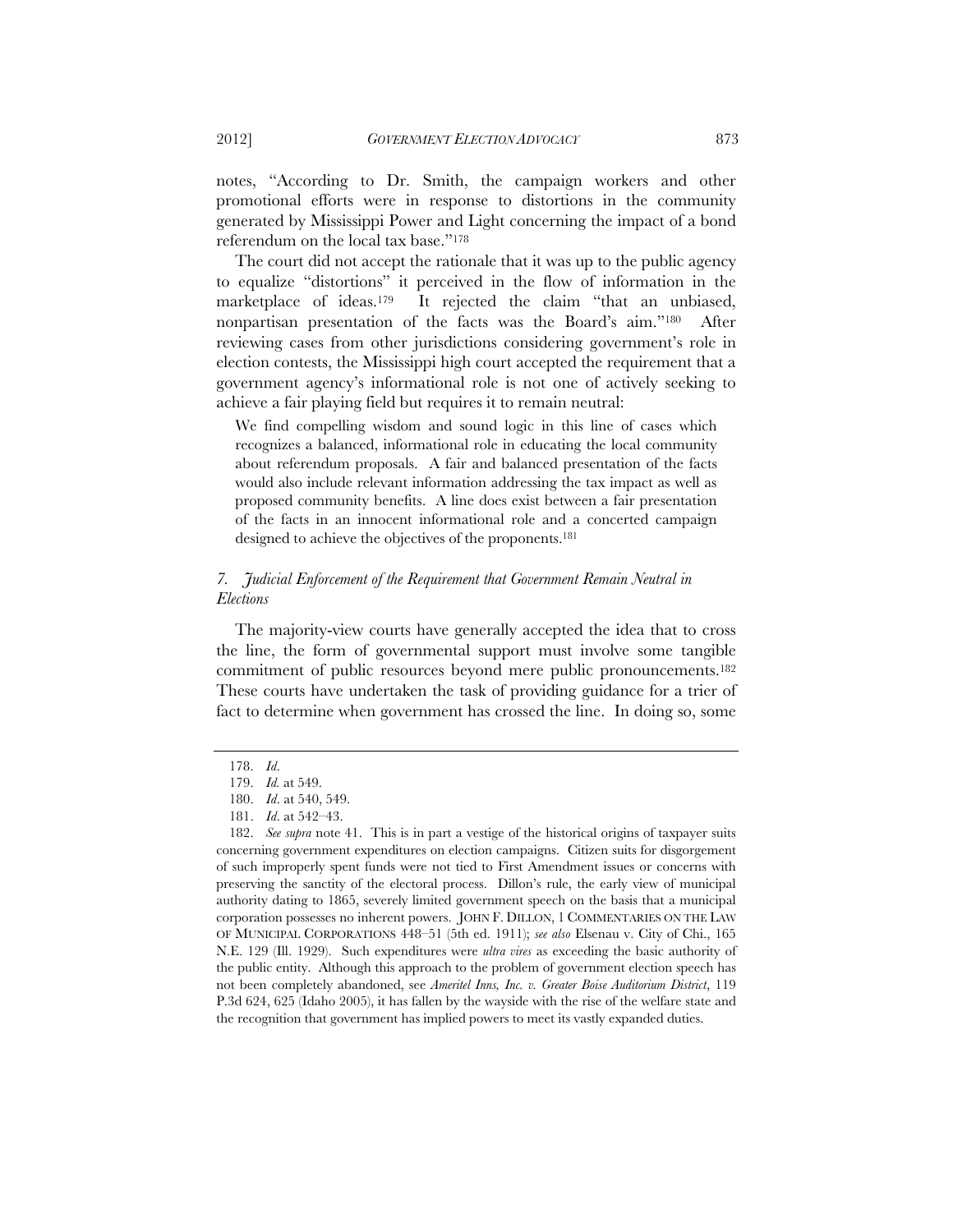courts have sought to avoid a case-by-case approach by looking to the form of the government conduct at issue. This can involve rigid formulations to precisely evaluate when unlawful expenditures have occurred.

#### *a. Assessing the Contextual and Per Se Approaches*

The better rule involves a contextual analysis considering the alleged government support in light of the content and the surrounding circumstances. This rule, stated initially by the court in *Stanson*, assesses the substance of what a government actor has done by objectively evaluating the "style, tenor and timing" of the government activity.183 The court in *Stanson* applied this approach to find that an alleged \$5,200 expenditure by the Director of the State Department of Parks to promote passage of a bond measure providing funds for acquisition of park lands could be unlawful.184 The promotional activity involved the Department mailing its own materials favoring the bond act, as well as materials created by a private organization formed to promote the act's passage, paying for travel expenses for speaking engagements to promote the act, and using agency staff time to promote its passage.

The futility of seeking to categorically anticipate and define all forms of unlawful government partisanship stems from the unlimited number of ways in which government agents may support an election cause. The methods for providing support to one faction in an election contest are not susceptible to compilation in a list.<sup>185</sup> Like the Hydra, every time one of myriad techniques is eliminated, more emerge to replace it. From fish fries<sup>186</sup> to election eve mailers<sup>187</sup> to strategically timed agency policy statements<sup>188</sup> to lopsided presentation of facts<sup>189</sup> and so on, the methods of providing support are legion.190 Presumptions that official publications are

 <sup>183.</sup> Stanson v. Mott, 551 P.2d 1, 12 (Cal. 1976) ("[T]he determination of the propriety or impropriety of the expenditure depends upon a careful consideration of such factors as the style, tenor and timing of the publication; no hard and fast rule governs every case.").

 <sup>184.</sup> *Id.* at 12–13.

 <sup>185.</sup> This has made the task of codifying such a standard impossible.

 <sup>186.</sup> *See Dorsey*, 599 So. 2d at 539.

 <sup>187.</sup> *See* Sweetman v. State Elections Enforcement Comm'n, 732 A.2d 144, 150–51 (Conn. 1999) (regarding yet another school board pamphlet seeking to convince voters of the negative consequences that would ensue if a measure was voted down).

 <sup>188.</sup> *See* Burt v. Blumenauer, 699 P.2d 168, 179 (Or. 1985).

 <sup>189.</sup> *See* Angela C. Poliquin, Note, Kromko v. City of Tuscon*: Use of Public Funds to Influence the Outcomes of Elections*, 46 ARIZ. L. REV. 423, 424 (2004).

 <sup>190.</sup> The methods may be subtle as well. Rather than bluntly stating, "Vote for Candidate X," a government agency may spend funds to call attention to a concern of public interest that is a bone of contention in the election battle, such as potholes. Naturally, the publicity will emphasize in dramatic fashion the horrors of potholes—their danger to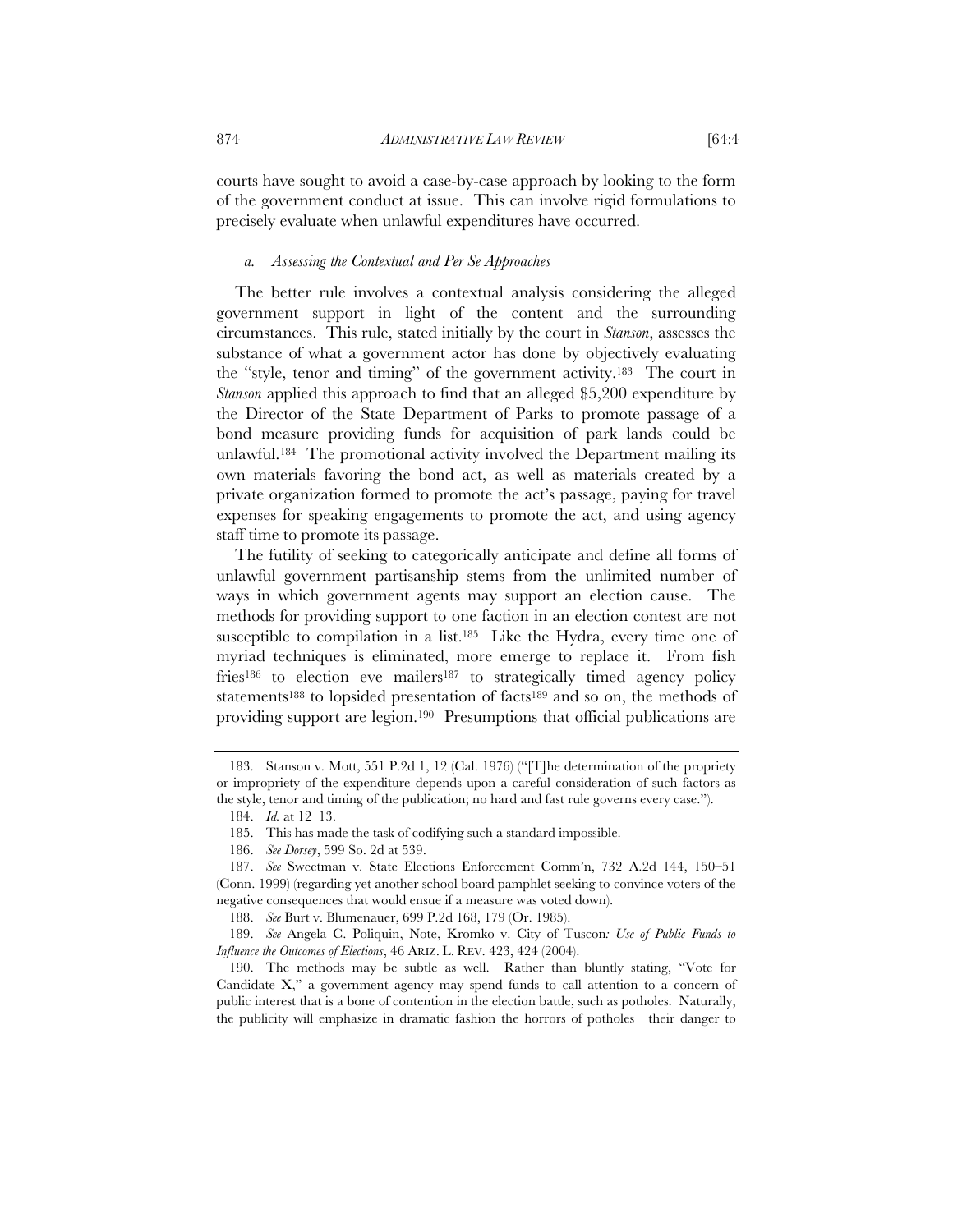2012] *GOVERNMENT ELECTION ADVOCACY* 875

suspect or are neutral are insupportable.<sup>191</sup> Arbitrary time limitations provide no real measure of the effect government support may have upon a particular election contest.192 Even looking to whether the government action involved only statements of objective facts does not prevent the unfair and one-sided presentation of such facts.

#### *b. Relevant Considerations in Applying the Prohibition Contextually*

The difficulty in drawing an indelible line between the situation where government action involves providing "neutral information" and the promotion of partisan views on election issues has been recognized elsewhere as well.193 The determination is going to vary from case to case

 192. Advance efforts may be employed to soften the voters, mold their outlook, and make them more receptive to a particular ballot position. *See Tenwolde*, 17 Cal. Rptr. 2d at 790–91; Miller v. Cal. Comm'n on the Status of Women, 198 Cal. Rptr. 877, 878–79 (Ct. App. 1984).

public safety and devastation to property—without directly mentioning a road repair bond measure on the upcoming ballot or a particular candidate's position on the need for repairs. Alternatively, an expenditure may objectively direct voter attention to the respective candidates' road maintenance voting records. The favored candidate can easily coordinate a campaign platform to coincide with a government "informational" campaign to strategic advantage. For examples of such crafty attempts to influence voter outlook by manipulating public opinion on issues dovetailing those before the voters, see *Tenwolde v. County of San Diego*, 17 Cal. Rptr. 2d 789, 790–91 (Ct. App. 1993) (concerning the sheriff's department distribution of postcards that cited judicial failings and urged the chief justice of the state supreme court to resign before a retention election); *California Common Cause v. Duffy*, 246 Cal. Rptr. 285 (Ct. App. 1987); *Dollar v. Town of Cary*, 569 S.E.2d 731 (N.C. Ct. App. 2002); and *Burt,* 699 P.2d at 168.

 <sup>191.</sup> Numerous courts and commentators have parsed the serious constitutional danger posed by partisan government intrusion into the election debate. Significantly, none of these careful students of the problem identifies any less of a danger posed by partisan activity in the form of obvious campaign techniques than in the manner of ordinary governmental communications. On the contrary, greater danger is associated with authoritative, official modes of communication than with transparent political partisanship. *See* Brian C. Castello, Note, *The Voice of Government as an Abridgement of First Amendment Rights of Speakers: Rethinking*  Meese v. Keene, 1989 DUKE L.J. 654, 676–78; Bloom, *supra* note 64, at 833–34.

 <sup>193.</sup> *See* Putter v. Montpelier Pub. Sch. Sys., 697 A.2d 354, 359 (Vt. 1997) (observing the "nebulous line separating information from propaganda" in a case involving another election affecting school funding in which the school sent a newsletter warning voters of dire consequences if the ballot measures failed); Shiffrin, *supra* note 6, at 655 (concluding that the subject of government speech is far too complex to be amenable to reductionist analysis); Yudof, *supra* note 63, at 899 (describing the line between neutral and partisan information as "exceedingly difficult to make"); Ziegler, *supra* note 62, at 615 (discussing the "apparent dilemma of distinguishing proper from improper government conduct"); John A. Lambenth, Comment, *Using Public Money to Influence the Electorate: Is There Corruption Which Needs Correction?*, 22 PAC. L.J. 249, 257 (1991) (observing, "The court [in *Stanson*] never explicitly defined 'promotional' and 'informational,' and stated that the line between the two is not clear").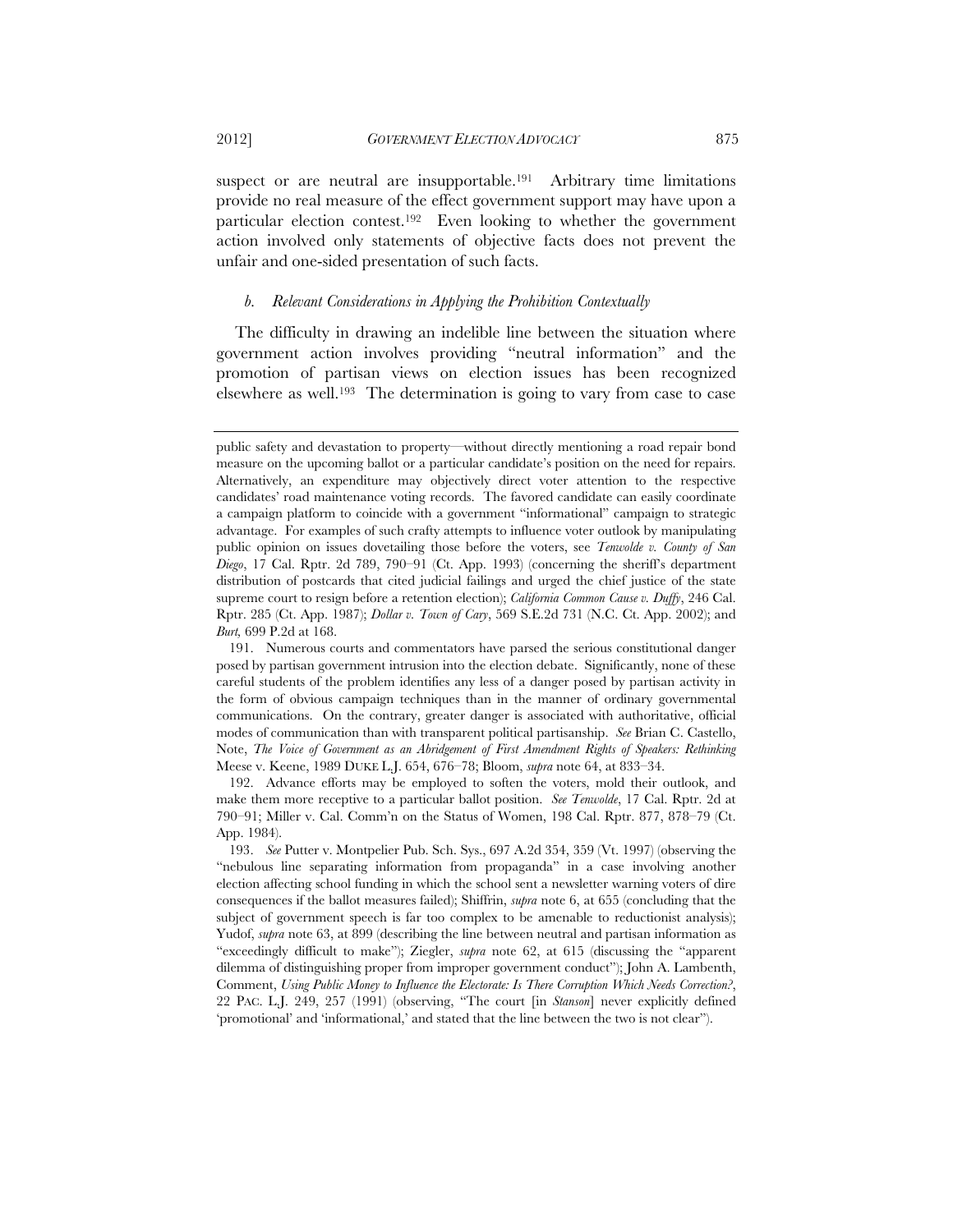because the circumstances in each case differ. While it is not feasible to anticipate all the possible ways such impartial support may occur under all possible circumstances, the prohibition is clear enough. The ways in which it may be violated are simply not susceptible to itemization.194 Thus, ad hoc review is unavoidable.

Courts seem to have no difficulty with "empirical data" or "purely factual" material presented in an impartial manner which "suggest[s] no position for or against."195 The contextual standard contemplates that even purely factual details can be incomplete or otherwise presented in such a manner as to depart from neutrality and amount to an attempt to influence voter conduct.196

The need for an objective contextual approach to account for such manipulations of form is aptly illustrated by the facts of a North Carolina case. The court in *Dollar v. Town of Cary*197 dealt with a town's campaign on the eve of a council election "'to better inform citizens about growth management issues.'"198 To accomplish this supposed educational campaign, the town council appropriated \$200,000 for "among other things[,] 'direct mail, media buys, and contracted services.'"199 Growth management was an election hot button issue. The court looked beyond the façade of the nonpartisan rhetoric and applied a contextual analysis:

 <sup>194.</sup> Granting relief where such a violation is found is another matter. The courts are disinclined to invalidate election outcomes. *See, e.g.*, Quinn v. City of Tulsa, 777 P.2d 1331 (Okla. 1989). In terms of disgorgement of funds by the responsible public official(s), identifying partisan government conduct does not predetermine liability. A strict liability standard has been declined in favor of a reasonable man negligence standard: should the public official under the circumstances, exercising due care, have known that the use of public resources would tend to unfairly support one side in the election contest? *See* Keller v. State Bar of Cal., 767 P.2d 1020, 1032–33 (Cal. 1989), *rev'd on other grounds*, 496 U.S. 1 (1990); Stanson v. Mott, 551 P.2d 1, 15–16 (Cal. 1976).

 <sup>195.</sup> *See, e.g*., Godwin v. E. Baton Rouge Parish Sch. Bd., 372 So. 2d 1060, 1064 (La. Ct. App. 1979) (discussing still another school board using facilities and issuing brochures to influence voters on a ballot measure impacting school revenues); *Stanson*, 551 P.2d at 11 n.6.

 <sup>196.</sup> *See* Sweetman v. State Elections Enforcement Comm'n, 732 A.2d 144, 165 (Conn. 1999).

 <sup>197. 569</sup> S.E.2d 731 (N.C. Ct. App. 2002).

 <sup>198.</sup> *Id.* at 732 (citations omitted).

 <sup>199.</sup> *Id.* (alteration in original).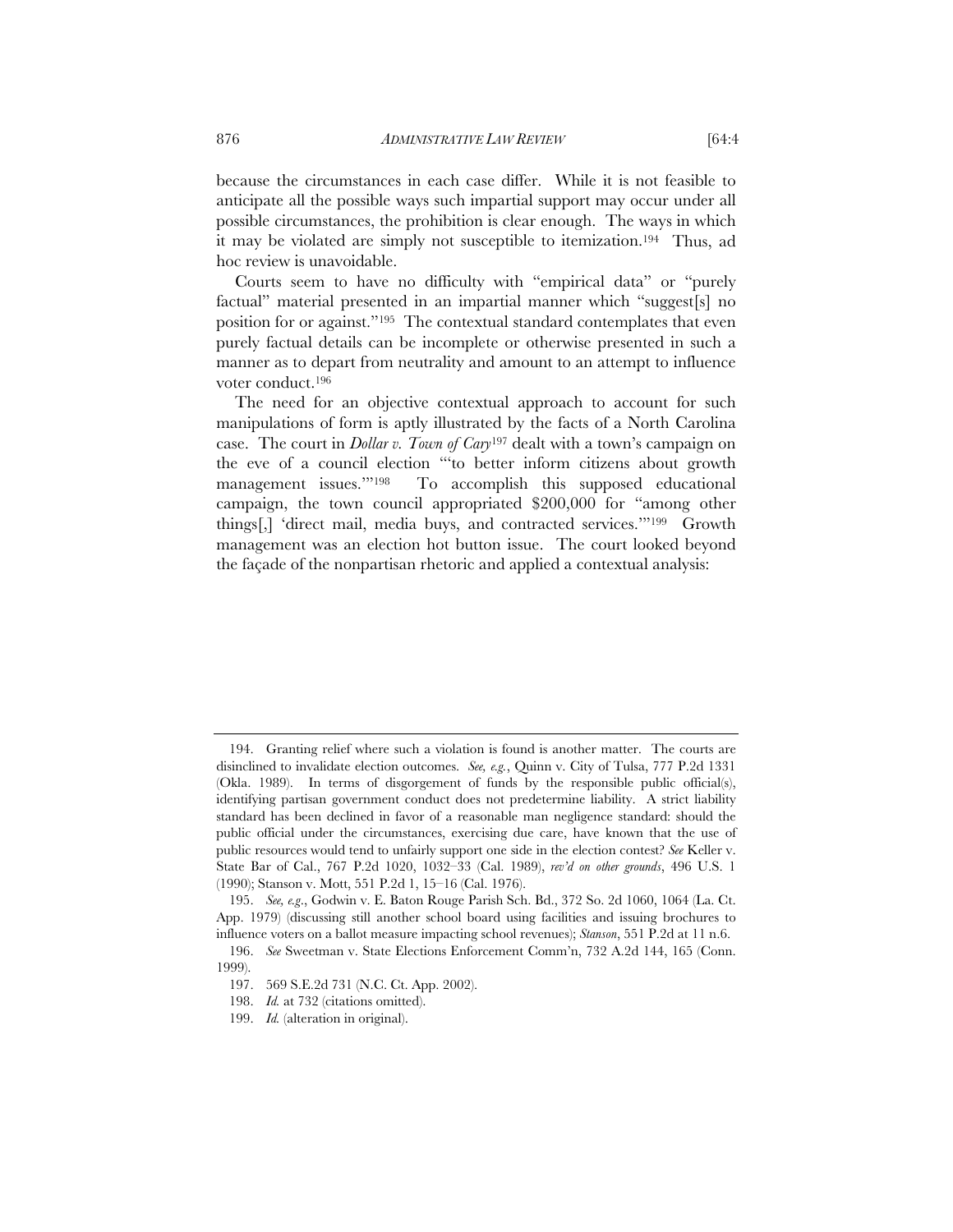The determination of whether advertising is informational or promotional is a factual question, and factors such as the style, tenor, and timing of the publication should be considered. . . . It is not necessary for the advertisement to urge voters to vote "yes" or "no" or "for" or "against" a particular issue or candidate in order for the advertising to be promotional.200

Applying the contextual approach, the court affirmed the trial court's granting of a preliminary injunction.201 Had the court adhered to a content-only approach, the town council's ruse to mask election advocacy as an educational program and thereby use public funds to perpetuate in power those sharing its perspective would have succeeded. Similarly, in *Burt v. Blumenauer*, the court recognized that while generally educating the public about health matters is a proper part of a government agency's duties, the agency's promotion of a policy germane to such a purpose would be improper where it supported one side of an issue before the voters.202

A contextual approach has similarly been applied to enjoin the misuse of the franking privilege for campaign purposes. The court in *Hoellen v. Annunzio*,203 addressing the argument that its inquiry should be restricted to whether the content of a mailer expressly advanced the congressman's candidacy, held that "logic dictates that we should not close our eyes in the face of extrinsic evidence which reveals that an appearance of official business is nothing more than a mask."204

In formulating its contextual "style, tenor and timing" approach, the California Supreme Court in *Stanson* relied upon a decision by Justice Brennan, written when he sat on the New Jersey Supreme Court. That

 <sup>200.</sup> *Id.* at 733.

 <sup>201.</sup> The court cut through the town council's strategy of elevating form over substance, holding:

The advertisements were to run . . . coinciding with the Council elections where the smart/managed growth concept was a contested issue between candidates. We agree with the trial court that this evidence reveals "it is more likely than not that  $a \dots$  jury would find that a primary purpose of this [Campaign] is to influence [the Town's] voters in favor of 'slow growth' or 'managed growth' candidates in the [2001 Council] election." . . . The advertisements, in the context of the Council elections, appear to be more than informational in nature and instead implicitly promote the candidacy of those Council candidates in sympathy with the Council's position on the Town's growth. It is not material that the advertisements did not directly support one candidate over another; they promoted only one point of view on an important campaign issue.

*Id*. at 733–34.

 <sup>202. 699</sup> P.2d 168, 179–80 (Or. 1985).

 <sup>203. 468</sup> F.2d 522 (7th Cir. 1972).

 <sup>204.</sup> *Id*. at 526.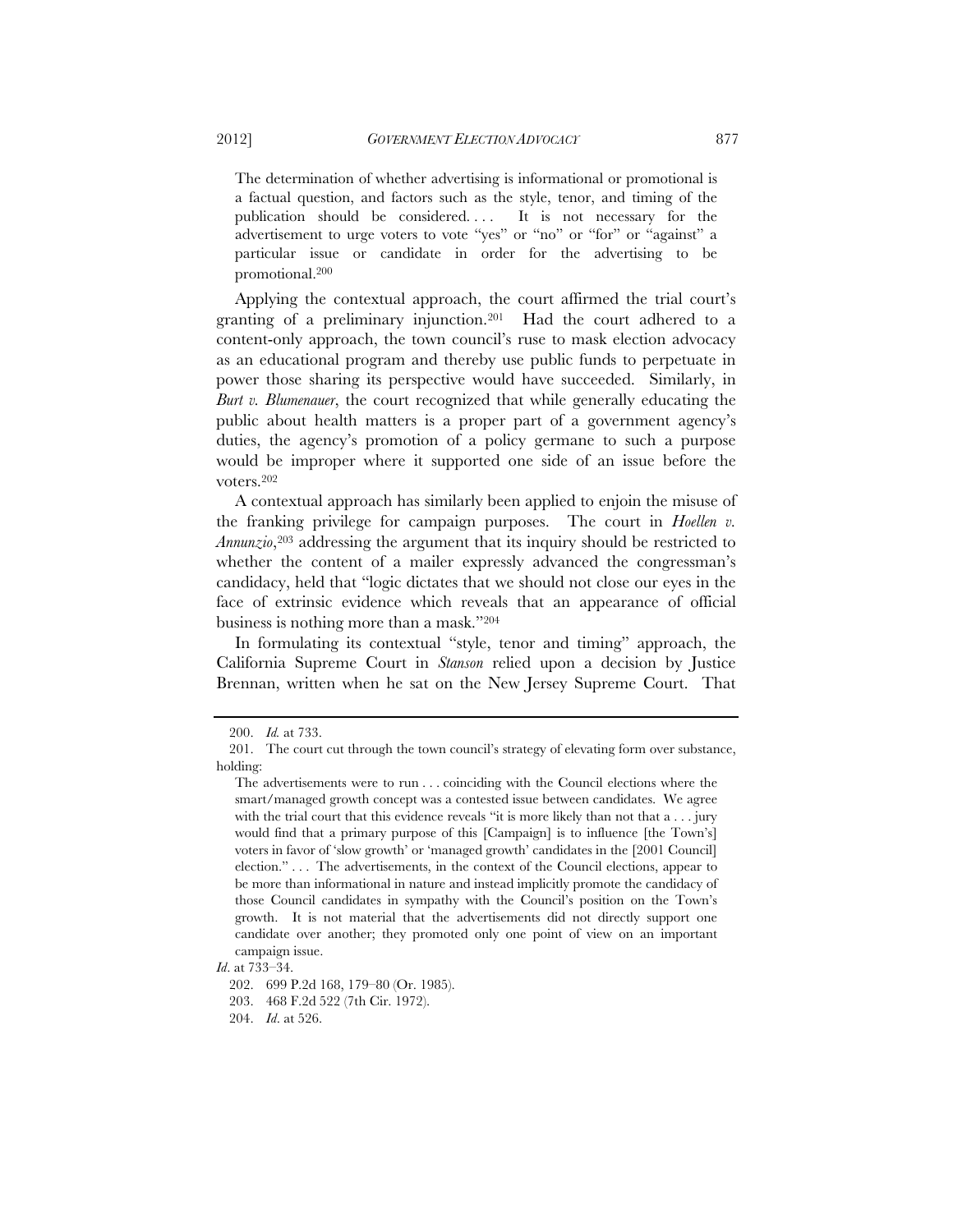case, *Citizens to Protect Public Funds v. Board of Education of Parsippany-Troy Hills TP*,205 illustrates the variegated considerations involved in assessing whether a public agency's action is neutral or, all things considered, serves to unfairly advantage one faction in the election contest. *Citizens to Protect Public Funds* involved a school board's actions in the face of a school bond election.206 The board disseminated a booklet.207 Some pages directly exhorted "vote yes."208 The California Supreme Court, recognizing the ease with which a public agency can avoid employing such blunt language, turned its attention to the other aspects of the New Jersey school board's publication.209

The bulk of the booklet consisted of information about the cost of the proposed building project and assertions regarding the need for new facilities.210 The materials warned of the dire consequences that would ensue in the advent of the bond's failure.211 This was too much for Brennan, who held such advocacy crossed the line, observing that the materials did not involve "presentation of facts merely but also arguments to persuade the voters that only one side has merit."212 In view of the less obvious advocacy contained in the materials in *Citizens to Protect Public Funds*, the *Stanson* court recognized that the subtlety of persuasive techniques a government agency could employ necessitated a nuanced evaluation as to whether the agency had provided a balanced presentation of the facts, including "'all consequences, good and bad, of the proposal,'"213 or whether the agency was seeking to persuade.<sup>214</sup> A "careful consideration" of the relevant facts is needed to make this determination.215

Applying the *Stanson* approach, a jury would not focus upon putative motive, form, or who did the actual speaking, but upon what a reasonable

 <sup>205. 98</sup> A.2d 673 (N.J. 1953).

 <sup>206.</sup> *Id.* at 674–75.

 <sup>207.</sup> *Id.* at 674.

 <sup>208.</sup> *Id.*

 <sup>209.</sup> Stanson v. Mott, 551 P.2d 1, 8 (Cal. 1976).

 <sup>210.</sup> *Id.* 

 <sup>211.</sup> *Id.*

 <sup>212.</sup> *Citizens to Protect Public Funds*, 98 A.2d at 677.

 <sup>213.</sup> *Stanson*, 551 P.2d at 11 (quoting *Citizens to Protect Public Funds*, 98 A.2d at 676–77).

 <sup>214.</sup> *Id.* at 12 n.8.

 <sup>215.</sup> *Id.* at 12. Such an evaluation of contextual considerations would not generally seem amenable to determination as a matter of law. *But see* Peninsula Guardians v. Peninsula Health Care Dist., 134 Cal. Rptr. 3d 837, 837 (Ct. App. 2011) (finding materials conveying one-sided views on the need for a hospital project were informational as a matter of law—a conclusion made all the more questionable in view of the trial court's determination that disputed issues of fact existed permitting a trier of fact to find otherwise on this point).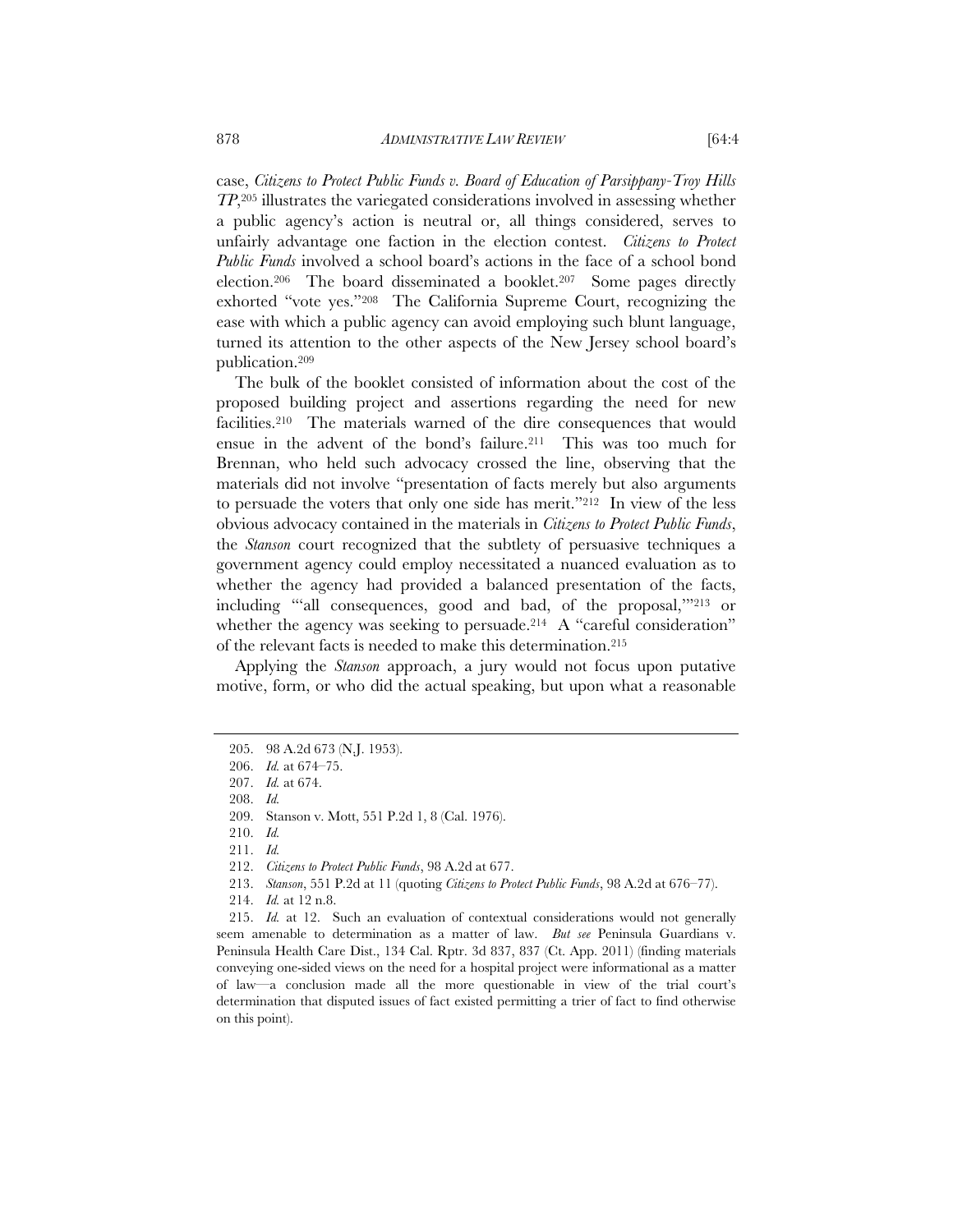person would objectively conclude the effect of the government action would be. It might consider whether the school board acted in strategic proximity to the election date. Timing is likely much more a consideration of persuasion than informing, and an "informational" mailer timed to arrive just before absentee ballots issue would be a red flag. The tenor of the governmental action can be gauged in terms of what this author calls the "Chicken Little" factor—in other words, whether the presentation is calm, matter of fact, and unemotional, or whether it conveys the impression that the sky is about to fall. Sensationalism and dire warnings of catastrophe designed to reach voters at an emotional level are red flags. In terms of style, the trier of fact can consider whether the government action is designed to inform or persuade. In other words, does it resemble tested campaign methods? If literature, is it presented in a slick, glossy, and sensational form? Are disputed views in the election presented as facts and without offering the countervailing point of view? Or is it unadorned, objective information designed to allow the voter to make up her own mind? These are the guidelines accepted by the better view approach in American lower courts to ascertain whether a governmental expenditure is designed to persuade or is proper, neutral (informational) conduct.

# *c. The Inadequacies of an Approach that Emphasizes the Form of the Government Action over Its Substance*

The deficiencies of an approach focusing on the form of the message are pointed out by the New York high court in applying a constitutional prohibition against use of public funds for campaigning to a state agency newsletter disseminated on the eve of an election.216 Rather than focusing

 <sup>216.</sup> Schulz v. New York, 654 N.E.2d 1226 (N.Y. 1995). The court considered a newsletter containing the following material cited by the court:

<sup>&</sup>quot;Led by the Bush Administration, Republicans in New York and across the nation are seeking to slash assistance to the needy. [ ]The Republicans appear to have devised a strategy of using distortions and half-truths about Medicaid and welfare to divide the people in a key election year."

The newsletter also reported the Governor's criticism of "President Bush and the Republicans for using welfare as the 'Willie Horton issue of the 1992 campaign.'"

While [the newsletter] did properly urge the public to vote and to "[s]tudy the candidates," it also sought to enlist the public's support in opposition to the alleged Republican position on the welfare and Medicaid reform issues. Thus, the newsletter urged: "[y]ou can also write at any time to your local representatives. Tell them that welfare and Medicaid is a lifeline during troubled times, and that they shouldn't pull in the lifeline while so many people are in need." Moreover, it proceeded to ask the public to "vote for the men and women who put people before politics," a thinly veiled entreaty to vote against the previously disparaged Republican stance on the issues addressed.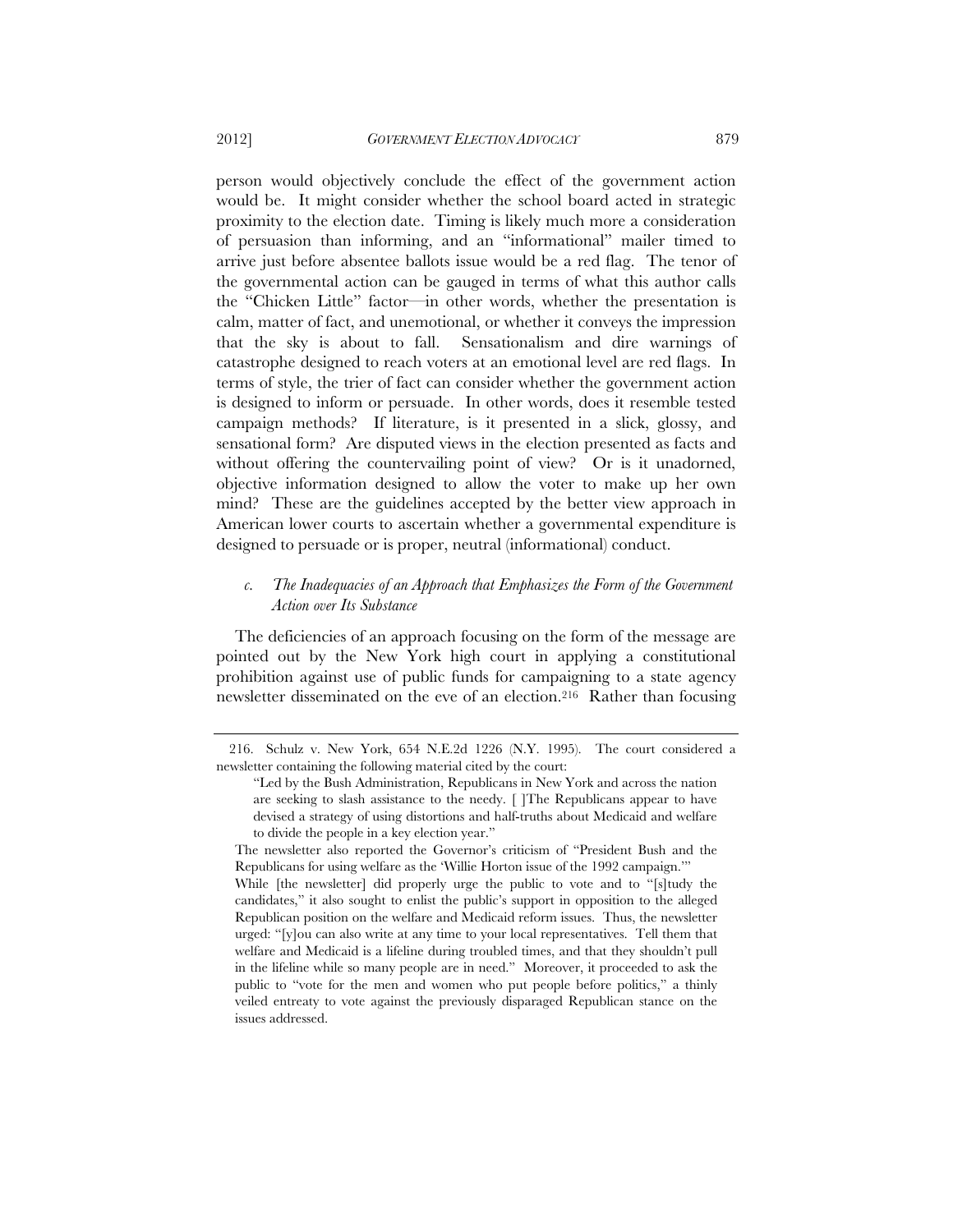on content or what the listener might think, the court looked to objective considerations concerning context:

[W]e conclude that the document transgresses the constitutional boundary. It was disseminated on the eve of the Presidential campaign of 1992. Its subject matter covered one of the issues already then of primary interest in that campaign—welfare reform. Although the newsletter contained a substantial amount of factual information which would have been of assistance to the electorate in making an educated decision on whose position to support on that issue, the paper undisputably convey[ed] . . . partisanship, partiality  $\ldots$  [and] disapproval by a State agency of [an] issue.<sup>217</sup>

The court looked outside the four corners of the newsletter and emphasized the overriding need for government to be neutral in performing an informational function.218 The court cited with approval *Stern v. Kramarsky*'s219 admonition against partisanship: "To educate, to inform, to advocate or to promote voting on any issue may be undertaken, provided it is not to persuade nor to convey favoritism, partisanship, partiality, approval or disapproval by a State agency of any issue, worthy as it may be."220

Another problem with focusing exclusively or primarily upon textual considerations is more basic. Such an approach does not address public resources diverted to provide support of a non-textual nature. Obviously support of one side in an election contest does not need to involve speech. It can take such forms as allocating funds and allowing use of public property or employees to support one campaign against another. These forms of support are often no more readily susceptible to clear delineation in advance than those involving words of advocacy.221

#### *d. Confusion with Campaign Finance Legal Standards*

One problem of form that has caused judicial consternation has been a curious tendency to bootstrap legal requirements applicable to campaign

Finally, [the] newsletter contained a tear-sheet message to be sent to the Governor for the individual recipient among the public to sign and fill in . . . .

*Id.* at 1231 (citations omitted).

 <sup>217.</sup> *Id*. (alterations in original) (citations omitted) (internal quotation marks omitted).

 <sup>218.</sup> *Id.* at 1230–31.

 <sup>219. 375</sup> N.Y.S.2d 235 (1975) (holding a state agency's promotion of passage of an equal rights amendment to the New York state constitution by pamphlets and radio and television advertisements was unlawful).

 <sup>220.</sup> *Schulz*, 654 N.E.2d at 1231 (quoting *Stern*, 375 N.Y.S.2d at 239) (internal quotation marks omitted).

 <sup>221. &</sup>quot;The mechanics of official partisanship are limited only by government's imagination and the tools at hand." Ziegler, *supra* note 62, at 581.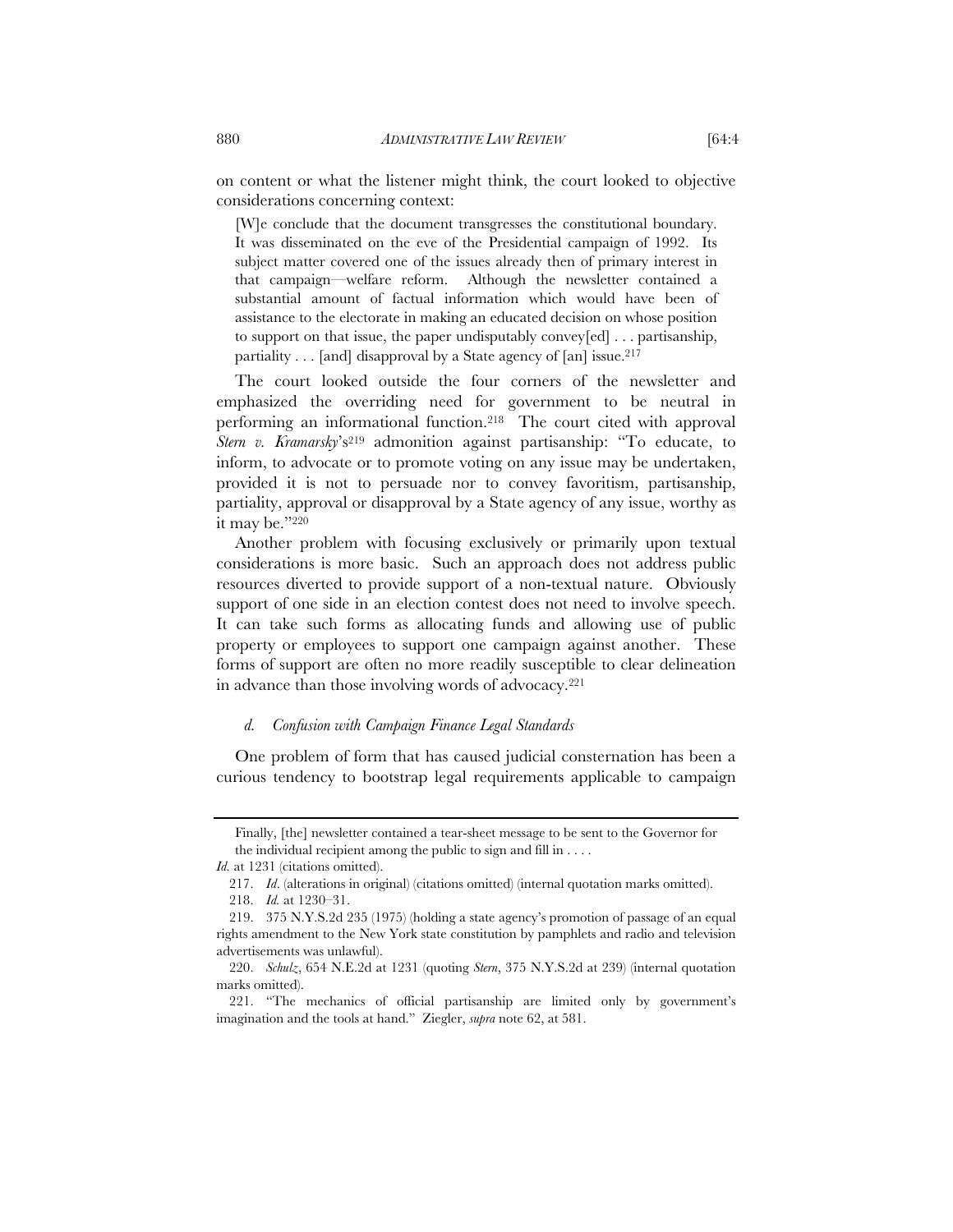finance regulations—specifically, the "express advocacy" requirement identified by the Supreme Court in *Buckley v. Valeo*<sup>222</sup> as essential to salvage the Federal Election Campaign Act from constitutional infirmity. In *Kromko v. City of Tucson*,223 the Arizona Court of Appeals considered information disseminated by the city of Tucson and its city manager concerning two related ballot propositions—an increase to a business tax by one-half percent and a transportation plan.224 The message was spread via pamphlets, television announcements, and websites.225 The information was presented in a one-sided manner.<sup>226</sup>

The *Kromko* court, although finding that the applicable statute there derived from "language in *Buckley* itself as well as cases decided later," rejected an "express advocacy" standard for gauging whether the city had crossed the line: "such a narrow construction of the statute leaves room for great mischief. Application of the statute could be avoided simply by steering clear of the litany of forbidden words, albeit that the message and purpose of the communication may be unequivocal."227 Instead, the court looked beyond a "magic words" standard to an approach that incorporated contextual factors.228 The court determined that "the message must be examined within the textual context of the medium used to communicate it."229 What exactly this cryptic test might involve is not explained in the decision, but the court rejected the challenge to the communications there on the basis that "'reasonable minds could differ'" as to whether the communications encouraged a vote for the propositions.230 The California

227. *Kromko*, 47 P.3d at 1140.

 228. The case was decided in the period before such decisions as *Governor Gray Davis Comm. v. American Taxpayers Alliance*, 125 Cal. Rptr. 2d 534, 551 (Ct. App. 2002) and *California Pro-Life Council, Inc. v. Getman*, 328 F.3d 1088, 1097 (9th Cir. 2003) rejected an approach to express advocacy which was not limited to magic words. The court looked to the decisions in *Schroeder v. Irvine City Council*, 118 Cal. Rptr. 2d 330, 339 (Ct. App. 2002) and *FEC v. Furgatch*, 807 F.2d 857, 863–64 (9th Cir. 1987) that accepted contextual considerations. The Supreme Court would later accept an objective, contextual "functional equivalent" of express advocacy approach in *McConnell v. FEC*, 540 U.S. 93 (2003) and *FEC v. Wisconsin Right to Life, Inc.*, 551 U.S. 449 (2007).

 <sup>222. 424</sup> U.S. 1 (1976). What makes this proclivity to confuse the requirement of government neutrality with campaign regulatory standards curious is that the purpose of the *Buckley* "express advocacy" requirement was to prevent government from chilling protected citizen speech. It simply has no application to a requirement with an objective of preventing unlawful and constitutionally unprotected government speech. *Id.* at 48–49.

 <sup>223. 47</sup> P.3d 1137 (Ariz. Ct. App. 2002).

 <sup>224.</sup> *Id.* at 1138–39.

 <sup>225.</sup> *Id.* at 1139.

 <sup>226.</sup> Poliquin, *supra* note 189, at 424.

 <sup>229.</sup> *Kromko*, 47 P.3d at 1141.

 <sup>230.</sup> *Id.* The decision's reasoning has drawn criticism. *See* Poliquin, *supra* note 189, at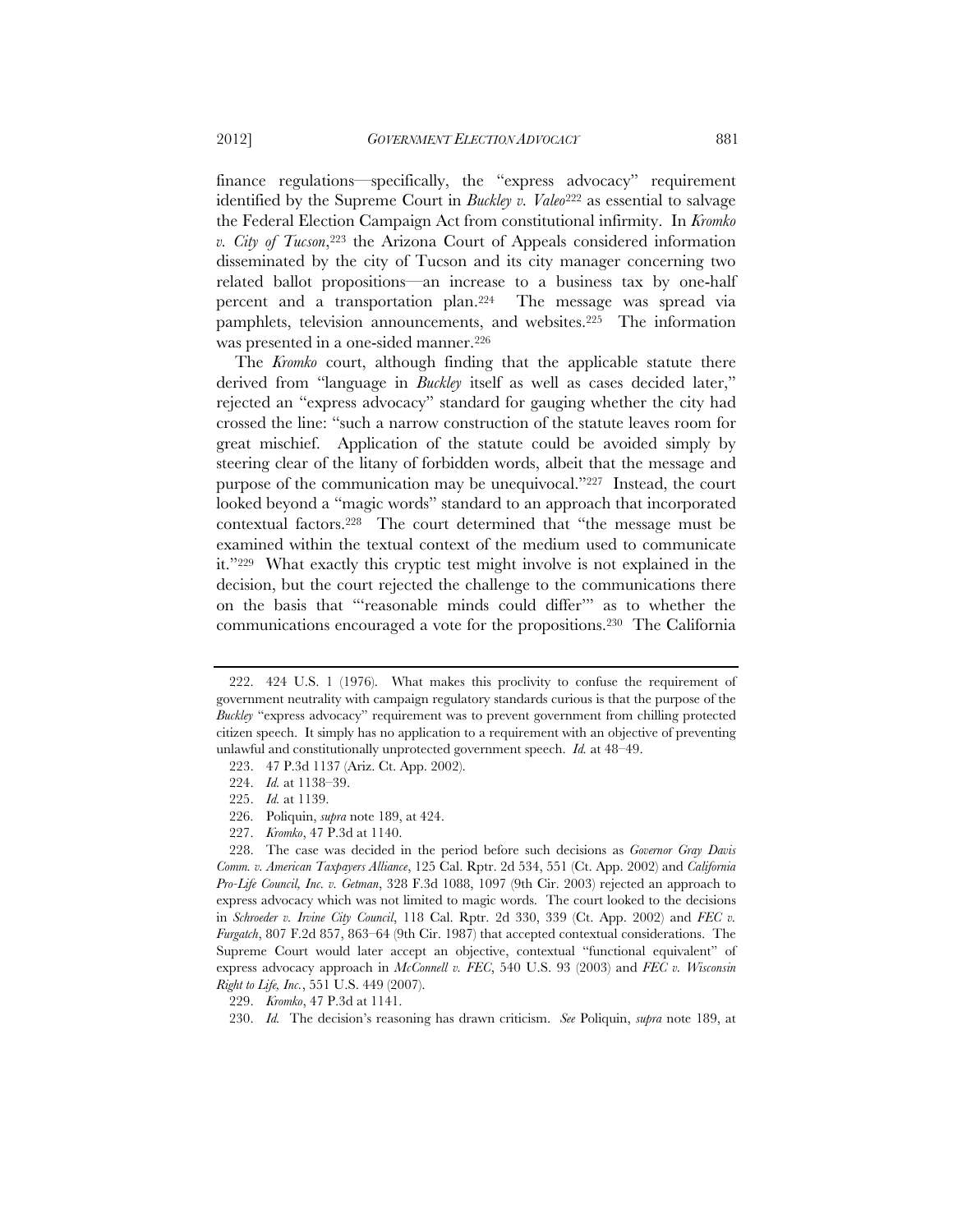Supreme Court has also rejected a city's effort to supplant its *Stanson* contextual standard with an "express advocacy" (whether "magic words" or "functional equivalent") approach.<sup>231</sup>

#### *e. The Argument that a Contextual Standard "Chills" Government Speech*

The argument that the contextual standard is vague or ambiguous and chills valuable government speech has been made, but has been met with no acceptance.232 The argument borders on the bizarre in any event. Aside from the glaring absence of any right being infringed upon or of any state action, there is no chilling of speech per se, only a dampening of the inclination to use the public treasury to purchase a soapbox. It is difficult to even ascertain what is really horrible about chilling expenditures on government pronouncements relating to elections.233 On the contrary, there is much that may be positive in having government maintain a cautious approach to tapping public funds.

The reality is that the hypothetical public official eager to publicize a particular point, but who has doubts about whether a proposed expenditure crosses the line from being informational to being partisan, will not

Courts do not adequately explain why express advocacy coerces the electorate any more than other forms of speech by the government. . . . While express advocacy, such as "vote yes," may "tend[ ] to supplant the critical capacity of its hearers," a presentation that is less strident, but uses facts favoring only its position, may be equally or more persuasive.

Contreras, *supra* note 64, at 544.

231. Vargas v. City of Salinas, 205 P.3d 207, 225–27 (Cal. 2009).

 232. Sweetman v. State Elections Enforcement Comm'n, 732 A.2d 144, 157 (Conn. 1999); *Vargas*, 205 P.3d at 227–28.

<sup>429–33.</sup> The court's deference to content apart from context fails to recognize the mischief that may ensue from one-sided presentation of facts. Objectively verifiable information that is presented in a one-sided, splashy manner can have as much or greater deleterious effect on the fairness of the ballot process than express exhortations. For example, emphasis headlining with bold, color text—of a purely factual statement may amount to a partisan presentation. The non-neutral nature of the presentation may only be recognized by looking outside the text of the materials. This might include considering omitted or deemphasized relevant facts that counter the highlighted fact. A contextual analysis allows the trier of fact to objectively assess what factual information was overemphasized, omitted, or downplayed.

 <sup>233.</sup> It should be observed that the standard of liability for a public employee's misuse of public funds for election advocacy may involve minimal deterrent effect. Courts have moved away from strict liability toward application of a simple negligence standard. *Compare*  Mines v. Del Valle, 257 P. 530, 537–38 (Cal. 1927) (advocating that there is no excuse for a municipal officer to illegally expend the public's money), *with* Stanson v. Mott, 551 P.2d 1, 15 (Cal. 1976) (overruling the *Mines*' strict liability standard for holding public officials accountable for illegal expenditures of the public money). Consequently, the reasonably mistaken public employee would not be liable for the unlawful use of public resources.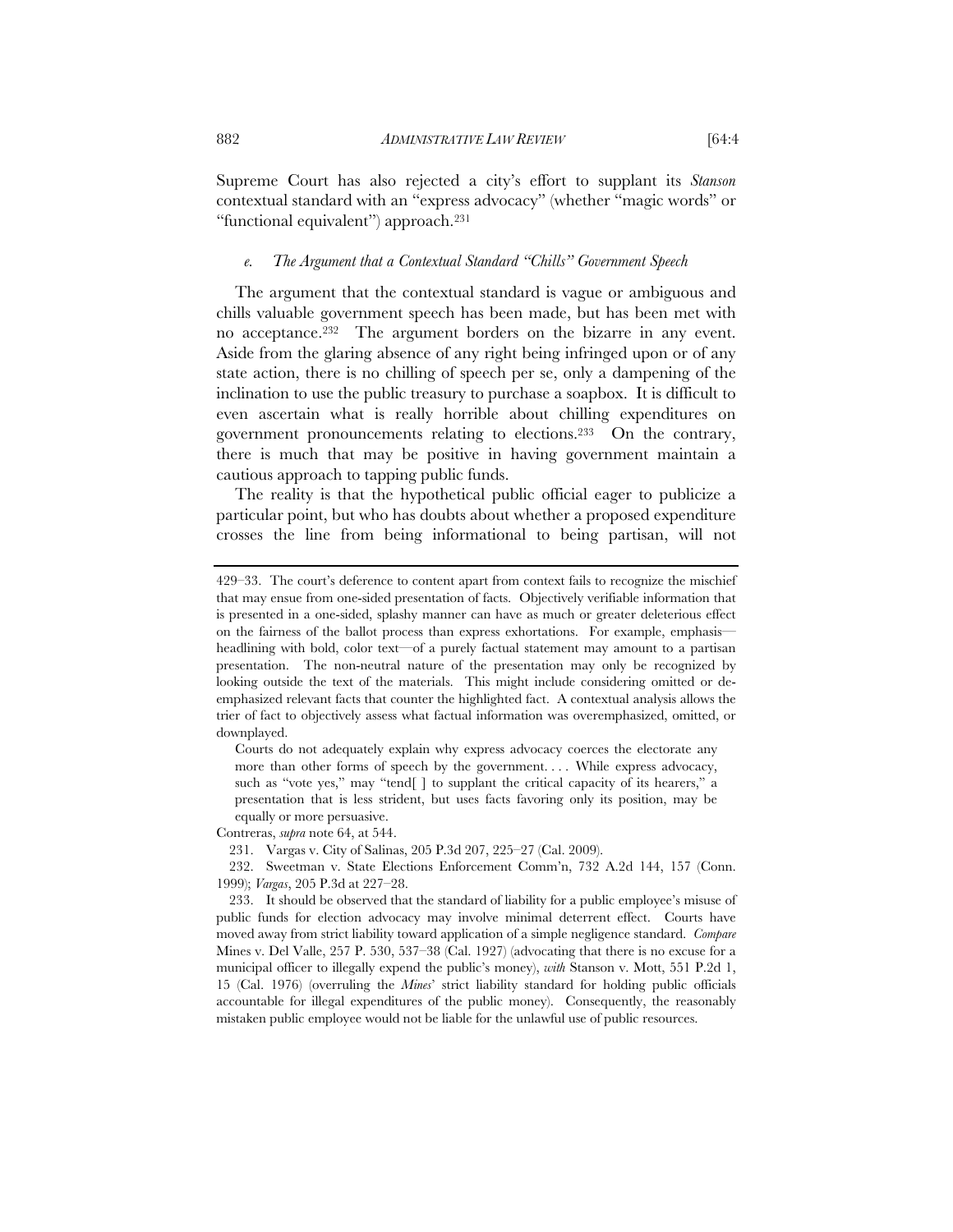suppress the information. She can consult with agency counsel.<sup>234</sup> Assuming doubts remain and she decides not to spend public funds, the public is not going to be deprived of the information. Open government requirements make it available to the citizenry for the asking. As a practical matter, even if no one asks, the information is going to come to light. The civil servant is still going to make it available to the public through board meetings, in press releases and conferences, and so on. Realistically, she is going to make sure it finds its way to whatever faction is going to be most interested in using it and is most willing to spend private funds to bolster their arguments in the election debate. In addition, if the public servant really wants to, she can open her own purse and spend personal funds on her personal time to get the information she feels is pertinent out to the voters.

# III. TREATMENT OF THE ISSUE BY THE UNITED STATES SUPREME COURT

# *A. Amenability to Judicial Review of the Problem*

That the constitutional conflict presented by government election factionalism is not enumerated in the Constitution should not present a difficulty for even the most hardened interpretivists on the Court. From *Yick Wo v. Hopkins*<sup>235</sup> to *Baker v. Carr*<sup>236</sup> to *Bush v. Gore*,<sup>237</sup> the Court has been willing to reach beyond the parameters of a clause-bound constitutionalism to protect participatory precepts of constitutional governance.238

It is understandable why judicial intransigence is overcome for the sake of preserving the integrity of the electoral process. This integrity is fundamentally important in terms of legitimacy and adherence to the rule of law and the basic ideals of constitutional governance. An electoral process that preserves the ability of the sovereign People to determine the

 <sup>234.</sup> *See* Porter v. Tiffany, 502 P.2d 1385, 1389 (Or. 1972) (declining to decide if this, unlike the "good faith" of the public employee, would provide a defense, but observing that "[i]n order to rely on advice of counsel as a defense such advice obviously must be followed").

 <sup>235. 118</sup> U.S. 356 (1886).

 <sup>236. 369</sup> U.S. 186 (1962).

 <sup>237. 531</sup> U.S. 98 (2000).

 <sup>238.</sup> JOHN HART ELY, DEMOCRACY AND DISTRUST: A THEORY OF JUDICIAL REVIEW 74 (1980) (observing that judicial interventionism in the voter qualification and malapportionment areas was not prompted by desire to inflict personal judicial predilections about substantive values upon society, but by the motivation "to ensure that the political process—which is where such values *are* properly identified, weighed, and accommodated was open to those of all viewpoints on something approaching an equal basis").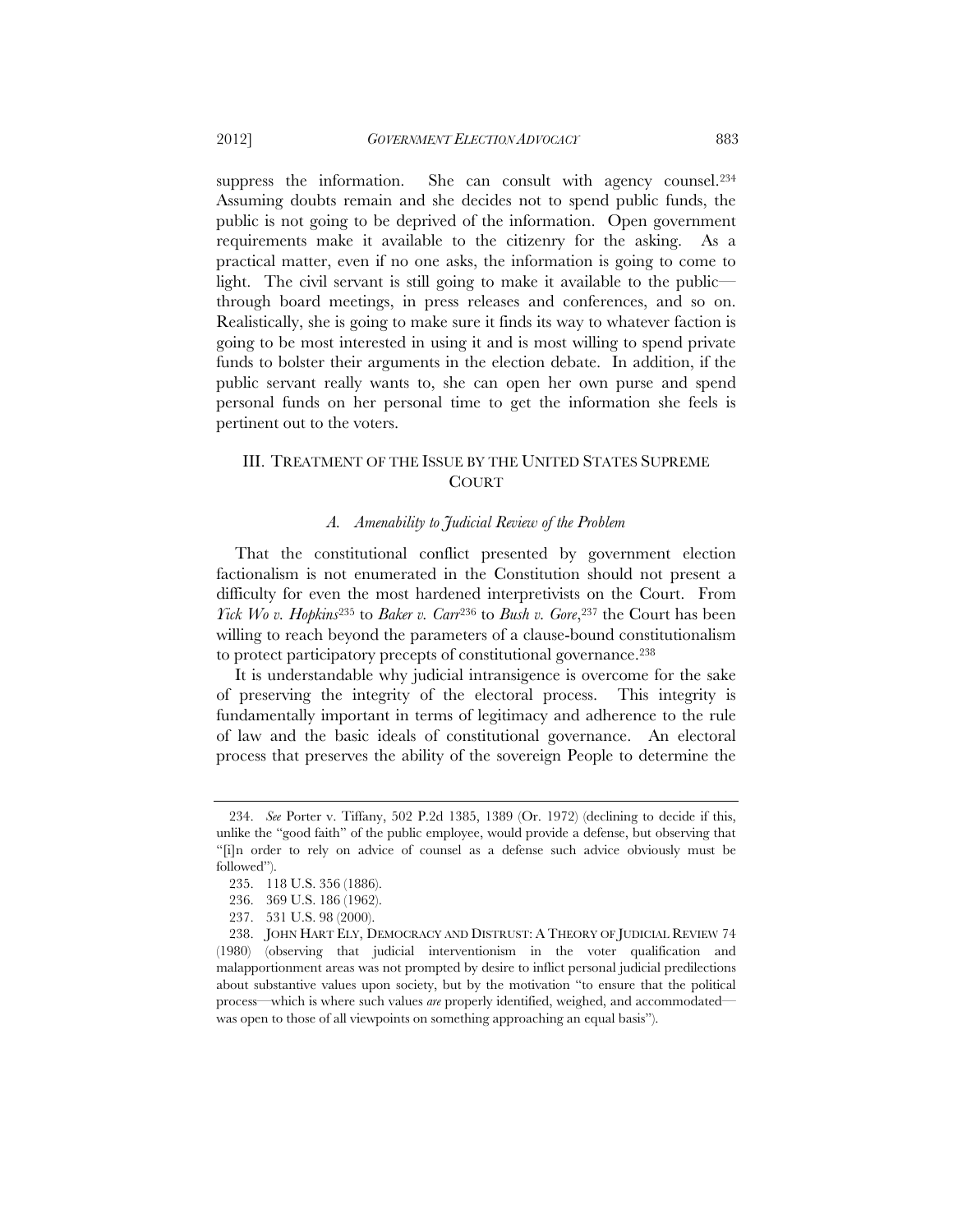nature of their government free from interference is easily "implicit in the concept of ordered liberty" and "so rooted in the traditions and conscience of our people as to be ranked as fundamental" because it is part of the "matrix, the indispensable condition, of nearly every other form of freedom."239 The Court has frequently recognized a significant legislative prerogative in seeking to achieve this objective. It is also a rather straightforward jump to make from existing constitutional concepts. It is akin to finding a "right to read" which, while not specifically enumerated in the Bill of Rights, flows naturally and obviously from First Amendment principles. We cannot have government by the People without preserving from interference the ability of the People to govern.

## *B.* Citizens United*'s Treatment of Free Speech and the Role of Government Agents with Regard to Elections*

In light of the various foregoing judicial efforts tenuously anchoring the limitation upon government election speech in constitutional soil, does the Supreme Court's analysis in *Citizens United v. FEC*240 provide some indication that the nation's high court has embraced any of these approaches?241 Or does *Citizen United*'s acceptance that artificial entities are not subject to spending limitations in the marketplace of ideas signal the Court's willingness to extend similar treatment to government actors freedom from regulation and judicial restriction—in the pre-election melee?

The Supreme Court's peripheral treatment of the issue in *Anderson v. City of Boston*242 was some indication that it was not receptive to such an extrapolation of the First Amendment rights of private corporations to

 <sup>239.</sup> This is the approach to identifying non-enumerated rights articulated by Justice Cardozo in *Palko v. Connecticut*, 302 U.S. 319, 325, 327 (1937) and further developed by the Court in subsequent cases. *See, e.g.*, Lawrence v. Texas, 539 U.S. 558 (2003) (delimiting government's power to intrude into the personal sanctity of one's home); Carey v. Population Servs. Int'l, 431 U.S. 678 (1977) (holding that is it unconstitutional for a state to restrict contraceptive distribution to minors); Griswold v. Connecticut, 381 U.S. 479 (1965) (declaring a right to marital privacy).

 <sup>240. 130</sup> S. Ct. 876 (2010). The Court reaffirmed its decision that election expenditures may not be limited for certain associations (corporations) but not others, in *American Tradition Partnership, Inc. v. Bullock*, 132 S. Ct. 2490 (2012).

 <sup>241.</sup> The Court in *Citizens United* perceived government regulation of speech as the problem, not the cure. Addressing regulatory valuations regarding what speech should and should not be allowed into the public discourse, the Court flatly stated, "Those choices and assessments, however, are not for the Government to make." *Citizens United*, 130 S. Ct. at 917.

 <sup>242. 380</sup> N.E.2d 628 (Mass. 1978).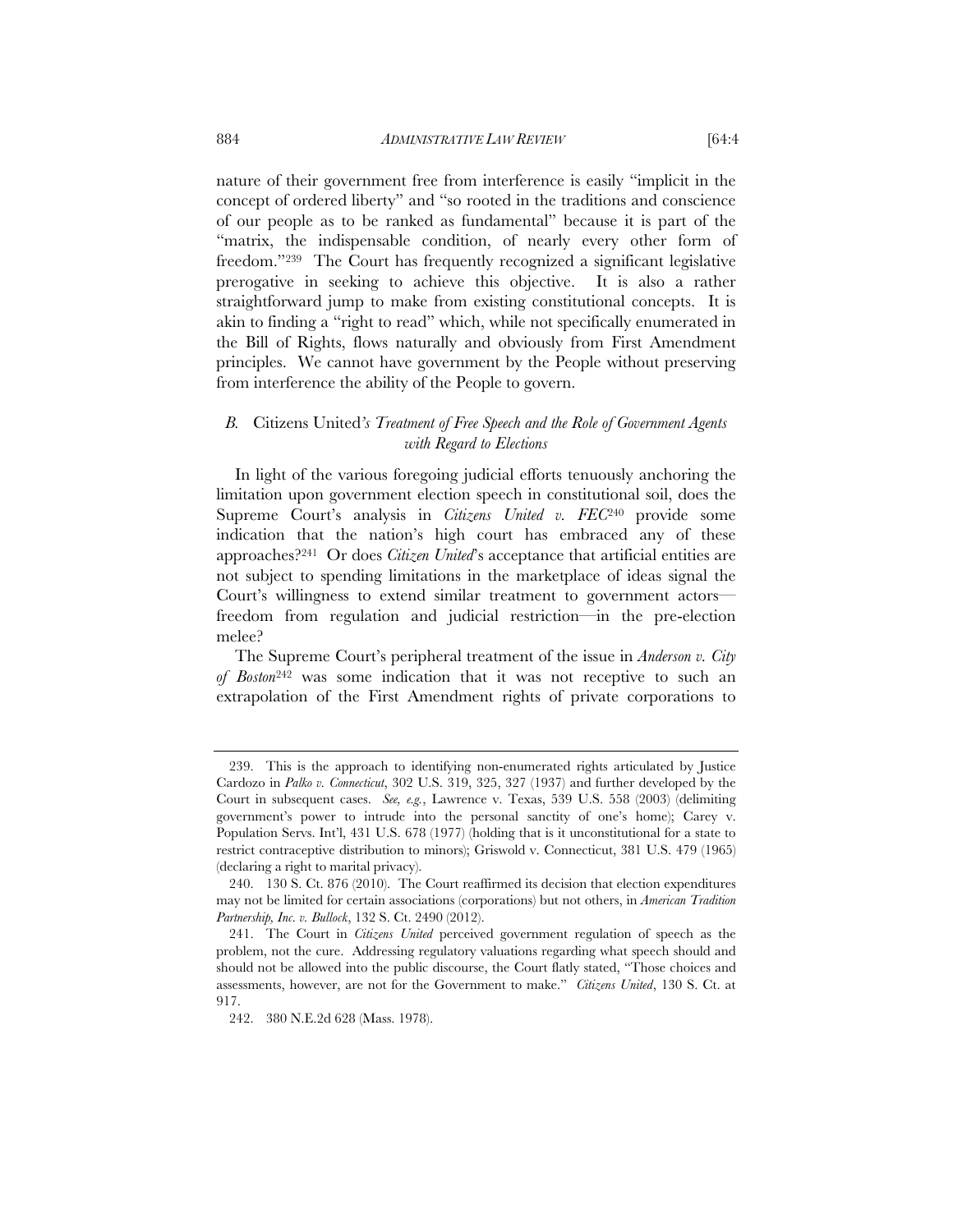government entities.243 The case involved the City of Boston establishing an agency utilizing public facilities, funds, and employees to oppose passage of an amendment to Massachusetts's state constitution by changing the classification of property.<sup>244</sup> In the appeal from the judgment of the Massachusetts Supreme Court enjoining the expenditure of city funds in support of a ballot proposal, the U.S. Supreme Court issued a stay order.<sup>245</sup> When the appellant's jurisdictional statement stressed the similarities between the municipal advocacy there and the corporate advocacy involved in *First National Bank of Boston v. Bellotti*,<sup>246</sup> the appeal was unceremoniously dismissed for want of a substantial federal question.247 The conclusion to be drawn is that the Court, having had an opportunity to consider the matter in greater depth, did not think much of the assertion that a municipality enjoyed a right to use public funds for election advocacy.248

*Austin v. Michigan State Chamber of Commerce*249 and *McConnell v. FEC*<sup>250</sup> demonstrated the Court's amenability to restrictions especially impacting corporate speech where the objective was preserving the integrity of the electoral system. But as the Court made clear in *Citizens United*, it is no longer willing to treat such limitations as reasonable time, place, and manner restrictions validated by a compelling state interest.251

The Court's rejection of regulations on corporate campaigning might seem to pull the rug out from under any *Anderson* rationale for declining to extend similar protection to government. But the recognition that

 <sup>243.</sup> *See* Shiffrin, *supra* note 6, at 571 n.24 ("[S]ome justices initially thought Boston was right, but on reflection concluded that Boston was not only wrong, but was so clearly wrong that no substantial federal question was involved."); Note, *supra* note 61, at 548 n.76.

 <sup>244.</sup> *Anderson*, 380 N.E.2d at 630.

 <sup>245.</sup> City of Boston v. Anderson, 439 U.S. 1389, 1389–91 (1978).

 <sup>246. 435</sup> U.S. 765 (1978) (striking down a Massachusetts law criminalizing the expense of corporate funds for campaign purposes). *Bellotti* was preceded by a substantial shift in the court's treatment of commercial advertising from *Valentine v. Chrestensen,* 316 U.S. 52 (1942), to *Virginia Pharmacy Board v. Virginia Consumer Council*, 425 U.S. 748 (1976).

 <sup>247.</sup> *See* Yudof, *supra* note 63, at 866 n.10.

 <sup>248.</sup> It should be observed, however, that the state supreme court's holding relied upon a state statute regulating election financing, which was held to preempt the municipality's ability to appropriate the funds to finance the campaign. *City of Boston*, 439 U.S. at 1389–90.

 <sup>249. 494</sup> U.S. 652, 658–60 (1990).

 <sup>250. 540</sup> U.S. 93, 207 (2003).

 <sup>251.</sup> Citizens United v. FEC, 130 S. Ct. 876, 903, 907–08 (2010). Strict scrutiny applies to expenditures. FEC v. Wis. Right to Life, Inc., 551 U.S. 449, 464 (2007). A looser formulation applies to regulation of contributions. Such restrictions must be "'closely drawn'" to serve "a 'sufficiently important interest.'" Randall v. Sorrell, 548 U.S. 230, 247 (2006) (citing Buckley v. Valeo, 424 U.S. 1, 25 (1976)); *see also* Davis v. FEC, 554 U.S. 724, 740 n.7 (2008) (citing McConnell v. FEC, 540 U.S. 93, 136 (2003)).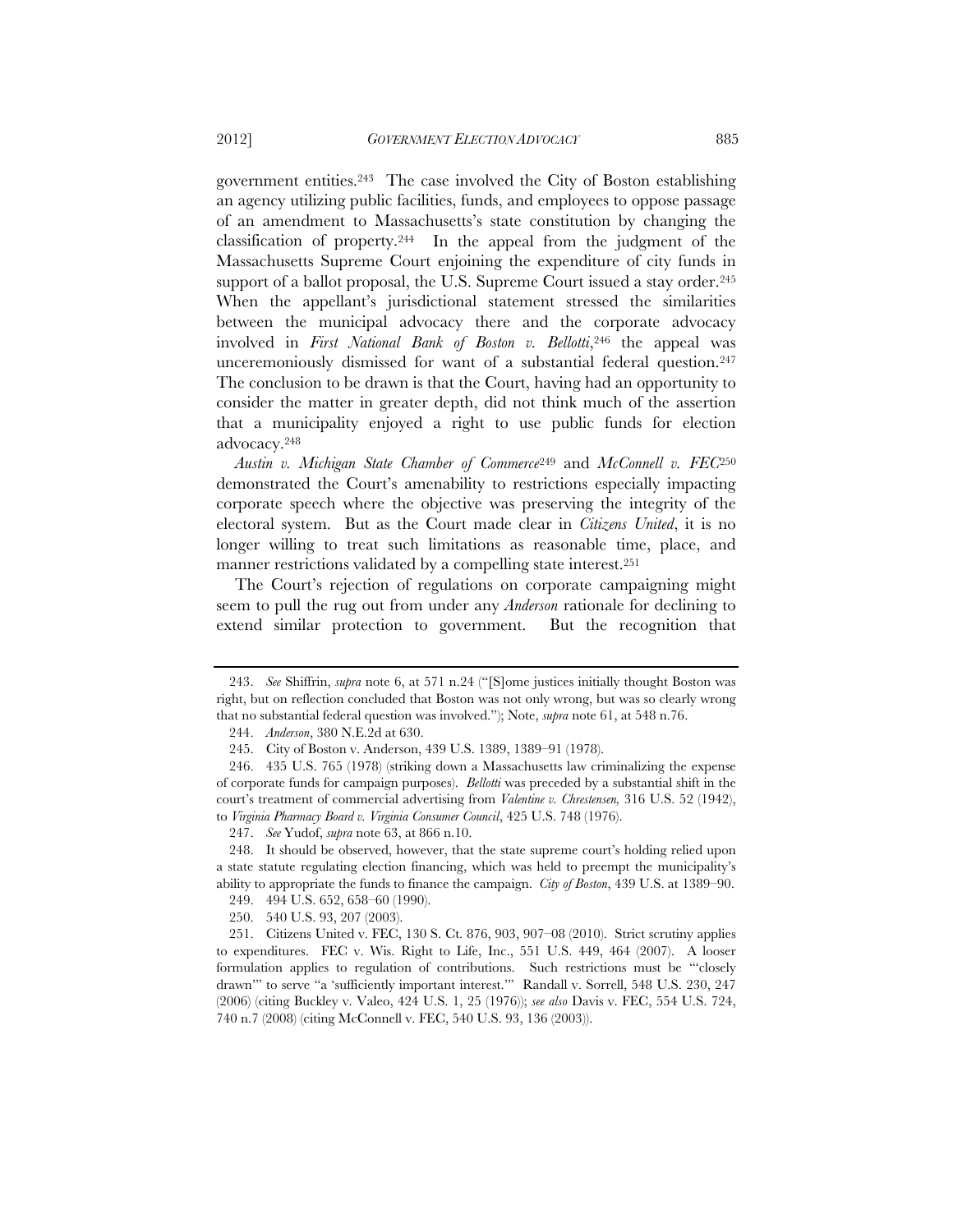government speech is not constitutionally protected252 and is constitutionally limited in the election context to preserve the integrity of that process is supported by an analytic distinction highly evident in the Court's decisions. This understanding is essential to evaluating what happens when the government's power to promote its agenda runs up against the right of citizens to govern themselves. That situation implicates fundamental rule of law precepts relating to government neutrality in the election process and illustrates why, in evaluating the respective interests, it is critical to understand government speech as a power rather than a right.

Even where lower courts have overlooked the lack of state action and have toyed with the notion that government actions may merit protection in terms of rights in addition to the abundant protections government agents already enjoy merely by virtue of their empowerment as the government, analysis has been framed in terms of citizen rights—the rights of listeners, impairment to the marketplace of ideas, or the notion that government is effectively acting on behalf of certain voiceless or underpowered citizens. *See* Kearney v. Foley & Lardner, LLP, 590 F.3d 638, 644–45 (9th Cir. 2009) (quoting Manistee Town Ctr. v. City of Glendale, 227 F.3d 1090, 1093 (9th Cir. 2000)) (noting that government entities are conduits for its citizens and may "act on behalf" of them); Creek v. Vill. of Westhaven, 80 F.3d 186, 193 (7th Cir. 1996) (suggesting that a "curtailment" in a municipality's right to speak for its citizens is an intrusion of their First Amendment rights). The difficulty in pushing the logic that government is acting on behalf of citizens is that it is too easy to argue that government is always acting on behalf of its citizens. This argument ignores the fact that the controlling forces of government are not entirely representative and merely reflect the political victory of the prevailing contingent in the last election. Another obstacle to Supreme Court acceptance of the notion that government may vicariously enjoy First Amendment protection is that the Court generally treats rights as personal and nonassignable. *See, e.g.*, Rakas v. Illinois, 439 U.S. 128, 133–34 (1978) (holding that one person may not invoke another's Fourth Amendment right to be free from unreasonable search).

 <sup>252.</sup> Many authorities, having given the question careful consideration, have rejected such a notion. *See* Pleasant Grove City v. Summum, 555 U.S. 460, 467 (2009) (quoting Columbia Broad. Sys., Inc. v. Democratic Nat'l Comm., 412 U.S. 94, 139 n.7 (1973) (Stewart, J. concurring)) ("Government is not restrained by the First Amendment from controlling its own expression."); Warner Cable Commc'ns, Inc. v. City of Niceville, 911 F.2d 634, 638 (11th Cir. 1990) ("When the . . . speaker is the government, that speaker is not itself protected by the first amendment . . . ."); *see also* NAACP v. Hunt, 891 F.2d 1555, 1565 (11th Cir. 1990) ("[G]overnment speech itself is not protected by the First Amendment."); Student Gov't Ass'n v. Bd. of Trustees of the Univ. of Mass., 868 F.2d 473, 481 (1st Cir. 1989) (concluding that the legal services organization run by a state university, as "a state entity, itself has no First Amendment rights"); *id.* at 482 n.10 ("We do not imply that government speech is protected by the First Amendment."); Sons of Confederate Veterans, Inc. v. Holcomb, 129 F. Supp. 2d 941, 944, 945–46 (W.D. Va. 2001) (citing *Columbia Broad. Sys.*, 412 U.S. at 139 n.7 (Stewart, J., concurring)) ("It is, of course, a wellsettled point of law that the First Amendment protects only citizens' speech rights from government regulation, and does not apply to government speech itself."); David Morgan, *The Use of Public Funds for Legislative Lobbying and Electoral Campaigning*, 37 VAND. L. REV. 433, 467 (1984) ("Extending [F]irst [A]mendment rights to government, therefore, would conflict with the first amendment's fundamental purpose of preserving individual rights.").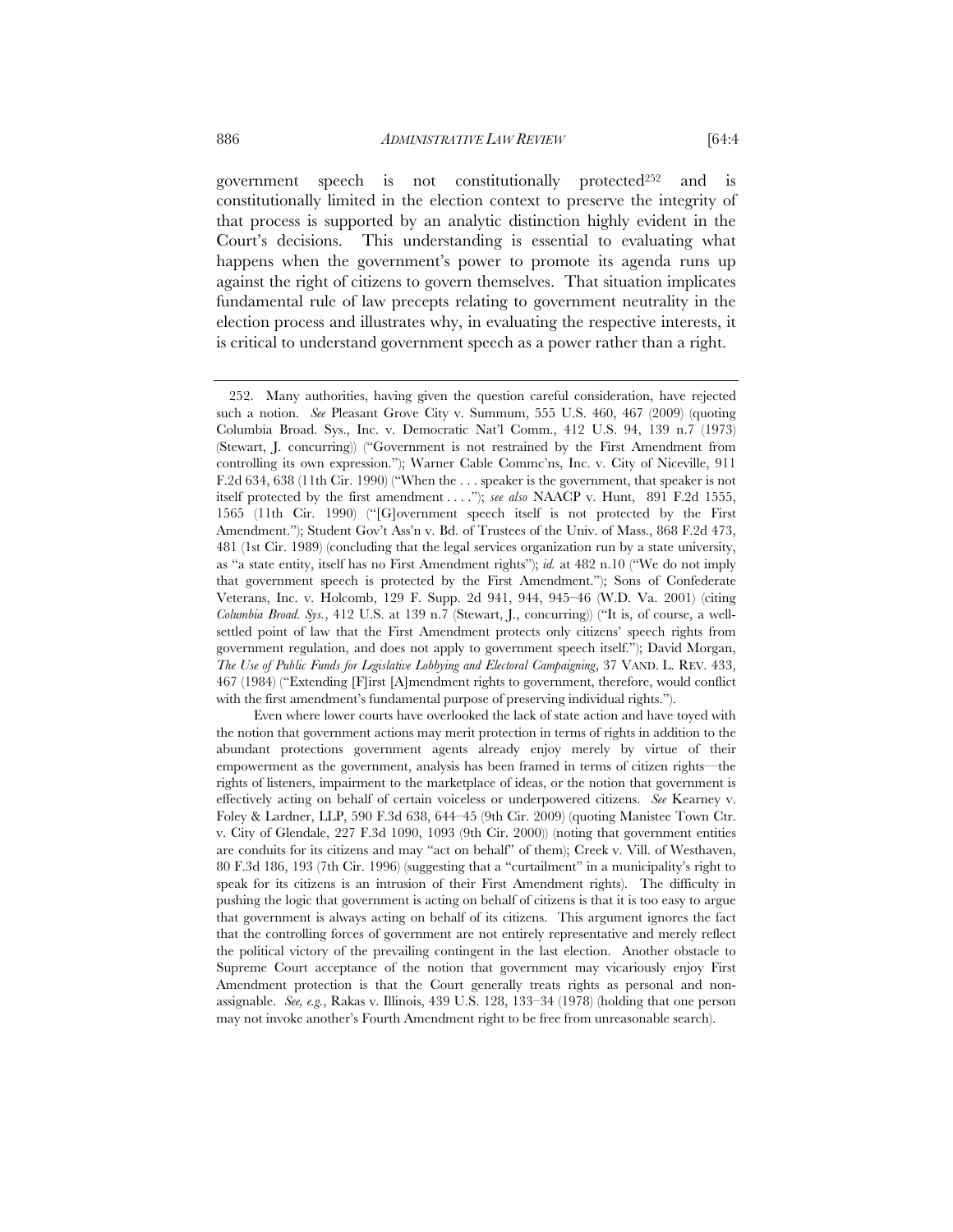The distinction is one the Court continues to iterate between governmental regulatory evaluations on the propriety of the public debate versus private assessments on what speech is appropriate in a discourse driven by a free market.

The Court in *Citizens United* invoked distrust of government as a premise for the right to freedom of speech.253 The Court juxtaposed this with its acceptance of a marketplace of ideas metaphor that is tied to the function of self-governance.254

The marketplace of ideas paradigm has ancient roots, but has been recently articulated in the Court's jurisprudence. The attribution of value to discourse as a device for finding truth is classical and was accepted by Plato. Acknowledgment of its import for effective governance developed with the ascendance of the corporate form in an age when novel economic relations gave impetus to new concepts of individual rights and participation in the processes of government.255 The idea reached its zenith with the publication of Mills's *On Liberty* in the middle of the nineteenth century. It found legal expression in the United States with the famous dissent by Justices Holmes and Brandeis in *Abrams v. United States*,256 after which the marketplace of ideas metaphor enmeshed itself inextricably with the Court's First Amendment analysis.257 Ironically, the metaphor was the product of the effort of Progressive legal theorists to obtain protection for proponents of social change who were fair game for persecution under the "bad tendency" test.<sup>258</sup> Because it presents a fundamentally unregulated conception of the power of truth to triumph over lesser competing ideas, latent in the metaphor was an unresolved conflict with the cornerstone of Progressive thought that government regulation is essential to curb the unfairness resulting from economic advantage.259

 <sup>253.</sup> *Citizens United*, 130 S. Ct. at 899.

 <sup>254.</sup> The rationale is that government speech in the election context must be limited because it "threatens the primary object that the freedom-of-speech clause was designed to protect; a free marketplace of ideas necessary to true self-government." Robert D. Kamenshine, *The First Amendment's Implied Political Establishment Clause*, 67 CAL. L. REV. 1104, 1106 (1979).

 <sup>255.</sup> *See generally* JÜRGEN HABERMAS, THE STRUCTURAL TRANSFORMATION OF THE PUBLIC SPHERE: AN INQUIRY INTO A CATEGORY OF BOURGEOIS SOCIETY (Thomas Burger & Frederick Lawrence trans., 1989) (1962); Phil Withington, *Public Discourse, Corporate Citizenship, and State Formation in Early Modern England*, 112 AM. HIST. REV. 1016 (2007).

 <sup>256. 250</sup> U.S. 616, 624–31 (1919) (Holmes, J., dissenting).

 <sup>257.</sup> The marketplace paradigm has become so dominant—and competing models so dormant—in free speech jurisprudence that "it is difficult even to identify . . . competing views." CASS R. SUNSTEIN, DEMOCRACY AND THE PROBLEM OF FREE SPEECH 4 (1995).

 <sup>258.</sup> André, *supra* note 26, at 82.

 <sup>259.</sup> *Id.* at 82–83.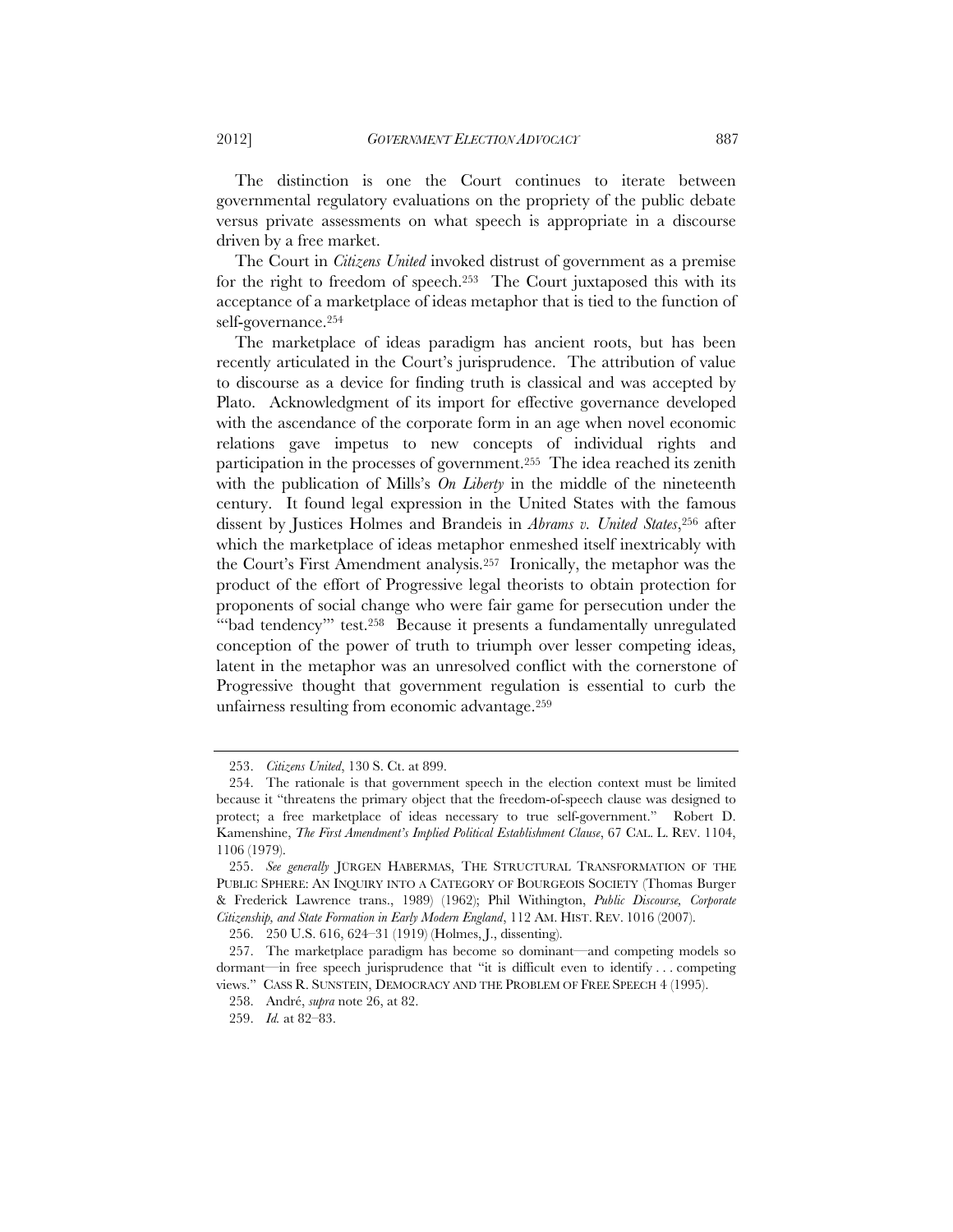The acceptance of the idea that the exercise of popular sovereignty requires a free marketplace of ideas does not entail acceptance of the idea that the People are required to be informed.260 Nor does it contemplate a role for government agents to step in and compensate for perceived informational inadequacies and excesses.261 The "free market" the Court postulates is unambiguously one that is free from substantive government involvement. The term "free" is emphatically not utilized by the Court in the sense of equalizing private forces.262 On the contrary, the "free" market of ideas is, with the holding in *Citizens United*, contrasted with situations where the marketplace is interfered with or entered by government

actors.263 From this premise that government meddling is what makes the marketplace of ideas "un-free," it is apparent that the Court has characterized the voice of government not as another source of information in the marketplace of ideas to be considered by the electorate, but as an aberration in that context.

 Proceeding from the Court's "us versus them" distrust of government orientation, there is no sound basis to entrust government with anything more than a role of neutrality in the election context. Critical to understanding the *Citizens United* majority analysis is comprehending its conception that government's role in a system of popular sovereignty is not the same as a benevolent dictator or even the same as a fellow citizen. The ability of government agents to speak on an issue is circumscribed by their role.264 Government's function is distrusted for its potential to usurp the

Citizens United v. FEC, 130 S. Ct. 876, 908 (2010).

 <sup>260.</sup> Like the freedom not to vote, the unspoken right to remain ignorant or at least to shut out viewpoints one does not want to hear is a guilty American tradition. As Justice Marshall observed, unlike other nations that require the exercise of "rights" (such as the franchise), in our system "we permit our citizens to choose whether or not they wish to exercise their constitutional rights." Schneckloth v. Bustamonte, 412 U.S. 218, 283 (1973) (Marshall, J., dissenting).

 <sup>261.</sup> *See generally* Robert Meister, *Journalistic Silence and Governmental Speech: Can Institutions Have Rights?*, 16 HARV. C.R.-C.L. L. REV. 319 (1981).

 <sup>262.</sup> The majority's marketplace of ideas approach adheres to the conception that individuals are capable of evaluating the merits of issues themselves and that government efforts to weight this evaluative process are an intrusion upon political liberty. The Court minority adheres to an egalitarian conception that economic disparities affect the ability of meritorious ideas to receive appropriate reception in the market. *See* Kathleen M. Sullivan, *Two Concepts of Freedom of Speech*, 124 HARV. L. REV. 143 (2010); André, *supra* note 26, at 122. 263. The Court observed:

When Government seeks to use its full power, including the criminal law, to command where a person may get his or her information or what distrusted source he or she may not hear, it uses censorship to control thought. This is unlawful. The First Amendment confirms the freedom to think for ourselves.

 <sup>264.</sup> Nev. Comm'n on Ethics v. Carrigan, 131 S. Ct. 2343, 2350 (2011) (holding that the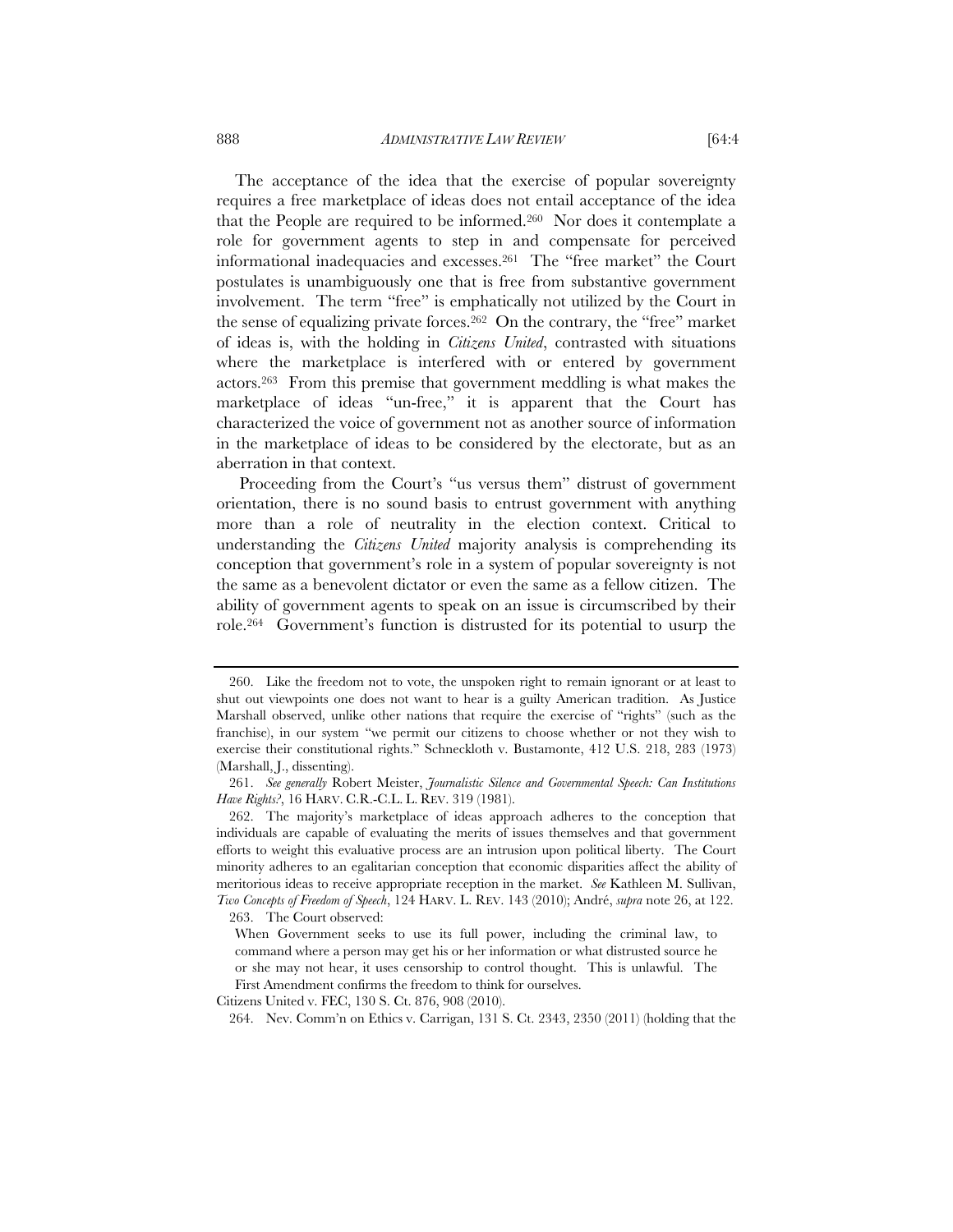power of the sovereign.265 There is no room in this perspective to provide government agents266 the role of evaluating what information the public should be considering on a candidate or ballot measure.

Moreover, in light of the requisite level of distrust to be accorded government, public agencies cannot be qualified as "associations of individuals" contributing views in the free marketplace, which was the Court's lynchpin for extrapolating individual free speech rights to unions and corporations. The Court continues to adhere to the view that "[i]n the free society ordained by our Constitution it is not the government, but the people—individually as citizens . . . and collectively as associations . . . who must retain control over the quantity and range of debate on public issues in a political campaign."267

## *C. Enlightenment from* Citizens United*'s Perspective on the Role of Government Agents in Modulating Election Speech*

 The Court in *Citizens United* does not deeply explore the basis for its distrust of putting government agents in the role of deciding what is or is not good for the public's consideration. But the Court's adherence to the liberal view of the Founders that there exists an essential separation between a political realm—where laws are made based upon the judgment of the sovereign electorate weighing the normative considerations pertaining to particular issues and candidates—and a province where laws are neutrally applied and interpreted is plain.

More contemporary liberal thinking—recognizing the inequities arising from the economic disparity that is the progeny of the traditional liberal model—has accepted a Progressive perspective.268 This latter view regards government regulation as warranted to ensure a more level playing field and to benefit the common good. It considers government agents' role as

legislator's vote is not protected by the First Amendment's Free Speech clause because "[t]he legislative power . . . is not personal to the legislator but belongs to the people").

 <sup>265.</sup> This is the danger presented by unrestricted government activity in the election setting: "Freedom to choose and to decide among competing directions and policies which the government should adopt would have little practical significance if those in power were allowed to influence and to coerce the will of the citizens." Bloom, *supra* note 64, at 833–34.

 <sup>266.</sup> The courts that have considered the question have recognized the difference between a government employee acting as a private citizen or passively answering direct requests for information and the proactive government expenditure of funds to promote a perspective favoring one side in an election contest. *See* Stanson v. Mott, 551 P.2d 1, 9 (Cal. 1976); Stern v. Kramarsky, 375 N.Y.S.2d 235, 239–40 (Sup. Ct. 1975).

 <sup>267.</sup> Buckley v. Valeo, 424 U.S. 1, 57 (1976); *see also* First Nat'l Bank of Boston v. Bellotti, 435 U.S. 765, 791 (1978) ("[T]he people in our democracy are entrusted with the responsibility for judging and evaluating the relative merits of conflicting arguments.").

 <sup>268.</sup> *See supra* notes 27–30 and accompanying text.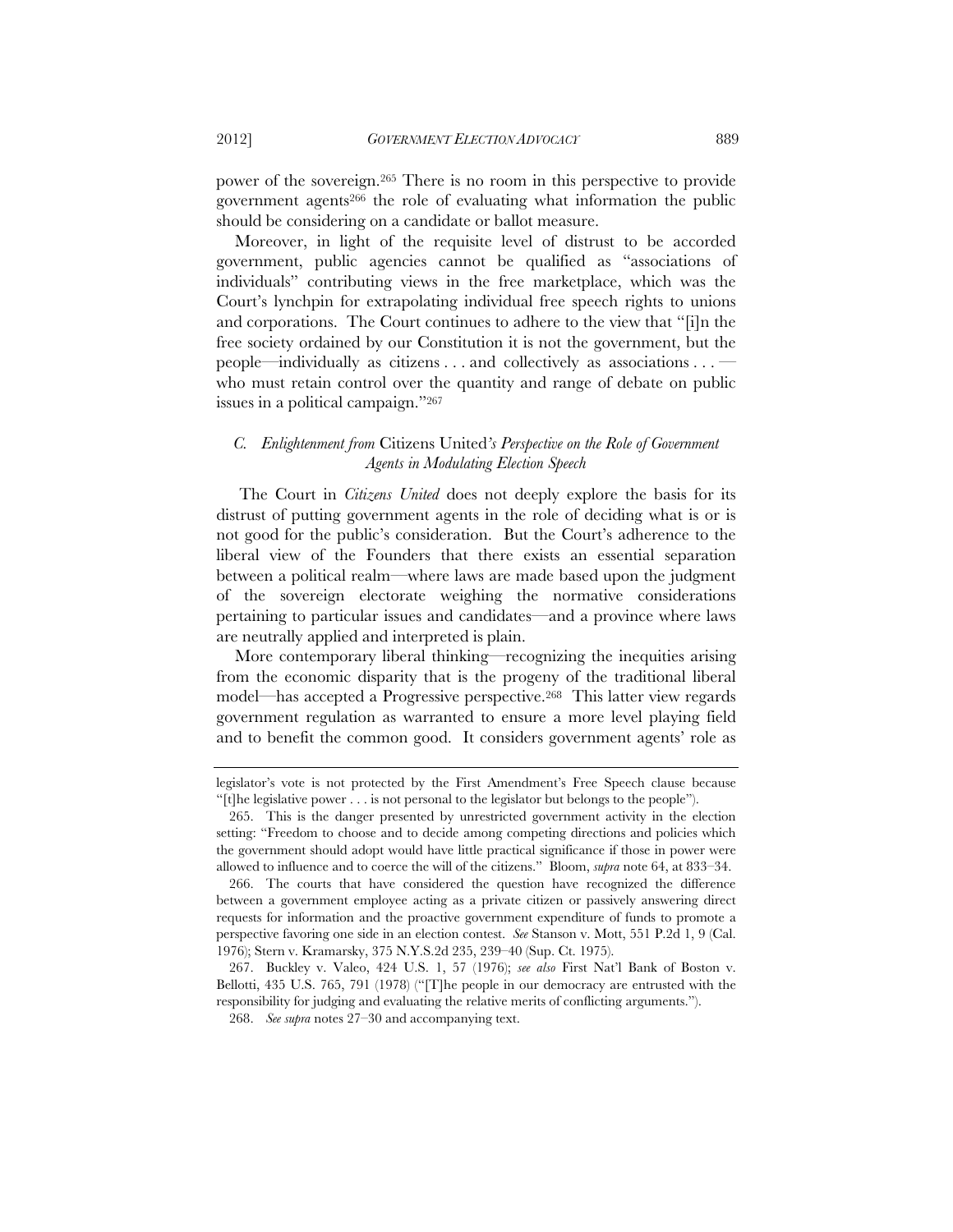one of assessing what is in the public interest and guiding the electorate to that informed and scientifically predetermined conclusion. Taken to its logical conclusion, such a philosophical approach challenges the wisdom of popular sovereignty and limited government, and undermines the rule of law conception that the legal and political realms are to be separate. It is this latter philosophical approach that the *Citizens United* majority rejected with its acceptance of an individualistic, rational, contractualized, marketplace of ideas, trial-and-error approach to free speech, the election process, and governance.269

The notion that government should involve itself in divining social truth, and enlightening and molding the opinion of the voting public to such assessments of the social good was declined.270 Instead, the Court left this process to the private marketplace to be guided by the power of voters' reason and, undoubtedly, the power of immense agglomerations of wealth to drive that process.

The Court in *Citizens United* recognized that in the election context we are not merely dealing with Tribe's characterization of government<sup>271</sup> adding just another voice to the discourse.<sup>272</sup> By eschewing an "antidistortion" rationale for government regulation of speech, the Court rejected the "right to know"273 model as a justification for government injecting itself into election debates as a referee to decide what information has been overstated and what information the social good mandates be emphasized. Its dismissal of this approach is in keeping with the Court's prior jurisprudence.274 The Court has rejected the government's ability to prevent speech from certain speakers.275 By direct implication, it has

 <sup>269.</sup> André, *supra* note 26, at 81–87, 103–07; Sullivan, *supra* note 262, at 146–55.

 <sup>270.</sup> Explicit in its analysis is the Court's acceptance of the perspective that "[e]lections are basic means by which the people of a democracy bend government to their wishes" rather than the opposite formulation. V.O. KEY JR., PUBLIC OPINION & AMERICAN DEMOCRACY 458 (1961).

 <sup>271.</sup> TRIBE, *supra* note 6, at 590; *see also* Shiffrin, *supra* note 6, at 595–601.

 <sup>272.</sup> Citizens United v. FEC, 130 S. Ct. 876, 898 (2010).

 <sup>273.</sup> *See* POWE, *supra* note 8, at 247; MEIKLEJOHN, *supra* note 8, at 19–26. *See generally* Owen M. Fiss, *Free Speech and Social Structure*, 71 IOWA L. REV. 1405 (1986); Judith Lichtenberg, *Foundations and Limits of Freedom of the Press*, 16 PHIL. & PUB. AFF. 329 (1987).

 <sup>274. &</sup>quot;[T]he concept that government may restrict the speech of some elements of our society in order to enhance the relative voice of others is wholly foreign to the First Amendment." Buckley v. Valeo, 424 U.S. 1, 48–49 (1976); *see also* First Nat'l Bank of Boston v. Bellotti, 435 U.S. 765 (1978). The converse conclusion is logically unavoidable: government may not enhance the relative voice of some in order to counter the relative voice of others.

 <sup>275.</sup> Lower courts have applied the Supreme Court's reasoning that government should not take on the mantle of official quantifier of speech to the argument that government has an obligation to compensate for under-expressed speech in elections. One court responded: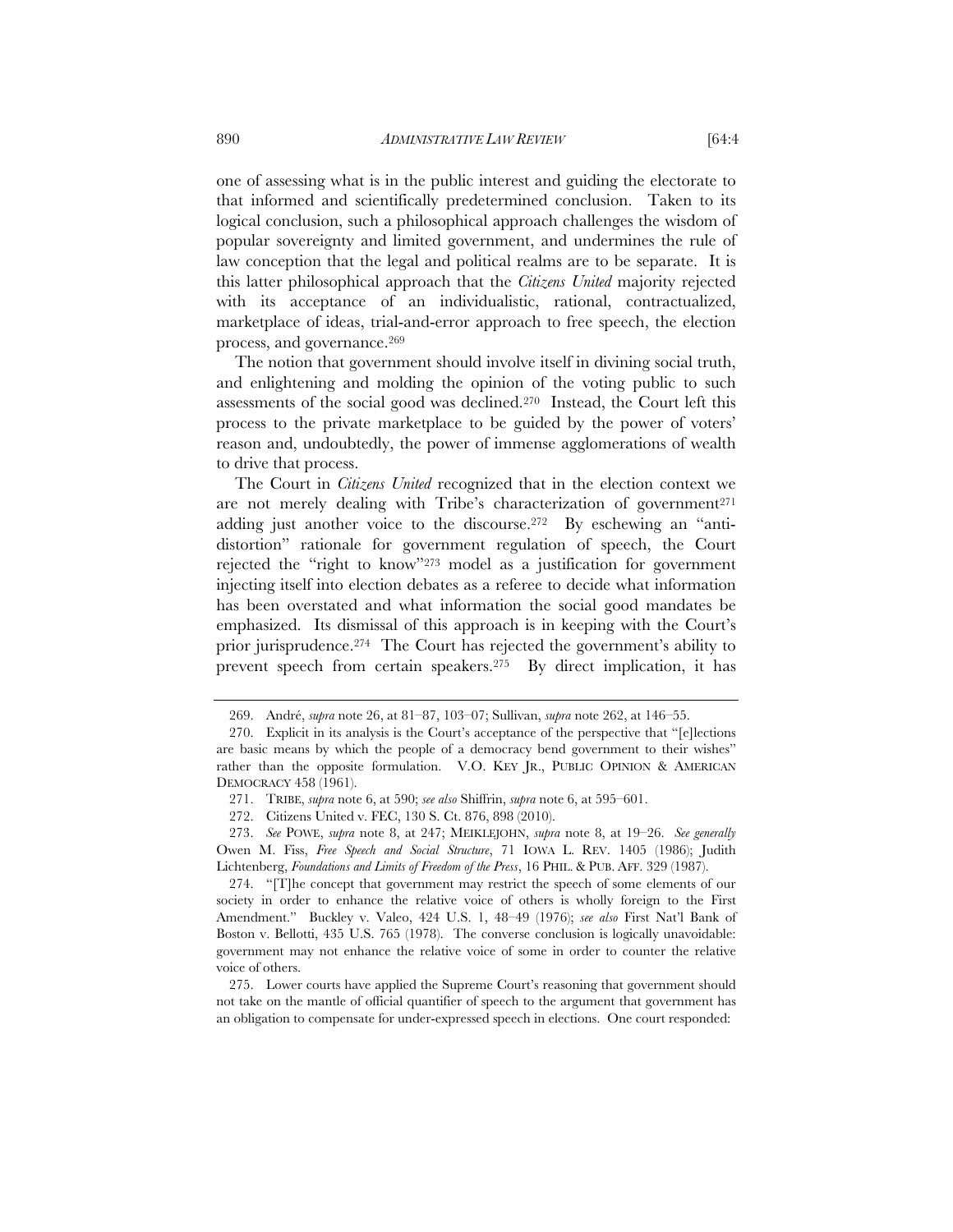necessarily rejected the role of the government bureaucrat in assisting the election-related speech of other speakers.276

The Court flatly recognized that government regulation of speech, at least in the election context,277 is censorship278 and is subject to strict scrutiny. Government's role as arbiter of the public dialogue is circumscribed to one of strict neutrality by virtue of its constitutional function as the servant of the sovereign People in applying and interpreting the laws enacted by the sovereign. The Court effectively rejected the suggestion that the public's right to know should place government in the role of ensuring that the public is properly informed on issues. The *Citizens United* decision makes it plain that bureaucratic determinations concerning what information the public should contemplate are beyond the pale. This function should be activated by the People; if the public wants certain information, it should ask for it. It is not the civic duty of the public administrator to decide when or how to supplement or regulate the content and flow of information on the public's dime.

# *D. The* Arizona Free Enterprise *Case: The Supreme Court Rejects "Neutral" Government Support of Election Factions*

One governmental effort to reduce the disparity between big moneyfinanced electioneering and the campaign efforts of less well-heeled factions was the focus of the Court's attention in *Arizona Free Enterprise*. The Court's consideration of the problem presented by Arizona's legislative scheme for providing public funds to private candidates contained no mention of

The First Amendment does not have an egalitarian function. It may not be used to equalize an imbalance of resources or to increase or diminish the persuasive power of the competitors for public support. The protection it grants is freedom *to* speak; not freedom *from* conflicting speech. The objective is to preserve a free market for ideas.

Colo. Taxpayers Union, Inc. v. Romer, 750 F. Supp. 1041, 1045 (D. Colo. 1990).

 <sup>276.</sup> It might be suggested that government's lending support to one position on an election issue is not per se assisting the speakers espousing that view but is in actuality government speaking itself. This would misconstrue government's role in a constitutional scheme as that of a citizen rather than as the servant of the People.

 <sup>277.</sup> The Court emphasized the core nature of election-related speech: "The First Amendment 'has its fullest and most urgent application' to speech uttered during a campaign for political office." *Citizens United*, 130 S. Ct. at 898 (quoting Eu v. S.F. Cnty. Democratic Cent. Comm., 489 U.S. 214, 223 (1989) (internal quotation marks omitted)).

 <sup>278.</sup> *Id.* at 908. Deciding what information ought to be included in the pre-election debate requires the public official to make value-based judgments concerning speech content and speakers. Whether it involves keeping certain speakers from having input (reducing some speech) or government funding of certain views (supplementing some speech) makes no difference in the final analysis.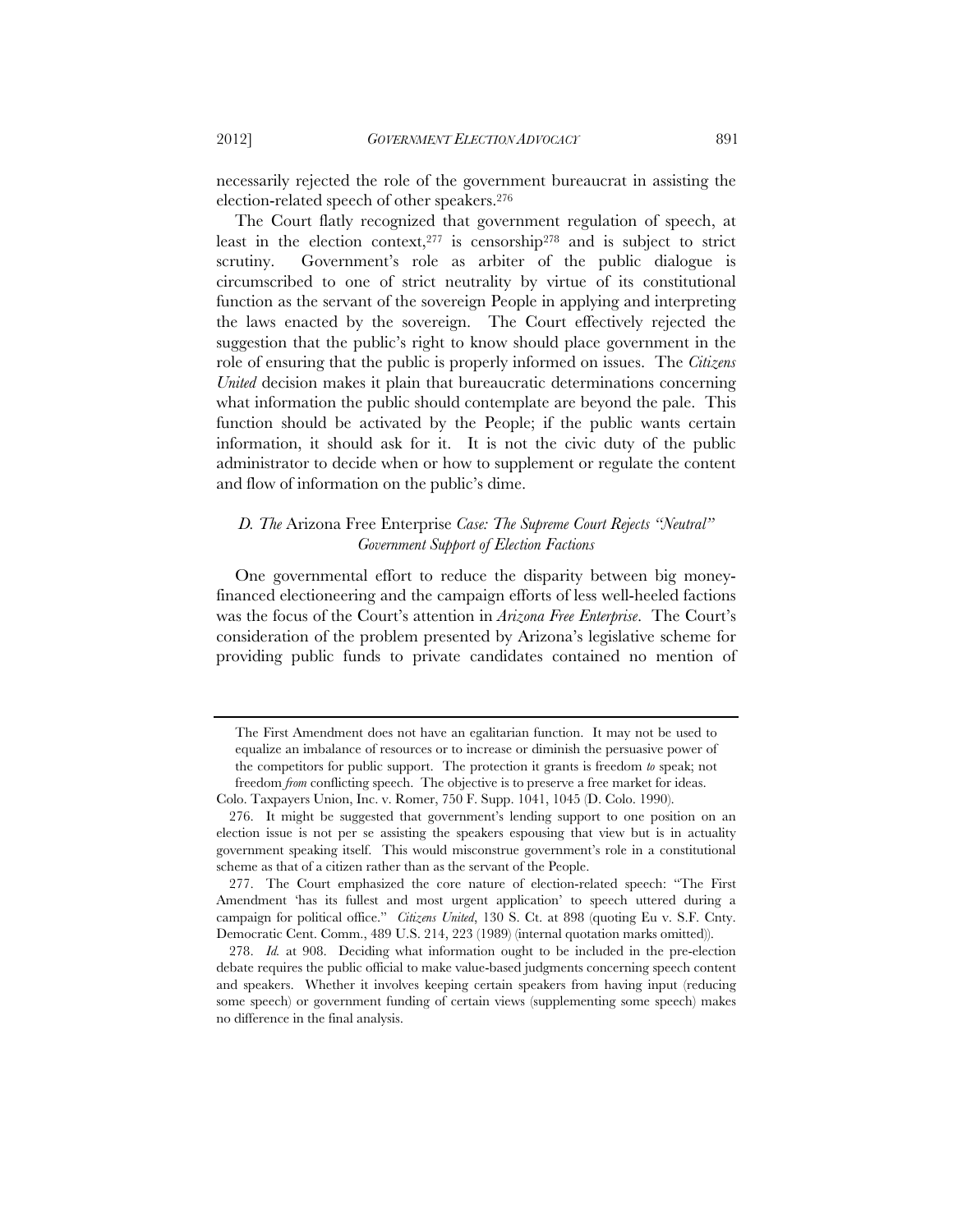public forum analysis or the government speech doctrine.279 This is remarkable in light of the Court's recognition that under the government speech doctrine government may freely use public funds to promote public policies and even do so by advancing positions on issues contrary to those held by some taxpayers.280 This was precisely what was at issue in *Arizona Free Enterprise*. Public funds were being provided exclusively to one candidate to allow that candidate to promote his or her position.281 The Court's constitutional basis for invalidating the subsidization of campaigning was a free speech analysis.282 But examination of this analysis and the Court's stated concerns reveals that what truly compelled the Court's holding was the offending of a related, but unarticulated, constitutional value.

### *1. A Government Speech Analysis Provides No Basis for Invalidating a Campaign Finance Reform Scheme Providing Public Funds to Candidates*

Ordinarily, a government speech analysis would have no qualms with the government expressing a view on a matter of public concern. More precisely, it would see no difficulty with government employing private sources to speak out on an issue.<sup>283</sup> The mere fact that another private speaker's speech is rendered less effective or is offset by the countervailing governmentally funded speech would be of no concern.284 After all, the First Amendment does not guarantee that one's speech is going to be

 <sup>279.</sup> The government speech and public forum analyses are illuminated in more detail and dissected in terms of their implications for government support of one side in an election context, *supra*, Part II.B.2–4.

 <sup>280.</sup> The taxpayer has no First Amendment right not to fund government speech and enjoys no heckler's veto over governmental expenditures on views of which she may disapprove. Johanns v. Livestock Mktg. Ass'n, 544 U.S. 550, 562, 574 (2005).

 <sup>281.</sup> Ariz. Free Enter. Club's Freedom Club PAC v. Bennett, 131 S. Ct. 2806, 2813 (2011).

 <sup>282.</sup> *Id.*

 <sup>283.</sup> Government's use of private sources to express a view on abortion was not a problem in *Rust*. Rust v. Sullivan, 500 U.S. 173, 203 (1991) (holding that the Department of Health and Human Services' regulations requiring recipients of Title X funding to not engage in abortion counseling was constitutional). One court has observed, "Government can express public policy views by enlisting private volunteers to disseminate its message, and there is no principle under which the First Amendment can be read to prohibit government from doing so because the views are particularly controversial or politically divisive." ACLU of Tenn. v. Bredesen, 441 F.3d 370, 372 (6th Cir. 2006) (addressing a state's issuance of personalized license plates containing a pro-life message, but not a prochoice message).

 <sup>284.</sup> This was the unavailing complaint in *Johanns*, where beef producers objected that the government's speech promoting beef generally rendered ineffective their efforts to promote the superiority of their particular type of beef. *Johanns*, 544 U.S. at 556.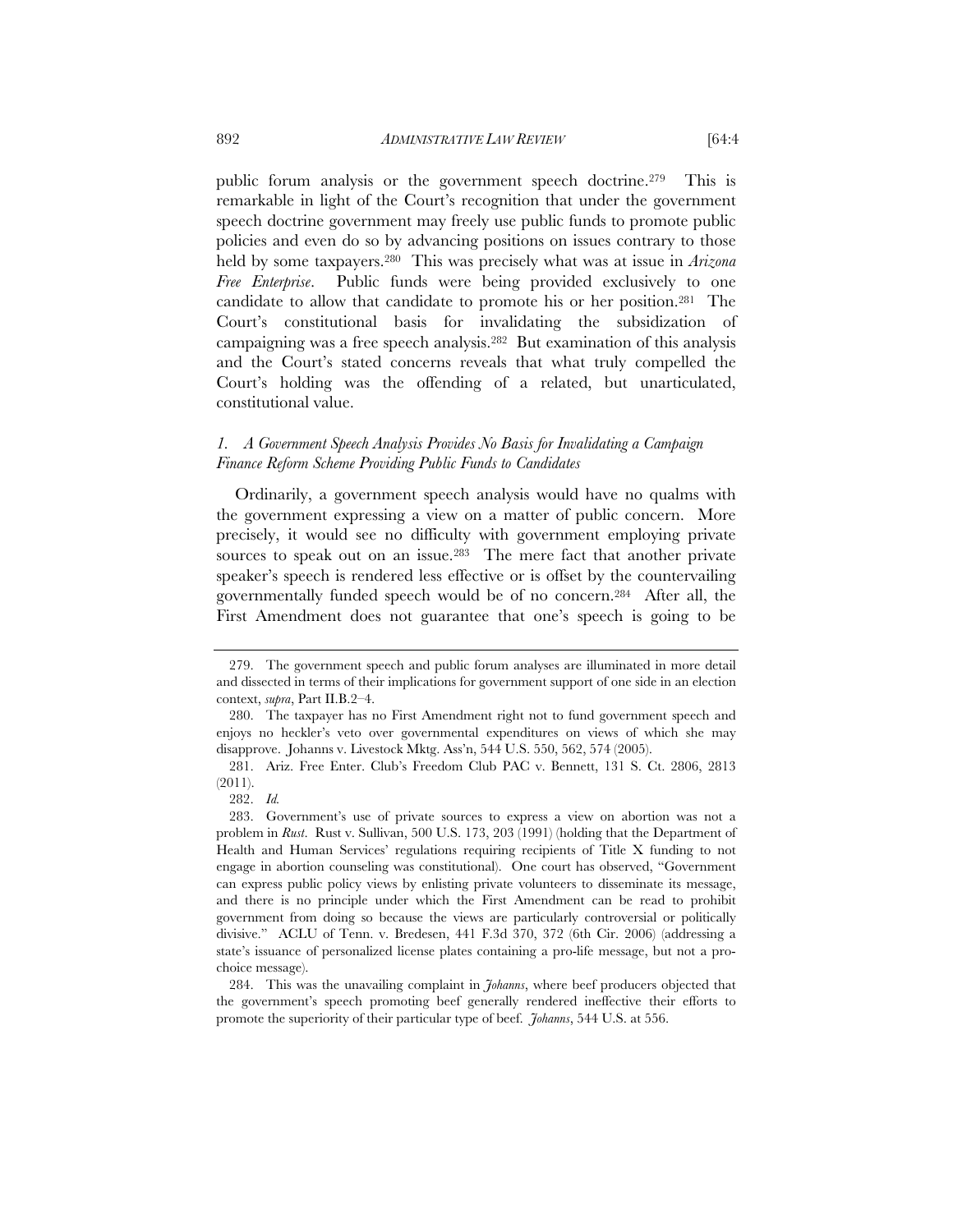effective, only that the government may not prevent one from publicly expressing that point of view. So what makes the situation in *Arizona Free Enterprise* deserving of different treatment? It is evident from the Court's reasoning that this has something to do with the election context.285

One salient distinction drawn by the Court in the government speech cases comes to the fore. This concerns the difference between government speech and the subsidization of private speech pointed to in *Legal Services Corp. v. Velazquez*.286 The Court contrasted the situation in *Velazquez* with that in *Rust v. Sullivan*. *Rust* upheld funding restrictions that limited physicians' ability to give patients abortion counseling. *Velazquez* struck down funding restrictions that limited the scope of advocacy by legal services attorneys. The subsidy in *Arizona Free Enterprise* would amount to the funding of private speech, like that in *Velazquez*. Any message conveyed by the publicly funded candidate would not be the government's and would not be subject to government control. This would seem to take the public funding of a candidate's private speech out of the government speech analysis altogether.

### *2. A Public Forum Analysis Yields No Constitutional Flaw in Providing Public Subsidies to Poor Candidates*

The question then arises whether governmental support of private inveighing upon an issue of public concern opens a public forum requiring it to provide equal access to those holding alternative views. The analysis of this inquiry is controlled by *Arkansas Educational Television Commission v. Forbes*.287 That case upheld the exclusion of a marginal candidate from a television debate sponsored by a state-owned public broadcaster. The Court rejected the view that the public broadcast was a public forum.288

The Court in *Arkansas Educational Television* recognized that where there is no public forum created requiring equal access, the standard for unlawful differential treatment of candidates is much reduced. The inquiry for a

 <sup>285.</sup> Indeed, Chief Justice Roberts's majority opinion encapsulates the Court's aversion to the Arizona plan in terms that do not ring of protecting individual rights at all. Taking issue with the dissent's position that the subsidy does not restrict speech, but increases it, the decision retorts, "Not so. Any increase in speech resulting from the Arizona law is of one kind and one kind only—that of publicly financed candidates." *Ariz. Free Enter.*, 131 S. Ct. at 2820, 2822. Plainly, the Court is looking askance at government financing of an election faction. Reliance upon considerations of individual free speech rights, however, seems a slender reed to lean upon in finding constitutional infirmity with such government support of one side in an election.

 <sup>286. 531</sup> U.S. 533, 542 (2001).

 <sup>287. 523</sup> U.S. 666 (1998).

 <sup>288.</sup> *Id*. at 675, 676–78.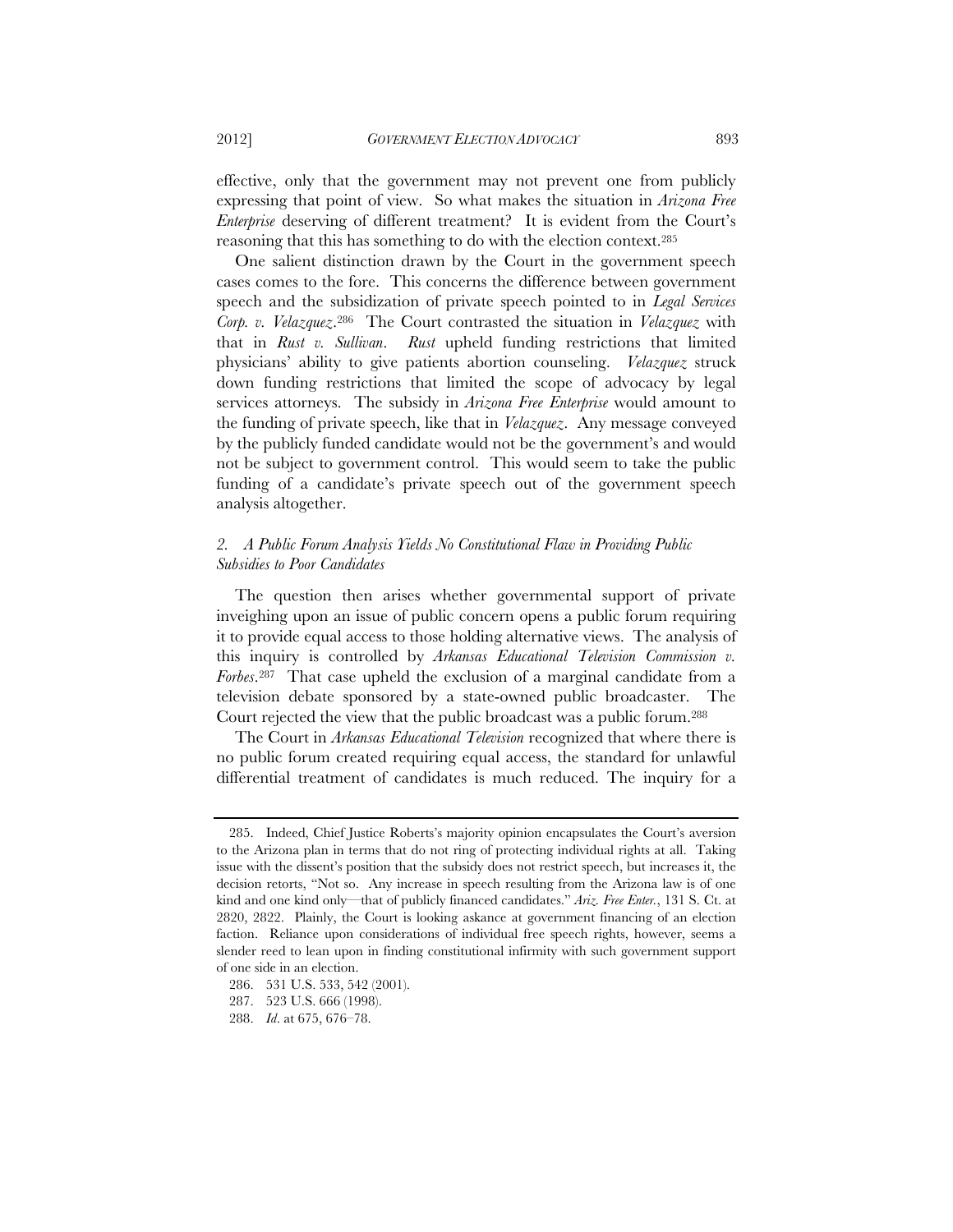non-forum or non-public forum is whether the exclusion is "based on the speaker's viewpoint"<sup>289</sup> and whether the exclusion is "reasonable in light of the purpose."290 Under such an approach, the Arizona campaign regulation would seem to readily pass muster as both viewpoint neutral and reasonable in purpose.

### *3. The Court's Free Speech Basis for Invalidating Arizona's Campaign Reform Plan*

Now we turn to the actual reasoning behind the Court's determination in *Arizona Free Enterprise* that Arizona's effort to address corruption<sup>291</sup> in election campaigning was unconstitutional. The Court analyzed the campaign finance law in terms of whether it imposed a burden upon the free speech rights of the privately bankrolled candidate. Because the campaign regulatory scheme in no way prevented any First Amendment activity, the argument that a privately funded candidate's free speech rights were impacted is dubious.292 As the dissent observed, "Arizona's matching

 <sup>289.</sup> *Id*. at 682.

 <sup>290.</sup> *Id*.

 <sup>291.</sup> The corruption basis for the Arizona legislation was framed two different ways by the Court: as a means of maintaining a level playing field and as a device for preventing situations where campaign capital can purchase political fealty. Election corruption manifests itself in two ways that concern those supporting regulations to ensure fair elections against the impact of financial might. First, the process itself is subject to distortion from the ability of money to effectively buy votes. The fear is that a well-funded faction pushing a less than meritorious or duplicitous argument can drown out a very valid message conveyed by the underfunded speech of an opposing faction. Second is preventing the corrosive impact of money after an election—keeping a successful candidate from betraying the common good to reward the campaign assistance of a private backer. The necessity of filthy lucre for obtaining votes leaves office seekers (and, to some extent, initiative backers as well) beholden to large contributors instrumental to their success at the polls. The dissent in *Arizona Free Enterprise* observed that even where actual quid pro quo does not result from large private contributions, the public's confidence in the process is undermined by the perception that corrupt bargains are the product of such monetary assistance to a faction in the election contest. Ariz. Free Enter. Club's Freedom Club PAC v. Bennett, 131 S. Ct. 2806, 2830 (2011) (Kagan, J., dissenting).

 <sup>292.</sup> This evident lack of infringement upon freedom of speech was observed in a concurring opinion in the lower court that stated,

The only speech related concern I can see to the Arizona scheme is that a privately funded candidate has to raise a lot more money to swamp a publicly funded candidate. . . . [H]is or her speech is not limited by this increased burden of fundraising. . . . [T]he First Amendment does not protect the candidate's interest in winning, just his interest in being heard. There is no First Amendment right to make one's opponent speak less, nor is there a First Amendment right to prohibit the government from subsidizing one's opponent, especially when the same subsidy is available to the challenger if the challenger accepts the same terms as his opponent.

McComish v. Bennett, 611 F.3d 510, 528–29 (9th Cir. 2010).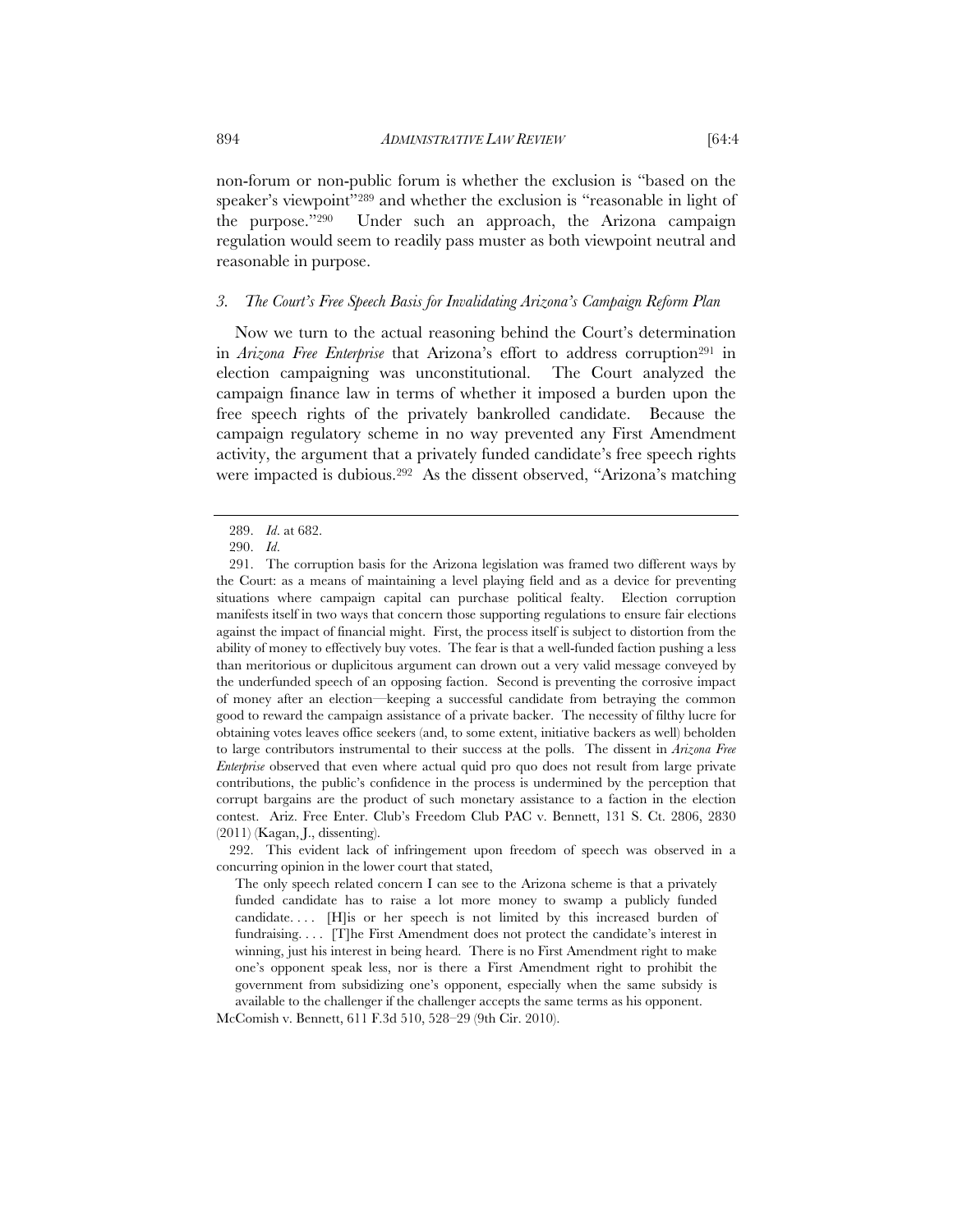funds provision does not restrict, but instead subsidizes, speech."293

The Court identified three unconstitutional burdens imposed upon free speech by the Arizona campaign reform scheme. First, unlike the situation in *Davis*, privately funded speech was the catalyst for "the direct and automatic release of public money"—something the Court regarded as "a far heavier burden than in *Davis*."294 Here again, no actual restriction upon candidate speech is identified and the Court's actual concern is the unfairness involved in one candidate receiving public funds while the other has to dip into her own pocket.

Second, the Court observed the situation where a private candidate faces multiple publicly funded candidates. Where the privately bankrolled candidate exceeds the expenditure limit, this will produce matching funds for each opponent he faces. The Court characterized this as pitting the wealthy candidate against "a political hydra of sorts"295 because each dollar he spends over the limit generates multiple adversarial dollars to counter his campaign efforts. Here again, the electoral unfairness the Court identifies as befalling a wealthy candidate in such a scenario does not involve any direct restriction on the candidate's ability to speak. Obviously the candidate's opponents are entitled to speak and may spend their own money or that of contributors without offending the First Amendment. What concerned the Court is where the money spent is not provided by private sources. The poor candidate spending public money to campaign is for some unspoken reason a problem for the Court.

Third, the Court observed that the privately funded candidate cannot control the amount of funds provided to the publicly funded opponent. Even if the candidate stopped spending personal funds at the threshold, the opponent may still receive public funds due to spending on the privately funded candidate's behalf by independent expenditure groups. While the publicly funded candidate can allocate use of those funds strategically, the privately funded candidate may have no say over how independent groups spend their money.296 Once again, however, the unfairness of this situation involves no actual restriction upon the candidate's speech. It merely means that her opponents are better able to speak by virtue of the publicly provided financial wherewithal to disseminate their message.

Perhaps acknowledging the lack of any actual state action restricting candidates' free speech, the Court invoked the purpose underlying the First Amendment, observing, "There is practically universal agreement that a

 <sup>293.</sup> *Ariz. Free Enter.*, 131 S. Ct. at 2833 (Kagan, J., dissenting).

 <sup>294.</sup> *Id*. at 2818–19 (majority opinion); *see* Davis v. FEC, 554 U.S. 724 (2008).

 <sup>295.</sup> *Ariz. Free Enter.*, 131 S. Ct. at 2819.

 <sup>296.</sup> *Id*.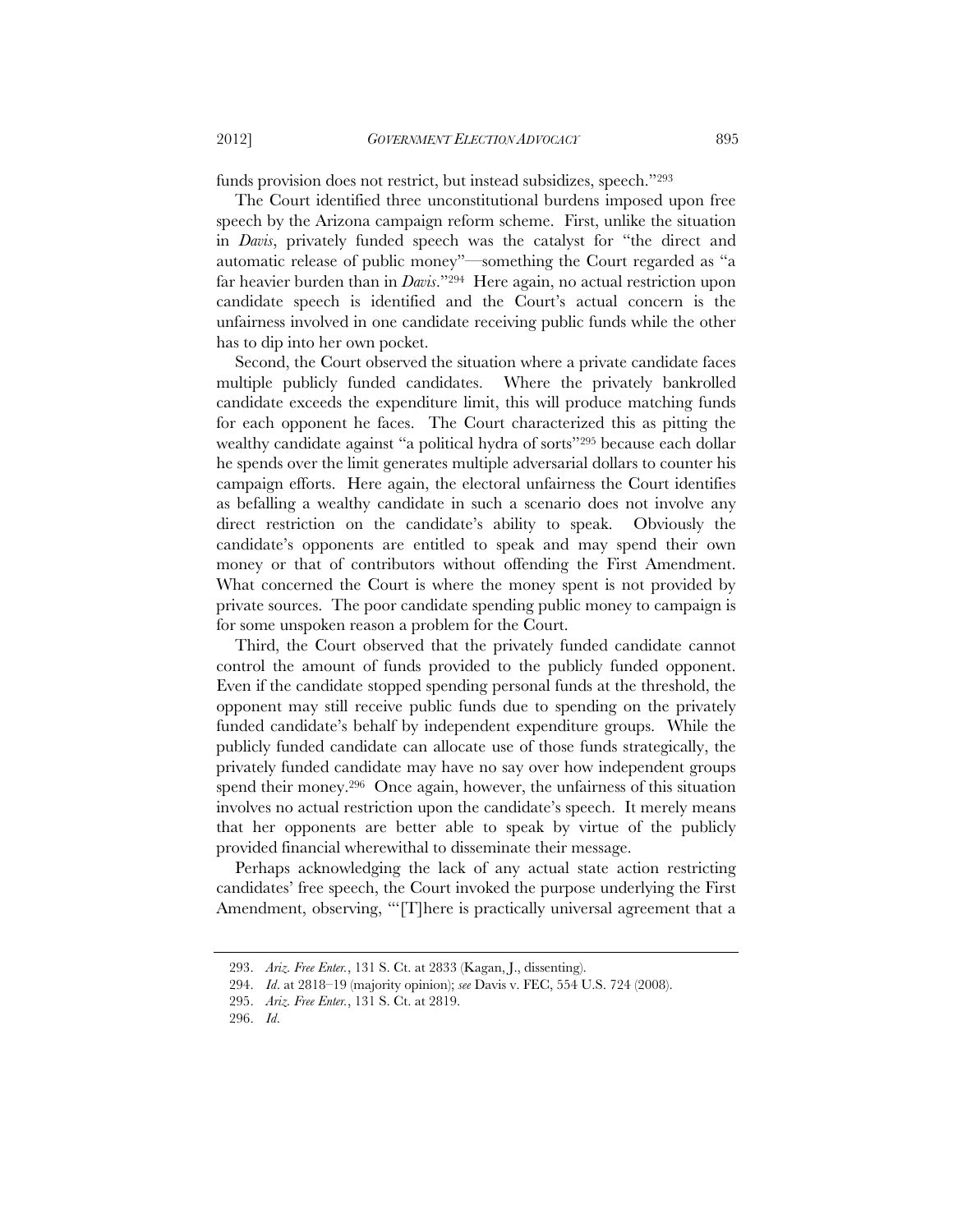major purpose of' the First Amendment 'was to protect the free discussion of governmental affairs,' 'includ[ing] discussions of candidates.'"297 This confirms that the Court's meaning when it speaks of keeping the election debate on public issues "uninhibited, robust, and wide-open"298 is that this process should be left to private forces and resources—that for it to be a free process, government must be kept out of it.

## *4. The Real Reason for the Court's Aversion to Publicly Funding Economically Disadvantaged Candidates*

As we have seen, the reason for the expenditure in *Arizona Free Enterprise*—to allow the receiving candidate to offset an opponent's unfair financial advantage—would appear to be beside the point from a free speech, a government speech, or a public forum approach. The real difficulty the Court had with Arizona allowing government to intrude into a contest between private factions by funding one side has little to do with restricting anyone's speech. Casting the problem with government subsidies as something that "penalizes speech"299 or creates a "chilling effect"300 because it allows the opponent to talk back is awkward at best.301 The Court's reasoning demonstrates its real concern is that "[t]he direct result of the speech of privately financed candidates and independent expenditure groups is a state-provided monetary subsidy to a political rival."302 This concern relates to a constitutional unease with allowing government to participate in a process reserved to private parties: the process of self-governance by the People. In short, the Court identified the wrong reason for finding a very real constitutional problem with Arizona's campaign finance reform.

#### *E. Illumination Provided by* Summum*'s Treatment of Government Speech*

*Summum* involved a donation of a monument to a city for its park that

 <sup>297.</sup> *Id*. at 2828 (quoting Buckley v. Valeo, 424 U.S. 1, 14 (1976)).

 <sup>298.</sup> *Id*. at 2829.

 <sup>299.</sup> *Id*. at 2821.

 <sup>300.</sup> *Id*. at 2824. The "chill" is the result of the fear that one's opponent might speak up. One would presume that the real source of such a "chill" would be the fear of the merits of the opponent's message, not the mere fact that they are saying something.

 <sup>301.</sup> It is akin to saying that a teacher providing special attention to a student with a learning disability imposes a penalty upon all the other students. Of course it does not. The other students still have all the same opportunities and attention. They are not deprived. They are not made to sit in the corner. It is just that one student is getting a little needed, extra help. Likewise, the wealthy election candidate can still speak as long and loudly as she would like. Her opponent just gets some help in doing the same thing.

 <sup>302.</sup> *Ariz. Free Enter.*, 131 S. Ct. at 2821.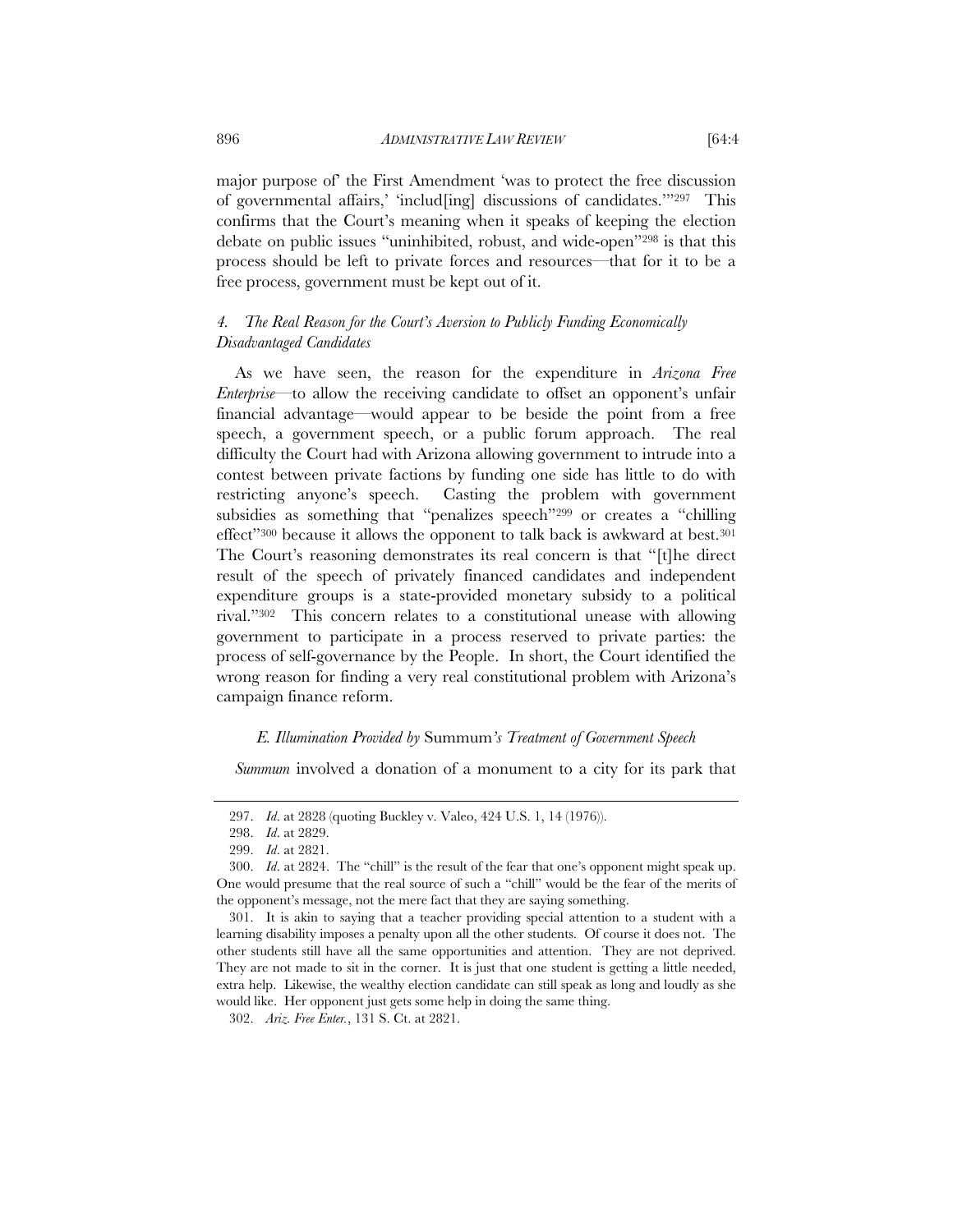contained eleven monuments, including a Decalogue monument.303 The monument recited the Seven Aphorisms of Summum.304 When the city declined the donation, the donors sued, charging that the refusal of their (religious) message while the city displayed the private message of the Ten Commandments was unconstitutional viewpoint discrimination.305 The Tenth Circuit accepted the argument that the park was a public forum and that having opened the forum to one viewpoint, the city was required to allow access to Summum's view as well.306 It ordered the city to accept the monument.307 The Supreme Court reversed.308

 The case raised an Establishment Clause concern over the city accepting one religious monument but rejecting another that esouposed the credo of a different religious faith. But the Court took pains to emphasize that the issue had not been raised.309 Consequently, the analysis was incongruously limited to the question of whether the monuments—and the messages contained therein—were private speech in a governmentregulated forum or were government speech.310 From a forum analysis, the non-neutral treatment of the two monuments' messages would have been a problem.

The Court held that public forum analysis had no application to the case because the speech at issue was properly understood to be government speech.311 It recognized that the government was entitled to lend its imprimatur to a private message: "Just as government-commissioned and government-financed monuments speak for the government, so do privately financed and donated monuments that the government accepts and displays to the public on government land."312 The Court held the government's acceptance of a monument effectively denudes it of all private speech characteristics and transmutes it into a purely governmental statement.313

 <sup>303.</sup> Pleasant Grove City v. Summum, 555 U.S. 460, 465 (2009).

 <sup>304.</sup> *Id.*

 <sup>305.</sup> *Id.* at 466.

 <sup>306.</sup> *Id.*

 <sup>307.</sup> *Id.* 

 <sup>308.</sup> *Id.* at 467.

 <sup>309.</sup> *Id.* at 467–69 (focusing solely on free speech implications).

 <sup>310.</sup> *Id.* at 467.

 <sup>311.</sup> *Id.* at 481.

 <sup>312.</sup> *Id.* at 470–71.

 <sup>313.</sup> *Id.* at 481. The Court did not command a strong majority on this point. Justices Souter and Stevens, who were joined by Justice Ginsburg, expressed reservations about the "recently minted" government speech doctrine. *Id.* (Stevens, J., concurring). Justice Souter specifically balked at a per se rule that all monuments are government speech. *Id.* at 487 (Souter, J., concurring). Justice Breyer counseled that the "'government speech'" doctrine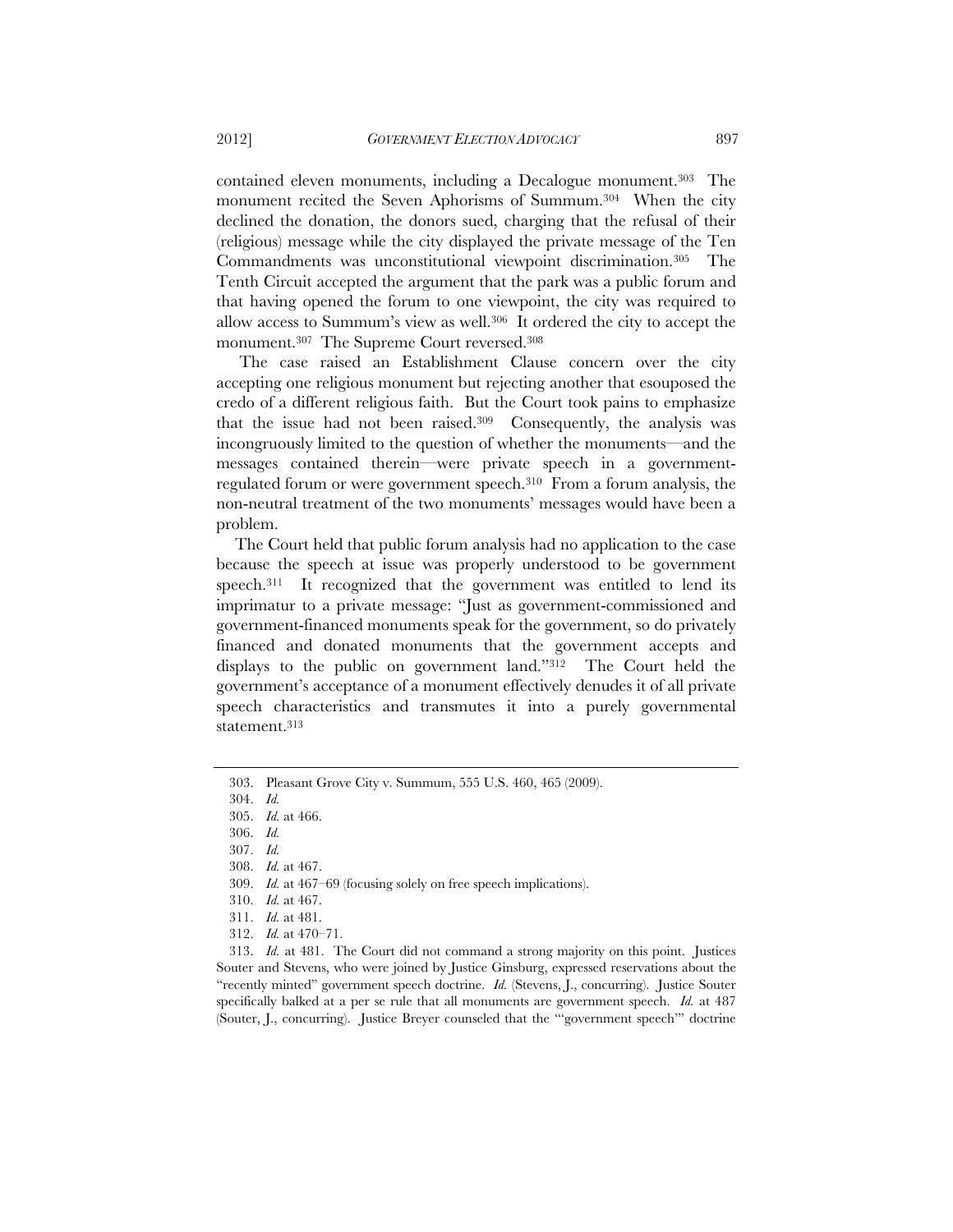898 *ADMINISTRATIVE LAW REVIEW* [64:4

The Court was quick to note that government's power to speak was not unlimited, citing Establishment Clause considerations and accountability to the electorate.314 In other words, public officials should tread cautiously in espousing views that might be offensive to a large segment of the community. While the Court acknowledged the ability of the voters to effectively censor government speech by voting the elected officials who authorized the offensive speech out of office, it did not suggest that the elected officials could use government's power to express private views as a device to influence that vote.

# *1. Implications of* Summum*'s Allowance for Government Endorsement of Private Viewpoints*

A number of questions relating to the government speech doctrine were resolved by the Court in *Summum*. It created uncertainty as well. While the Court's acceptance of an approach that treats government endorsement of private speech, at least in the form of monuments, as per se transforming it into government speech adds some aspect of clarity to the doctrine, it also opens a new can of First Amendment worms. While government cannot exclude one view from a forum, it *can* exclude *all* views (except one it favors) from government speech. The potential for oppression is considerable<sup>315</sup> and merits some consideration. Significantly, scant mention and zero basis is provided for the notion that *Summum*'s treatment of government speech should not be construed to allow government to discriminate against views expressed by monuments "on political grounds."316

The Court has really articulated no coherent limitations for government speech on the basis of political, social, economic content, or other grounds of discrimination except those required by the Constitution. An equal protection approach to viewpoint discrimination has not materialized.317

should be considered a "rule of thumb" and that courts must look past such labels to ascertain whether speech is burdened without an offsetting legitimate government purpose. *Id.* at 484 (Breyer, J., concurring).

 <sup>314.</sup> *Id.* at 468 (majority opinion).

 <sup>315.</sup> *See, e.g.*, Meister, *supra* note 261, at 345–46.

 <sup>316.</sup> *Summum*, 555 U.S. at 484 (Breyer, J., concurring). Justice Stevens' concurrence gives similar short shrift to this concern, undoubtedly reflecting a visceral rather than a reasoned response in the absence of any authoritative support for the assertion that "recognizing permanent displays on public property as government speech will not give the government free license to communicate offensive or partisan messages." *Id.* at 482 (Stevens, J., concurring).

 <sup>317.</sup> The Court has relied upon such an analysis in *Police Department of Chicago. v. Mosley*, 408 U.S. 92 (1972) and in *Carey v. Brown*, 447 U.S. 455 (1980). But with the advent of the forum and government speech doctrines, the roots for such an approach to develop have been cut. *See* Erwin Chemerinsky, *Content Neutrality as a Central Problem of Freedom of Speech*, 74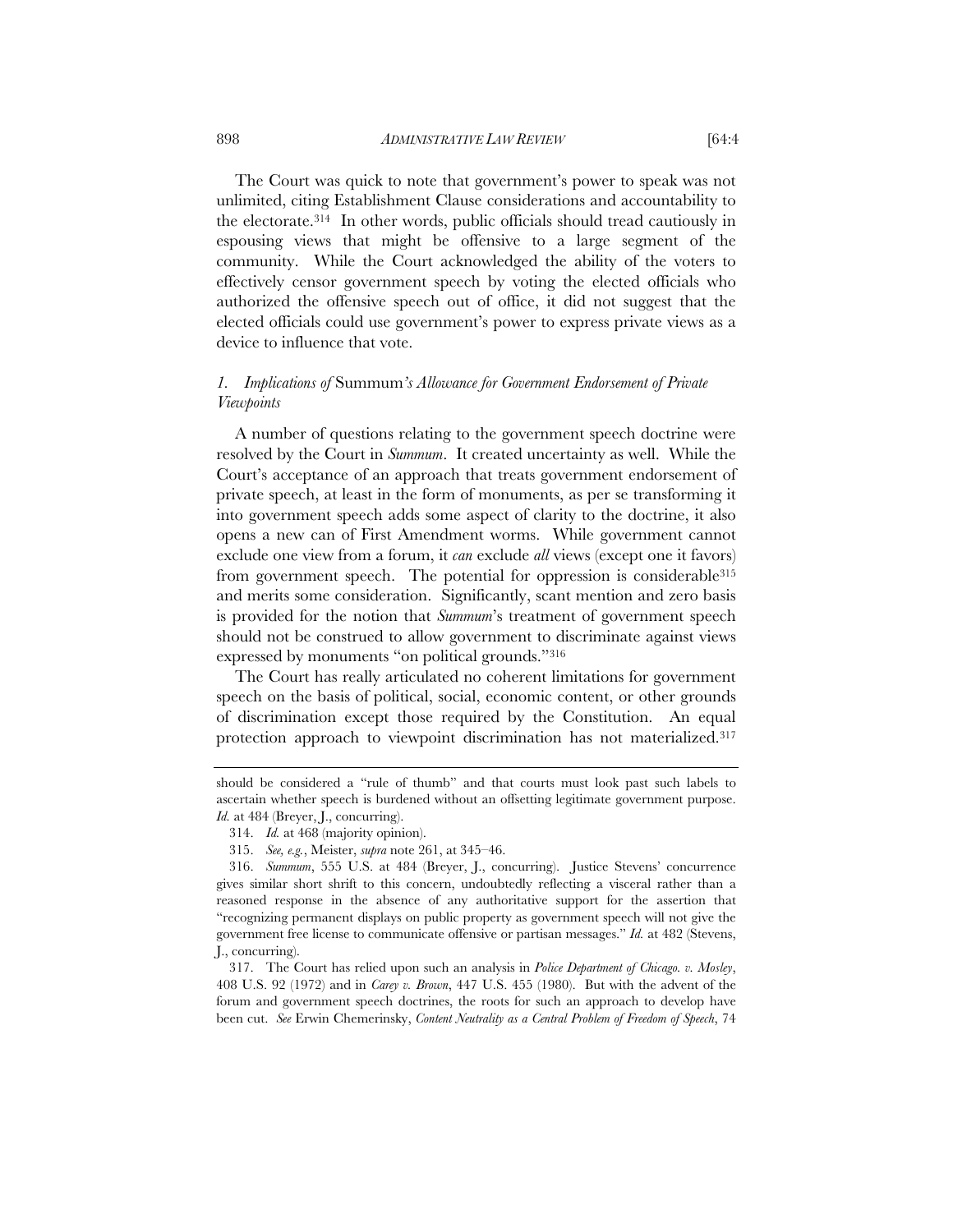While the argument that governmental political speech interferes with the ability of the People to exercise the right of popular sovereignty is certainly compelling in the election context, the emerging doctrine of government speech seems to accept without qualification the idea that government agents are free to promote policies of those voted into power by the People—including social, economic, political, and other agendas—until they face being voted out of office.

In practical terms, consider a government placard. Make it big and heavy and enduring so there is no question but that it should be considered a "monument." The message is placed next to Uncle Sam or the Statue of Liberty or some other such patriotic icon and reads, "Communism is bad!" There is no salient difference as far as the government speech doctrine goes from "drugs can kill you," "cigarettes are unhealthy," "racism is nasty," or all sorts of wartime propaganda attacking the national enemy on an ideological level. It is simply a government policy perspective that a particular ideology is deleterious to the commonweal.

What if it is posted in a park, street, or other traditional public forum? And what if the government entity takes back the forum in which it is posted, excluding all contrary viewpoints? And why stop at placards? And why stop at Communists? There seems to be no reason to restrict government from expressing negativity via radio and television bulletins, newsletters, websites, and billboards, and concerning whatever political party is in the minority. The Court has not yet addressed such Orwellian scenarios directly, but the extant logic of its government speech doctrine seems to pose no barrier to government efforts to manipulate popular ideology.

Another unanswered question that received slightly more consideration by the Justices in *Summum* is how to tell when government is speaking its mind via proxy private speakers versus when it is opening a forum to select private viewpoints in a non-neutral fashion.318 In other words, is government regulating the content of private speech or merely utilizing

S. CAL. L. REV. 49, 53–56 (2000).

 <sup>318.</sup> Justice Souter recognized that "there are circumstances in which government maintenance of monuments does not look like government speech at all." *Summum*, 555 U.S. at 487 (Souter, J., concurring). He eschewed a categorical rule in favor of an objective "reasonable observer" test to determine whether the expression in question is "government speech, as distinct from private speech the government chooses to oblige by allowing the monument to be placed on public land." *Id.* Justice Breyer echoed this concern, counseling the need to look beyond the labels of "'government speech,' 'public forums,' 'limited public forums,' and 'nonpublic forums' with an eye towards [the categories'] purposes." *Id.* at 484 (Breyer, J., concurring).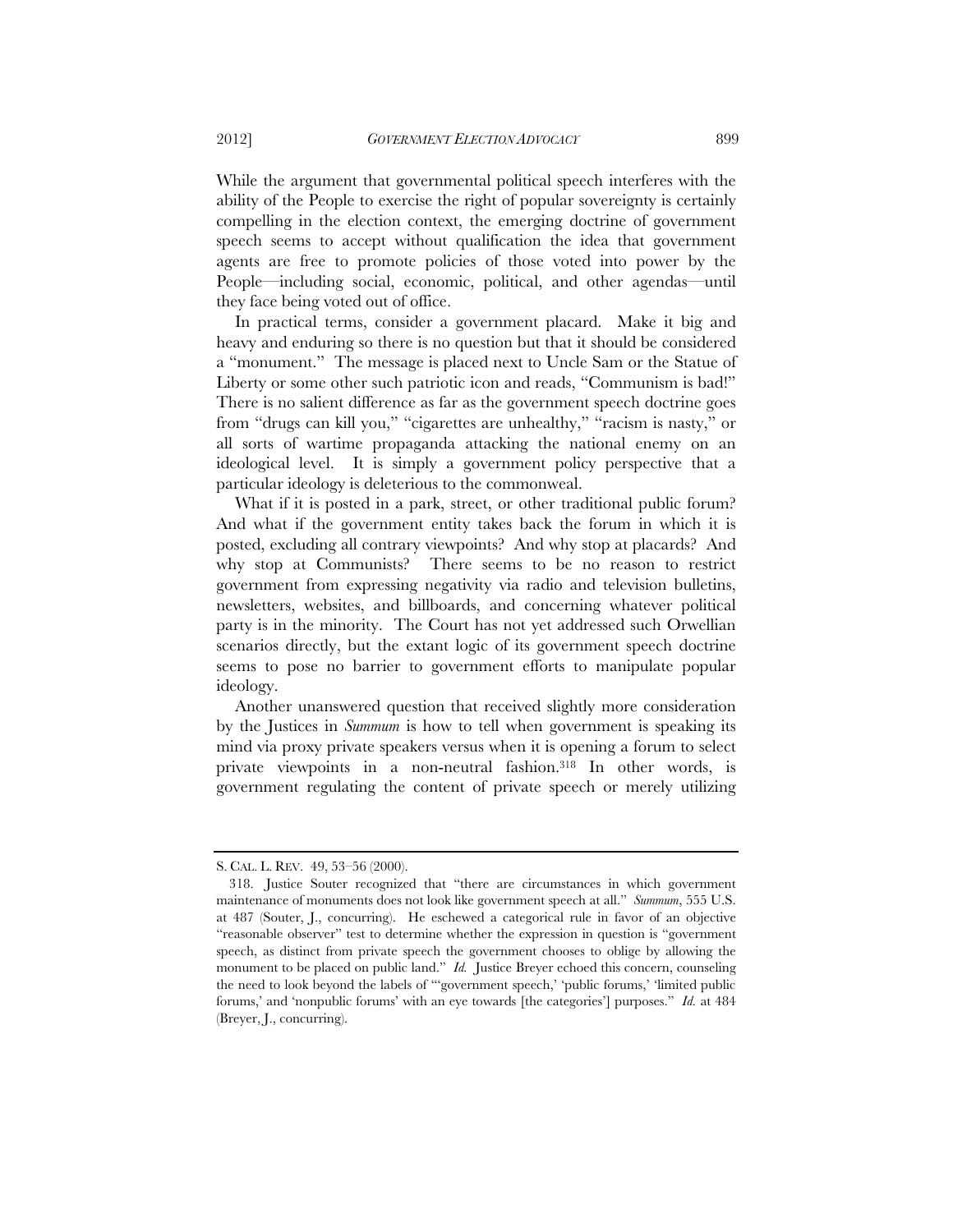private speakers as its surrogate?319 More than one Justice bristled at the idea that government's endorsing one viewpoint over others is adequately addressed in every instance by neatly labeling content that takes the form of a monument to be government speech.320

There is no cogent difference between a public subsidy<sup>321</sup> to fund a privately created monument and acceptance of a private donation of a work of art and sticking it on public property for purposes of this analysis.<sup>322</sup> The same problem exists as to whether the decision is to exclude some private speakers from an open public forum323 or whether private speakers are used as instruments of government policy.324 The same problem is raised as to whether the status of the donor or artist is that of a private speaker independently participating in the marketplace of ideas or that of a governmental envoy promoting public policies by proxy. The same problem is presented as to whether the government is regulating private speech (requiring that it remain neutral) or is itself weighing in as a

320. *See supra* note 313 and accompanying text.

 321. *See, e.g.*, NEA v. Finley, 524 U.S. 569, 587–88 (1998) (acknowledging that the First Amendment applies in the subsidy context, but maintaining that "the Government may allocate competitive funding according to criteria that would be impermissible were direct regulation of speech or a criminal penalty at stake").

 322. The same can be said for a governmental decision to exclusively publish a particular point of view on the entity's bulletin board or in an official publication such as a newsletter or website.

 <sup>319.</sup> Because government is forbidden to endorse religion, such government support direct or by proxy—cannot be countenanced under either a forum or a government speech approach. It is *both* viewpoint discrimination under a forum analysis and an Establishment Clause violation under the government speech approach. The same may be said of government largesse favoring one faction in an election. From a forum perspective, it is viewpoint discrimination. From a government speech perspective, it amounts to interference with the political process. The problem of gleaning whether the speech involves government conveying a message versus government discriminating on the basis of content is considered here because of its indirect implications for the adoption of a test to guide lower courts in determining when government speech in elections has gone beyond the pale.

 <sup>323.</sup> *See, e.g.*, Rosenberger v. Rector & Visitors of Univ. of Va., 515 U.S. 819, 845–46 (1995) (holding that the exclusion of religious views from university funding for student-run publications is just as offensive to the First Amendment as other viewpoint discrimination); FCC v. League of Women Voters, 468 U.S. 364, 402 (1984) (finding that "the specific interests sought to be advanced by  $\S 399'$  ban on editorializing are either not sufficiently substantial or are not served in a sufficiently limited manner to justify the substantial abridgment of important journalistic freedoms which the First Amendment jealously protects").

 <sup>324.</sup> *See, e.g.*, Rust v. Sullivan, 500 U.S. 173, 203 (1991) (concluding that regulations prohibiting funding to programs proposing abortion as a form of family-planning do not violate First Amendment rights); Regan v. Taxation With Representation of Wash., 461 U.S. 540, 551 (1983) (determining that prohibitions on funding for lobbying do not infringe First Amendment rights).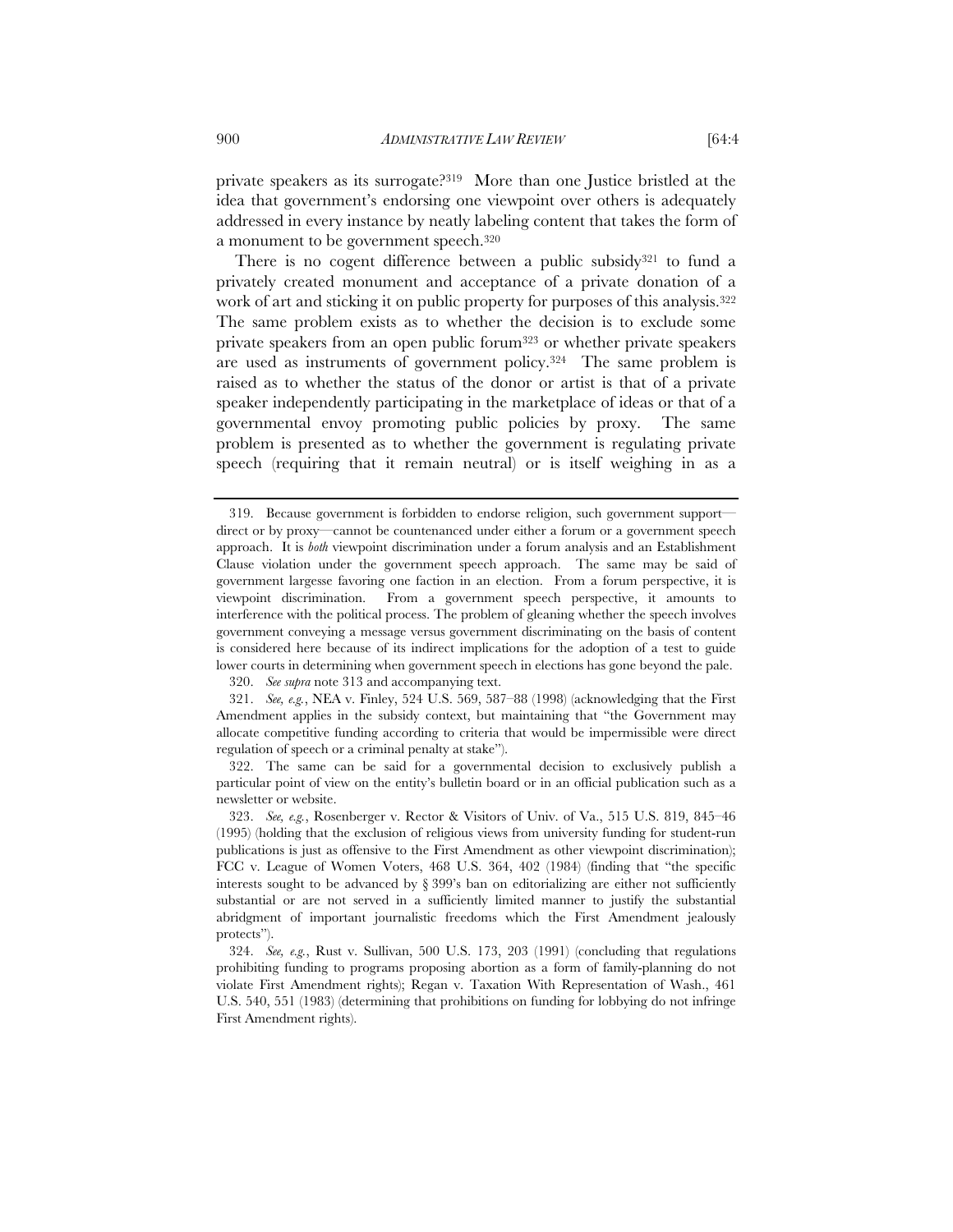participant on the question at hand.325 And the same problem exists regarding whether speech that has such dual qualities should be relegated to just one category at all. Ad hoc review of the circumstances is necessary to assess whether the government's role is that of a surrogate for private speakers or vice versa.

For example, consider a public mural project—a plan to erect a work of art depicting a famous town historic figure in the city transit center. The plain message honors that person as representative of certain admirable civic virtues. Private sector influences affecting the public entity's motivation for the project and its message may abound; it may be financed by a private donor. This should not be regarded as simply an unconditional endowment of funds; strings may be attached. A particular artist may be specified and that might happen to be someone who specializes in portraiture for the local Ku Klux Klan chapter. It may be required that great grandpa Fred be portrayed in a positive light and that means "no mention of that scandalous business with that slave girl." A specific location of prominence may be required. The proposal may provoke a reaction from those who object to the historical accuracy of the view expressed and who voice the position that Fred was a slave owner and exploiter of women and the poor and otherwise entirely unsavory in character. The artist's preliminary sketch may be objected to as containing a subtle theme of racial purity. City graffiti artists may ask for equal space for a mural to express their countervailing perspective about the historic figure's legacy and expressing an underlying theme of racial equality.326

The vehicle employed by government to convey the message seems to provide no categorical guidance to the analysis. Whether we are dealing with murals, monuments, governmental bulletins, or illuminated blimps, the determination necessarily depends not just upon form, but upon the context and particular circumstances in each case. And even then, it may not be possible to definitively say that the mixed speech in question falls on just one side of the artificial line the Court has created. The purported motive behind the public entity's adoption of the speech is likewise of unlikely value to this inquiry.327

Isolating the source or impetus of the speech is not helpful either. One student of the problem has posited that where the speech is not affirmatively initiated by government, the concern that it is discriminating

 <sup>325.</sup> Robert C. Post, *Subsidized Speech*, 106 YALE L.J. 151, 152 (1996).

 <sup>326.</sup> Assuming the city allows the counter-monument, this raises the question of whether it has thereby opened a forum.

 <sup>327.</sup> *See* Elena Kagan, *Private Speech, Public Purpose: The Role of Governmental Motive in First Amendment Doctrine*, 63 U. CHI. L. REV. 413, 437 (1996).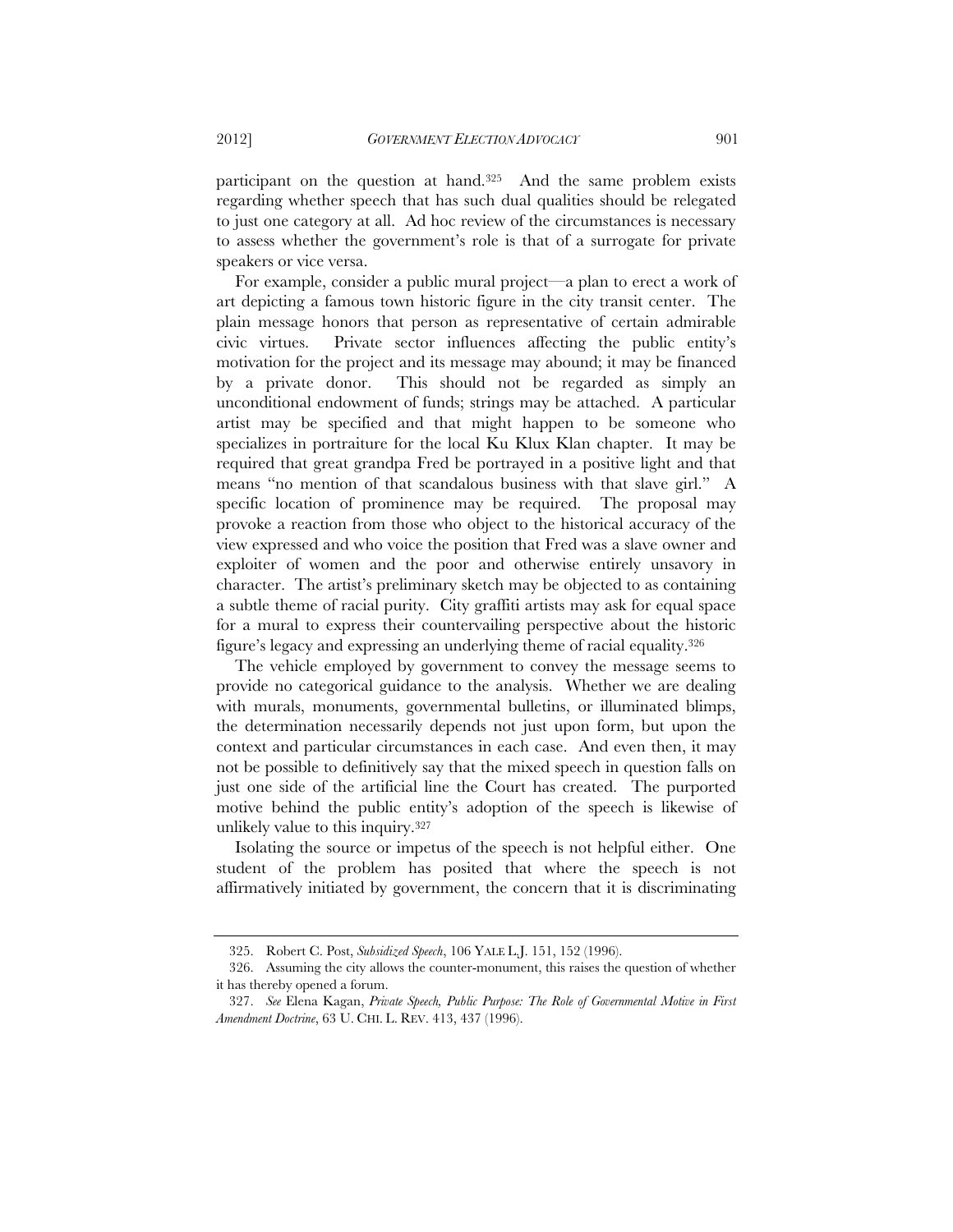among private viewpoints rather than making its own public policy statement is greater. In such cases, it is argued, the Court's rationale that the privately initiated speech should be regarded as government speech has

"expanded government speech doctrine beyond its justifications."328 The practical reality of political life and governmental function is that government is itself a hybrid.329 It is private proponents of particular positions who stalk the corridors of power, finesse their objectives onto the public agenda, and manipulate government agents into adopting ideas to begin with. It is individuals in their capacity as government agents with their own predilections that conceive, advance, and implement such ideas. Inherent in the concept of popular sovereignty is the notion that governing is the process of evaluating and accepting or rejecting private ideas. Attempting to discern the source of speech as governmental or private may hopelessly blur into teleological infeasibility.<sup>330</sup> Undoubtedly, this is why we can see no difficulty with public employees saying whatever they want about election issues on their own time and on their own dime.331 There may be no feasible way to discern what engendered an adopted policy idea, but it is possible to restrict the use of public resources from advancing private objectives.

The proposal and the decision to accept or deny a content-imbued monument is inevitably the product of private forces. Even where funding is public, unless art can be accomplished by committee, some individual has to conceive the artistic vision. Someone also has to spearhead the proposal—whether an individual inside government or an outsider cozying up to it and manipulating the mucky-mucks and powers-that-be. We just cannot easily pinpoint when government begins and ends because it is composed of people who are not government. Its ideas are the product of voters and elected officials and administrators affected by personal beliefs,

 <sup>328.</sup> Leading Cases, *Government Speech:* Pleasant Grove City v. Summum, 123 HARV. L. REV. 232, 233, 237 (2009) (criticizing the *Summum* Court's treatment of "hybrid speech" speech mixing governmental and private messages—and arguing the per se categorization of such speech masks the danger that government is actually discriminating against private viewpoints rather than conveying its own message).

 <sup>329.</sup> CHARLES DE SECONDAT, BARON DE MONTESQUIEU, THE SPIRIT OF THE LAWS, BOOK 2 10 (Anne M. Cohler, Basia Carolyn Miller & Harold Samuel Stone eds. & trans., 1989) (1748) ("In a democracy the people are, in certain respects, the monarch; in other respects, they are the subjects.").

 <sup>330.</sup> In the final analysis, calling for treatment of all privately engendered speech as subject to the neutrality doctrine is no different than removing all government speech from the rubric of the government speech doctrine. It will always be traceable to a private source of origin.

 <sup>331.</sup> This is in contrast to the rigors of neutrality imposed upon the career civil servant in European nations. *See supra* notes 156–57 and accompanying text.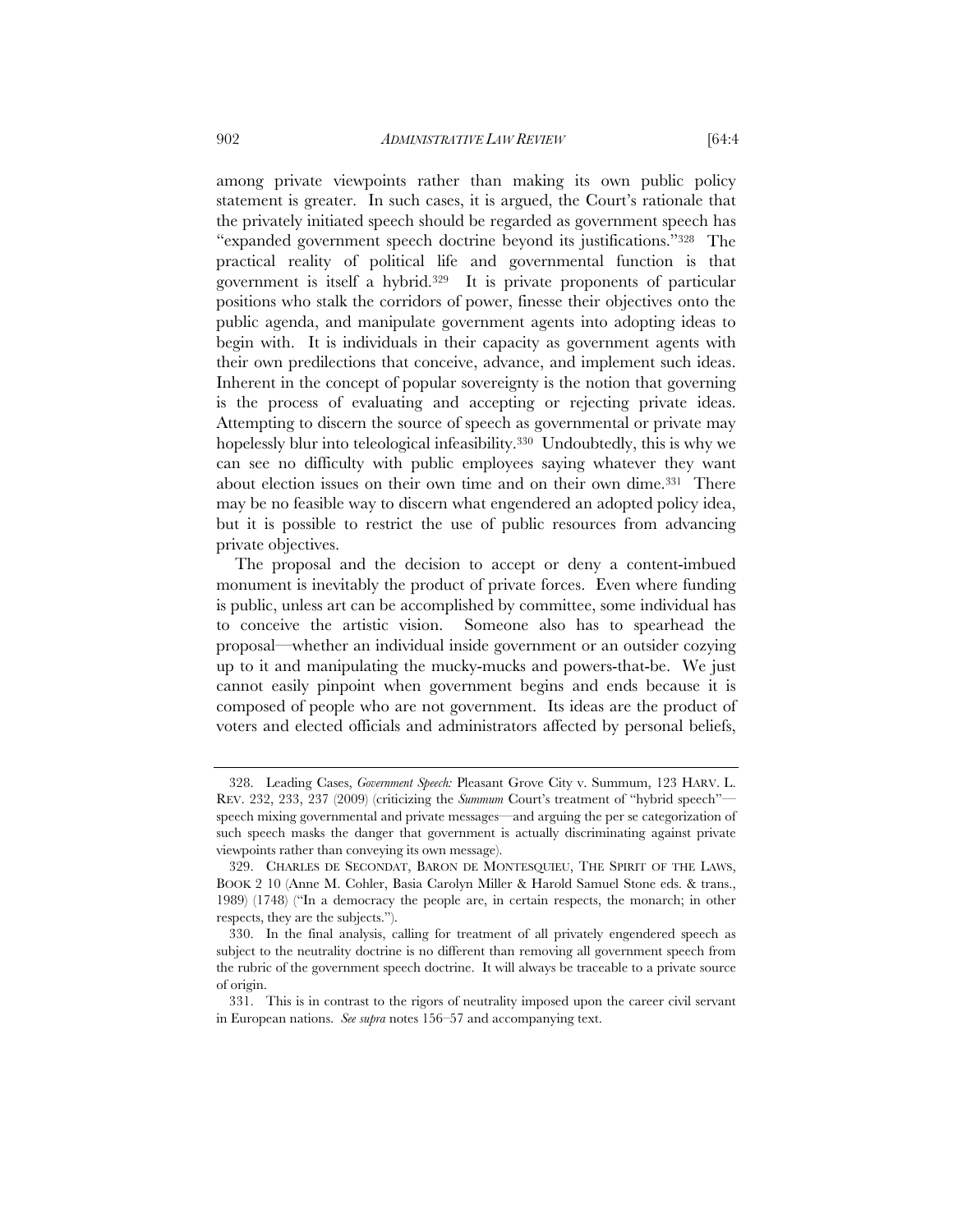concern for the public trust, the influence of lobbyists, and power brokers who impose their policy interpretations upon the voters' mandate. The realization for those who distrustfully tend to contrast government as a distinct entity apart from the individual citizenry is very much what dawned upon Walt Kelly's character in Pogo: "We have met the enemy, and he is us."332

Popular sovereignty comprehends that one group gets to foist its policy agenda upon a minority until it is voted out of office and that this agenda is ultimately private in origin. Acceptance of a monument, like any other government decision, is a product of a political process that involves evaluating public and private concerns, compromise, and a momentary triumph of certain political forces over others. Focusing upon *who* initiated the idea is an inadequate guide for ascertaining whether the content involved should be designated private or governmental. Justice Souter took a more pragmatic approach in *Summum*.

#### *2. An Objective Test for Differentiating Government from Private Speech*

The *Summum* Court's simple answer to the problem of differentiating between state discrimination based upon content and governmental expression—that by deciding to accept the monument the government entity is adopting any speech content associated with it as its own and is divorcing that content from any private sources—accepts a dichotomy between the government and the public that exists more in fantasy than the practical reality of political life. But then, how can we tell the difference? At this point of indistinction, the government speech doctrinal idea that government can espouse a policy view limited only by the Constitution and the vicissitudes of the electoral process crashes up against the forum analysis requirement that government refrain from favoring one viewpoint over others.333 Here the distinction between government as regulator and government's prerogative to "add its own voice"334 as speaker appears contrived and seems to hopelessly break down.

In his *Summum* concurrence, Justice Souter glanced at the elephant in the drawing room and sparingly sketched a non-categorical approach. He recognized that the problem is not as simple as adopting a per se rule that monuments are government speech. There were other analytical

 <sup>332.</sup> WALT KELLY, POGO: WE HAVE MET THE ENEMY AND HE IS US (1972).

 <sup>333.</sup> As one scholar of the problem has observed, determining whether the source of the speech is private or governmental is "complex, contextual, and obscure" without a "simple empirical or descriptive line of demarcation." *See* Post, *supra* note 325, at 163. Ultimately the determination is the product of "normative and ascriptive judgments." *Id.*

 <sup>334.</sup> TRIBE, *supra* note 6, at 590.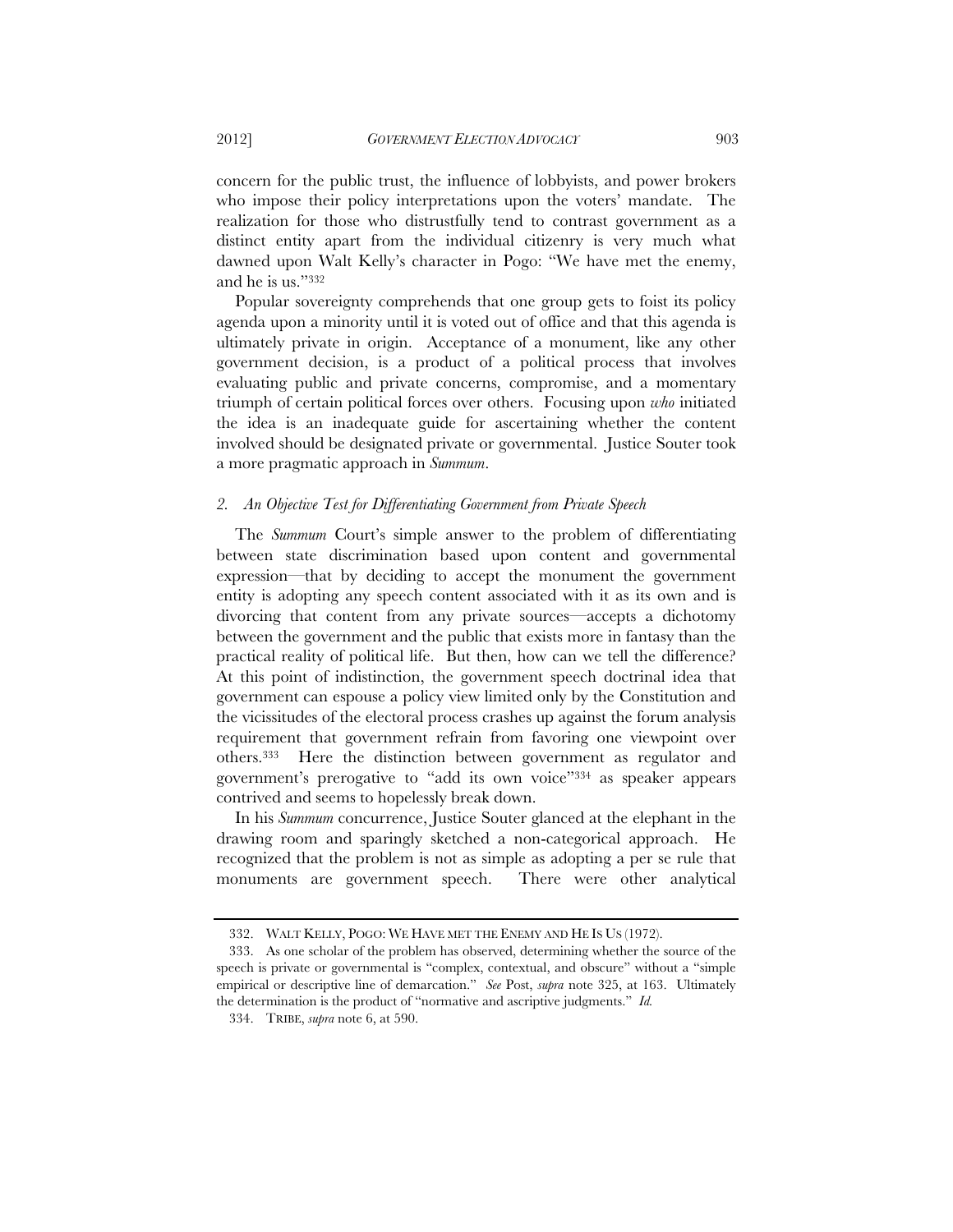complications besides the one posed by the Establishment Clause question that was conveniently not before the court.335

In spite of all the tip-toeing around, it was apparent from the Justices' opinions that the Establishment Clause issue was not overcome by the facile categorizing of the speech in question as governmental. The opinion of the Court flatly acknowledged that "government speech must comport with the Establishment Clause."336 Justice Stevens, joined by Justice Ginsburg, concurred, noting, "For even if the Free Speech Clause neither restricts nor protects government speech, government speakers are bound by the Constitution's other proscriptions, including those supplied by the Establishment and Equal Protection Clauses."337

Justice Souter was no exception, expressing his concerns over the undefined relationship of the government speech doctrine to Establishment Clause requirements. But Justice Souter's concern went beyond averting Establishment Clause ramifications of government speech. It encompassed First Amendment implications for non-neutral treatment of private speech. His methodology is the same for distinguishing private from government speech as for ascertaining a government endorsement of religion:

To avoid relying on a *per se* rule to say when speech is governmental, the best approach that occurs to me is to ask whether a reasonable and fully informed observer would understand the expression to be government speech, as distinct from private speech the government chooses to oblige by allowing the monument to be placed on public land. This reasonable observer test for governmental character is of a piece with the one for spotting forbidden governmental endorsement of religion in the Establishment Clause cases.338

What is proposed here is a reasonable man approach to determining when government is really just providing a forum for private speech rather than conveying its own message.

Justice Souter's approach plainly contemplates that a trier of fact should, based upon consideration of all the facts relevant to such an inquiry, make the determination of whether the content in question is private or government speech.339 The approach is indistinguishable from the

 <sup>335.</sup> Pleasant Grove City v. Summum, 555 U.S. 460, 487 (2009) (Souter, J., concurring). 336. *Id.* at 468.

 <sup>337.</sup> *Id.* at 482 (Stevens, J., concurring). Only Justices Scalia and Thomas expressed the

view that the Establishment Clause issue should be regarded as a non-issue because of the secular and historic attributes of the Ten Commandments. *Id.* at 482–83 (Scalia, J., concurring).

 <sup>338.</sup> *Id.* at 487 (Souter, J., concurring).

 <sup>339.</sup> Interestingly, Justice Souter does not follow the course of this logic. Rather than deferring to the lower court's factual determination that the monument involved private speech or remanding for a determination on this issue, the concurrence simply concludes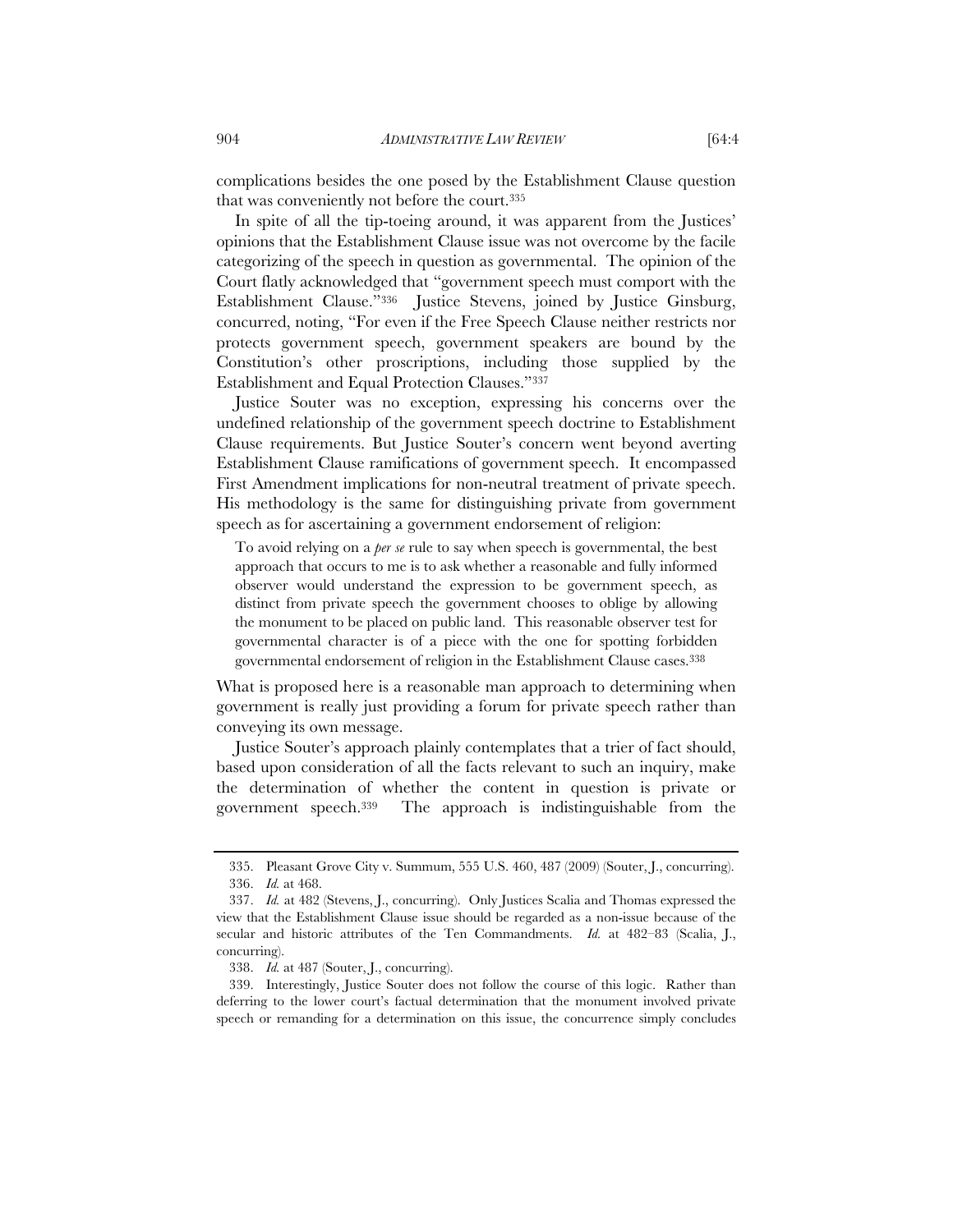contextual "style, timing and tenor" inquiry widely accepted by the lower courts to ascertain whether government conduct amounts to unlawful election campaign support. Thus, improper government endorsement of religion in violation of the Establishment Clause would be determined in the same manner as improper government support of an election candidate or ballot measure.

The Establishment Clause and the prohibition upon government campaigning both place similar restrictions upon government agents. Unlike statements of individual rights to engage in certain activities, both recognize activities in which the State may not engage. The Establishment Clause was prompted by the fear of the State's adoption of a religion and the associated persecution of and discrimination against those who are not adherents of government-prescribed theology. The Founders' fear of government exceeding its proper role in the political process is the danger of cronyism and that those in power will act to feather their own nests and turn government to their own ends and away from the dictates of the People.340

The critical question for government campaign speech, as with government religious speech, is one of support by the government agency. An Establishment Clause problem arises through government support of religion. In the case of support for a faction in the election contest, a different but analogous constitutional problem arises. The "endorsement test,"341 which the Court has applied in situations involving government expressive conduct, is a contextual standard<sup>342</sup> based upon the observations

that the monument was "government expression." *See id.* at 487 (referring to the Tenth Circuit's finding); *see also* Aaron Harmon, Pleasant Grove City v. Summum*: Identifying Government Speech and Classifying Speech Forums*, 4 DUKE J. CONST. L. 57, 66 (2008) (analyzing the lower court treatment of forum analysis and anticipating the Court's treatment of private monument donation as adopted government speech).

 <sup>340.</sup> See *supra* note 65 and accompanying text.

 <sup>341.</sup> The "endorsement test" was initially developed as an alternative or supplement to the *Lemon* test in *Lynch v. Donnelly*, 465 U.S. 668 (1984). The *Lynch* Court recognized a contextual analysis was essential to this inquiry: "Every government practice must be judged in its unique circumstances to determine whether it constitutes an endorsement or disapproval of religion." *Id.* at 694.

 <sup>342.</sup> *See* Cnty. of Allegheny v. ACLU Greater Pittsburgh Chapter, 492 U.S. 573, 629 (1989) (O'Connor, J., concurring) ("To be sure, the endorsement test depends on a sensitivity to the unique circumstances and context of a particular challenged practice and, like any test that is sensitive to context, it may not always yield results with unanimous agreement at the margins."). By way of illustrating Justice O'Connor's point and the need to treat the question as factual rather than legal, see *Van Orden v. Perry*, in which Justice Breyer eschewed a "single mechanical formula" and observed the test "must take account of context and consequences," but nevertheless reached a different result than Justice O'Connor. Van Orden v. Perry, 545 U.S. 677, 699–700 (2005) (Breyer, J., concurring); *see*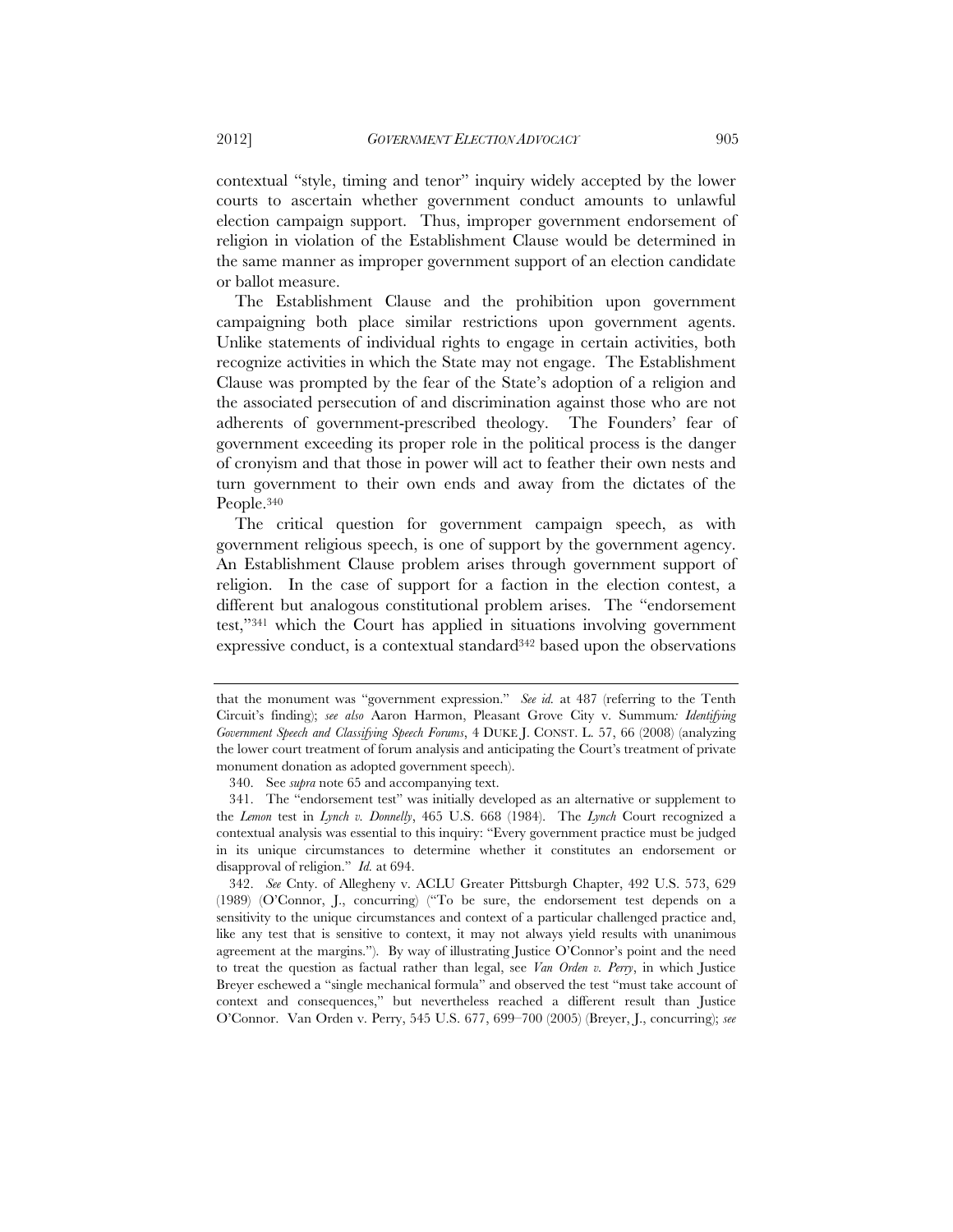of a reasonable person as to whether the message or conduct in question appears to endorse or disapprove of a religion.

The style, timing, and tenor approach to ascertain government partisan support is really no different. The approaches look to context and are objective standards whereby a trier of fact considers all relevant facts to determine whether the conduct or message by the government advances (or hinders) one religion or one faction in the election contest.<sup>343</sup> When the Court comes to terms with this uncertain aspect of its government speech doctrine, adoption of such an approach to determine the outside limits of government speech and to differentiate private from government speech seems inevitable.

### **CONCLUSION**

The Supreme Court majority's reaction to government subsidies for financially disadvantaged candidates in *Arizona Free Enterprise* and its response in *Citizens United* to the idea of government agents serving as arbiters of what election speech deserves more or less attention has definite implications for the Court's acceptance of the perspective that government must remain neutral in the pre-election debate. The driving concerns with maintaining a process reserved to private actors, distrust of governmental valuations of the merits of speech in that process and the omnipresent metaphor of the privately driven marketplace of ideas depart from the minority view lower court cases that conceive of government as properly entrusted with the role of divining the public interest and guiding the electorate toward one conception of the public good. These judgments are ones the Court has declared it is not prepared to allow government agents to make in the election context.

The Court treats government regulations designed to level the playing field by reducing advantages of wealth, strength, and government activity seeking to supplement disadvantaged voices in the pre-election marketplace of ideas no differently. Although acceptance of a uniform constitutional foundation for precluding such governmental intervention in the electoral process has not clearly emerged, a compelled speech analysis presents a solid basis. The lower court majority view decisions have articulated a sound dichotomy between partisan and neutral use of public resources and

*also* Erwin Chemerinsky, *Why Justice Breyer Was Wrong in* Van Orden v. Perry, 14 WM. & MARY BILL RTS. J. 1, 11 (2005) ("Context is crucial in determining that there is a governmental symbolic endorsement of religion.").

 <sup>343.</sup> To be sure, Justices Stevens, O'Connor, and Souter, who all specifically rejected a categorical approach, have left the Court. But the compelling objective, contextual test articulated in *Lynch* and *County of Allegheny* remains.